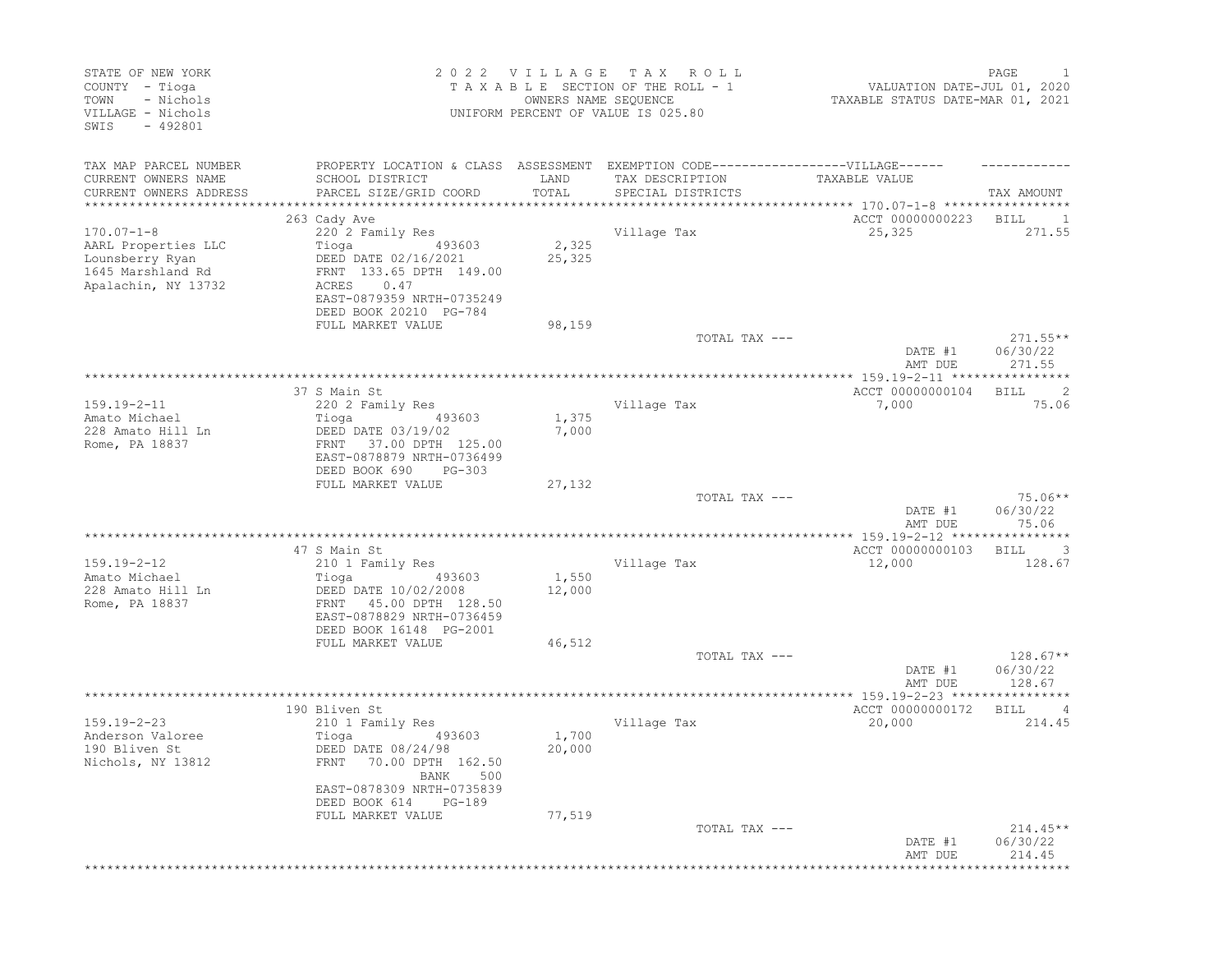| 2022 VILLAGE<br>STATE OF NEW YORK<br>COUNTY - Tioga<br>- Nichols<br>TOWN<br>VILLAGE - Nichols<br>$-492801$<br>SWIS |                                                                                                                |                 | TAX ROLL<br>TAXABLE SECTION OF THE ROLL - 1<br>OWNERS NAME SEQUENCE<br>UNIFORM PERCENT OF VALUE IS 025.80 |                                                         | PAGE<br>VALUATION DATE-JUL 01, 2020<br>TAXABLE STATUS DATE-MAR 01, 2021 |  |
|--------------------------------------------------------------------------------------------------------------------|----------------------------------------------------------------------------------------------------------------|-----------------|-----------------------------------------------------------------------------------------------------------|---------------------------------------------------------|-------------------------------------------------------------------------|--|
| TAX MAP PARCEL NUMBER                                                                                              | PROPERTY LOCATION & CLASS ASSESSMENT EXEMPTION CODE-----------------VILLAGE------                              |                 |                                                                                                           |                                                         |                                                                         |  |
| CURRENT OWNERS NAME<br>CURRENT OWNERS ADDRESS                                                                      | SCHOOL DISTRICT<br>PARCEL SIZE/GRID COORD                                                                      | LAND<br>TOTAL   | TAX DESCRIPTION<br>SPECIAL DISTRICTS                                                                      | TAXABLE VALUE<br>********* 159.19-1-20 **************** | TAX AMOUNT                                                              |  |
|                                                                                                                    | 67 W River Rd                                                                                                  |                 |                                                                                                           | ACCT 00000000088                                        | <b>BILL</b><br>-5                                                       |  |
| $159.19 - 1 - 20$                                                                                                  | 210 1 Family Res                                                                                               |                 | Village Tax                                                                                               | 15,800                                                  | 169.42                                                                  |  |
| Arnold Ray J<br>67 W River Rd                                                                                      | Tioga<br>493603<br>Deed Date 09/03/2010                                                                        | 2,050<br>15,800 |                                                                                                           |                                                         |                                                                         |  |
| Nichols, NY 13812                                                                                                  | FRNT 87.00 DPTH 302.00<br>EAST-0878619 NRTH-0736939<br>DEED BOOK 18202 PG-4001                                 |                 |                                                                                                           |                                                         |                                                                         |  |
|                                                                                                                    | FULL MARKET VALUE                                                                                              | 61,240          |                                                                                                           |                                                         |                                                                         |  |
|                                                                                                                    |                                                                                                                |                 | TOTAL TAX ---                                                                                             | DATE #1<br>AMT DUE                                      | $169.42**$<br>06/30/22<br>169.42                                        |  |
|                                                                                                                    |                                                                                                                |                 |                                                                                                           |                                                         |                                                                         |  |
|                                                                                                                    | 179 S Main St                                                                                                  |                 |                                                                                                           | ACCT 00000000195 BILL                                   | $6\overline{6}$                                                         |  |
| $170.07 - 1 - 2$                                                                                                   | 210 1 Family Res                                                                                               |                 | Village Tax                                                                                               | 20,475                                                  | 219.55                                                                  |  |
| Atkinson David H<br>Atkinson Mary Jo                                                                               | FRNT 49.50 DPTH 132.00                                                                                         | 1,500<br>20,475 |                                                                                                           |                                                         |                                                                         |  |
| PO Box 95                                                                                                          | EAST-0878909 NRTH-0735769                                                                                      |                 |                                                                                                           |                                                         |                                                                         |  |
| Nichols, NY 13812                                                                                                  | DEED BOOK 446<br>PG-0017                                                                                       |                 |                                                                                                           |                                                         |                                                                         |  |
|                                                                                                                    | FULL MARKET VALUE                                                                                              | 79,360          |                                                                                                           |                                                         | $219.55**$                                                              |  |
|                                                                                                                    |                                                                                                                |                 | TOTAL TAX ---                                                                                             | DATE #1<br>AMT DUE                                      | 06/30/22<br>219.55                                                      |  |
|                                                                                                                    |                                                                                                                |                 |                                                                                                           |                                                         |                                                                         |  |
|                                                                                                                    | 35 N Main St                                                                                                   |                 |                                                                                                           | ACCT 00000000728 BILL                                   | $\overline{7}$                                                          |  |
| 159.19-1-15.20<br>B's American Pride Tavern                                                                        | 421 Restaurant<br>Tioga<br>493603                                                                              | 1,500           | Village Tax                                                                                               | 55,000                                                  | 589.75                                                                  |  |
| 206 Ross Hill Rd Lot 3<br>Barton, NY 13734                                                                         | DEED DATE 11/04/2016<br>FRNT 120.00 DPTH 105.00<br>EAST-0879043 NRTH-0736917                                   | 55,000          |                                                                                                           |                                                         |                                                                         |  |
|                                                                                                                    | DEED BOOK 20160 PG-4692<br>FULL MARKET VALUE                                                                   | 213,178         |                                                                                                           |                                                         |                                                                         |  |
|                                                                                                                    |                                                                                                                |                 | TOTAL TAX ---                                                                                             |                                                         | 589.75**                                                                |  |
|                                                                                                                    |                                                                                                                |                 |                                                                                                           | DATE #1<br>AMT DUE                                      | 06/30/22<br>589.75                                                      |  |
|                                                                                                                    |                                                                                                                |                 |                                                                                                           |                                                         |                                                                         |  |
| $170.07 - 1 - 5$                                                                                                   | 205 Cady Ave<br>210 1 Family Res                                                                               |                 | Village Tax                                                                                               | ACCT 00000000065 BILL 8<br>20,000                       | 214.45                                                                  |  |
| Babcock Jeffrey A Jr<br>Babcock Carrie A<br>205 Cady Ave<br>Nichols, NY 13812                                      | Tioga<br>DEED DATE 02/12/2007<br>FRNT 94.75 DPTH 165.00<br>FRNT 94.75 DPTH 165.00<br>EAST-0879339 NRTH-0735559 | 1,950<br>20,000 |                                                                                                           |                                                         |                                                                         |  |
|                                                                                                                    | FULL MARKET VALUE                                                                                              | 77,519          |                                                                                                           |                                                         | $214.45**$                                                              |  |
|                                                                                                                    |                                                                                                                |                 | TOTAL TAX ---                                                                                             | DATE #1<br>AMT DUE                                      | 06/30/22<br>214.45                                                      |  |
|                                                                                                                    |                                                                                                                |                 |                                                                                                           |                                                         |                                                                         |  |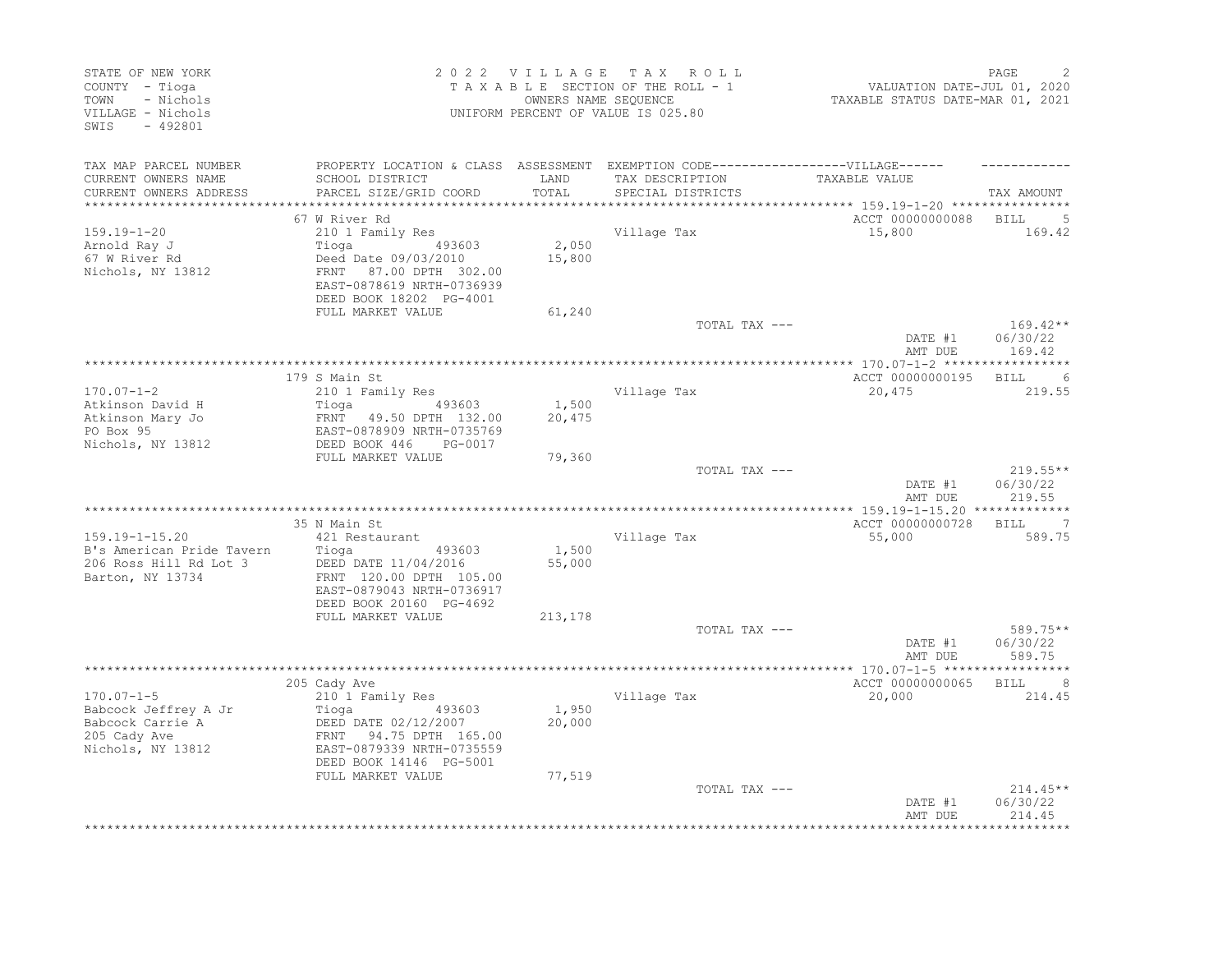| STATE OF NEW YORK<br>COUNTY - Tioga<br>TOWN<br>- Nichols<br>VILLAGE - Nichols<br>$-492801$<br>SWIS |                                                                                                                                                               |                 | 2022 VILLAGE TAX ROLL<br>TAXABLE SECTION OF THE ROLL - 1<br>OWNERS NAME SEQUENCE<br>UNIFORM PERCENT OF VALUE IS 025.80    | VALUATION DATE-JUL 01, 2020<br>TAXABLE STATUS DATE-MAR 01, 2021 | PAGE                             |
|----------------------------------------------------------------------------------------------------|---------------------------------------------------------------------------------------------------------------------------------------------------------------|-----------------|---------------------------------------------------------------------------------------------------------------------------|-----------------------------------------------------------------|----------------------------------|
| TAX MAP PARCEL NUMBER<br>CURRENT OWNERS NAME<br>CURRENT OWNERS ADDRESS                             | SCHOOL DISTRICT<br>PARCEL SIZE/GRID COORD                                                                                                                     | LAND<br>TOTAL   | PROPERTY LOCATION & CLASS ASSESSMENT EXEMPTION CODE-----------------VILLAGE------<br>TAX DESCRIPTION<br>SPECIAL DISTRICTS | TAXABLE VALUE                                                   | TAX AMOUNT                       |
| **********************                                                                             |                                                                                                                                                               |                 |                                                                                                                           |                                                                 |                                  |
| $170.07 - 1 - 23$<br>Bahl William P<br>Bahl Nancy C<br>243 S Main St<br>Nichols, NY 13812          | 243 S Main St<br>210 1 Family Res<br>493603<br>Tioga<br>DEED DATE 06-03-94<br>FRNT 90.00 DPTH 135.00<br>EAST-0878929 NRTH-0735419<br>DEED BOOK 556 PG-236     | 1,900<br>28,000 | Village Tax                                                                                                               | ACCT 00000000033<br>28,000                                      | BILL<br>300.23                   |
|                                                                                                    | FULL MARKET VALUE                                                                                                                                             | 108,527         | TOTAL TAX ---                                                                                                             |                                                                 | $300.23**$                       |
|                                                                                                    |                                                                                                                                                               |                 |                                                                                                                           | DATE #1<br>AMT DUE                                              | 06/30/22<br>300.23               |
|                                                                                                    | 457 W River Rd                                                                                                                                                |                 |                                                                                                                           | ACCT 00000000022                                                | <b>BILL</b><br>10                |
| $159.18 - 1 - 6$<br>Bailey Lynn A<br>Bailey Joyce A<br>323 State Line Rd<br>Rome, PA 18837         | 210 1 Family Res<br>493603<br>Tioga<br>DEED DATE 08/31/04<br>FRNT 98.50 DPTH 174.00<br>EAST-0876679 NRTH-0737425<br>DEED BOOK 11277 PG-9001                   | 1,975<br>22,000 | Village Tax                                                                                                               | 22,000                                                          | 235.90                           |
|                                                                                                    | FULL MARKET VALUE                                                                                                                                             | 85,271          |                                                                                                                           |                                                                 |                                  |
|                                                                                                    |                                                                                                                                                               |                 | TOTAL TAX ---                                                                                                             | DATE #1<br>AMT DUE                                              | $235.90**$<br>06/30/22<br>235.90 |
|                                                                                                    | S Main St                                                                                                                                                     |                 |                                                                                                                           | ACCT 00000000010                                                | BILL 11                          |
| $170.07 - 2 - 33$<br>Ball Emory<br>Ball Judith<br>721 S Main St<br>Nichols, NY 13812               | 120 Field crops<br>493603<br>Tioga<br>ACRES 18.50<br>EAST-0880269 NRTH-0734649<br>DEED BOOK 319<br>PG-0827                                                    | 1,500<br>1,500  | Village Tax                                                                                                               | 1,500                                                           | 16.08                            |
|                                                                                                    | FULL MARKET VALUE                                                                                                                                             | 5,814           | TOTAL TAX ---                                                                                                             | DATE #1<br>AMT DUE                                              | $16.08**$<br>06/30/22<br>16.08   |
|                                                                                                    |                                                                                                                                                               |                 |                                                                                                                           |                                                                 |                                  |
| $159.18 - 2 - 29$<br>Bendock Carla<br>143 Bliven St<br>PO Box 34<br>Nichols, NY 13812              | 143 Bliven St<br>210 1 Family Res<br>Tioga<br>493603<br>DEED DATE 02/09/2016<br>FRNT 50.00 DPTH 178.00<br>EAST-0878079 NRTH-0736059<br>DEED BOOK 20160 PG-500 | 1,500<br>16,500 | Village Tax                                                                                                               | ACCT 00000000176<br>16,500                                      | BILL 12<br>176.92                |
|                                                                                                    | FULL MARKET VALUE                                                                                                                                             | 63,953          | TOTAL TAX ---                                                                                                             | DATE #1<br>AMT DUE                                              | $176.92**$<br>06/30/22<br>176.92 |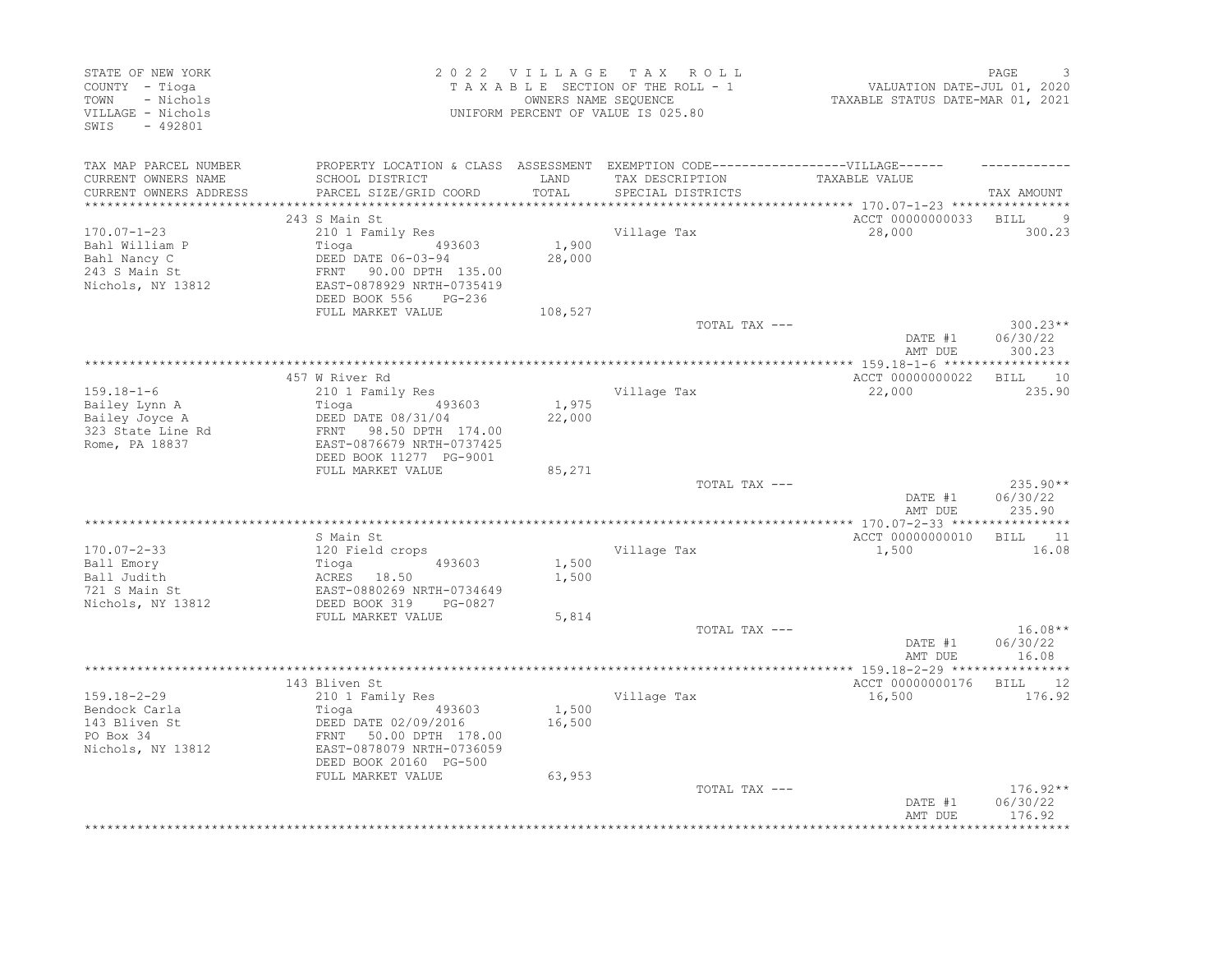| STATE OF NEW YORK<br>COUNTY - Tioga<br>- Nichols<br>TOWN<br>VILLAGE - Nichols<br>SWIS<br>$-492801$ |                                                                                                             | 2022 VILLAGE TAX<br>OWNERS NAME SEQUENCE | ROLL<br>TAXABLE SECTION OF THE ROLL - 1<br>UNIFORM PERCENT OF VALUE IS 025.80 | VALUATION DATE-JUL 01, 2020<br>TAXABLE STATUS DATE-MAR 01, 2021 | PAGE                             |
|----------------------------------------------------------------------------------------------------|-------------------------------------------------------------------------------------------------------------|------------------------------------------|-------------------------------------------------------------------------------|-----------------------------------------------------------------|----------------------------------|
| TAX MAP PARCEL NUMBER<br>CURRENT OWNERS NAME                                                       | PROPERTY LOCATION & CLASS ASSESSMENT EXEMPTION CODE-----------------VILLAGE------<br>SCHOOL DISTRICT        | LAND                                     | TAX DESCRIPTION                                                               | TAXABLE VALUE                                                   |                                  |
| CURRENT OWNERS ADDRESS<br>***********************                                                  | PARCEL SIZE/GRID COORD                                                                                      | TOTAL                                    | SPECIAL DISTRICTS                                                             |                                                                 | TAX AMOUNT                       |
|                                                                                                    | 309 W River Rd                                                                                              |                                          |                                                                               | ACCT 00000000215                                                | BILL<br>13                       |
| $159.18 - 1 - 13$                                                                                  | 210 1 Family Res                                                                                            |                                          | Village Tax                                                                   | 14,000                                                          | 150.12                           |
| Birosh Jonney Lee<br>3136 E River Rd<br>Nichols, NY 13812                                          | 493603<br>Tioga<br>DEED DATE 02/12/02<br>FRNT 45.00 DPTH 280.00<br>500<br>BANK<br>EAST-0877409 NRTH-0737189 | 1,550<br>14,000                          |                                                                               |                                                                 |                                  |
|                                                                                                    | DEED BOOK 689<br>$PG-1$                                                                                     |                                          |                                                                               |                                                                 |                                  |
|                                                                                                    | FULL MARKET VALUE                                                                                           | 54,264                                   |                                                                               |                                                                 |                                  |
|                                                                                                    |                                                                                                             |                                          | TOTAL TAX ---                                                                 | DATE #1<br>AMT DUE                                              | $150.12**$<br>06/30/22<br>150.12 |
|                                                                                                    |                                                                                                             |                                          |                                                                               |                                                                 |                                  |
|                                                                                                    | 88 Kirby St                                                                                                 |                                          |                                                                               | ACCT 00000000016                                                | BILL<br>14<br>235.90             |
| $159.19 - 2 - 30$<br>Birosh Jonney Lee                                                             | 210 1 Family Res<br>Tioga<br>493603                                                                         | 1,800                                    | Village Tax                                                                   | 22,000                                                          |                                  |
| 3136 E River Rd                                                                                    | DEED DATE 10/09/02                                                                                          | 22,000                                   |                                                                               |                                                                 |                                  |
| Nichols, NY 13812                                                                                  | FRNT 66.00 DPTH 215.82<br>EAST-0878539 NRTH-0736129                                                         |                                          |                                                                               |                                                                 |                                  |
| PRIOR OWNER ON 3/01/2021                                                                           | DEED BOOK 20220 PG-7                                                                                        |                                          |                                                                               |                                                                 |                                  |
| Hildebrant Jeremy R                                                                                | FULL MARKET VALUE                                                                                           | 85,271                                   |                                                                               |                                                                 |                                  |
|                                                                                                    |                                                                                                             |                                          | TOTAL TAX ---                                                                 | DATE #1<br>AMT DUE                                              | $235.90**$<br>06/30/22<br>235.90 |
|                                                                                                    |                                                                                                             |                                          |                                                                               |                                                                 |                                  |
|                                                                                                    | 82 S Main St                                                                                                |                                          |                                                                               | ACCT 00000000077                                                | <b>BILL</b><br>15                |
| $159.19 - 3 - 25$                                                                                  | 220 2 Family Res                                                                                            | 2,400                                    | Village Tax                                                                   | 33,400                                                          | 358.14                           |
| Blair Becky Jo<br>82 S Main St                                                                     | Tioga<br>493603<br>Deed Date 12/01/2017                                                                     | 33,400                                   |                                                                               |                                                                 |                                  |
| Nichols, NY 13812                                                                                  | FRNT 132.00 DPTH 201.94<br>500<br>BANK                                                                      |                                          |                                                                               |                                                                 |                                  |
|                                                                                                    | EAST-0879119 NRTH-0736299<br>DEED BOOK 20170 PG-5245                                                        |                                          |                                                                               |                                                                 |                                  |
|                                                                                                    | FULL MARKET VALUE                                                                                           | 129,457                                  |                                                                               |                                                                 |                                  |
|                                                                                                    |                                                                                                             |                                          | TOTAL TAX ---                                                                 |                                                                 | $358.14**$                       |
|                                                                                                    |                                                                                                             |                                          |                                                                               | DATE #1<br>AMT DUE                                              | 06/30/22<br>358.14               |
|                                                                                                    |                                                                                                             |                                          |                                                                               |                                                                 |                                  |
|                                                                                                    | 185 S Main St                                                                                               |                                          |                                                                               | ACCT 00000000030                                                | 16<br>BILL                       |
| $170.07 - 1 - 19$                                                                                  | 484 1 use sm bld                                                                                            |                                          | Village Tax                                                                   | 5,000                                                           | 53.61                            |
| Bleiler Dustin J                                                                                   | Tioga<br>493603                                                                                             | 1,325                                    |                                                                               |                                                                 |                                  |
| 185 S Main St<br>Nichols, NY 13812                                                                 | Deed Date 09/23/2016<br>33.00 DPTH 131.05<br>FRNT<br>BANK<br>77                                             | 5,000                                    |                                                                               |                                                                 |                                  |
|                                                                                                    | EAST-0878909 NRTH-0735729<br>DEED BOOK 20160 PG-3969                                                        |                                          |                                                                               |                                                                 |                                  |
|                                                                                                    | FULL MARKET VALUE                                                                                           | 19,380                                   |                                                                               |                                                                 |                                  |
|                                                                                                    |                                                                                                             |                                          | TOTAL TAX ---                                                                 | DATE #1<br>AMT DUE                                              | $53.61**$<br>06/30/22<br>53.61   |
|                                                                                                    |                                                                                                             |                                          |                                                                               |                                                                 |                                  |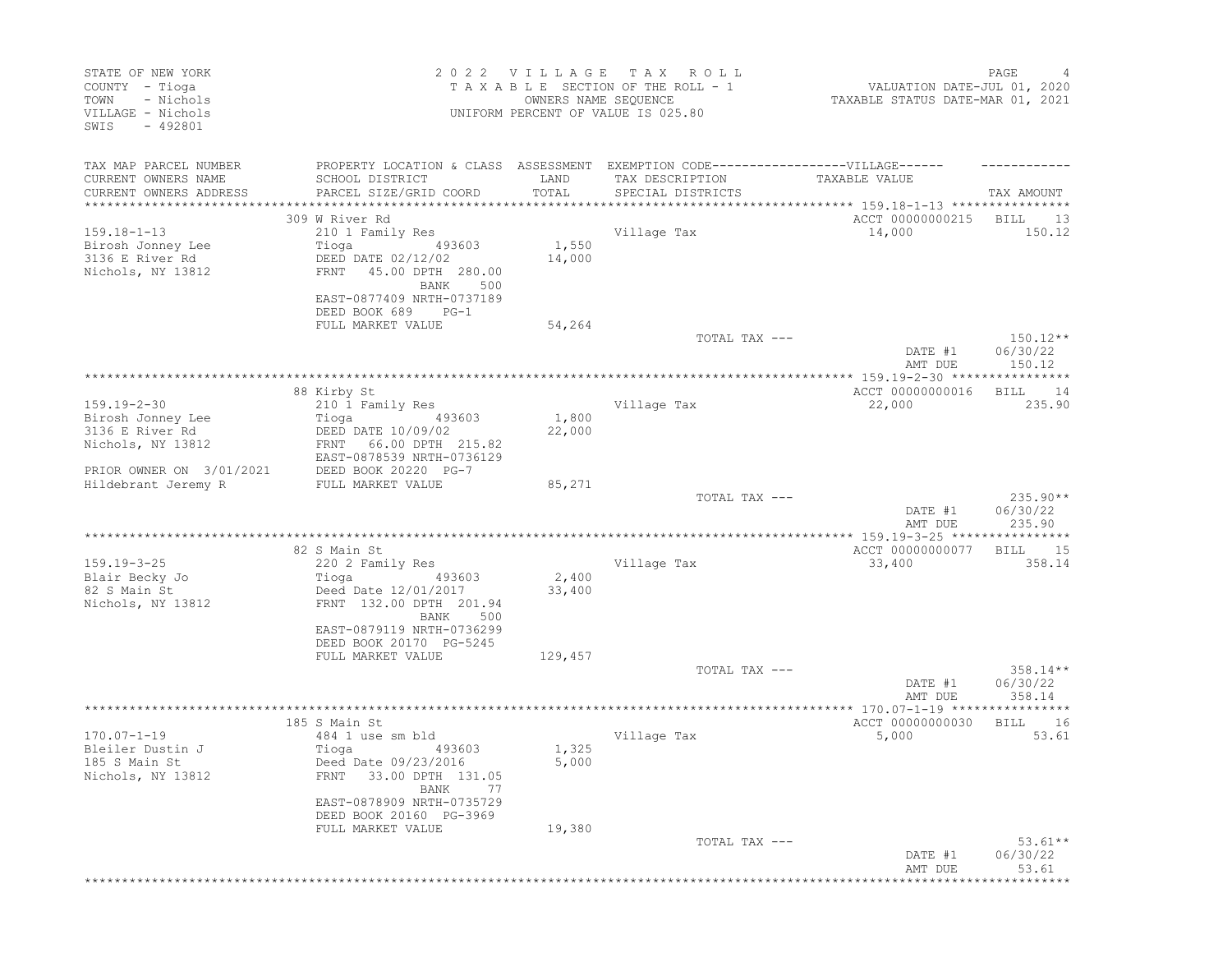| STATE OF NEW YORK<br>COUNTY - Tioga<br>- Nichols<br>TOWN<br>VILLAGE - Nichols<br>SWIS<br>$-492801$ | 2022 VILLAGE TAX ROLL<br>TAXABLE SECTION OF THE ROLL - 1<br>OWNERS NAME SEOUENCE<br>UNIFORM PERCENT OF VALUE IS 025.80 |                   |                                                                                   | VALUATION DATE-JUL 01, 2020<br>TAXABLE STATUS DATE-MAR 01, 2021 | PAGE               |
|----------------------------------------------------------------------------------------------------|------------------------------------------------------------------------------------------------------------------------|-------------------|-----------------------------------------------------------------------------------|-----------------------------------------------------------------|--------------------|
| TAX MAP PARCEL NUMBER                                                                              |                                                                                                                        |                   | PROPERTY LOCATION & CLASS ASSESSMENT EXEMPTION CODE-----------------VILLAGE------ |                                                                 |                    |
| CURRENT OWNERS NAME                                                                                | SCHOOL DISTRICT                                                                                                        | LAND              | TAX DESCRIPTION                                                                   | TAXABLE VALUE                                                   |                    |
| CURRENT OWNERS ADDRESS                                                                             | PARCEL SIZE/GRID COORD                                                                                                 | TOTAL<br>******** | SPECIAL DISTRICTS                                                                 | *********** 170.07-1-14 ***************                         | TAX AMOUNT         |
|                                                                                                    | 266 S Main St                                                                                                          |                   |                                                                                   | ACCT 00000000017                                                | BILL 17            |
| $170.07 - 1 - 14$                                                                                  | 220 2 Family Res                                                                                                       |                   | Village Tax                                                                       | 15,800                                                          | 169.42             |
| Bleiler Michael                                                                                    | 493603<br>Tioga                                                                                                        | 1,675             |                                                                                   |                                                                 |                    |
| 266 S Main St                                                                                      | DEED DATE 01/22/2020                                                                                                   | 15,800            |                                                                                   |                                                                 |                    |
| Nichols, NY 13812                                                                                  | 56.10 DPTH 210.00<br>FRNT<br>0.26<br>ACRES                                                                             |                   |                                                                                   |                                                                 |                    |
|                                                                                                    | EAST-0879169 NRTH-0735319                                                                                              |                   |                                                                                   |                                                                 |                    |
|                                                                                                    | DEED BOOK 20200 PG-285                                                                                                 |                   |                                                                                   |                                                                 |                    |
|                                                                                                    | FULL MARKET VALUE                                                                                                      | 61,240            |                                                                                   |                                                                 |                    |
|                                                                                                    |                                                                                                                        |                   | TOTAL TAX ---                                                                     |                                                                 | $169.42**$         |
|                                                                                                    |                                                                                                                        |                   |                                                                                   | DATE #1<br>AMT DUE                                              | 06/30/22<br>169.42 |
|                                                                                                    |                                                                                                                        |                   |                                                                                   |                                                                 |                    |
|                                                                                                    | 204 W River Rd                                                                                                         |                   |                                                                                   | ACCT 00000000052                                                | <b>BILL</b><br>18  |
| $159.18 - 2 - 21$                                                                                  | 210 1 Family Res                                                                                                       |                   | Village Tax                                                                       | 24,000                                                          | 257.34             |
| Bond Cynthia J<br>204 W River Rd                                                                   | Tioga<br>493603<br>DEED DATE 10/28/03                                                                                  | 2,450<br>24,000   |                                                                                   |                                                                 |                    |
| Nichols, NY 13812                                                                                  | FRNT 120.00 DPTH 350.00                                                                                                |                   |                                                                                   |                                                                 |                    |
|                                                                                                    | BANK<br>500                                                                                                            |                   |                                                                                   |                                                                 |                    |
|                                                                                                    | EAST-0877899 NRTH-0736659                                                                                              |                   |                                                                                   |                                                                 |                    |
|                                                                                                    | DEED BOOK 10274 PG-1001<br>FULL MARKET VALUE                                                                           | 93,023            |                                                                                   |                                                                 |                    |
|                                                                                                    |                                                                                                                        |                   | TOTAL TAX ---                                                                     |                                                                 | $257.34**$         |
|                                                                                                    |                                                                                                                        |                   |                                                                                   | DATE #1                                                         | 06/30/22           |
|                                                                                                    |                                                                                                                        |                   |                                                                                   | AMT DUE                                                         | 257.34             |
|                                                                                                    | 475 W River Rd                                                                                                         |                   |                                                                                   | ACCT 00000000234                                                | BILL 19            |
| $159.18 - 1 - 5$                                                                                   | 210 1 Family Res                                                                                                       |                   | Village Tax                                                                       | 13,927                                                          | 149.33             |
| Bonney Marlene M                                                                                   | 493603<br>Tioga                                                                                                        | 1,750             |                                                                                   |                                                                 |                    |
| 332 Leon Ward Rd                                                                                   | FRNT 87.49 DPTH 164.00                                                                                                 | 13,927            |                                                                                   |                                                                 |                    |
| Perry, FL 32347-8957                                                                               | EAST-0876589 NRTH-0737449                                                                                              |                   |                                                                                   |                                                                 |                    |
|                                                                                                    | DEED BOOK 453<br>PG-0012<br>FULL MARKET VALUE                                                                          | 53,981            |                                                                                   |                                                                 |                    |
|                                                                                                    |                                                                                                                        |                   | TOTAL TAX ---                                                                     |                                                                 | $149.33**$         |
|                                                                                                    |                                                                                                                        |                   |                                                                                   | DATE #1                                                         | 06/30/22           |
|                                                                                                    |                                                                                                                        |                   |                                                                                   | AMT DUE                                                         | 149.33             |
|                                                                                                    | 372 W River Rd                                                                                                         |                   |                                                                                   | ************ 159.18-2-13 *****<br>ACCT 00000000217              | <b>BILL</b><br>20  |
| $159.18 - 2 - 13$                                                                                  | 210 1 Family Res                                                                                                       |                   | Village Tax                                                                       | 17,000                                                          | 182.29             |
| Bostwick Randall C                                                                                 | Tioga<br>493603                                                                                                        | 1,925             |                                                                                   |                                                                 |                    |
| 372 West River Rd                                                                                  | DEED DATE 08/21/01                                                                                                     | 17,000            |                                                                                   |                                                                 |                    |
| Nichols, NY 13812                                                                                  | 65.00 DPTH 258.00<br>FRNT                                                                                              |                   |                                                                                   |                                                                 |                    |
|                                                                                                    | EAST-0877009 NRTH-0736999<br>DEED BOOK 676<br>$PG-63$                                                                  |                   |                                                                                   |                                                                 |                    |
|                                                                                                    | FULL MARKET VALUE                                                                                                      | 65,891            |                                                                                   |                                                                 |                    |
|                                                                                                    |                                                                                                                        |                   | TOTAL TAX ---                                                                     |                                                                 | $182.29**$         |
|                                                                                                    |                                                                                                                        |                   |                                                                                   | DATE #1                                                         | 06/30/22           |
|                                                                                                    |                                                                                                                        |                   |                                                                                   | AMT DUE                                                         | 182.29             |
|                                                                                                    |                                                                                                                        |                   |                                                                                   |                                                                 |                    |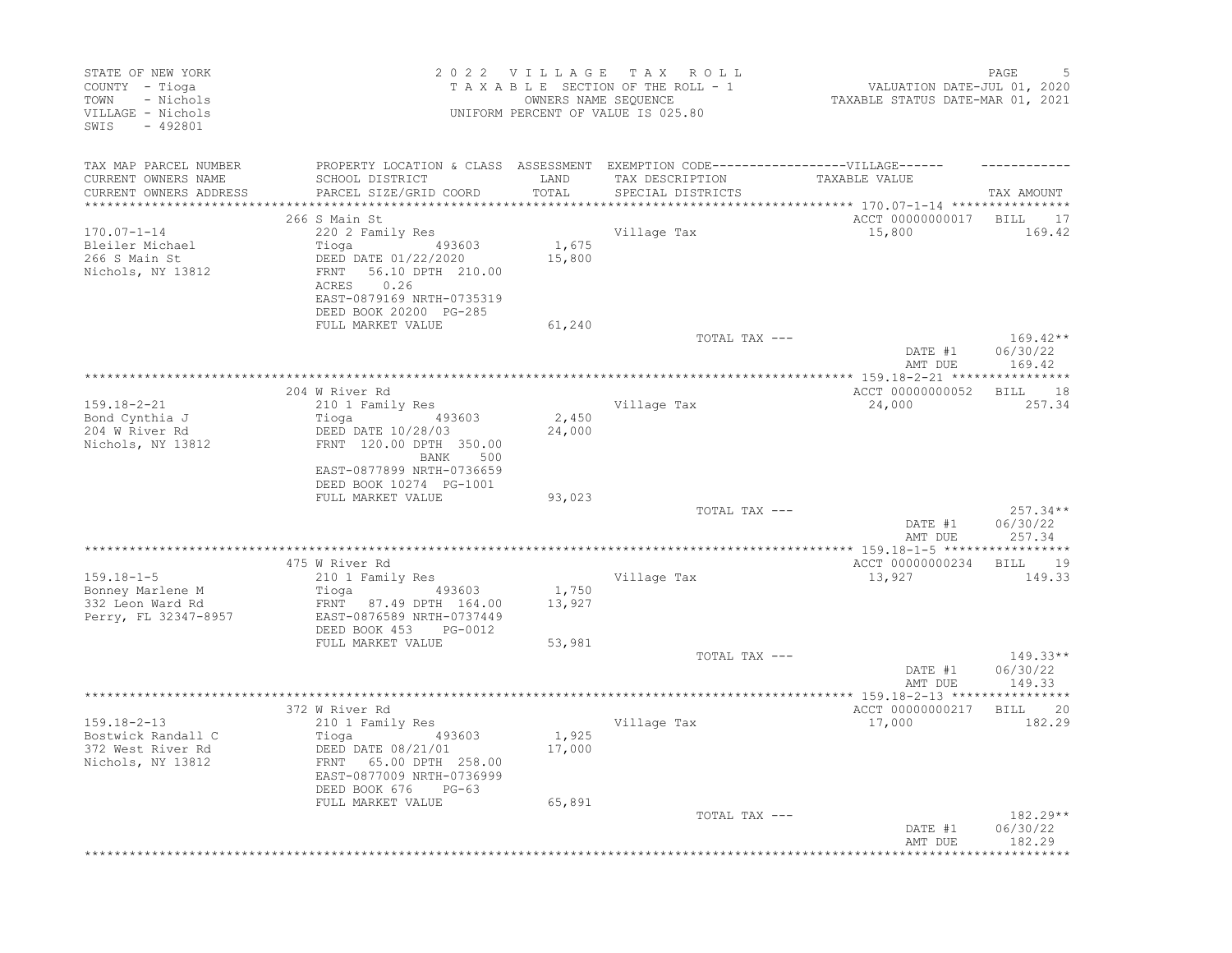| STATE OF NEW YORK<br>COUNTY - Tioga<br>- Nichols<br>TOWN<br>VILLAGE - Nichols<br>$-492801$<br>SWIS |                                                                                                                                                               | OWNERS NAME SEQUENCE | 2022 VILLAGE TAX ROLL<br>TAXABLE SECTION OF THE ROLL - 1<br>UNIFORM PERCENT OF VALUE IS 025.80                            | VALUATION DATE-JUL 01, 2020<br>TAXABLE STATUS DATE-MAR 01, 2021 | PAGE                           |
|----------------------------------------------------------------------------------------------------|---------------------------------------------------------------------------------------------------------------------------------------------------------------|----------------------|---------------------------------------------------------------------------------------------------------------------------|-----------------------------------------------------------------|--------------------------------|
| TAX MAP PARCEL NUMBER<br>CURRENT OWNERS NAME<br>CURRENT OWNERS ADDRESS<br>*********************    | SCHOOL DISTRICT<br>PARCEL SIZE/GRID COORD                                                                                                                     | LAND<br>TOTAL        | PROPERTY LOCATION & CLASS ASSESSMENT EXEMPTION CODE-----------------VILLAGE------<br>TAX DESCRIPTION<br>SPECIAL DISTRICTS | TAXABLE VALUE                                                   | TAX AMOUNT                     |
| $170.07 - 2 - 18$<br>Bowen Bret<br>6260 W River Rd<br>Nichols, NY 13812                            | 124 Dean St<br>270 Mfg housing<br>Tioga<br>493603<br>DEED DATE 01/23/02<br>FRNT 66.00 DPTH 132.00                                                             | 1,775<br>8,000       | Village Tax                                                                                                               | ACCT 00000000019<br>8,000                                       | BILL<br>21<br>85.78            |
|                                                                                                    | EAST-0880099 NRTH-0735229<br>DEED BOOK 687<br>PG-106<br>FULL MARKET VALUE                                                                                     | 31,008               | TOTAL TAX ---                                                                                                             |                                                                 | $85.78**$                      |
|                                                                                                    |                                                                                                                                                               |                      |                                                                                                                           | DATE #1<br>AMT DUE                                              | 06/30/22<br>85.78              |
|                                                                                                    | 124 Dean St                                                                                                                                                   |                      |                                                                                                                           | ACCT 00000001008                                                | BILL 22                        |
| $170.07 - 2 - 19$<br>Bowen Bret<br>6260 W River Rd<br>Nichols, NY 13812                            | 312 Vac w/imprv<br>Tioga<br>493603<br>DEED DATE 01/23/02<br>FRNT 100.00 DPTH 65.00<br>EAST-0880159 NRTH-0735189                                               | 600<br>1,250         | Village Tax                                                                                                               | 1,250                                                           | 13.40                          |
|                                                                                                    | DEED BOOK 687<br>PG-106                                                                                                                                       |                      |                                                                                                                           |                                                                 |                                |
|                                                                                                    | FULL MARKET VALUE                                                                                                                                             | 4,845                | TOTAL TAX ---                                                                                                             | DATE #1<br>AMT DUE                                              | $13.40**$<br>06/30/22<br>13.40 |
|                                                                                                    |                                                                                                                                                               |                      |                                                                                                                           |                                                                 |                                |
| $170.07 - 1 - 7$                                                                                   | 245 Cady Ave<br>210 1 Family Res                                                                                                                              |                      | VET WAR CT 41121                                                                                                          | ACCT 00000000020<br>2,946                                       | 23<br>BILL                     |
| Boyer Wayne M<br>Ciampoli Tamara<br>245 Cady Ave<br>PO Box 235<br>Nichols, NY 13812                | Tioga<br>493603<br>Deed Date 07/17/2012<br>FRNT 52.97 DPTH 164.34<br>0.20<br>ACRES<br>EAST-0879349 NRTH-0735349<br>DEED BOOK 20063 PG-9001                    | 19,642               | 1,525 Village Tax                                                                                                         | 16,696                                                          | 179.03                         |
|                                                                                                    | FULL MARKET VALUE                                                                                                                                             | 76,132               | TOTAL TAX ---                                                                                                             |                                                                 | $179.03**$                     |
|                                                                                                    |                                                                                                                                                               |                      |                                                                                                                           | DATE #1<br>AMT DUE                                              | 06/30/22<br>179.03             |
|                                                                                                    |                                                                                                                                                               |                      |                                                                                                                           | *********** 170.07-1-18 *****************                       |                                |
|                                                                                                    | 198 S Main St                                                                                                                                                 |                      |                                                                                                                           | ACCT 00000000072                                                | 24<br>BILL                     |
| $170.07 - 1 - 18$<br>Brown Drew D<br>198 S Main St<br>Nichols, NY 13812                            | 210 1 Family Res<br>493603<br>Tioga<br>DEED DATE 07/29/2015<br>FRNT 118.00 DPTH 198.00<br>BANK<br>500<br>EAST-0879149 NRTH-0735649<br>DEED BOOK 15000 PG-2863 | 2,175<br>20,500      | Village Tax                                                                                                               | 20,500                                                          | 219.81                         |
|                                                                                                    | FULL MARKET VALUE                                                                                                                                             | 79,457               | TOTAL TAX ---                                                                                                             | DATE #1                                                         | $219.81**$<br>06/30/22         |
|                                                                                                    |                                                                                                                                                               |                      |                                                                                                                           | AMT DUE                                                         | 219.81                         |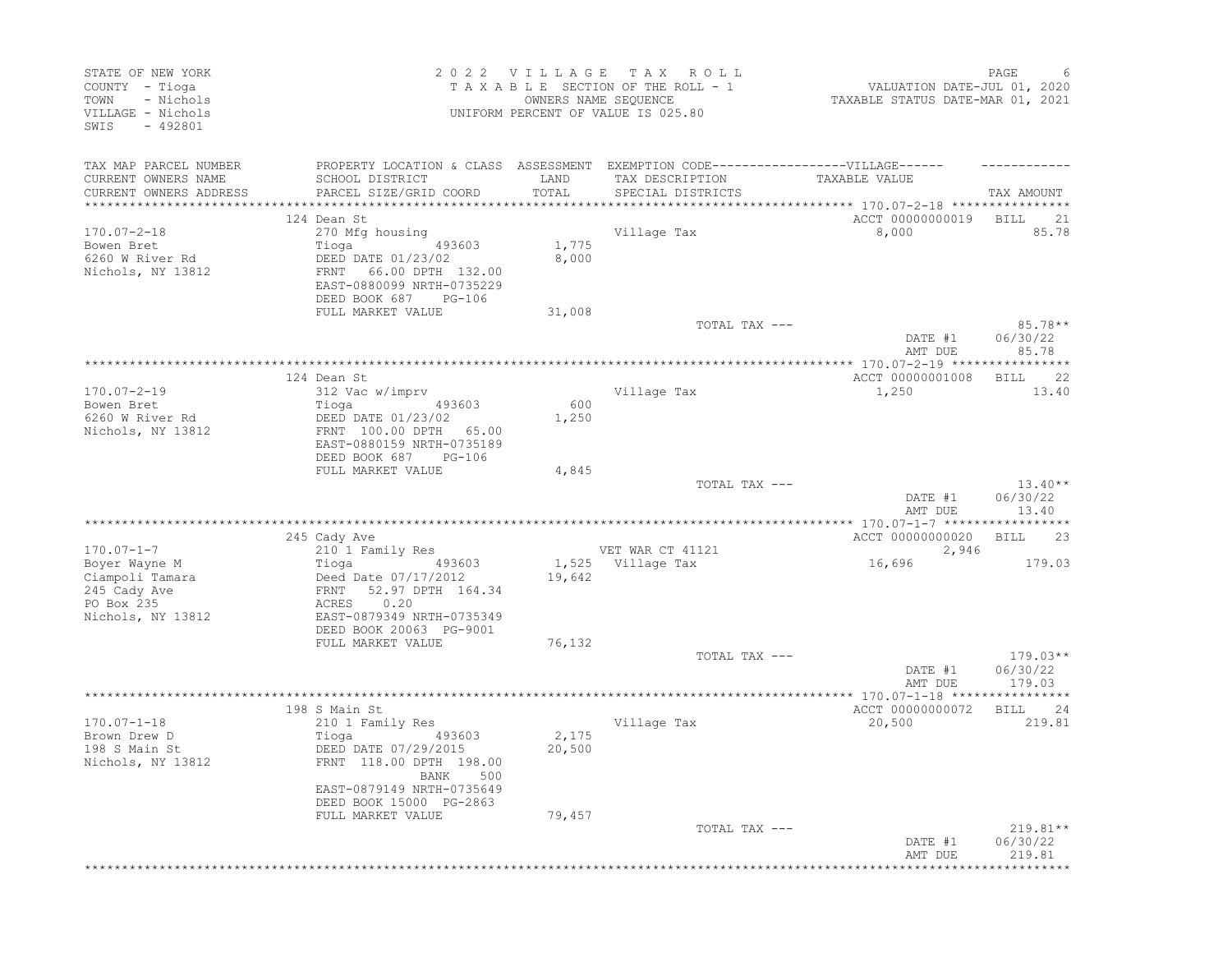| STATE OF NEW YORK<br>COUNTY - Tioga<br>- Nichols<br>TOWN<br>VILLAGE - Nichols<br>SWIS<br>$-492801$ | 2022 VILLAGE TAX<br>ROLL<br>TAXABLE SECTION OF THE ROLL - 1<br>OWNERS NAME SEQUENCE<br>UNIFORM PERCENT OF VALUE IS 025.80 |               |                                                                                   | PAGE<br>VALUATION DATE-JUL 01, 2020<br>TAXABLE STATUS DATE-MAR 01, 2021 |                        |
|----------------------------------------------------------------------------------------------------|---------------------------------------------------------------------------------------------------------------------------|---------------|-----------------------------------------------------------------------------------|-------------------------------------------------------------------------|------------------------|
| TAX MAP PARCEL NUMBER                                                                              |                                                                                                                           |               | PROPERTY LOCATION & CLASS ASSESSMENT EXEMPTION CODE-----------------VILLAGE------ |                                                                         |                        |
| CURRENT OWNERS NAME<br>CURRENT OWNERS ADDRESS                                                      | SCHOOL DISTRICT<br>PARCEL SIZE/GRID COORD                                                                                 | LAND<br>TOTAL | TAX DESCRIPTION                                                                   | TAXABLE VALUE                                                           |                        |
|                                                                                                    |                                                                                                                           | ************* | SPECIAL DISTRICTS                                                                 | ******************** 170.07-1-28 **************                         | TAX AMOUNT             |
|                                                                                                    | 26 Taylor St                                                                                                              |               |                                                                                   | ACCT 00000000021                                                        | BILL<br>25             |
| $170.07 - 1 - 28$                                                                                  | 210 1 Family Res                                                                                                          |               | Village Tax                                                                       | 24,425                                                                  | 261.90                 |
| Budine Elinor B                                                                                    | 493603<br>Tioga                                                                                                           | 3,425         |                                                                                   |                                                                         |                        |
| Budine George I                                                                                    | Deed Date 07/20/2009                                                                                                      | 24,425        |                                                                                   |                                                                         |                        |
| 863 Upper Front St Rm 116                                                                          | FRNT 242.00 DPTH 162.50                                                                                                   |               |                                                                                   |                                                                         |                        |
| Binghamton, NY 13905-1540                                                                          | EAST-0878949 NRTH-0734959<br>DEED BOOK 17019 PG-7001                                                                      |               |                                                                                   |                                                                         |                        |
|                                                                                                    | FULL MARKET VALUE                                                                                                         | 94,671        |                                                                                   |                                                                         |                        |
|                                                                                                    |                                                                                                                           |               | TOTAL TAX ---                                                                     |                                                                         | $261.90**$             |
|                                                                                                    |                                                                                                                           |               |                                                                                   | DATE #1                                                                 | 06/30/22               |
|                                                                                                    |                                                                                                                           |               |                                                                                   | AMT DUE                                                                 | 261.90                 |
|                                                                                                    |                                                                                                                           |               |                                                                                   |                                                                         |                        |
| $159.19 - 3 - 7$                                                                                   | 107 E River Rd<br>210 1 Family Res                                                                                        |               | Village Tax                                                                       | ACCT 00000000123<br>15,000                                              | BILL<br>26<br>160.84   |
| Burgert Kimberly A                                                                                 | 493603<br>Tioga                                                                                                           | 2,625         |                                                                                   |                                                                         |                        |
| 1956 E River Rd                                                                                    | DEED 06-21-93                                                                                                             | 15,000        |                                                                                   |                                                                         |                        |
| Nichols, NY 13812                                                                                  | FRNT 162.50 DPTH 98.00                                                                                                    |               |                                                                                   |                                                                         |                        |
|                                                                                                    | EAST-0879589 NRTH-0736539                                                                                                 |               |                                                                                   |                                                                         |                        |
|                                                                                                    | DEED BOOK 542<br>$PG-11$                                                                                                  |               |                                                                                   |                                                                         |                        |
|                                                                                                    | FULL MARKET VALUE                                                                                                         | 58,140        |                                                                                   |                                                                         |                        |
|                                                                                                    |                                                                                                                           |               | TOTAL TAX ---                                                                     | DATE #1                                                                 | $160.84**$<br>06/30/22 |
|                                                                                                    |                                                                                                                           |               |                                                                                   | AMT DUE                                                                 | 160.84                 |
|                                                                                                    |                                                                                                                           |               |                                                                                   |                                                                         |                        |
|                                                                                                    | 320 W River Rd                                                                                                            |               |                                                                                   | ACCT 00000000165                                                        | <b>BILL</b><br>27      |
| $159.18 - 2 - 15$                                                                                  | 210 1 Family Res                                                                                                          |               | Village Tax                                                                       | 19,500                                                                  | 209.09                 |
| Burlingame Kamilah                                                                                 | 493603<br>Tioga                                                                                                           | 1,975         |                                                                                   |                                                                         |                        |
| 320 W River Rd<br>Nichols, NY 13812                                                                | Deed Date 10/07/2015<br>FRNT<br>81.00 DPTH 243.01                                                                         | 19,500        |                                                                                   |                                                                         |                        |
|                                                                                                    | BANK<br>77                                                                                                                |               |                                                                                   |                                                                         |                        |
|                                                                                                    | EAST-0877249 NRTH-0736889                                                                                                 |               |                                                                                   |                                                                         |                        |
|                                                                                                    | DEED BOOK 15000 PG-4010                                                                                                   |               |                                                                                   |                                                                         |                        |
|                                                                                                    | FULL MARKET VALUE                                                                                                         | 75,581        |                                                                                   |                                                                         |                        |
|                                                                                                    |                                                                                                                           |               | TOTAL TAX ---                                                                     |                                                                         | $209.09**$             |
|                                                                                                    |                                                                                                                           |               |                                                                                   | DATE #1                                                                 | 06/30/22<br>209.09     |
|                                                                                                    |                                                                                                                           |               |                                                                                   | AMT DUE                                                                 |                        |
|                                                                                                    | 90 E River Rd                                                                                                             |               |                                                                                   | ACCT 00000000210                                                        | <b>BILL</b><br>28      |
| $159.19 - 1 - 9$                                                                                   | 210 1 Family Res                                                                                                          |               | Village Tax                                                                       | 25,000                                                                  | 268.07                 |
| Byers Michael T                                                                                    | 493603<br>Tioga                                                                                                           | 2,500         |                                                                                   |                                                                         |                        |
| 90 East Ruver Rd                                                                                   | DEED DATE 05/14/99                                                                                                        | 25,000        |                                                                                   |                                                                         |                        |
| Nichols, NY 13812                                                                                  | ACRES<br>1.60                                                                                                             |               |                                                                                   |                                                                         |                        |
|                                                                                                    | EAST-0879510 NRTH-0736870<br>DEED BOOK 624<br>PG-336                                                                      |               |                                                                                   |                                                                         |                        |
|                                                                                                    | FULL MARKET VALUE                                                                                                         | 96,899        |                                                                                   |                                                                         |                        |
|                                                                                                    |                                                                                                                           |               | TOTAL TAX ---                                                                     |                                                                         | 268.07**               |
|                                                                                                    |                                                                                                                           |               |                                                                                   | DATE #1                                                                 | 06/30/22               |
|                                                                                                    |                                                                                                                           |               |                                                                                   | AMT DUE                                                                 | 268.07                 |
|                                                                                                    |                                                                                                                           |               |                                                                                   |                                                                         | *************          |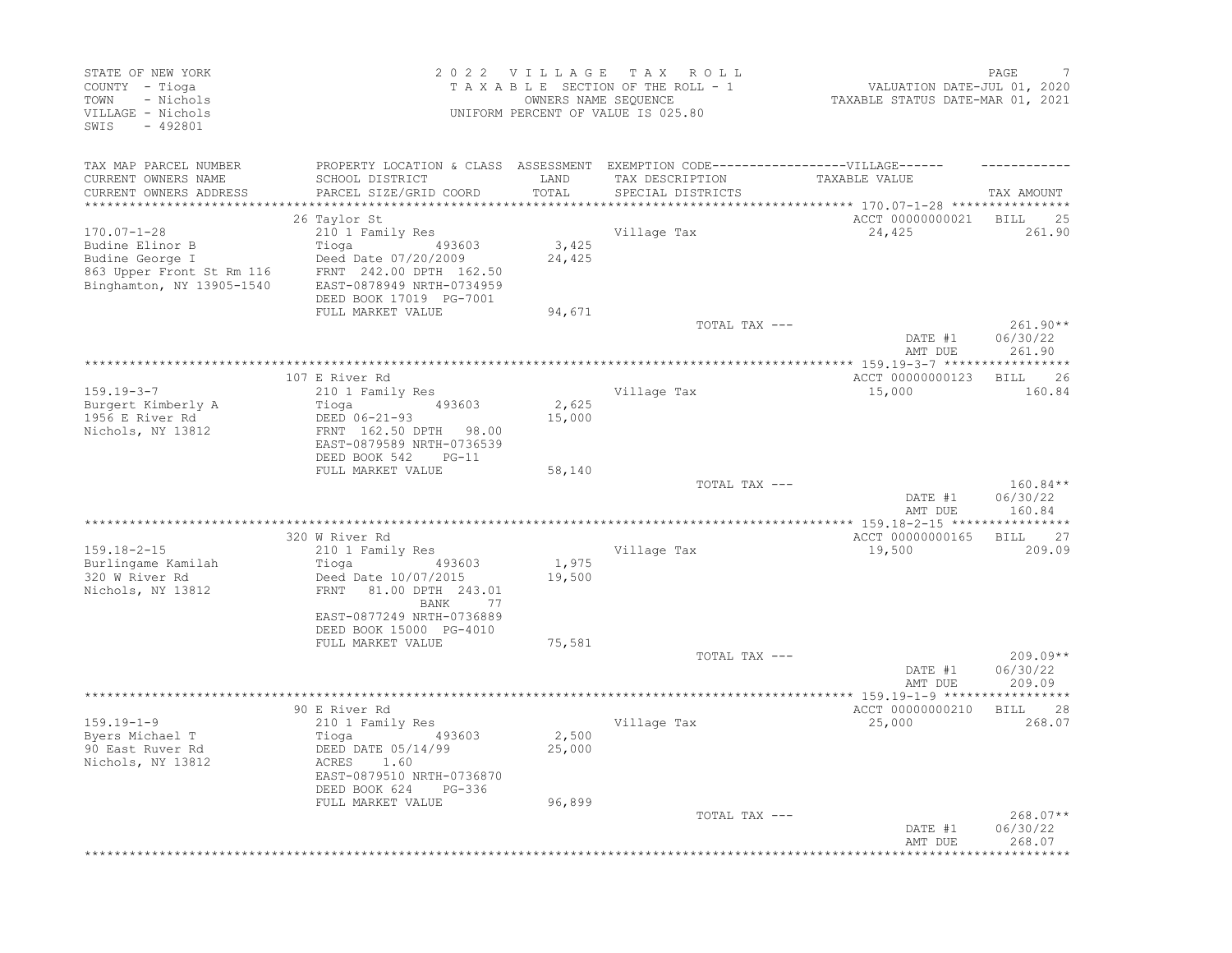| STATE OF NEW YORK<br>COUNTY - Tioga<br>- Nichols<br>TOWN<br>VILLAGE - Nichols<br>SWTS<br>$-492801$ |                                                                                                      |                 | 2022 VILLAGE TAX ROLL<br>TAXABLE SECTION OF THE ROLL - 1<br>OWNERS NAME SEQUENCE<br>UNIFORM PERCENT OF VALUE IS 025.80 | VALUATION DATE-JUL 01, 2020<br>TAXABLE STATUS DATE-MAR 01, 2021 | PAGE                           |
|----------------------------------------------------------------------------------------------------|------------------------------------------------------------------------------------------------------|-----------------|------------------------------------------------------------------------------------------------------------------------|-----------------------------------------------------------------|--------------------------------|
| TAX MAP PARCEL NUMBER<br>CURRENT OWNERS NAME                                                       | PROPERTY LOCATION & CLASS ASSESSMENT EXEMPTION CODE-----------------VILLAGE------<br>SCHOOL DISTRICT | LAND            | TAX DESCRIPTION                                                                                                        | TAXABLE VALUE                                                   |                                |
| CURRENT OWNERS ADDRESS<br>***********************                                                  | PARCEL SIZE/GRID COORD                                                                               | TOTAL           | SPECIAL DISTRICTS                                                                                                      |                                                                 | TAX AMOUNT                     |
|                                                                                                    | 198 Cady Ave                                                                                         |                 |                                                                                                                        | ACCT 00000000124 BILL 29                                        |                                |
| $170.07 - 2 - 5$                                                                                   | 210 1 Family Res                                                                                     |                 | Village Tax                                                                                                            | 13,317                                                          | 142.79                         |
| Campfield Christopher                                                                              | Tioga 493603                                                                                         | 1,800           |                                                                                                                        |                                                                 |                                |
| 198 Cady Ave                                                                                       | DEED DATE 04/30/2015                                                                                 | 13,317          |                                                                                                                        |                                                                 |                                |
| Nichols, NY 13812                                                                                  | FRNT 66.00 DPTH 264.00                                                                               |                 |                                                                                                                        |                                                                 |                                |
|                                                                                                    | EAST-0879619 NRTH-0735609                                                                            |                 |                                                                                                                        |                                                                 |                                |
|                                                                                                    | DEED BOOK 15000 PG-1564<br>FULL MARKET VALUE                                                         |                 |                                                                                                                        |                                                                 |                                |
|                                                                                                    |                                                                                                      | 51,616          | TOTAL TAX ---                                                                                                          |                                                                 | $142.79**$                     |
|                                                                                                    |                                                                                                      |                 |                                                                                                                        | DATE #1<br>AMT DUE                                              | 06/30/22<br>142.79             |
|                                                                                                    |                                                                                                      |                 |                                                                                                                        |                                                                 |                                |
|                                                                                                    | 85 Bliven St                                                                                         |                 |                                                                                                                        | ACCT 00000000214 BILL 30                                        |                                |
| $159.18 - 2 - 26$                                                                                  | 210 1 Family Res                                                                                     |                 | Village Tax                                                                                                            | 16,000                                                          | 171.56                         |
| Cass Linda J<br>PO Box 224                                                                         | FRNT 45.00 DPTH 178.00                                                                               | 1,450<br>16,000 |                                                                                                                        |                                                                 |                                |
| Nichols, NY 13812                                                                                  | EAST-0878059 NRTH-0736379<br>DEED BOOK 412<br>PG-0152                                                |                 |                                                                                                                        |                                                                 |                                |
|                                                                                                    | FULL MARKET VALUE                                                                                    | 62,016          |                                                                                                                        |                                                                 |                                |
|                                                                                                    |                                                                                                      |                 | TOTAL TAX ---                                                                                                          | DATE #1                                                         | $171.56**$<br>06/30/22         |
|                                                                                                    |                                                                                                      |                 |                                                                                                                        | AMT DUE                                                         | 171.56                         |
|                                                                                                    | 73 Bliven St                                                                                         |                 |                                                                                                                        | ACCT 00000000028                                                | BILL 31                        |
| $159.18 - 2 - 25$                                                                                  | 210 1 Family Res                                                                                     |                 | Village Tax                                                                                                            | 14,500                                                          | 155.48                         |
| Cass William R                                                                                     |                                                                                                      | 2,325           |                                                                                                                        |                                                                 |                                |
| Cass Linda J                                                                                       |                                                                                                      | 14,500          |                                                                                                                        |                                                                 |                                |
| PO Box 224<br>Nichols, NY 13812-0224                                                               | EAST-0878059 NRTH-0736459<br>DEED BOOK 462<br>PG-0077                                                |                 |                                                                                                                        |                                                                 |                                |
|                                                                                                    | FULL MARKET VALUE                                                                                    | 56,202          |                                                                                                                        |                                                                 |                                |
|                                                                                                    |                                                                                                      |                 | TOTAL TAX ---                                                                                                          |                                                                 | $155.48**$                     |
|                                                                                                    |                                                                                                      |                 |                                                                                                                        | DATE #1<br>AMT DUE                                              | 06/30/22<br>155.48             |
|                                                                                                    |                                                                                                      |                 |                                                                                                                        |                                                                 |                                |
| $159.19 - 2 - 38$                                                                                  | Bliven St                                                                                            |                 |                                                                                                                        | ACCT 00000000027                                                | BILL 32<br>32.17               |
| Cass William R                                                                                     | 311 Res vac land                                                                                     | 3,000           | Village Tax                                                                                                            | 3,000                                                           |                                |
| Cass Linda J                                                                                       |                                                                                                      | 3,000           |                                                                                                                        |                                                                 |                                |
| $PO$ Box $224$                                                                                     | EAST-0878319 NRTH-0736349                                                                            |                 |                                                                                                                        |                                                                 |                                |
| Nichols, NY 13812-0224                                                                             | DEED BOOK 462<br>PG-0079                                                                             |                 |                                                                                                                        |                                                                 |                                |
|                                                                                                    | FULL MARKET VALUE                                                                                    | 11,628          |                                                                                                                        |                                                                 |                                |
|                                                                                                    |                                                                                                      |                 | TOTAL TAX ---                                                                                                          | DATE #1<br>AMT DUE                                              | $32.17**$<br>06/30/22<br>32.17 |
|                                                                                                    |                                                                                                      |                 |                                                                                                                        |                                                                 |                                |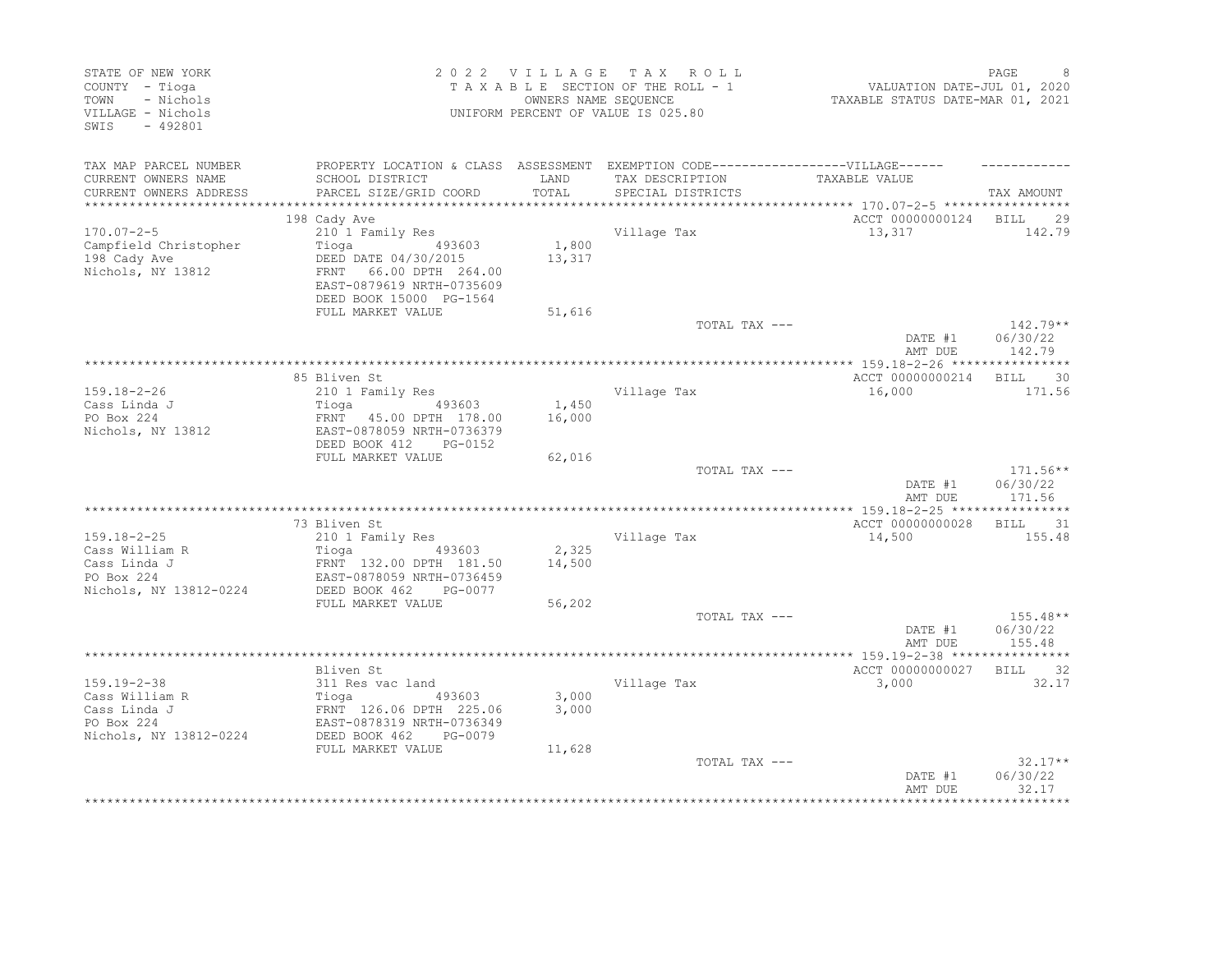| PROPERTY LOCATION & CLASS ASSESSMENT EXEMPTION CODE-----------------VILLAGE------<br>TAX MAP PARCEL NUMBER<br>TAXABLE VALUE<br>CURRENT OWNERS NAME<br>SCHOOL DISTRICT<br>LAND<br>TAX DESCRIPTION<br>PARCEL SIZE/GRID COORD<br>TOTAL<br>CURRENT OWNERS ADDRESS<br>SPECIAL DISTRICTS<br>TAX AMOUNT<br>*********************<br>**************************** 170.07-2-2 *****************<br>142 Cady Ave<br>ACCT 00000000173<br><b>BILL</b><br>33<br>$170.07 - 2 - 2$<br>210 1 Family Res<br>Village Tax<br>237.01<br>22,104<br>Chambers Kathleen M<br>Tioga 493603<br>1,875<br>Chambers Charles P<br>DEED DATE 04-24-95<br>22,104<br>FRNT<br>74.25 DPTH 264.00<br>EAST-0879599 NRTH-0735899<br>DEED BOOK 568<br>PG-110<br>FULL MARKET VALUE<br>85,674<br>TOTAL TAX ---<br>$237.01**$<br>DATE #1<br>06/30/22<br>AMT DUE<br>237.01<br>95 Dean St<br>ACCT 00000000155<br>34<br>BILL<br>210 1 Family Res<br>216.75<br>Village Tax<br>20,214<br>1,800<br>Chandler Richard L Sr<br>Tioga<br>493603<br>Chandler Margaret E<br>DEED DATE 05/16/2011<br>20,214<br>FRNT 66.00 DPTH 303.00<br>EAST-0879979 NRTH-0734969<br>DEED BOOK 18885 PG-8001<br>FULL MARKET VALUE<br>78,349<br>$216.75**$<br>TOTAL TAX ---<br>06/30/22<br>DATE #1<br>216.75<br>AMT DUE<br>ACCT 00000000181<br>205 W River Rd<br>BILL<br>35<br>$159.18 - 1 - 16$<br>210 1 Family Res<br>Village Tax<br>22,500<br>241.26<br>2,050<br>Clark Brandon<br>493603<br>Tioga<br>22,500<br>Clark Chatney<br>DEED DATE 09/28/2020<br>205 W River Rd<br>FRNT 174.17 DPTH 145.00<br>$0.50$ BANK<br>ACRES<br>500<br>EAST-0877879 NRTH-0736959<br>DEED BOOK 20200 PG-3723<br>FULL MARKET VALUE<br>87,209<br>241.26**<br>TOTAL TAX ---<br>06/30/22<br>DATE #1<br>241.26<br>AMT DUE<br>******* 170.07-2-10 ****<br>272 Cady Ave<br>ACCT 00000000098<br><b>BILL</b><br>36<br>$170.07 - 2 - 10$<br>Village Tax<br>22,000<br>235.90<br>210 1 Family Res<br>Cofone Daniel A<br>1,000<br>Tioga<br>493603<br>22,000<br>272 Cady Ave<br>DEED DATE 11/24/95<br>66.00 DPTH 145.00<br>FRNT<br>EAST-0879579 NRTH-0735219<br>DEED BOOK 576<br>PG-185<br>FULL MARKET VALUE<br>85,271<br>TOTAL TAX ---<br>$235.90**$<br>06/30/22<br>DATE #1<br>235.90<br>AMT DUE | STATE OF NEW YORK<br>COUNTY - Tioga<br>- Nichols<br>TOWN<br>VILLAGE - Nichols<br>SWIS<br>$-492801$ | 2022 VILLAGE | TAX ROLL<br>TAXABLE SECTION OF THE ROLL - 1<br>OWNERS NAME SEQUENCE<br>UNIFORM PERCENT OF VALUE IS 025.80 | VALUATION DATE-JUL 01, 2020<br>VALUATION DATE-JUL 01, 2020<br>TAXABLE STATUS DATE-MAR 01, 2021 | PAGE |
|---------------------------------------------------------------------------------------------------------------------------------------------------------------------------------------------------------------------------------------------------------------------------------------------------------------------------------------------------------------------------------------------------------------------------------------------------------------------------------------------------------------------------------------------------------------------------------------------------------------------------------------------------------------------------------------------------------------------------------------------------------------------------------------------------------------------------------------------------------------------------------------------------------------------------------------------------------------------------------------------------------------------------------------------------------------------------------------------------------------------------------------------------------------------------------------------------------------------------------------------------------------------------------------------------------------------------------------------------------------------------------------------------------------------------------------------------------------------------------------------------------------------------------------------------------------------------------------------------------------------------------------------------------------------------------------------------------------------------------------------------------------------------------------------------------------------------------------------------------------------------------------------------------------------------------------------------------------------------------------------------------------------------------------------------------------------------------------------------------------------------------------------------------------------------------------------|----------------------------------------------------------------------------------------------------|--------------|-----------------------------------------------------------------------------------------------------------|------------------------------------------------------------------------------------------------|------|
|                                                                                                                                                                                                                                                                                                                                                                                                                                                                                                                                                                                                                                                                                                                                                                                                                                                                                                                                                                                                                                                                                                                                                                                                                                                                                                                                                                                                                                                                                                                                                                                                                                                                                                                                                                                                                                                                                                                                                                                                                                                                                                                                                                                             |                                                                                                    |              |                                                                                                           |                                                                                                |      |
|                                                                                                                                                                                                                                                                                                                                                                                                                                                                                                                                                                                                                                                                                                                                                                                                                                                                                                                                                                                                                                                                                                                                                                                                                                                                                                                                                                                                                                                                                                                                                                                                                                                                                                                                                                                                                                                                                                                                                                                                                                                                                                                                                                                             | 142 Cady Ave<br>Nichols, NY 13812                                                                  |              |                                                                                                           |                                                                                                |      |
|                                                                                                                                                                                                                                                                                                                                                                                                                                                                                                                                                                                                                                                                                                                                                                                                                                                                                                                                                                                                                                                                                                                                                                                                                                                                                                                                                                                                                                                                                                                                                                                                                                                                                                                                                                                                                                                                                                                                                                                                                                                                                                                                                                                             |                                                                                                    |              |                                                                                                           |                                                                                                |      |
|                                                                                                                                                                                                                                                                                                                                                                                                                                                                                                                                                                                                                                                                                                                                                                                                                                                                                                                                                                                                                                                                                                                                                                                                                                                                                                                                                                                                                                                                                                                                                                                                                                                                                                                                                                                                                                                                                                                                                                                                                                                                                                                                                                                             |                                                                                                    |              |                                                                                                           |                                                                                                |      |
|                                                                                                                                                                                                                                                                                                                                                                                                                                                                                                                                                                                                                                                                                                                                                                                                                                                                                                                                                                                                                                                                                                                                                                                                                                                                                                                                                                                                                                                                                                                                                                                                                                                                                                                                                                                                                                                                                                                                                                                                                                                                                                                                                                                             | 170.07-2-23.10<br>389 Bishop Rd<br>Kingsport, TN 37664-5664                                        |              |                                                                                                           |                                                                                                |      |
|                                                                                                                                                                                                                                                                                                                                                                                                                                                                                                                                                                                                                                                                                                                                                                                                                                                                                                                                                                                                                                                                                                                                                                                                                                                                                                                                                                                                                                                                                                                                                                                                                                                                                                                                                                                                                                                                                                                                                                                                                                                                                                                                                                                             |                                                                                                    |              |                                                                                                           |                                                                                                |      |
|                                                                                                                                                                                                                                                                                                                                                                                                                                                                                                                                                                                                                                                                                                                                                                                                                                                                                                                                                                                                                                                                                                                                                                                                                                                                                                                                                                                                                                                                                                                                                                                                                                                                                                                                                                                                                                                                                                                                                                                                                                                                                                                                                                                             |                                                                                                    |              |                                                                                                           |                                                                                                |      |
|                                                                                                                                                                                                                                                                                                                                                                                                                                                                                                                                                                                                                                                                                                                                                                                                                                                                                                                                                                                                                                                                                                                                                                                                                                                                                                                                                                                                                                                                                                                                                                                                                                                                                                                                                                                                                                                                                                                                                                                                                                                                                                                                                                                             | Nichols, NY 13812                                                                                  |              |                                                                                                           |                                                                                                |      |
|                                                                                                                                                                                                                                                                                                                                                                                                                                                                                                                                                                                                                                                                                                                                                                                                                                                                                                                                                                                                                                                                                                                                                                                                                                                                                                                                                                                                                                                                                                                                                                                                                                                                                                                                                                                                                                                                                                                                                                                                                                                                                                                                                                                             |                                                                                                    |              |                                                                                                           |                                                                                                |      |
|                                                                                                                                                                                                                                                                                                                                                                                                                                                                                                                                                                                                                                                                                                                                                                                                                                                                                                                                                                                                                                                                                                                                                                                                                                                                                                                                                                                                                                                                                                                                                                                                                                                                                                                                                                                                                                                                                                                                                                                                                                                                                                                                                                                             |                                                                                                    |              |                                                                                                           |                                                                                                |      |
|                                                                                                                                                                                                                                                                                                                                                                                                                                                                                                                                                                                                                                                                                                                                                                                                                                                                                                                                                                                                                                                                                                                                                                                                                                                                                                                                                                                                                                                                                                                                                                                                                                                                                                                                                                                                                                                                                                                                                                                                                                                                                                                                                                                             | Nichols, NY 13812                                                                                  |              |                                                                                                           |                                                                                                |      |
|                                                                                                                                                                                                                                                                                                                                                                                                                                                                                                                                                                                                                                                                                                                                                                                                                                                                                                                                                                                                                                                                                                                                                                                                                                                                                                                                                                                                                                                                                                                                                                                                                                                                                                                                                                                                                                                                                                                                                                                                                                                                                                                                                                                             |                                                                                                    |              |                                                                                                           |                                                                                                |      |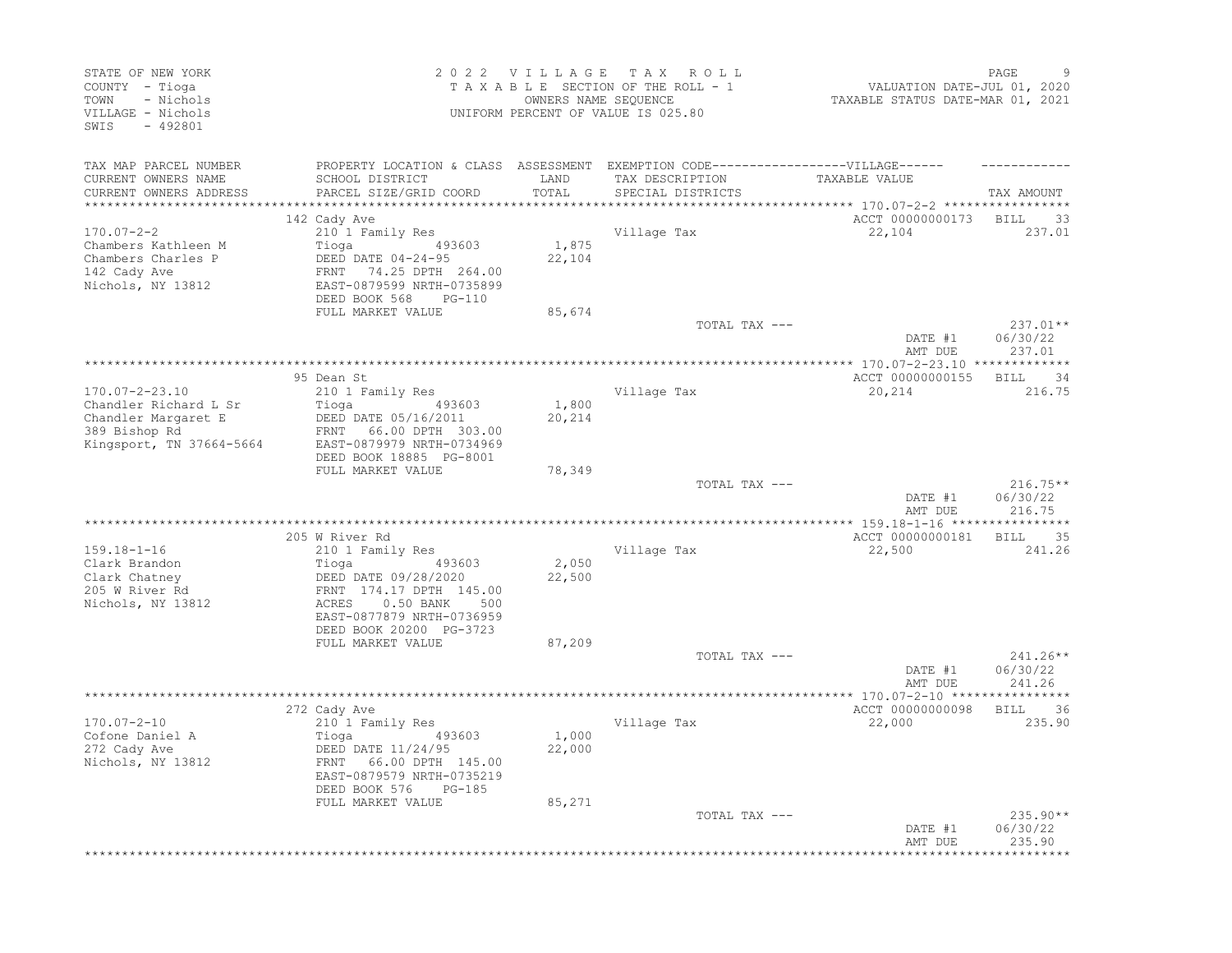| STATE OF NEW YORK<br>COUNTY - Tioga<br>- Nichols<br>TOWN<br>VILLAGE - Nichols<br>$-492801$<br>SWIS |                                                                                                                                                                  |                 | 2022 VILLAGE TAX ROLL<br>TAXABLE SECTION OF THE ROLL - 1<br>OWNERS NAME SEQUENCE<br>UNIFORM PERCENT OF VALUE IS 025.80    | VALUATION DATE-JUL 01, 2020<br>TAXABLE STATUS DATE-MAR 01, 2021 | 10<br>PAGE                       |
|----------------------------------------------------------------------------------------------------|------------------------------------------------------------------------------------------------------------------------------------------------------------------|-----------------|---------------------------------------------------------------------------------------------------------------------------|-----------------------------------------------------------------|----------------------------------|
| TAX MAP PARCEL NUMBER<br>CURRENT OWNERS NAME<br>CURRENT OWNERS ADDRESS<br>************************ | SCHOOL DISTRICT<br>PARCEL SIZE/GRID COORD                                                                                                                        | LAND<br>TOTAL   | PROPERTY LOCATION & CLASS ASSESSMENT EXEMPTION CODE-----------------VILLAGE------<br>TAX DESCRIPTION<br>SPECIAL DISTRICTS | TAXABLE VALUE                                                   | TAX AMOUNT                       |
| $170.07 - 1 - 11$                                                                                  | 302 S Main St<br>210 1 Family Res                                                                                                                                |                 | Village Tax                                                                                                               | ACCT 00000000038<br>15,600                                      | <b>BILL</b><br>37<br>167.27      |
| Cole Carl J<br>302 S Main St<br>Nichols, NY 13812-2610                                             | 493603<br>Tioga<br>FRNT 75.00 DPTH 133.75<br>EAST-0879139 NRTH-0735129<br>DEED BOOK 467<br>PG-0178                                                               | 1,750<br>15,600 |                                                                                                                           |                                                                 |                                  |
|                                                                                                    | FULL MARKET VALUE                                                                                                                                                | 60,465          | TOTAL TAX ---                                                                                                             | DATE #1<br>AMT DUE                                              | $167.27**$<br>06/30/22<br>167.27 |
|                                                                                                    |                                                                                                                                                                  |                 |                                                                                                                           |                                                                 |                                  |
| $159.19 - 2 - 16$<br>Cole Jan<br>119 S Main St<br>Nichols, NY 13812                                | 119 S Main St<br>210 1 Family Res<br>493603<br>Tioga<br>DEED DATE 10/26/2005<br>5 OWNERS AS TENANTS IN CO<br>FRNT 52.00 DPTH 256.08<br>EAST-0878834 NRTH-0736062 | 1,625<br>25,000 | Village Tax                                                                                                               | ACCT 00000000040<br>25,000                                      | BILL<br>38<br>268.07             |
|                                                                                                    | DEED BOOK 12575 PG-1001                                                                                                                                          |                 |                                                                                                                           |                                                                 |                                  |
|                                                                                                    | FULL MARKET VALUE                                                                                                                                                | 96,899          | TOTAL TAX ---                                                                                                             | DATE #1<br>AMT DUE                                              | $268.07**$<br>06/30/22<br>268.07 |
|                                                                                                    |                                                                                                                                                                  |                 |                                                                                                                           |                                                                 |                                  |
| $159.18 - 1 - 3.10$                                                                                | 543 W River Rd<br>483 Converted Re                                                                                                                               |                 | Village Tax                                                                                                               | ACCT 00000000778<br>30,500                                      | BILL 39<br>327.04                |
| Cole Marcus<br>Soprano Margaret<br>PO Box 158<br>Nichols, NY 13812                                 | Tioga<br>493603<br>DEED DATE 04/30/2009<br>FRNT 160.16 DPTH 134.71<br>EAST-0876219 NRTH-0737559                                                                  | 2,650<br>30,500 |                                                                                                                           |                                                                 |                                  |
|                                                                                                    | DEED BOOK 16758 PG-2001<br>FULL MARKET VALUE                                                                                                                     | 118,217         |                                                                                                                           |                                                                 |                                  |
|                                                                                                    |                                                                                                                                                                  |                 | TOTAL TAX ---                                                                                                             | DATE #1<br>AMT DUE                                              | $327.04**$<br>06/30/22<br>327.04 |
|                                                                                                    | E River Rd                                                                                                                                                       |                 |                                                                                                                           | ACCT 00000000107                                                | BILL 40                          |
| $159.19 - 1 - 4$<br>Cole Marcus<br>PO Box 158<br>Nichols, NY 13812                                 | 311 Res vac land<br>493603<br>Tioga<br>DEED DATE 01/30/97<br>FRNT 199.00 DPTH 176.00<br>EAST-0879439 NRTH-0737199                                                | 400<br>400      | Village Tax                                                                                                               | 400                                                             | 4.29                             |
|                                                                                                    | DEED BOOK 592<br>PG-289<br>FULL MARKET VALUE                                                                                                                     | 1,550           | TOTAL TAX ---                                                                                                             | DATE #1<br>AMT DUE                                              | $4.29**$<br>06/30/22<br>4.29     |
|                                                                                                    |                                                                                                                                                                  |                 |                                                                                                                           |                                                                 |                                  |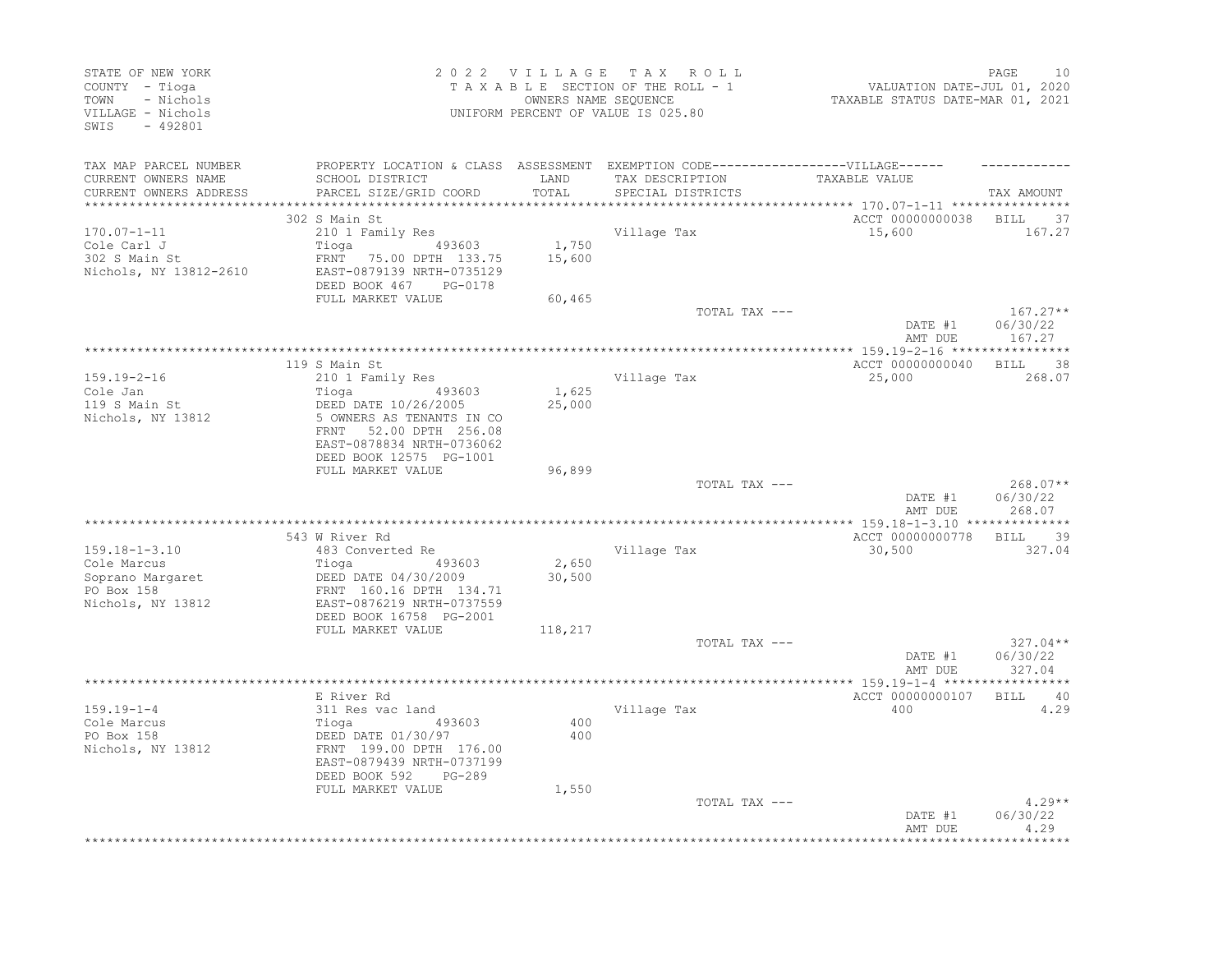| STATE OF NEW YORK<br>COUNTY - Tioga<br>- Nichols<br>TOWN<br>VILLAGE - Nichols<br>SWIS<br>$-492801$ |                                                                                                                                                              |                 | 2022 VILLAGE TAX ROLL<br>TAXABLE SECTION OF THE ROLL - 1<br>OWNERS NAME SEQUENCE<br>UNIFORM PERCENT OF VALUE IS 025.80 | valuation DATE-JUL 01, 2020<br>TAXABLE STATUS DATE-MAR 01, 2021 | 11<br>PAGE                       |
|----------------------------------------------------------------------------------------------------|--------------------------------------------------------------------------------------------------------------------------------------------------------------|-----------------|------------------------------------------------------------------------------------------------------------------------|-----------------------------------------------------------------|----------------------------------|
| TAX MAP PARCEL NUMBER<br>CURRENT OWNERS NAME<br>CURRENT OWNERS ADDRESS                             | PROPERTY LOCATION & CLASS ASSESSMENT EXEMPTION CODE-----------------VILLAGE------<br>SCHOOL DISTRICT<br>PARCEL SIZE/GRID COORD                               | LAND<br>TOTAL   | TAX DESCRIPTION<br>SPECIAL DISTRICTS<br>*********************************                                              | TAXABLE VALUE<br>*********** 159.19-2-18 ****************       | TAX AMOUNT                       |
|                                                                                                    | 151 S Main St                                                                                                                                                |                 |                                                                                                                        | ACCT 00000000089 BILL                                           | 41                               |
| $159.19 - 2 - 18$<br>Cole Marcus<br>PO Box 158<br>Nichols, NY 13812                                | 210 1 Family Res<br>493603<br>Tioga<br>DEED DATE 10/24/2006<br>FRNT 53.00 DPTH 130.00<br>EAST-0878901 NRTH-0735897<br>DEED BOOK 13777 PG-1001                | 1,525<br>7,500  | Village Tax                                                                                                            | 7,500                                                           | 80.42                            |
|                                                                                                    | FULL MARKET VALUE                                                                                                                                            | 29,070          |                                                                                                                        |                                                                 |                                  |
|                                                                                                    |                                                                                                                                                              |                 | TOTAL TAX ---                                                                                                          | DATE #1<br>AMT DUE                                              | $80.42**$<br>06/30/22<br>80.42   |
|                                                                                                    |                                                                                                                                                              |                 |                                                                                                                        |                                                                 |                                  |
| $159.19 - 1 - 3.10$<br>Cole Marcus J<br>PO Box 158<br>Nichols, NY 13812                            | 1 N Main St<br>449 Other Storag<br>Tioga<br>493603<br>DEED DATE 09/24/97<br>ACRES<br>1.43<br>EAST-0879042 NRTH-0737208                                       | 1,000<br>5,600  | Village Tax                                                                                                            | ACCT 00000000097<br>5,600                                       | BILL 42<br>60.05                 |
|                                                                                                    | DEED BOOK 602<br>$PG-153$<br>FULL MARKET VALUE                                                                                                               | 21,705          |                                                                                                                        |                                                                 |                                  |
|                                                                                                    |                                                                                                                                                              |                 | TOTAL TAX ---                                                                                                          | DATE #1<br>AMT DUE                                              | $60.05**$<br>06/30/22<br>60.05   |
|                                                                                                    |                                                                                                                                                              |                 |                                                                                                                        |                                                                 |                                  |
|                                                                                                    | 95 W River Rd                                                                                                                                                |                 |                                                                                                                        | ACCT 00000000235                                                | BILL 43                          |
| 159.19-1-22                                                                                        | 210 1 Family Res                                                                                                                                             |                 | Village Tax                                                                                                            | 18,300                                                          | 196.22                           |
| Cole Marcus J<br>1304 Coryell Rd<br>Nichols, NY 13812                                              | Tioga<br>493603<br>DEED DATE 03/01/2016<br>FRNT 78.37 DPTH 250.05<br>EAST-0878469 NRTH-0736929<br>DEED BOOK 20160 PG-818                                     | 1,500<br>18,300 |                                                                                                                        |                                                                 |                                  |
|                                                                                                    | FULL MARKET VALUE                                                                                                                                            | 70,930          |                                                                                                                        |                                                                 |                                  |
|                                                                                                    |                                                                                                                                                              |                 | TOTAL TAX ---                                                                                                          | DATE #1<br>AMT DUE                                              | $196.22**$<br>06/30/22<br>196.22 |
|                                                                                                    |                                                                                                                                                              |                 |                                                                                                                        |                                                                 |                                  |
| $159.19 - 1 - 23$<br>Cole Marcus J<br>1304 Coryell Rd<br>Nichols, NY 13812                         | 101 W River Rd<br>210 1 Family Res<br>493603<br>Tioga<br>DEED DATE 01/02/2014<br>FRNT 82.00 DPTH 244.00<br>EAST-0878389 NRTH-0736939<br>DEED BOOK 14000 PG-1 | 2,000<br>13,000 | Village Tax                                                                                                            | ACCT 00000000087<br>13,000                                      | BILL 44<br>139.39                |
|                                                                                                    | FULL MARKET VALUE                                                                                                                                            | 50,388          | TOTAL TAX ---                                                                                                          | DATE #1<br>AMT DUE                                              | $139.39**$<br>06/30/22<br>139.39 |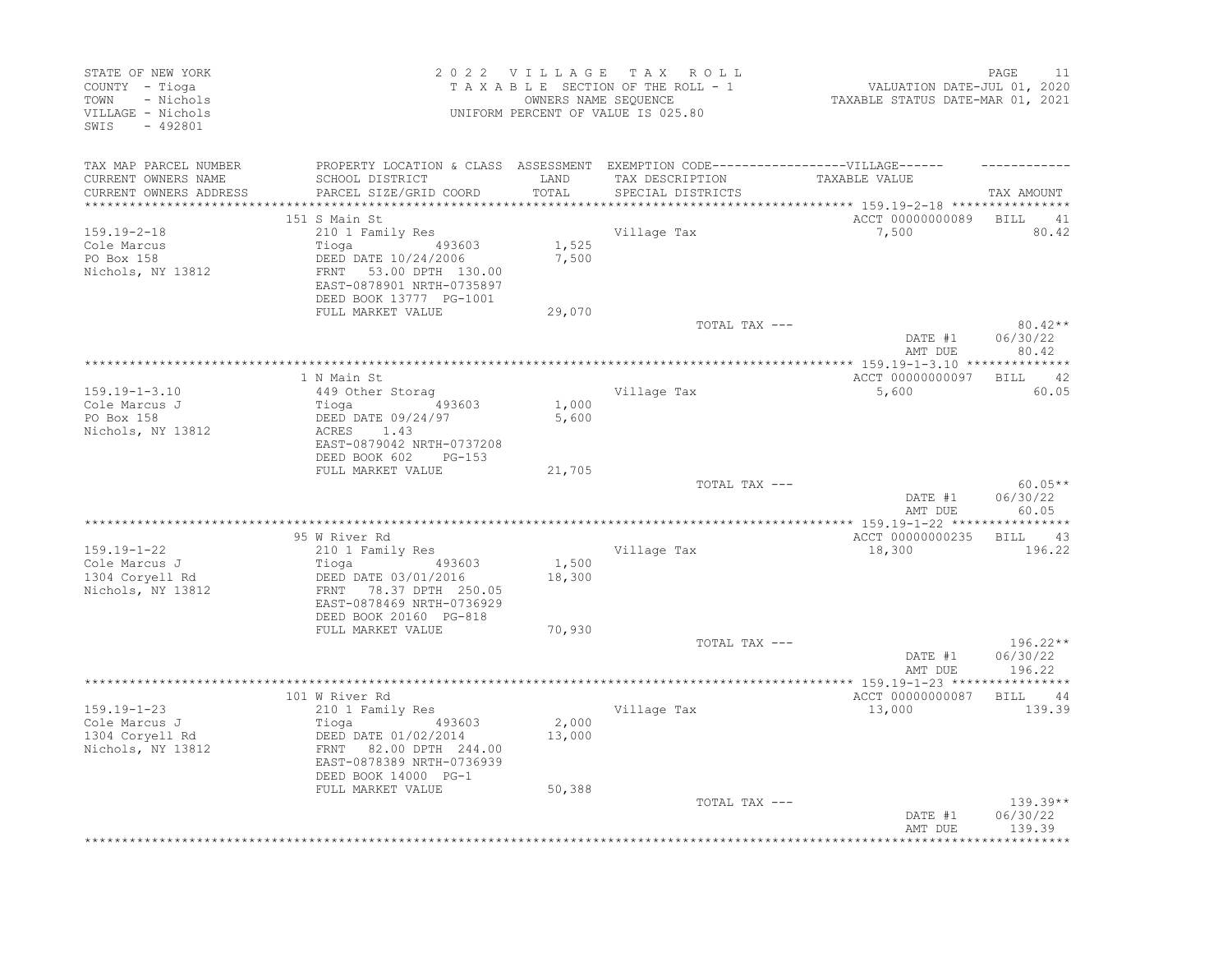| STATE OF NEW YORK<br>COUNTY - Tioga<br>- Nichols<br>TOWN<br>VILLAGE - Nichols<br>$-492801$<br>SWIS                   |                                                                                                                                                                                        | 2022 VILLAGE               | T A X<br>ROLL<br>TAXABLE SECTION OF THE ROLL - 1<br>OWNERS NAME SEQUENCE<br>UNIFORM PERCENT OF VALUE IS 025.80            | VALUATION DATE-JUL 01, 2020<br>TAXABLE STATUS DATE-MAR 01, 2021 | PAGE<br>12                       |
|----------------------------------------------------------------------------------------------------------------------|----------------------------------------------------------------------------------------------------------------------------------------------------------------------------------------|----------------------------|---------------------------------------------------------------------------------------------------------------------------|-----------------------------------------------------------------|----------------------------------|
| TAX MAP PARCEL NUMBER<br>CURRENT OWNERS NAME<br>CURRENT OWNERS ADDRESS                                               | SCHOOL DISTRICT<br>PARCEL SIZE/GRID COORD                                                                                                                                              | LAND<br>TOTAL              | PROPERTY LOCATION & CLASS ASSESSMENT EXEMPTION CODE-----------------VILLAGE------<br>TAX DESCRIPTION<br>SPECIAL DISTRICTS | TAXABLE VALUE                                                   | TAX AMOUNT                       |
| *************************                                                                                            | 373 S Main St                                                                                                                                                                          |                            |                                                                                                                           | ACCT 00000000067                                                | <b>BILL</b>                      |
| $170.07 - 1 - 30$<br>Cole Roger M<br>373 S Main St<br>Nichols, NY 13812                                              | 210 1 Family Res<br>Tioga<br>493603<br>DEED DATE 02/25/2021<br>FRNT 103.73 DPTH 195.00<br>0.70<br>ACRES<br>EAST-0878979 NRTH-0734709<br>DEED BOOK 20210 PG-1004                        | 1,950<br>22,400            | Village Tax                                                                                                               | 22,400                                                          | 45<br>240.19                     |
|                                                                                                                      | FULL MARKET VALUE                                                                                                                                                                      | 86,822                     | TOTAL TAX ---                                                                                                             | DATE #1<br>AMT DUE                                              | $240.19**$<br>06/30/22<br>240.19 |
|                                                                                                                      | 41 E River Rd                                                                                                                                                                          |                            |                                                                                                                           | ACCT 00000000147                                                | BILL<br>46                       |
| $159.19 - 3 - 3$<br>Community Bank Na<br>Accounts Payable<br>5790 Widewaters Pkwy<br>Dewitt, NY 13214                | 461 Bank<br>Tioga<br>493603<br>FRNT 77.00 DPTH 132.00<br>EAST-0879159 NRTH-0736579<br>DEED BOOK 258<br>PG-0435                                                                         | 1,770<br>70,000            | Village Tax                                                                                                               | 70,000                                                          | 750.59                           |
|                                                                                                                      | FULL MARKET VALUE                                                                                                                                                                      | 271,318                    | TOTAL TAX ---                                                                                                             | DATE #1<br>AMT DUE                                              | $750.59**$<br>06/30/22<br>750.59 |
|                                                                                                                      |                                                                                                                                                                                        |                            |                                                                                                                           |                                                                 |                                  |
| $159.19 - 3 - 28$<br>Community Bank Na<br>Accounts Payable<br>5790 Widewaters Pkwy<br>Dewitt, NY 13214               | S Main St<br>438 Parking lot<br>493603<br>Tioga<br>FRNT 65.00 DPTH<br>78.19<br>EAST-0879169 NRTH-0736479<br>DEED BOOK 448<br>PG-0232                                                   | 4,100<br>4,100             | Village Tax                                                                                                               | ACCT 00000000171<br>4,100                                       | BILL 47<br>43.96                 |
|                                                                                                                      | FULL MARKET VALUE                                                                                                                                                                      | 15,891                     | TOTAL TAX ---                                                                                                             | DATE #1<br>AMT DUE                                              | $43.96**$<br>06/30/22<br>43.96   |
|                                                                                                                      |                                                                                                                                                                                        |                            |                                                                                                                           | *** 170.07-1-25 ***                                             | ********                         |
| $170.07 - 1 - 25$<br>Cooley Lifetime Trust No 1<br>Cooley David M<br>644 Prentice Hill Rd<br>Newark Valley, NY 13811 | 273 S Main St<br>471 Funeral home<br>Tioga<br>493603<br>DEED DATE 08/05/2015<br>FRNT<br>71.00 DPTH 135.00<br>EAST-0878929 NRTH-0735259<br>DEED BOOK 15000 PG-2978<br>FULL MARKET VALUE | 1,700<br>80,000<br>310,078 | Village Tax                                                                                                               | ACCT 00000000200<br>80,000                                      | <b>BILL</b><br>48<br>857.81      |
|                                                                                                                      |                                                                                                                                                                                        |                            | TOTAL TAX ---                                                                                                             | DATE #1<br>AMT DUE                                              | 857.81**<br>06/30/22<br>857.81   |
|                                                                                                                      |                                                                                                                                                                                        |                            |                                                                                                                           |                                                                 |                                  |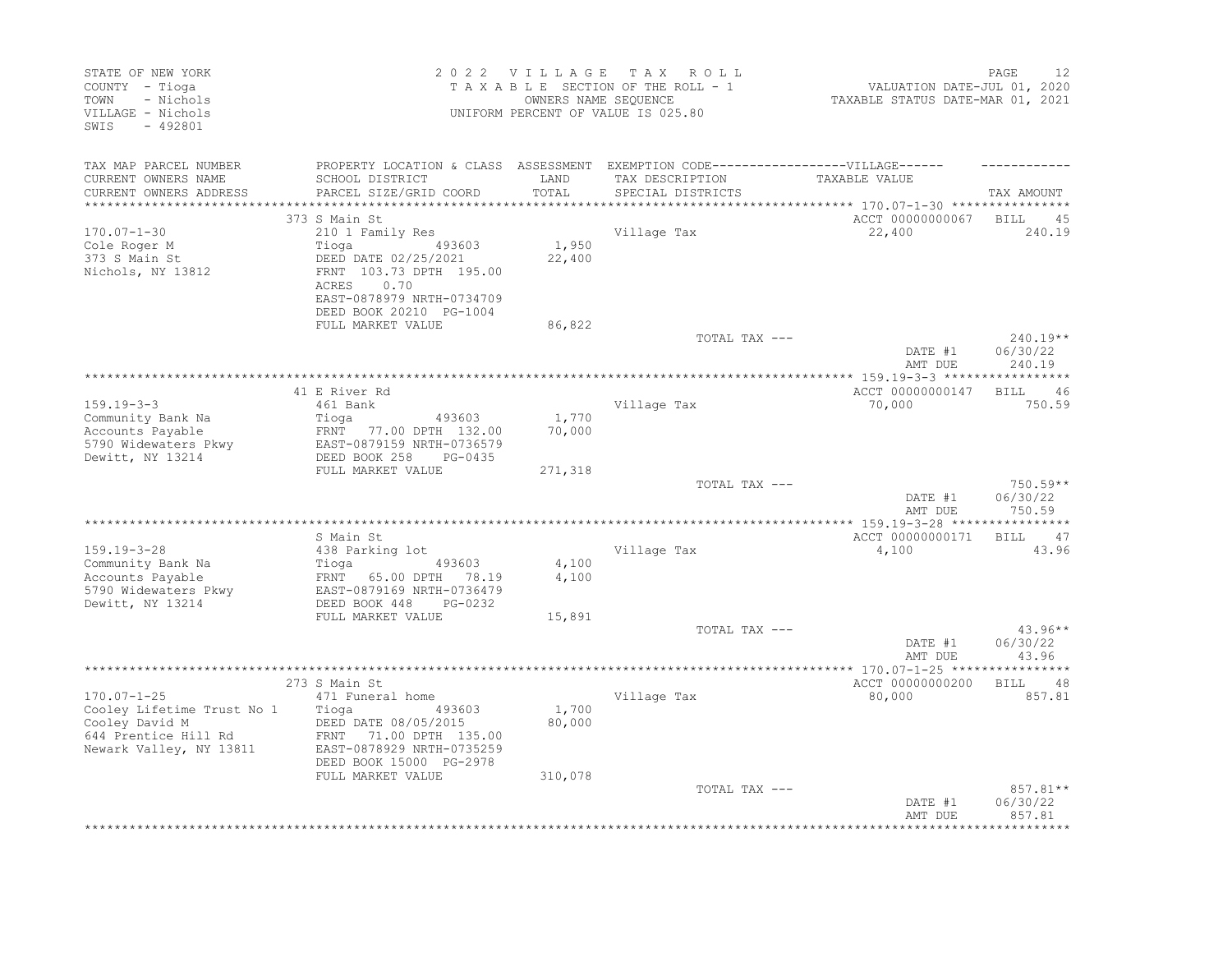| STATE OF NEW YORK<br>COUNTY - Tioga<br>- Nichols<br>TOWN<br>VILLAGE - Nichols<br>$-492801$<br>SWIS                   |                                                                                                                                                                   | 2022 VILLAGE<br>OWNERS NAME SEQUENCE | T A X<br>ROLL<br>TAXABLE SECTION OF THE ROLL - 1<br>UNIFORM PERCENT OF VALUE IS 025.80 | VALUATION DATE-JUL 01, 2020<br>TAXABLE STATUS DATE-MAR 01, 2021              | 13<br>PAGE                     |
|----------------------------------------------------------------------------------------------------------------------|-------------------------------------------------------------------------------------------------------------------------------------------------------------------|--------------------------------------|----------------------------------------------------------------------------------------|------------------------------------------------------------------------------|--------------------------------|
| TAX MAP PARCEL NUMBER<br>CURRENT OWNERS NAME                                                                         | PROPERTY LOCATION & CLASS ASSESSMENT EXEMPTION CODE----------------VILLAGE------<br>SCHOOL DISTRICT                                                               | LAND                                 | TAX DESCRIPTION                                                                        | TAXABLE VALUE                                                                |                                |
| CURRENT OWNERS ADDRESS<br>****************                                                                           | PARCEL SIZE/GRID COORD                                                                                                                                            | TOTAL<br>**********                  | SPECIAL DISTRICTS                                                                      |                                                                              | TAX AMOUNT                     |
|                                                                                                                      | 287 S Main St                                                                                                                                                     |                                      |                                                                                        | *************************** 170.07-1-26 ****************<br>ACCT 00000000059 | <b>BILL</b><br>49              |
| $170.07 - 1 - 26$<br>Cooley Lifetime Trust No 1<br>Cooley David M<br>644 Prentice Hill Rd<br>Newark Valley, NY 13811 | 330 Vacant comm<br>493603<br>Tioga<br>DEED DATE 08/05/2015<br>FRNT<br>49.20 DPTH 90.00<br>EAST-0878959 NRTH-0735199<br>DEED BOOK 15000 PG-2978                    | 4,000<br>4,000                       | Village Tax                                                                            | 4,000                                                                        | 42.89                          |
|                                                                                                                      | FULL MARKET VALUE                                                                                                                                                 | 15,504                               |                                                                                        |                                                                              |                                |
|                                                                                                                      |                                                                                                                                                                   |                                      | TOTAL TAX ---                                                                          | DATE #1                                                                      | $42.89**$<br>06/30/22          |
|                                                                                                                      |                                                                                                                                                                   |                                      |                                                                                        | AMT DUE                                                                      | 42.89                          |
|                                                                                                                      |                                                                                                                                                                   |                                      |                                                                                        |                                                                              |                                |
| $170.07 - 1 - 27$                                                                                                    | S Main St<br>311 Res vac land                                                                                                                                     |                                      | Village Tax                                                                            | ACCT 00000000039<br>800                                                      | 50<br><b>BILL</b><br>8.58      |
| Cooley Lifetime Trust No 1                                                                                           | Tioga<br>493603                                                                                                                                                   | 800                                  |                                                                                        |                                                                              |                                |
| Cooley David M                                                                                                       | DEED DATE 08/05/2015                                                                                                                                              | 800                                  |                                                                                        |                                                                              |                                |
| 644 Prentice Hill Rd<br>Newark Valley, NY 13811                                                                      | 45.00 DPTH<br>FRNT<br>68.00<br>EAST-0878949 NRTH-0735089<br>DEED BOOK 15000 PG-2978                                                                               |                                      |                                                                                        |                                                                              |                                |
|                                                                                                                      | FULL MARKET VALUE                                                                                                                                                 | 3,101                                |                                                                                        |                                                                              |                                |
|                                                                                                                      |                                                                                                                                                                   |                                      | TOTAL TAX ---                                                                          | DATE #1<br>AMT DUE                                                           | $8.58**$<br>06/30/22<br>8.58   |
|                                                                                                                      |                                                                                                                                                                   |                                      |                                                                                        |                                                                              |                                |
|                                                                                                                      | 39 Taylor St                                                                                                                                                      |                                      |                                                                                        | ACCT 00000000152                                                             | 51<br>BILL                     |
| $170.07 - 1 - 38$                                                                                                    | 311 Res vac land                                                                                                                                                  |                                      | Village Tax                                                                            | 2,300                                                                        | 24.66                          |
| Cooley Lifetime Trust No 1<br>Cooley David M<br>644 Prentice Hill Rd<br>Newark Valley, NY 13811                      | Tioga<br>493603<br>DEED DATE 08/05/2015<br>FRNT 130.00 DPTH 142.00<br>EAST-0878799 NRTH-0735219<br>DEED BOOK 15000 PG-2978                                        | 2,300<br>2,300                       |                                                                                        |                                                                              |                                |
|                                                                                                                      | FULL MARKET VALUE                                                                                                                                                 | 8,915                                |                                                                                        |                                                                              |                                |
|                                                                                                                      |                                                                                                                                                                   |                                      | TOTAL TAX ---                                                                          | DATE #1<br>AMT DUE                                                           | $24.66**$<br>06/30/22<br>24.66 |
|                                                                                                                      |                                                                                                                                                                   |                                      |                                                                                        | *** 159.18-1-9 ******                                                        |                                |
|                                                                                                                      | 367 W River Rd                                                                                                                                                    |                                      |                                                                                        | ACCT 00000000047                                                             | 52<br><b>BILL</b>              |
| $159.18 - 1 - 9$<br>Corbin Dorothy M<br>Corbin Duane<br>367 W River Rd<br>PO Box 111<br>Nichols, NY 13812            | 210 1 Family Res<br>Tioga<br>493603<br>Deed Date 10/13/2020<br>60.00 DPTH 234.00<br>FRNT<br>0.30<br>ACRES<br>EAST-0877129 NRTH-0737269<br>DEED BOOK 20200 PG-4005 | 1,725<br>19,446                      | Village Tax                                                                            | 19,446                                                                       | 208.51                         |
|                                                                                                                      | FULL MARKET VALUE                                                                                                                                                 | 75,372                               |                                                                                        |                                                                              |                                |
|                                                                                                                      |                                                                                                                                                                   |                                      | TOTAL TAX ---                                                                          | DATE #1<br>AMT DUE                                                           | 208.51**<br>06/30/22<br>208.51 |
|                                                                                                                      |                                                                                                                                                                   |                                      |                                                                                        |                                                                              |                                |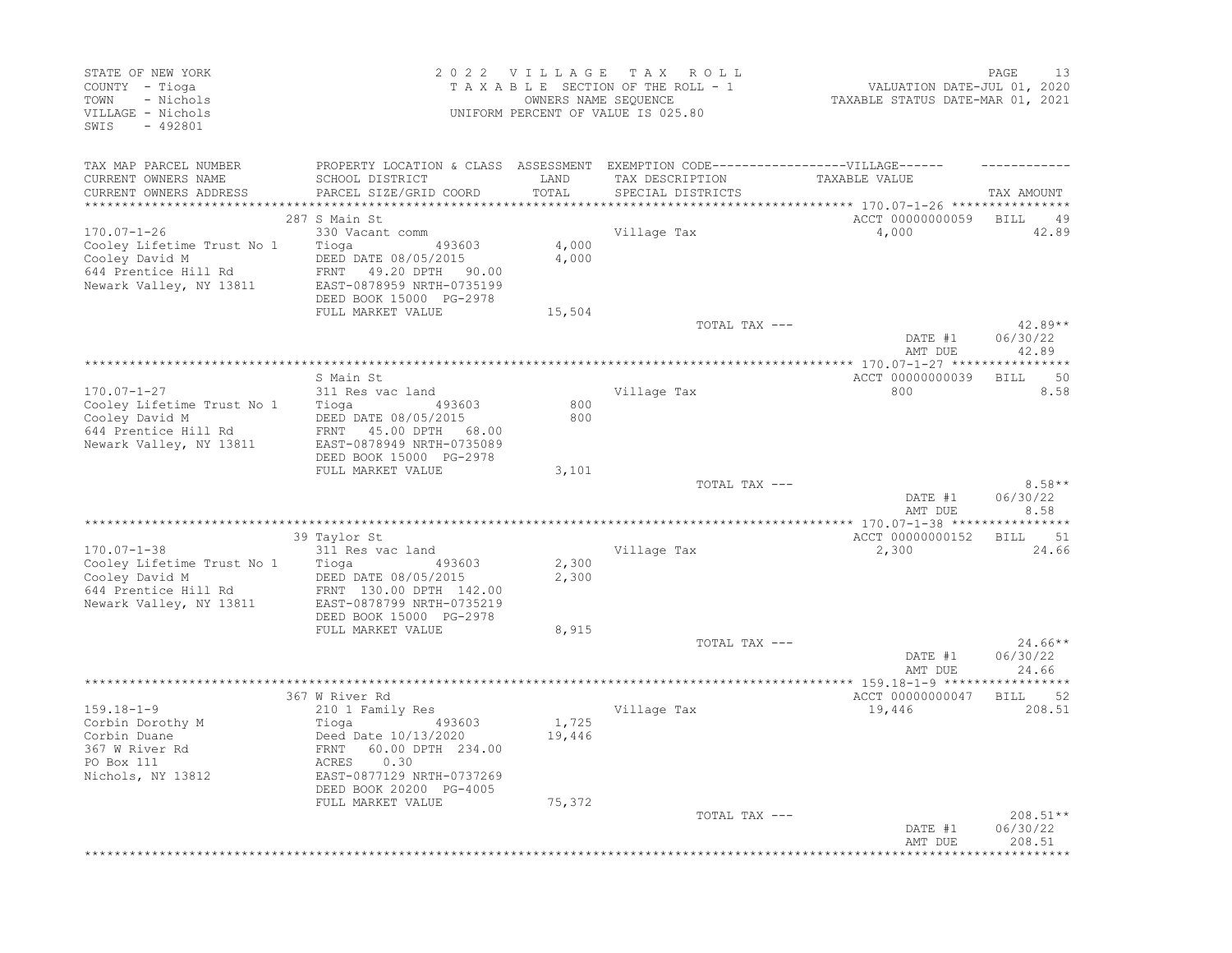| STATE OF NEW YORK<br>COUNTY - Tioga<br>- Nichols<br>TOWN<br>VILLAGE - Nichols<br>$-492801$<br>SWIS                                    |                                                                                                                                                                                     | 2022 VILLAGE<br>OWNERS NAME SEQUENCE | T A X<br>R O L L<br>TAXABLE SECTION OF THE ROLL - 1<br>UNIFORM PERCENT OF VALUE IS 025.80 | VALUATION DATE-JUL 01, 2020<br>TAXABLE STATUS DATE-MAR 01, 2021 | PAGE<br>14                       |
|---------------------------------------------------------------------------------------------------------------------------------------|-------------------------------------------------------------------------------------------------------------------------------------------------------------------------------------|--------------------------------------|-------------------------------------------------------------------------------------------|-----------------------------------------------------------------|----------------------------------|
| TAX MAP PARCEL NUMBER<br>CURRENT OWNERS NAME<br>CURRENT OWNERS ADDRESS<br>**********************                                      | PROPERTY LOCATION & CLASS ASSESSMENT EXEMPTION CODE-----------------VILLAGE------<br>SCHOOL DISTRICT<br>PARCEL SIZE/GRID COORD                                                      | LAND<br>TOTAL                        | TAX DESCRIPTION<br>SPECIAL DISTRICTS                                                      | TAXABLE VALUE                                                   | TAX AMOUNT                       |
| $170.07 - 2 - 4$<br>Crispell Ryan Wayne<br>178 Cady Ave<br>Nichols, NY 13812                                                          | 178 Cady Ave<br>210 1 Family Res<br>493603<br>Tioga<br>DEED DATE 01/04/2018<br>FRNT 115.00 DPTH 297.00<br>BANK<br>77<br>EAST-0879629 NRTH-0735699<br>DEED BOOK 20180 PG-49          | 2,375<br>22,000                      | Village Tax                                                                               | ACCT 00000000075<br>22,000                                      | 53<br>BILL<br>235.90             |
|                                                                                                                                       | FULL MARKET VALUE                                                                                                                                                                   | 85,271                               | TOTAL TAX ---                                                                             | DATE #1<br>AMT DUE                                              | $235.90**$<br>06/30/22<br>235.90 |
| $170.07 - 1 - 42.20$<br>Delmage John H<br>Delmage Jillian M<br>38 Walnut St<br>Nichols, NY 13812                                      | 38 Walnut St<br>210 1 Family Res<br>493603<br>Tioga<br>DEED DATE 05/15/2008<br>FRNT 170.00 DPTH 132.00<br>EAST-0878779 NRTH-0735609<br>DEED BOOK 15693 PG-2001                      | 2,675<br>32,000                      | Village Tax                                                                               | ACCT 00000000751<br>32,000                                      | -54<br>BILL<br>343.12            |
|                                                                                                                                       | FULL MARKET VALUE                                                                                                                                                                   | 124,031                              | TOTAL TAX ---                                                                             | DATE #1<br>AMT DUE                                              | $343.12**$<br>06/30/22<br>343.12 |
| $170.06 - 1 - 4$<br>DeOliveira Ashley J<br>Ness Kyle W<br>1200 Harbor Dr N Unit 5B<br>Oceanside, CA 92054<br>PRIOR OWNER ON 3/01/2021 | 120 Howell St<br>210 1 Family Res<br>Tioga<br>493603<br>DEED DATE 08/29/00<br>80.00 DPTH 132.56<br>FRNT<br>EAST-0878379 NRTH-0735699<br>DEED BOOK 20220 PG-697<br>FULL MARKET VALUE | 18,800<br>72,868                     | AGED ALL<br>41800<br>1,800 Village Tax                                                    | ACCT 00000000221<br>9,400<br>9,400                              | 55<br>BILL<br>100.79             |
| Joyce George E                                                                                                                        |                                                                                                                                                                                     |                                      | TOTAL TAX ---                                                                             | DATE #1<br>AMT DUE                                              | $100.79**$<br>06/30/22<br>100.79 |
| $170.07 - 1 - 4$<br>Dimarco Daniel P<br>173 Cady Ave<br>Nichols, NY 13812<br>PRIOR OWNER ON 3/01/2021<br>Keaty Michael                | 173 Cady Ave<br>210 1 Family Res<br>Tioga<br>493603<br>DEED DATE 04/16/2021<br>FRNT 164.50 DPTH 165.00<br>500<br>BANK<br>EAST-0879329 NRTH-0735689<br>DEED BOOK 20210 PG-1949       | 2,650<br>40,000                      | Village Tax                                                                               | ACCT 00000000091<br>40,000                                      | <b>BILL</b><br>56<br>428.91      |
|                                                                                                                                       | FULL MARKET VALUE                                                                                                                                                                   | 155,039                              | TOTAL TAX ---                                                                             | DATE #1<br>AMT DUE                                              | $428.91**$<br>06/30/22<br>428.91 |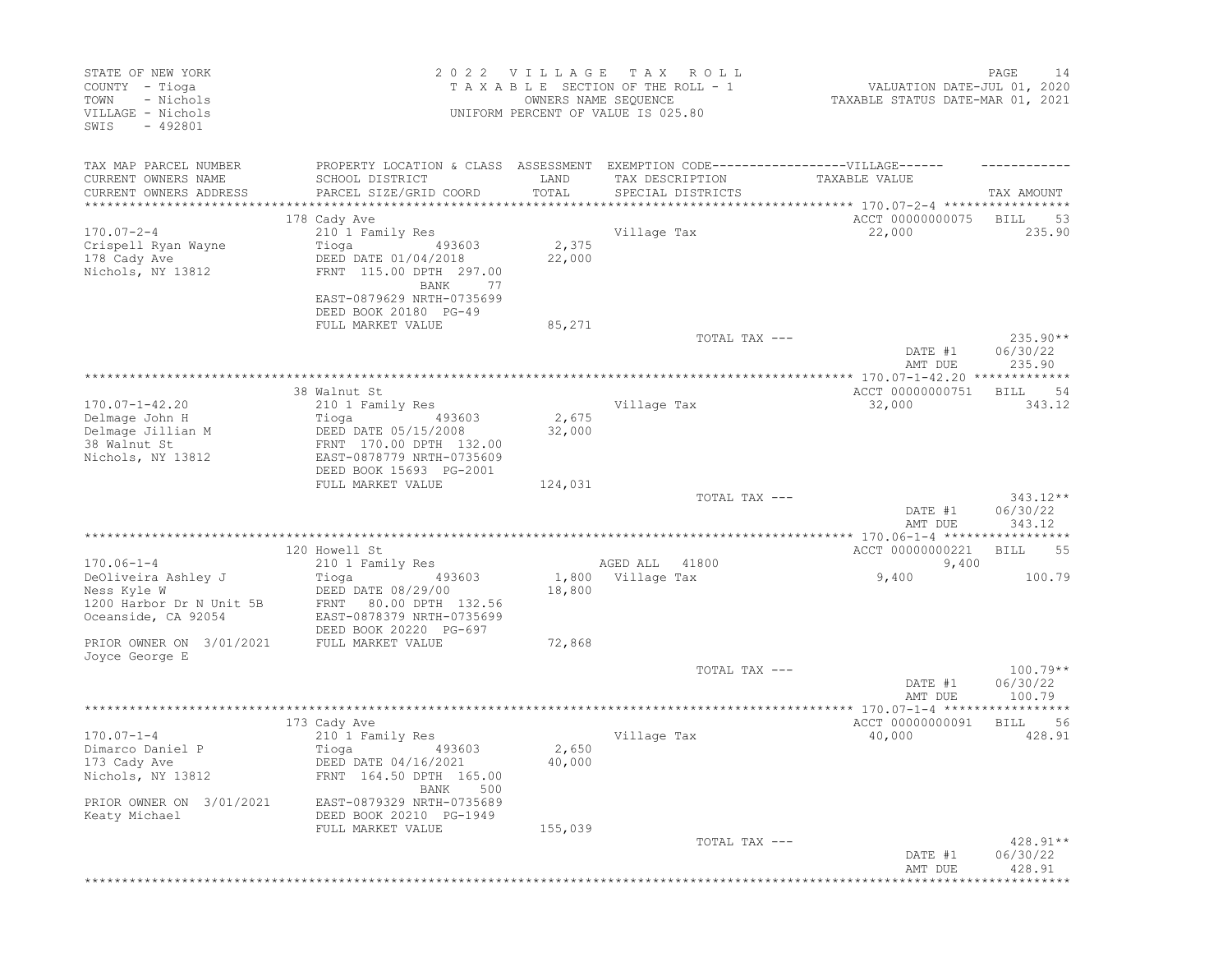| STATE OF NEW YORK<br>COUNTY - Tioga<br>- Nichols<br>TOWN<br>VILLAGE - Nichols<br>SWIS<br>$-492801$ |                                                                                                                                                                              | 2022 VILLAGE    | T A X<br>R O L L<br>TAXABLE SECTION OF THE ROLL - 1<br>OWNERS NAME SEQUENCE<br>UNIFORM PERCENT OF VALUE IS 025.80 | VALUATION DATE-JUL 01, 2020<br>TAXABLE STATUS DATE-MAR 01, 2021 | PAGE<br>15                       |
|----------------------------------------------------------------------------------------------------|------------------------------------------------------------------------------------------------------------------------------------------------------------------------------|-----------------|-------------------------------------------------------------------------------------------------------------------|-----------------------------------------------------------------|----------------------------------|
| TAX MAP PARCEL NUMBER<br>CURRENT OWNERS NAME                                                       | PROPERTY LOCATION & CLASS ASSESSMENT EXEMPTION CODE-----------------VILLAGE------<br>SCHOOL DISTRICT                                                                         | LAND            | TAX DESCRIPTION                                                                                                   | TAXABLE VALUE                                                   |                                  |
| CURRENT OWNERS ADDRESS<br>***********************                                                  | PARCEL SIZE/GRID COORD                                                                                                                                                       | TOTAL           | SPECIAL DISTRICTS                                                                                                 |                                                                 | TAX AMOUNT                       |
|                                                                                                    | 286 S Main St                                                                                                                                                                |                 |                                                                                                                   | ACCT 00000000045                                                | BILL<br>57                       |
| $170.07 - 1 - 12$                                                                                  | 411 Apartment                                                                                                                                                                |                 | Village Tax                                                                                                       | 32,000                                                          | 343.12                           |
| Dunbar Rentals, LLC<br>685 W Clinton St<br>Elmira, NY 14905                                        | Tioga<br>493603<br>DEED DATE 01/10/2008<br>FRNT<br>70.00 DPTH 132.62<br>0.21 BANK<br>77<br>ACRES<br>EAST-0879136 NRTH-0735204<br>DEED BOOK 15256 PG-9001                     | 1,700<br>32,000 |                                                                                                                   |                                                                 |                                  |
|                                                                                                    | FULL MARKET VALUE                                                                                                                                                            | 124,031         |                                                                                                                   |                                                                 |                                  |
|                                                                                                    |                                                                                                                                                                              |                 | TOTAL TAX ---                                                                                                     | DATE #1<br>AMT DUE                                              | $343.12**$<br>06/30/22<br>343.12 |
|                                                                                                    |                                                                                                                                                                              |                 |                                                                                                                   |                                                                 |                                  |
|                                                                                                    | S Main St                                                                                                                                                                    |                 |                                                                                                                   | ACCT 00000000004                                                | 58<br>BILL                       |
| $170.07 - 1 - 13$<br>Dunbar Rentals, LLC                                                           | 438 Parking lot<br>Tioga<br>493603                                                                                                                                           | 1,675           | Village Tax                                                                                                       | 1,675                                                           | 17.96                            |
| 685 W Clinton St<br>Elmira, NY 14905                                                               | DEED DATE 01/10/2008<br>57.00 DPTH 214.50<br>FRNT<br>BANK<br>77<br>EAST-0879189 NRTH-0735259                                                                                 | 1,675           |                                                                                                                   |                                                                 |                                  |
|                                                                                                    | DEED BOOK 15256 PG-9001                                                                                                                                                      |                 |                                                                                                                   |                                                                 |                                  |
|                                                                                                    | FULL MARKET VALUE                                                                                                                                                            | 6,492           | TOTAL TAX ---                                                                                                     |                                                                 | $17.96**$                        |
|                                                                                                    |                                                                                                                                                                              |                 |                                                                                                                   | DATE #1<br>AMT DUE                                              | 06/30/22<br>17.96                |
|                                                                                                    |                                                                                                                                                                              |                 |                                                                                                                   |                                                                 |                                  |
| $170.07 - 2 - 17$                                                                                  | 110 Dean St<br>210 1 Family Res                                                                                                                                              |                 | VET WAR CT 41121                                                                                                  | ACCT 00000000061<br>2,895                                       | 59<br>BILL                       |
| Dutton Jay H                                                                                       | Tioga<br>493603                                                                                                                                                              |                 | 1,650 Village Tax                                                                                                 | 16,405                                                          | 175.91                           |
| Dutton Carol E<br>110 Dean St<br>Nichols, NY 13812-2557                                            | DEED DATE 07-08-74<br>FRNT 99.00 DPTH 132.00<br>EAST-0880029 NRTH-0735219<br>DEED BOOK 366<br>PG-0747                                                                        | 19,300          |                                                                                                                   |                                                                 |                                  |
|                                                                                                    | FULL MARKET VALUE                                                                                                                                                            | 74,806          |                                                                                                                   |                                                                 |                                  |
|                                                                                                    |                                                                                                                                                                              |                 | TOTAL TAX ---                                                                                                     | DATE #1<br>AMT DUE                                              | $175.91**$<br>06/30/22<br>175.91 |
|                                                                                                    |                                                                                                                                                                              |                 |                                                                                                                   |                                                                 |                                  |
|                                                                                                    | 109 S Main St                                                                                                                                                                |                 |                                                                                                                   | ACCT 00000000006                                                | <b>BILL</b><br>- 60              |
| $159.19 - 2 - 15$<br>Duvall Isaac James<br>109 S Main St<br>Nichols, NY 13812                      | 210 1 Family Res<br>Tioga<br>493603<br>DEED DATE 07/05/2019<br>FRNT 73.33 DPTH 253.00<br>$0.42$ BANK<br>ACRES<br>500<br>EAST-0878839 NRTH-0736129<br>DEED BOOK 20190 PG-2579 | 1,875<br>34,875 | Village Tax                                                                                                       | 34,875                                                          | 373.95                           |
|                                                                                                    | FULL MARKET VALUE                                                                                                                                                            | 135,174         |                                                                                                                   |                                                                 |                                  |
|                                                                                                    |                                                                                                                                                                              |                 | TOTAL TAX ---                                                                                                     | DATE #1<br>AMT DUE                                              | $373.95**$<br>06/30/22<br>373.95 |
|                                                                                                    |                                                                                                                                                                              |                 |                                                                                                                   |                                                                 |                                  |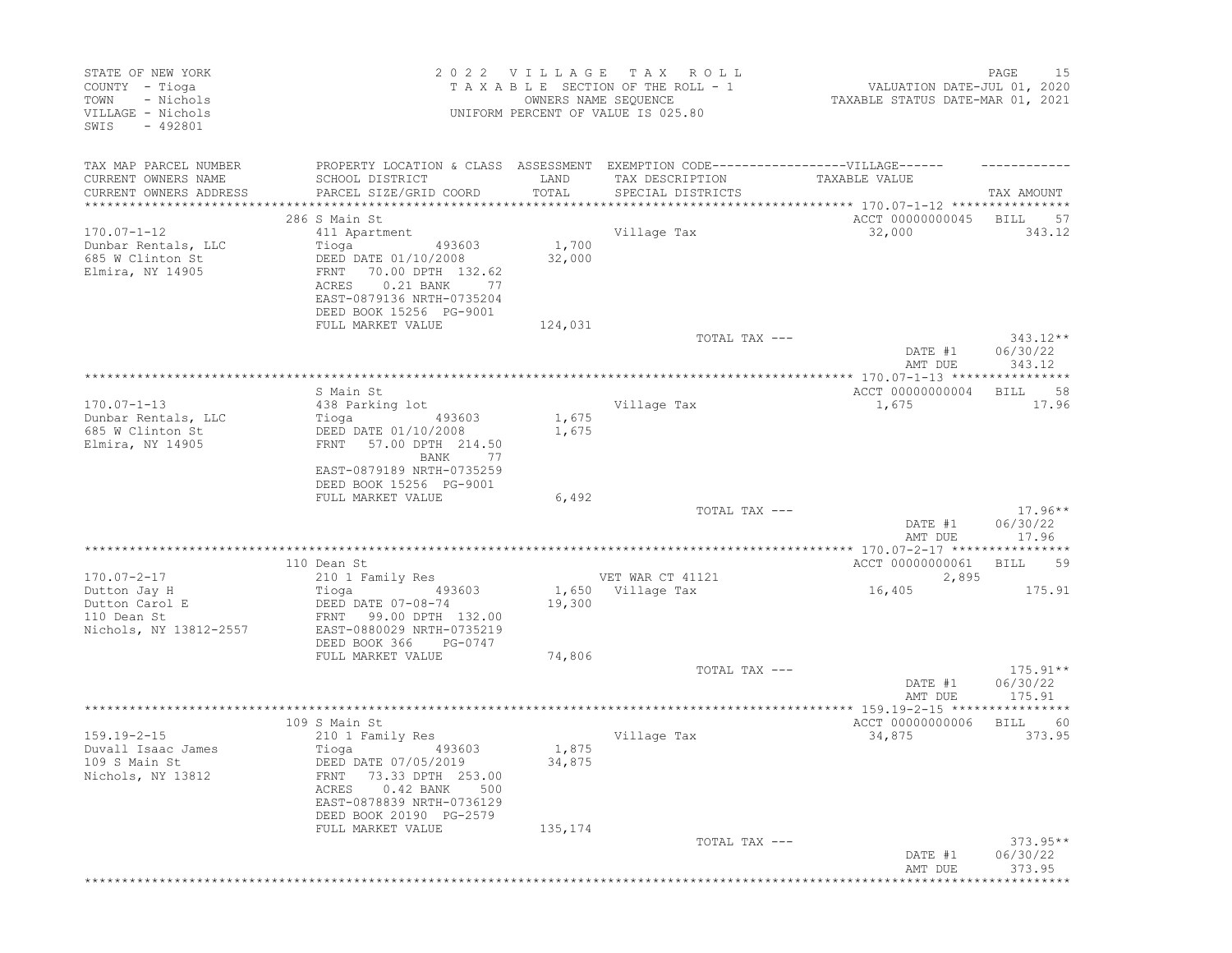| STATE OF NEW YORK<br>COUNTY - Tioga<br>- Nichols<br>TOWN<br>VILLAGE - Nichols<br>SWIS<br>$-492801$ |                                                                                                                                | 2022 VILLAGE<br>OWNERS NAME SEQUENCE | T A X<br>R O L L<br>TAXABLE SECTION OF THE ROLL - 1<br>UNIFORM PERCENT OF VALUE IS 025.80 | VALUATION DATE-JUL 01, 2020<br>TAXABLE STATUS DATE-MAR 01, 2021 | PAGE<br>16                   |
|----------------------------------------------------------------------------------------------------|--------------------------------------------------------------------------------------------------------------------------------|--------------------------------------|-------------------------------------------------------------------------------------------|-----------------------------------------------------------------|------------------------------|
| TAX MAP PARCEL NUMBER<br>CURRENT OWNERS NAME<br>CURRENT OWNERS ADDRESS                             | PROPERTY LOCATION & CLASS ASSESSMENT EXEMPTION CODE-----------------VILLAGE------<br>SCHOOL DISTRICT<br>PARCEL SIZE/GRID COORD | LAND<br>TOTAL                        | TAX DESCRIPTION<br>SPECIAL DISTRICTS                                                      | TAXABLE VALUE                                                   | TAX AMOUNT                   |
| ***********************                                                                            |                                                                                                                                |                                      |                                                                                           |                                                                 |                              |
|                                                                                                    | 263 S Main St                                                                                                                  |                                      |                                                                                           | ACCT 00000000201                                                | BILL<br>61                   |
| $170.07 - 1 - 24$                                                                                  | 210 1 Family Res                                                                                                               |                                      | Village Tax                                                                               | 33,500                                                          | 359.21                       |
| Dydynski Theodore                                                                                  | Tioga<br>493603                                                                                                                | 1,750                                |                                                                                           |                                                                 |                              |
| Cooley Jody M<br>263 S Main St                                                                     | DEED DATE 01/23/2007                                                                                                           | 33,500                               |                                                                                           |                                                                 |                              |
| PO Box 72                                                                                          | FRNT 75.00 DPTH 133.00<br>EAST-0878929 NRTH-0735339                                                                            |                                      |                                                                                           |                                                                 |                              |
| Nichols, NY 13812                                                                                  | DEED BOOK 14076 PG-4001                                                                                                        |                                      |                                                                                           |                                                                 |                              |
|                                                                                                    | FULL MARKET VALUE                                                                                                              | 129,845                              |                                                                                           |                                                                 |                              |
|                                                                                                    |                                                                                                                                |                                      | TOTAL TAX ---                                                                             |                                                                 | $359.21**$                   |
|                                                                                                    |                                                                                                                                |                                      |                                                                                           | DATE #1                                                         | 06/30/22                     |
|                                                                                                    |                                                                                                                                |                                      |                                                                                           | AMT DUE                                                         | 359.21                       |
|                                                                                                    | 42 Cady Ave                                                                                                                    |                                      |                                                                                           | ACCT 00000000139                                                | 62<br>BILL                   |
| $159.19 - 3 - 8$                                                                                   | 220 2 Family Res                                                                                                               |                                      | Village Tax                                                                               | 23,100                                                          | 247.69                       |
| Eichelsderfer Edith                                                                                | Tioga<br>493603                                                                                                                | 2,125                                |                                                                                           |                                                                 |                              |
| Eichelsderfer Robert C                                                                             | Deed Date 03/27/2013                                                                                                           | 23,100                               |                                                                                           |                                                                 |                              |
| 42 Cady Ave Apt 1                                                                                  | 93.00 DPTH 222.42<br>FRNT                                                                                                      |                                      |                                                                                           |                                                                 |                              |
| Nichols, NY 13812                                                                                  | EAST-0879559 NRTH-0736419                                                                                                      |                                      |                                                                                           |                                                                 |                              |
|                                                                                                    | DEED BOOK 20785 PG-7001<br>FULL MARKET VALUE                                                                                   | 89,535                               |                                                                                           |                                                                 |                              |
|                                                                                                    |                                                                                                                                |                                      | TOTAL TAX ---                                                                             |                                                                 | $247.69**$                   |
|                                                                                                    |                                                                                                                                |                                      |                                                                                           | DATE #1<br>AMT DUE                                              | 06/30/22<br>247.69           |
|                                                                                                    |                                                                                                                                |                                      |                                                                                           |                                                                 |                              |
| $170.07 - 1 - 1$                                                                                   | 34 Howell St                                                                                                                   |                                      |                                                                                           | ACCT 00000000025<br>20,000                                      | <b>BILL</b><br>-63<br>214.45 |
| Ellis Glenn H                                                                                      | 210 1 Family Res<br>Tioga<br>493603                                                                                            | 2,325                                | Village Tax                                                                               |                                                                 |                              |
| Ellis Audra S                                                                                      | DEED DATE 05/29/03                                                                                                             | 20,000                               |                                                                                           |                                                                 |                              |
| 34 Howell St                                                                                       | FRNT 132.00 DPTH<br>82.50                                                                                                      |                                      |                                                                                           |                                                                 |                              |
| Nichols, NY 13812                                                                                  | 500<br>BANK                                                                                                                    |                                      |                                                                                           |                                                                 |                              |
|                                                                                                    | EAST-0878779 NRTH-0735739                                                                                                      |                                      |                                                                                           |                                                                 |                              |
|                                                                                                    | DEED BOOK 720<br>PG-141<br>FULL MARKET VALUE                                                                                   | 77,519                               |                                                                                           |                                                                 |                              |
|                                                                                                    |                                                                                                                                |                                      | TOTAL TAX ---                                                                             |                                                                 | $214.45**$                   |
|                                                                                                    |                                                                                                                                |                                      |                                                                                           | DATE #1<br>AMT DUE                                              | 06/30/22<br>214.45           |
|                                                                                                    |                                                                                                                                |                                      |                                                                                           |                                                                 | ******                       |
|                                                                                                    | Howell St                                                                                                                      |                                      |                                                                                           | ACCT 00000000153                                                | 64<br>BILL                   |
| $170.07 - 1 - 42.10$                                                                               | 311 Res vac land                                                                                                               |                                      | Village Tax                                                                               | 200                                                             | 2.14                         |
| Ellis Glenn H<br>Ellis Audra S                                                                     | Tioga<br>493603<br>DEED DATE 05/29/03                                                                                          | 200<br>200                           |                                                                                           |                                                                 |                              |
| 34 Howell St                                                                                       | FRNT 58.00 DPTH 49.00                                                                                                          |                                      |                                                                                           |                                                                 |                              |
| Nichols, NY 13812                                                                                  | BANK 500                                                                                                                       |                                      |                                                                                           |                                                                 |                              |
|                                                                                                    | EAST-0878819 NRTH-0735679                                                                                                      |                                      |                                                                                           |                                                                 |                              |
|                                                                                                    | DEED BOOK 720<br>PG-141                                                                                                        |                                      |                                                                                           |                                                                 |                              |
|                                                                                                    | FULL MARKET VALUE                                                                                                              | 775                                  |                                                                                           |                                                                 |                              |
|                                                                                                    |                                                                                                                                |                                      | TOTAL TAX ---                                                                             | DATE #1<br>AMT DUE                                              | $2.14**$<br>06/30/22<br>2.14 |
|                                                                                                    |                                                                                                                                |                                      |                                                                                           |                                                                 |                              |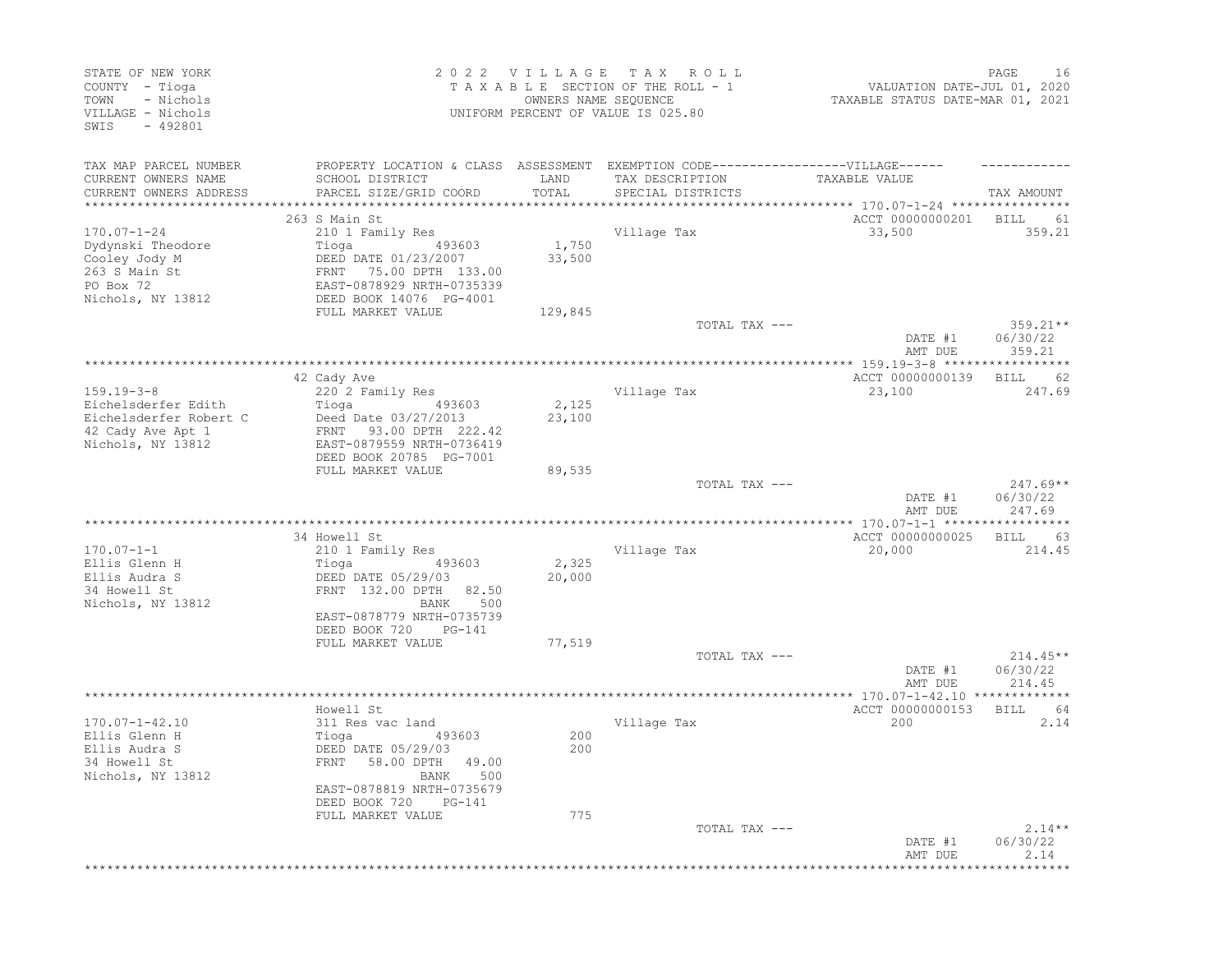| STATE OF NEW YORK<br>COUNTY - Tioga<br>- Nichols<br>TOWN<br>VILLAGE - Nichols<br>SWIS<br>$-492801$ |                                                                                   | 2022 VILLAGE TAX<br>OWNERS NAME SEQUENCE | R O L L<br>TAXABLE SECTION OF THE ROLL - 1<br>UNIFORM PERCENT OF VALUE IS 025.80 | VALUATION DATE-JUL 01, 2020<br>TAXABLE STATUS DATE-MAR 01, 2021 | 17<br>PAGE             |
|----------------------------------------------------------------------------------------------------|-----------------------------------------------------------------------------------|------------------------------------------|----------------------------------------------------------------------------------|-----------------------------------------------------------------|------------------------|
| TAX MAP PARCEL NUMBER                                                                              | PROPERTY LOCATION & CLASS ASSESSMENT EXEMPTION CODE-----------------VILLAGE------ |                                          |                                                                                  |                                                                 |                        |
| CURRENT OWNERS NAME                                                                                | SCHOOL DISTRICT                                                                   | LAND                                     | TAX DESCRIPTION                                                                  | TAXABLE VALUE                                                   |                        |
| CURRENT OWNERS ADDRESS<br>***********************                                                  | PARCEL SIZE/GRID COORD<br>****************************                            | TOTAL                                    | SPECIAL DISTRICTS                                                                |                                                                 | TAX AMOUNT             |
|                                                                                                    | 263 W River Rd                                                                    |                                          |                                                                                  | ACCT 00000000050                                                | BILL<br>65             |
| $159.18 - 1 - 15.10$                                                                               | 485 >luse sm bld                                                                  |                                          | Village Tax                                                                      | 35,000                                                          | 375.29                 |
| Engelbert Farms Organic, LLC                                                                       | Tioga<br>493603                                                                   | 5,100                                    |                                                                                  |                                                                 |                        |
| 182 Sunnyside Rd<br>Nichols, NY 13812                                                              | DEED DATE 06/06/2018<br>FRNT 259.00 DPTH 316.00                                   | 35,000                                   |                                                                                  |                                                                 |                        |
|                                                                                                    | 2.50<br>ACRES                                                                     |                                          |                                                                                  |                                                                 |                        |
|                                                                                                    | EAST-0877709 NRTH-0737079                                                         |                                          |                                                                                  |                                                                 |                        |
|                                                                                                    | DEED BOOK 20180 PG-2385                                                           |                                          |                                                                                  |                                                                 |                        |
|                                                                                                    | FULL MARKET VALUE                                                                 | 135,659                                  |                                                                                  |                                                                 |                        |
|                                                                                                    |                                                                                   |                                          | TOTAL TAX ---                                                                    | DATE #1                                                         | $375.29**$<br>06/30/22 |
|                                                                                                    |                                                                                   |                                          |                                                                                  | AMT DUE                                                         | 375.29                 |
|                                                                                                    |                                                                                   |                                          |                                                                                  |                                                                 |                        |
|                                                                                                    | 160 S Main St                                                                     |                                          |                                                                                  | ACCT 00000000135                                                | BILL<br>66             |
| $159.19 - 3 - 19$<br>Eschenburg Daniel E                                                           | 210 1 Family Res<br>Tioga<br>493603                                               | 1,950                                    | Village Tax                                                                      | 12,600                                                          | 135.11                 |
| PO Box 341                                                                                         | Deed Date 10/05/2011                                                              | 12,600                                   |                                                                                  |                                                                 |                        |
| Athens, PA 18810                                                                                   | 95.00 DPTH 182.00<br>FRNT                                                         |                                          |                                                                                  |                                                                 |                        |
|                                                                                                    | EAST-0879139 NRTH-0735849                                                         |                                          |                                                                                  |                                                                 |                        |
|                                                                                                    | DEED BOOK 19244 PG-8001<br>FULL MARKET VALUE                                      | 48,837                                   |                                                                                  |                                                                 |                        |
|                                                                                                    |                                                                                   |                                          | TOTAL TAX ---                                                                    |                                                                 | $135.11**$             |
|                                                                                                    |                                                                                   |                                          |                                                                                  | DATE #1                                                         | 06/30/22               |
|                                                                                                    |                                                                                   |                                          |                                                                                  | AMT DUE                                                         | 135.11                 |
|                                                                                                    | 148 Bliven St                                                                     |                                          |                                                                                  | ACCT 00000000177                                                | 67<br>BILL             |
| $159.19 - 2 - 25$                                                                                  | 210 1 Family Res                                                                  |                                          | Village Tax                                                                      | 39,000                                                          | 418.18                 |
| Fox Raymond A                                                                                      | Tioga<br>493603                                                                   | 1,750                                    |                                                                                  |                                                                 |                        |
| Fox Melissa R                                                                                      | DEED DATE 06/25/2014                                                              | 39,000                                   |                                                                                  |                                                                 |                        |
| 148 Bliven St                                                                                      | FRNT<br>75.00 DPTH 159.07                                                         |                                          |                                                                                  |                                                                 |                        |
| Nichols, NY 13812                                                                                  | BANK<br>-77<br>EAST-0878309 NRTH-0736049                                          |                                          |                                                                                  |                                                                 |                        |
|                                                                                                    | DEED BOOK 14000 PG-2658                                                           |                                          |                                                                                  |                                                                 |                        |
|                                                                                                    | FULL MARKET VALUE                                                                 | 151,163                                  |                                                                                  |                                                                 |                        |
|                                                                                                    |                                                                                   |                                          | TOTAL TAX ---                                                                    |                                                                 | $418.18**$             |
|                                                                                                    |                                                                                   |                                          |                                                                                  | DATE #1<br>AMT DUE                                              | 06/30/22<br>418.18     |
|                                                                                                    |                                                                                   |                                          |                                                                                  |                                                                 |                        |
|                                                                                                    | W River Rd                                                                        |                                          |                                                                                  | ACCT 00000001009                                                | BILL<br>68             |
| $159.18 - 2 - 1.20$                                                                                | 105 Vac farmland                                                                  |                                          | Village Tax                                                                      | 6,000                                                           | 64.34                  |
| Friedrichsen Paul<br>Friedrichsen Lucinda A                                                        | 493603<br>Tioga<br>DEED 556/295                                                   | 6,000<br>6,000                           |                                                                                  |                                                                 |                        |
| 686 West River Rd                                                                                  | ACRES 39.80                                                                       |                                          |                                                                                  |                                                                 |                        |
| Nichols, NY 13812-2114                                                                             | EAST-0876393 NRTH-0737296                                                         |                                          |                                                                                  |                                                                 |                        |
|                                                                                                    | DEED BOOK 405<br>PG-0442                                                          |                                          |                                                                                  |                                                                 |                        |
|                                                                                                    | FULL MARKET VALUE                                                                 | 23,256                                   |                                                                                  |                                                                 |                        |
|                                                                                                    |                                                                                   |                                          | TOTAL TAX ---                                                                    | DATE #1                                                         | 64.34**<br>06/30/22    |
|                                                                                                    |                                                                                   |                                          |                                                                                  | AMT DUE                                                         | 64.34                  |
|                                                                                                    |                                                                                   |                                          |                                                                                  |                                                                 |                        |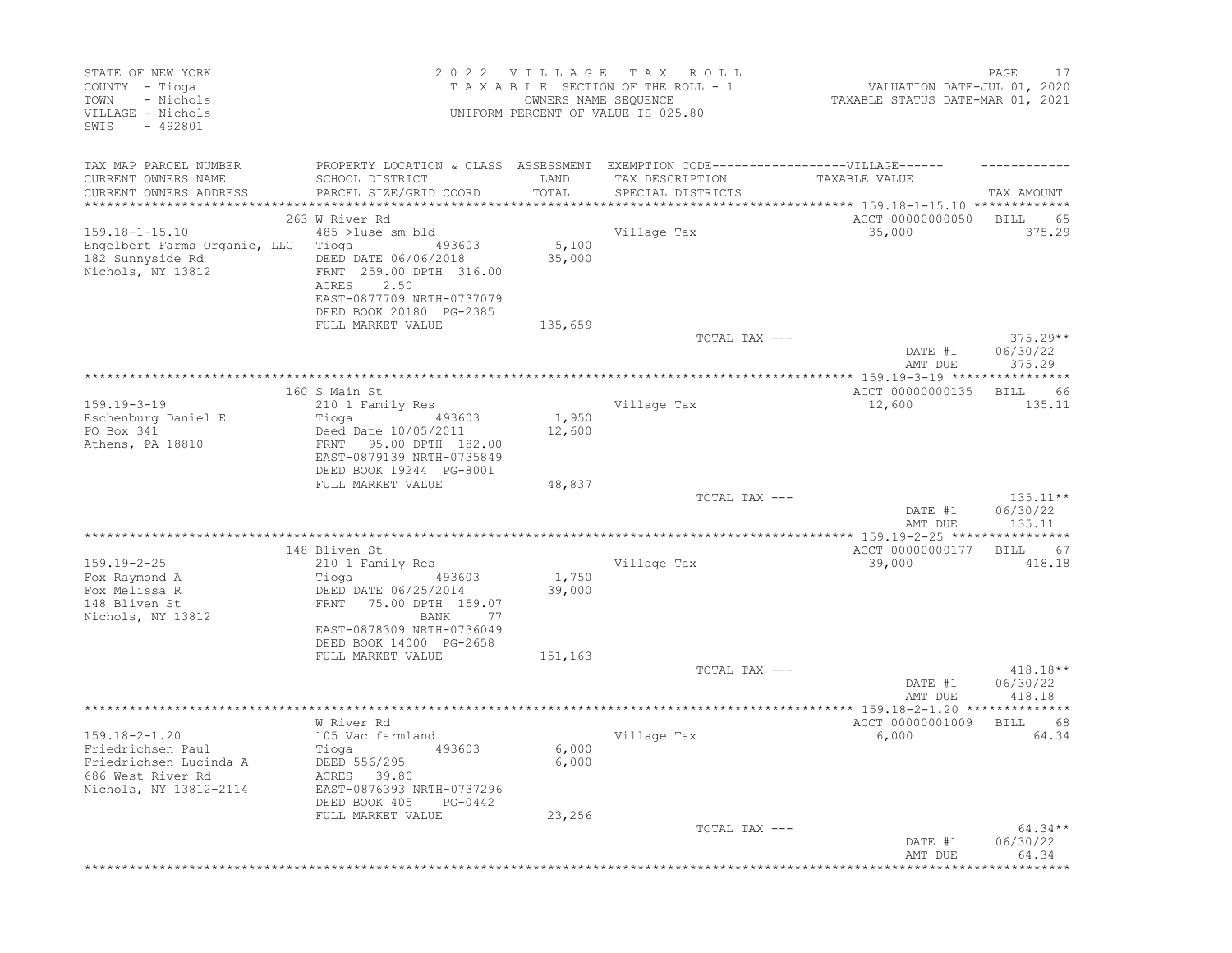| STATE OF NEW YORK<br>COUNTY - Tioga<br>- Nichols<br>TOWN<br>VILLAGE - Nichols<br>SWIS<br>$-492801$ |                                                                                   | 2022 VILLAGE<br>OWNERS NAME SEQUENCE | TAX ROLL<br>TAXABLE SECTION OF THE ROLL - 1<br>UNIFORM PERCENT OF VALUE IS 025.80 | VALUATION DATE-JUL 01, 2020<br>TAXABLE STATUS DATE-MAR 01, 2021 | PAGE<br>18             |
|----------------------------------------------------------------------------------------------------|-----------------------------------------------------------------------------------|--------------------------------------|-----------------------------------------------------------------------------------|-----------------------------------------------------------------|------------------------|
| TAX MAP PARCEL NUMBER                                                                              | PROPERTY LOCATION & CLASS ASSESSMENT EXEMPTION CODE-----------------VILLAGE------ |                                      |                                                                                   |                                                                 |                        |
| CURRENT OWNERS NAME                                                                                | SCHOOL DISTRICT                                                                   | LAND                                 | TAX DESCRIPTION                                                                   | TAXABLE VALUE                                                   |                        |
| CURRENT OWNERS ADDRESS<br>*********************                                                    | PARCEL SIZE/GRID COORD                                                            | TOTAL                                | SPECIAL DISTRICTS                                                                 | **************************** 170.07-2-7 *****************       | TAX AMOUNT             |
|                                                                                                    | 228 Cady Ave                                                                      |                                      |                                                                                   | ACCT 00000000228                                                | BILL<br>69             |
| $170.07 - 2 - 7$                                                                                   | 210 1 Family Res                                                                  |                                      | Village Tax                                                                       | 16,269                                                          | 174.45                 |
| Friend Ronald S                                                                                    | Tioga<br>493603                                                                   | 2,000                                |                                                                                   |                                                                 |                        |
| 228 Cady Ave                                                                                       | DEED DATE 12/29/2017                                                              | 16,269                               |                                                                                   |                                                                 |                        |
| Nichols, NY 13812                                                                                  | 82.50 DPTH 330.00<br>FRNT                                                         |                                      |                                                                                   |                                                                 |                        |
|                                                                                                    | EAST-0879649 NRTH-0735449                                                         |                                      |                                                                                   |                                                                 |                        |
| PRIOR OWNER ON 3/01/2021<br>Blaasch Paul                                                           | DEED BOOK 20220 PG-264<br>FULL MARKET VALUE                                       | 63,058                               |                                                                                   |                                                                 |                        |
|                                                                                                    |                                                                                   |                                      | TOTAL TAX ---                                                                     |                                                                 | $174.45**$             |
|                                                                                                    |                                                                                   |                                      |                                                                                   | DATE #1                                                         | 06/30/22               |
|                                                                                                    |                                                                                   |                                      |                                                                                   | AMT DUE                                                         | 174.45                 |
|                                                                                                    | 125 Johnson St                                                                    |                                      |                                                                                   | ACCT 00000000146                                                | BILL<br>70             |
| $159.18 - 2 - 3$                                                                                   | 449 Other Storag                                                                  |                                      | Village Tax                                                                       | 29,000                                                          | 310.96                 |
| Fulbrook Charlotte B                                                                               | Tioga<br>493603                                                                   | 3,500                                |                                                                                   |                                                                 |                        |
| 880 Charter Rd                                                                                     | Deed Date 09/20/2019                                                              | 29,000                               |                                                                                   |                                                                 |                        |
| Acton, MA 01720                                                                                    | ACRES<br>1.80                                                                     |                                      |                                                                                   |                                                                 |                        |
|                                                                                                    | EAST-0876629 NRTH-0736519<br>DEED BOOK 20190 PG-3746                              |                                      |                                                                                   |                                                                 |                        |
|                                                                                                    | FULL MARKET VALUE                                                                 | 112,403                              |                                                                                   |                                                                 |                        |
|                                                                                                    |                                                                                   |                                      | TOTAL TAX ---                                                                     |                                                                 | $310.96**$             |
|                                                                                                    |                                                                                   |                                      |                                                                                   | DATE #1                                                         | 06/30/22               |
|                                                                                                    |                                                                                   |                                      |                                                                                   | AMT DUE                                                         | 310.96                 |
|                                                                                                    |                                                                                   |                                      |                                                                                   |                                                                 |                        |
| $170.06 - 1 - 8$                                                                                   | 69 Walnut St<br>210 1 Family Res                                                  |                                      | Village Tax                                                                       | ACCT 00000000183<br>25,200                                      | 71<br>BILL<br>270.21   |
| Gatto Nicholas F J                                                                                 | Tioga<br>493603                                                                   | 1,800                                |                                                                                   |                                                                 |                        |
| Gatto Rosalie L                                                                                    | DEED DATE 09/29/2005                                                              | 25,200                               |                                                                                   |                                                                 |                        |
| 69 Walnut St                                                                                       | FRNT<br>80.00 DPTH 198.00                                                         |                                      |                                                                                   |                                                                 |                        |
| Nichols, NY 13812                                                                                  | EAST-0878579 NRTH-0735439                                                         |                                      |                                                                                   |                                                                 |                        |
|                                                                                                    | DEED BOOK 12491 PG-3002                                                           |                                      |                                                                                   |                                                                 |                        |
|                                                                                                    | FULL MARKET VALUE                                                                 | 97,674                               |                                                                                   |                                                                 |                        |
|                                                                                                    |                                                                                   |                                      | TOTAL TAX ---                                                                     | DATE #1                                                         | $270.21**$<br>06/30/22 |
|                                                                                                    |                                                                                   |                                      |                                                                                   | AMT DUE                                                         | 270.21                 |
|                                                                                                    |                                                                                   |                                      |                                                                                   |                                                                 |                        |
|                                                                                                    | 81 Platt St                                                                       |                                      |                                                                                   | ACCT 00000001006                                                | 72<br><b>BILL</b>      |
| $170.07 - 2 - 28.1$                                                                                | 210 1 Family Res                                                                  |                                      | Village Tax                                                                       | 20,000                                                          | 214.45                 |
| Greenwalt Seth W                                                                                   | 493603<br>Tioga                                                                   | 1,950                                |                                                                                   |                                                                 |                        |
| Greenwalt Elisha J<br>81 Platt St                                                                  | Deed Date 12/09/2020<br>91.55 DPTH 200.00<br>FRNT                                 | 20,000                               |                                                                                   |                                                                 |                        |
| Nichols, NY 13812                                                                                  | 0.38<br>ACRES                                                                     |                                      |                                                                                   |                                                                 |                        |
|                                                                                                    | EAST-0879489 NRTH-0734969                                                         |                                      |                                                                                   |                                                                 |                        |
|                                                                                                    | DEED BOOK 20210 PG-2500                                                           |                                      |                                                                                   |                                                                 |                        |
|                                                                                                    | FULL MARKET VALUE                                                                 | 77,519                               |                                                                                   |                                                                 |                        |
|                                                                                                    |                                                                                   |                                      | TOTAL TAX ---                                                                     |                                                                 | $214.45**$             |
|                                                                                                    |                                                                                   |                                      |                                                                                   | DATE #1<br>AMT DUE                                              | 06/30/22<br>214.45     |
|                                                                                                    |                                                                                   |                                      |                                                                                   |                                                                 |                        |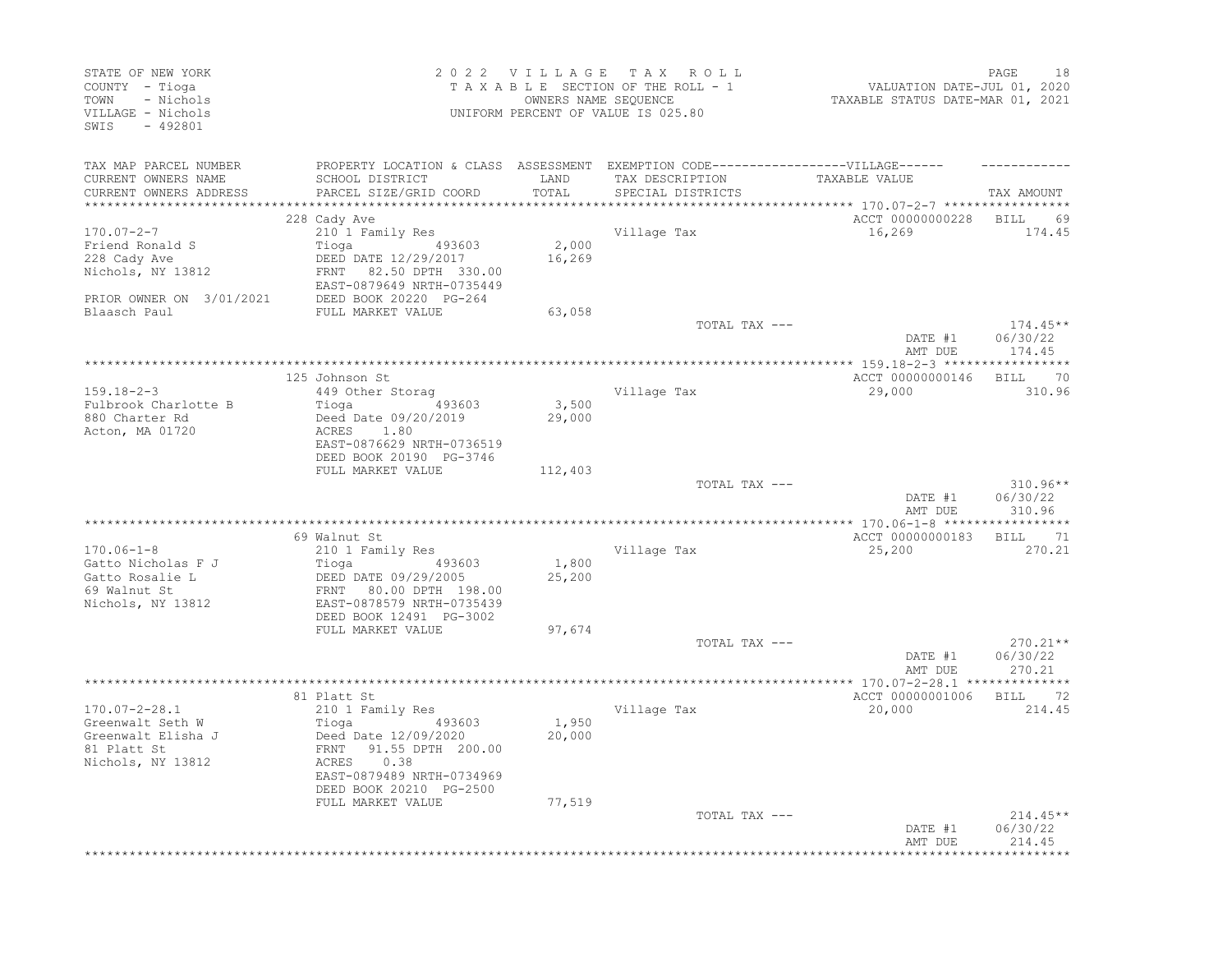| STATE OF NEW YORK<br>COUNTY - Tioga<br>- Nichols<br>TOWN<br>VILLAGE - Nichols<br>$-492801$<br>SWIS |                                                                                  | 2022 VILLAGE | TAX ROLL<br>TAXABLE SECTION OF THE ROLL - 1<br>OWNERS NAME SEQUENCE<br>UNIFORM PERCENT OF VALUE IS 025.80 | VALUATION DATE-JUL 01, 2020<br>TAXABLE STATUS DATE-MAR 01, 2021                | PAGE<br>19           |
|----------------------------------------------------------------------------------------------------|----------------------------------------------------------------------------------|--------------|-----------------------------------------------------------------------------------------------------------|--------------------------------------------------------------------------------|----------------------|
| TAX MAP PARCEL NUMBER                                                                              | PROPERTY LOCATION & CLASS ASSESSMENT EXEMPTION CODE----------------VILLAGE------ |              |                                                                                                           |                                                                                |                      |
| CURRENT OWNERS NAME                                                                                | SCHOOL DISTRICT                                                                  | LAND         | TAX DESCRIPTION                                                                                           | TAXABLE VALUE                                                                  |                      |
| CURRENT OWNERS ADDRESS<br>*************************                                                | PARCEL SIZE/GRID COORD                                                           | TOTAL        | SPECIAL DISTRICTS                                                                                         |                                                                                | TAX AMOUNT           |
|                                                                                                    | 87 W River Rd                                                                    |              |                                                                                                           | ***************************** 159.19-1-21 ****************<br>ACCT 00000000110 | BILL 73              |
| 159.19-1-21                                                                                        | 210 1 Family Res                                                                 |              | Village Tax                                                                                               | 13,500                                                                         | 144.76               |
| Gross Casey F                                                                                      | 493603<br>Tioga                                                                  | 1,875        |                                                                                                           |                                                                                |                      |
| 270 White Buck Ln                                                                                  | DEED DATE 09/01/2017                                                             | 13,500       |                                                                                                           |                                                                                |                      |
| Warren Center, PA 18851                                                                            | 72.00 DPTH 273.00<br>FRNT                                                        |              |                                                                                                           |                                                                                |                      |
|                                                                                                    | EAST-0878539 NRTH-0736919                                                        |              |                                                                                                           |                                                                                |                      |
|                                                                                                    | DEED BOOK 20170 PG-3761<br>FULL MARKET VALUE                                     | 52,326       |                                                                                                           |                                                                                |                      |
|                                                                                                    |                                                                                  |              | TOTAL TAX ---                                                                                             |                                                                                | $144.76***$          |
|                                                                                                    |                                                                                  |              |                                                                                                           | DATE #1                                                                        | 06/30/22             |
|                                                                                                    |                                                                                  |              |                                                                                                           | AMT DUE                                                                        | 144.76               |
|                                                                                                    |                                                                                  |              |                                                                                                           |                                                                                |                      |
| 159.19-2-19                                                                                        | 161 S Main St<br>210 1 Family Res                                                |              | Village Tax                                                                                               | ACCT 00000000163<br>20,625                                                     | 74<br>BILL<br>221.15 |
| Gross Casey F                                                                                      | 493603<br>Tioga                                                                  | 1,500        |                                                                                                           |                                                                                |                      |
| 270 White Buck Ln                                                                                  | DEED DATE 01/16/2018                                                             | 20,625       |                                                                                                           |                                                                                |                      |
| Warren Center, PA 18851                                                                            | FRNT 40.22 DPTH 130.00                                                           |              |                                                                                                           |                                                                                |                      |
|                                                                                                    | EAST-0878899 NRTH-0735859                                                        |              |                                                                                                           |                                                                                |                      |
|                                                                                                    | DEED BOOK 20180 PG-168<br>FULL MARKET VALUE                                      | 79,942       |                                                                                                           |                                                                                |                      |
|                                                                                                    |                                                                                  |              | TOTAL TAX ---                                                                                             |                                                                                | $221.15**$           |
|                                                                                                    |                                                                                  |              |                                                                                                           | DATE #1                                                                        | 06/30/22             |
|                                                                                                    |                                                                                  |              |                                                                                                           | AMT DUE                                                                        | 221.15               |
|                                                                                                    |                                                                                  |              |                                                                                                           |                                                                                |                      |
| 159.19-2-20                                                                                        | 43 Howell St<br>210 1 Family Res                                                 |              | Village Tax                                                                                               | ACCT 00000000213<br>15,000                                                     | 75<br>BILL<br>160.84 |
| Gross Casey F                                                                                      | Tioga<br>493603                                                                  | 2,400        |                                                                                                           |                                                                                |                      |
| 270 White Buck Ln                                                                                  | Deed Date 06/07/2017                                                             | 15,000       |                                                                                                           |                                                                                |                      |
| Warren Center, PA 18851                                                                            | FRNT 140.00 DPTH 90.75                                                           |              |                                                                                                           |                                                                                |                      |
|                                                                                                    | EAST-0878769 NRTH-0735879                                                        |              |                                                                                                           |                                                                                |                      |
|                                                                                                    | DEED BOOK 20170 PG-2308<br>FULL MARKET VALUE                                     | 58,140       |                                                                                                           |                                                                                |                      |
|                                                                                                    |                                                                                  |              | TOTAL TAX ---                                                                                             |                                                                                | $160.84**$           |
|                                                                                                    |                                                                                  |              |                                                                                                           | DATE #1                                                                        | 06/30/22             |
|                                                                                                    |                                                                                  |              |                                                                                                           | AMT DUE                                                                        | 160.84               |
|                                                                                                    |                                                                                  |              |                                                                                                           |                                                                                |                      |
|                                                                                                    | 85 Cady Ave<br>281 Multiple res                                                  |              |                                                                                                           | ACCT 00000000196                                                               | 76<br><b>BILL</b>    |
| 159.19-3-13<br>Gross Casey F                                                                       | 493603<br>Tioga                                                                  | 1,825        | Village Tax                                                                                               | 30,000                                                                         | 321.68               |
| 270 White Buck Ln                                                                                  | Deed Date 06/07/2019                                                             | 30,000       |                                                                                                           |                                                                                |                      |
| Warren Center, PA 18851                                                                            | 82.50 DPTH 165.00<br>FRNT                                                        |              |                                                                                                           |                                                                                |                      |
|                                                                                                    | 0.31<br>ACRES                                                                    |              |                                                                                                           |                                                                                |                      |
|                                                                                                    | EAST-0879309 NRTH-0736189                                                        |              |                                                                                                           |                                                                                |                      |
|                                                                                                    | DEED BOOK 20190 PG-2203<br>FULL MARKET VALUE                                     | 116,279      |                                                                                                           |                                                                                |                      |
|                                                                                                    |                                                                                  |              | TOTAL TAX ---                                                                                             |                                                                                | $321.68**$           |
|                                                                                                    |                                                                                  |              |                                                                                                           | DATE #1                                                                        | 06/30/22             |
|                                                                                                    |                                                                                  |              |                                                                                                           | AMT DUE                                                                        | 321.68               |
|                                                                                                    |                                                                                  |              |                                                                                                           |                                                                                |                      |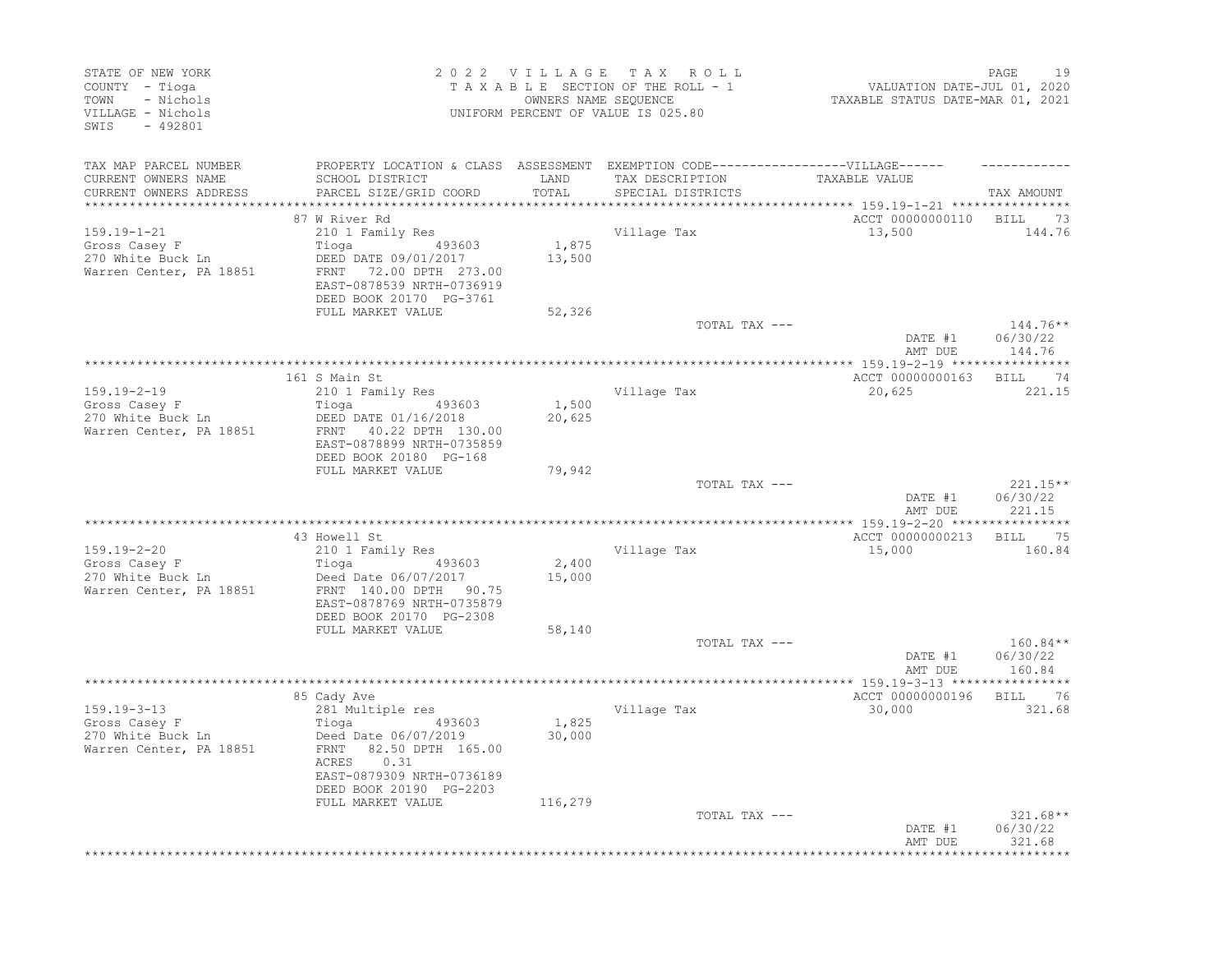| STATE OF NEW YORK<br>COUNTY - Tioga<br>- Nichols<br>TOWN<br>VILLAGE - Nichols<br>$-492801$<br>SWIS     |                                                                                                                                                                | 2022 VILLAGE<br>OWNERS NAME SEQUENCE | T A X<br>R O L L<br>TAXABLE SECTION OF THE ROLL - 1<br>UNIFORM PERCENT OF VALUE IS 025.80 | VALUATION DATE-JUL 01, 2020<br>TAXABLE STATUS DATE-MAR 01, 2021 | PAGE<br>20                       |
|--------------------------------------------------------------------------------------------------------|----------------------------------------------------------------------------------------------------------------------------------------------------------------|--------------------------------------|-------------------------------------------------------------------------------------------|-----------------------------------------------------------------|----------------------------------|
| TAX MAP PARCEL NUMBER<br>CURRENT OWNERS NAME<br>CURRENT OWNERS ADDRESS                                 | PROPERTY LOCATION & CLASS ASSESSMENT EXEMPTION CODE-----------------VILLAGE------<br>SCHOOL DISTRICT<br>PARCEL SIZE/GRID COORD                                 | LAND<br>TOTAL                        | TAX DESCRIPTION<br>SPECIAL DISTRICTS                                                      | TAXABLE VALUE                                                   | TAX AMOUNT                       |
|                                                                                                        |                                                                                                                                                                |                                      |                                                                                           |                                                                 |                                  |
| $170.07 - 2 - 24$<br>Gross Casey F<br>270 White Buck Ln<br>Warren Center, PA 18851                     | 81 Dean St<br>210 1 Family Res<br>Tioga<br>493603<br>Deed Date 04/13/2017<br>66.00 DPTH 283.00<br>FRNT<br>EAST-0879922 NRTH-0734962<br>DEED BOOK 20170 PG-1543 | 1,800<br>25,000                      | Village Tax                                                                               | ACCT 00000000011<br>25,000                                      | <b>BILL</b><br>-77<br>268.07     |
|                                                                                                        | FULL MARKET VALUE                                                                                                                                              | 96,899                               | TOTAL TAX ---                                                                             | DATE #1<br>AMT DUE                                              | $268.07**$<br>06/30/22<br>268.07 |
|                                                                                                        |                                                                                                                                                                |                                      |                                                                                           |                                                                 |                                  |
| $159.18 - 2 - 8$<br>Hall Harold<br>Purtell Sue<br>76 Johnson St<br>Nichols, NY 13812                   | 76 Johnson St<br>210 1 Family Res<br>493603<br>Tioga<br>DEED DATE 06/15/1993<br>88.00 DPTH 216.15<br>FRNT<br>BANK<br>500<br>EAST-0876839 NRTH-0736879          | 2,150<br>23,130                      | Village Tax                                                                               | ACCT 00000000180<br>23,130                                      | 78<br>BILL<br>248.02             |
|                                                                                                        | DEED BOOK 541<br>$PG-247$<br>FULL MARKET VALUE                                                                                                                 | 89,651                               | TOTAL TAX ---                                                                             | DATE #1<br>AMT DUE                                              | 248.02**<br>06/30/22<br>248.02   |
|                                                                                                        |                                                                                                                                                                |                                      |                                                                                           |                                                                 |                                  |
| $159.19 - 2 - 17.1$<br>Harrington Jacques<br>Harrington Jennifer<br>131 S Main St<br>Nichols, NY 13812 | 131 S Main St<br>210 1 Family Res<br>493603<br>Tioga<br>DEED DATE 04/25/2018<br>FRNT 112.56 DPTH 254.50<br>BANK<br>500<br>EAST-0878839 NRTH-0735979            | 3,000<br>27,300                      | Village Tax                                                                               | ACCT 00000000134<br>27,300                                      | 79<br>BILL<br>292.73             |
|                                                                                                        | DEED BOOK 20180 PG-1724<br>FULL MARKET VALUE                                                                                                                   | 105,814                              |                                                                                           |                                                                 |                                  |
|                                                                                                        |                                                                                                                                                                |                                      | TOTAL TAX ---                                                                             | DATE #1<br>AMT DUE                                              | 292.73**<br>06/30/22<br>292.73   |
|                                                                                                        |                                                                                                                                                                |                                      |                                                                                           |                                                                 |                                  |
| $170.07 - 2 - 3$<br>Hartl Virginia C<br>Hartl Matthew D<br>162 Cady Ave<br>Nichols, NY 13812           | 162 Cady Ave<br>210 1 Family Res<br>Tioga<br>493603<br>DEED DATE 11/18/98<br>FRNT 115.50 DPTH 330.00<br>EAST-0879619 NRTH-0735809<br>DEED BOOK 20220 PG-1361   | 2,375<br>23,000                      | Village Tax                                                                               | ACCT 00000000056<br>23,000                                      | 80<br><b>BILL</b><br>246.62      |
| PRIOR OWNER ON 3/01/2021<br>Hartl Virginia C                                                           | FULL MARKET VALUE                                                                                                                                              | 89,147                               |                                                                                           |                                                                 |                                  |
|                                                                                                        |                                                                                                                                                                |                                      | TOTAL TAX ---                                                                             | DATE #1<br>AMT DUE                                              | $246.62**$<br>06/30/22<br>246.62 |
|                                                                                                        |                                                                                                                                                                |                                      |                                                                                           | ***********                                                     | ***************                  |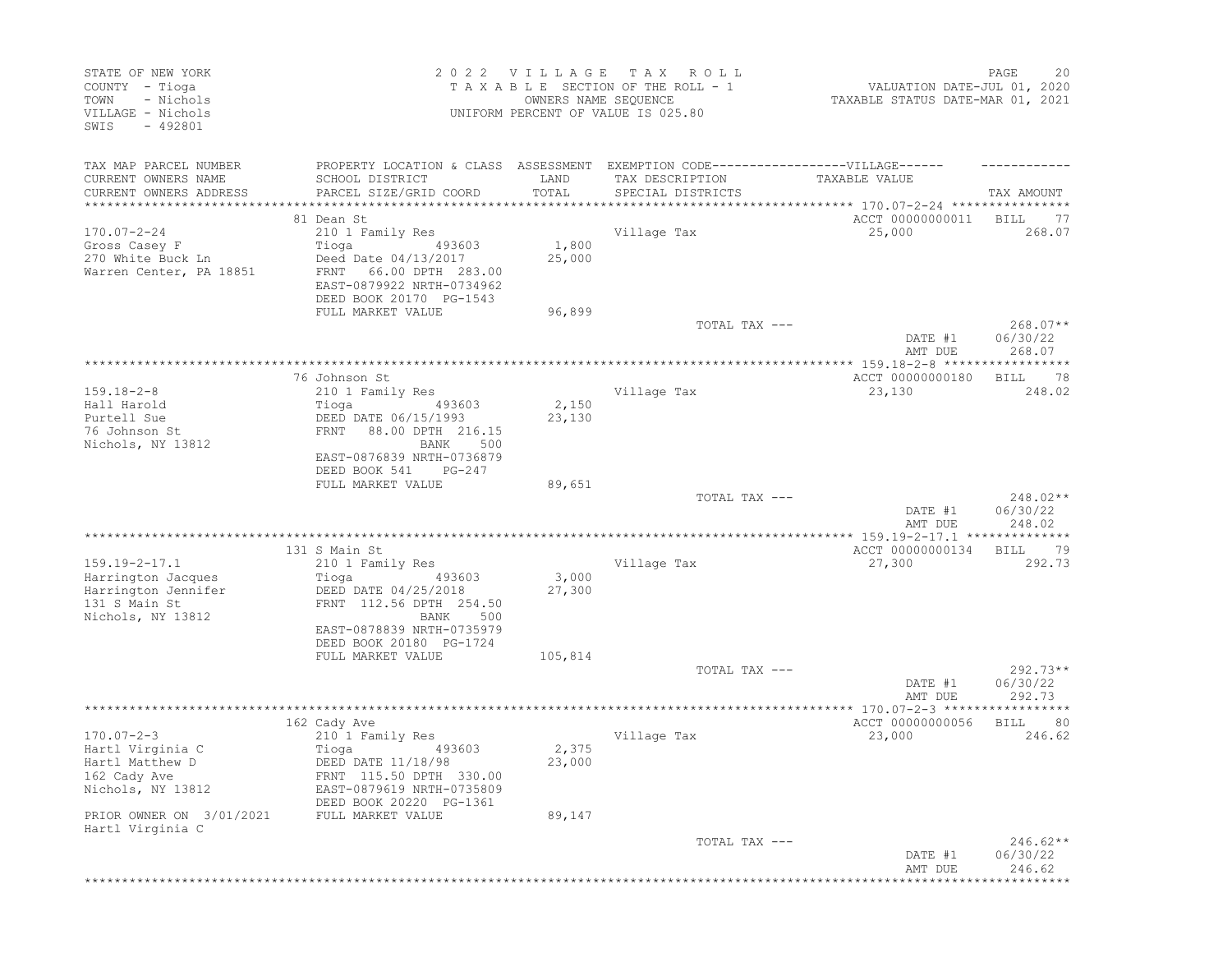| STATE OF NEW YORK<br>COUNTY - Tioga<br>- Nichols<br>TOWN<br>VILLAGE - Nichols<br>SWIS - 492801 |                                                                                                                                              |                 | 2022 VILLAGE TAX ROLL<br>TAXABLE SECTION OF THE ROLL - 1<br>OWNERS NAME SEQUENCE<br>UNIFORM PERCENT OF VALUE IS 025.80 | VALUATION DATE-JUL 01, 2020<br>TAXABLE STATUS DATE-MAR 01, 2021 | PAGE<br>21                       |
|------------------------------------------------------------------------------------------------|----------------------------------------------------------------------------------------------------------------------------------------------|-----------------|------------------------------------------------------------------------------------------------------------------------|-----------------------------------------------------------------|----------------------------------|
| TAX MAP PARCEL NUMBER                                                                          | PROPERTY LOCATION & CLASS ASSESSMENT EXEMPTION CODE----------------VILLAGE------                                                             |                 |                                                                                                                        |                                                                 |                                  |
| CURRENT OWNERS NAME<br>CURRENT OWNERS ADDRESS<br>***********************                       | SCHOOL DISTRICT<br>PARCEL SIZE/GRID COORD                                                                                                    | LAND<br>TOTAL   | TAX DESCRIPTION<br>SPECIAL DISTRICTS                                                                                   | TAXABLE VALUE                                                   | TAX AMOUNT                       |
|                                                                                                | 34 Ro-Ki Blvd                                                                                                                                |                 |                                                                                                                        | ACCT 00000000086 BILL                                           | 81                               |
| $170.07 - 1 - 36$<br>Hazard David W<br>34 Ro-Ki Blvd<br>Nichols, NY 13812                      | 210 1 Family Res<br>493603<br>Tioga<br>DEED DATE 11-17-93<br>FRNT 198.00 DPTH 102.00<br>EAST-0878769 NRTH-0734889<br>DEED BOOK 548<br>PG-293 | 2,175<br>22,175 | Village Tax                                                                                                            | 22,175                                                          | 237.77                           |
|                                                                                                | FULL MARKET VALUE                                                                                                                            | 85,950          | TOTAL TAX ---                                                                                                          |                                                                 | $237.77**$                       |
|                                                                                                |                                                                                                                                              |                 |                                                                                                                        | DATE #1<br>AMT DUE                                              | 06/30/22<br>237.77               |
|                                                                                                |                                                                                                                                              |                 |                                                                                                                        |                                                                 |                                  |
| $170.07 - 2 - 12$<br>Hill Allen M Jr<br>Hill Ann E<br>42 Dean St<br>Nichols, NY 13812          | 42 Dean St<br>210 1 Family Res<br>Tioga (193603)<br>FRNT 90.86 DPTH 131.76<br>EAST-0879689 NRTH-0735199<br>DEED BOOK 447 PG-236              | 1,900<br>22,800 | Village Tax                                                                                                            | ACCT 00000000049<br>22,800                                      | BILL 82<br>244.48                |
|                                                                                                | FULL MARKET VALUE                                                                                                                            | 88,372          |                                                                                                                        |                                                                 |                                  |
|                                                                                                |                                                                                                                                              |                 | TOTAL TAX ---                                                                                                          | DATE #1<br>AMT DUE                                              | $244.48**$<br>06/30/22<br>244.48 |
|                                                                                                | 491 W River Rd                                                                                                                               |                 |                                                                                                                        | ACCT 00000000069                                                | BILL 83                          |
| $159.18 - 1 - 4$<br>HILST/DERMIT, LLP<br>4527 E 91st St<br>Tulsa, OK 74137                     | 464 Office bldg.<br>Tioga (193603)<br>DEED DATE 06/23/2020<br>FRNT 90.18 DPTH 152.00<br>0.31<br>ACRES<br>EAST-0876509 NRTH-0737479           | 3,000<br>53,000 | Village Tax                                                                                                            | 53,000                                                          | 568.30                           |
|                                                                                                | DEED BOOK 20200 PG-2245                                                                                                                      |                 |                                                                                                                        |                                                                 |                                  |
|                                                                                                | FULL MARKET VALUE                                                                                                                            | 205,426         | TOTAL TAX ---                                                                                                          | DATE #1                                                         | $568.30**$<br>06/30/22           |
|                                                                                                |                                                                                                                                              |                 |                                                                                                                        | AMT DUE                                                         | 568.30                           |
|                                                                                                |                                                                                                                                              |                 |                                                                                                                        |                                                                 |                                  |
| $170.07 - 1 - 10$                                                                              | 44 Platt St<br>210 1 Family Res                                                                                                              |                 | 41807                                                                                                                  | ACCT 00000000145                                                | <b>BILL</b><br>84                |
| Hirtz Edward J<br>44 Platt St<br>Nichols, NY 13812                                             | 493603<br>Tioga<br>DEED DATE 05/23/01<br>FRNT<br>82.50 DPTH 82.50<br>EAST-0879239 NRTH-0735139<br>DEED BOOK 668<br>PG-349                    | 13,825          | AGED V<br>1,825 Village Tax                                                                                            | 5,530<br>8,295                                                  | 88.94                            |
|                                                                                                | FULL MARKET VALUE                                                                                                                            | 53,585          | TOTAL TAX ---                                                                                                          | DATE #1<br>AMT DUE                                              | 88.94**<br>06/30/22<br>88.94     |
|                                                                                                |                                                                                                                                              |                 |                                                                                                                        |                                                                 |                                  |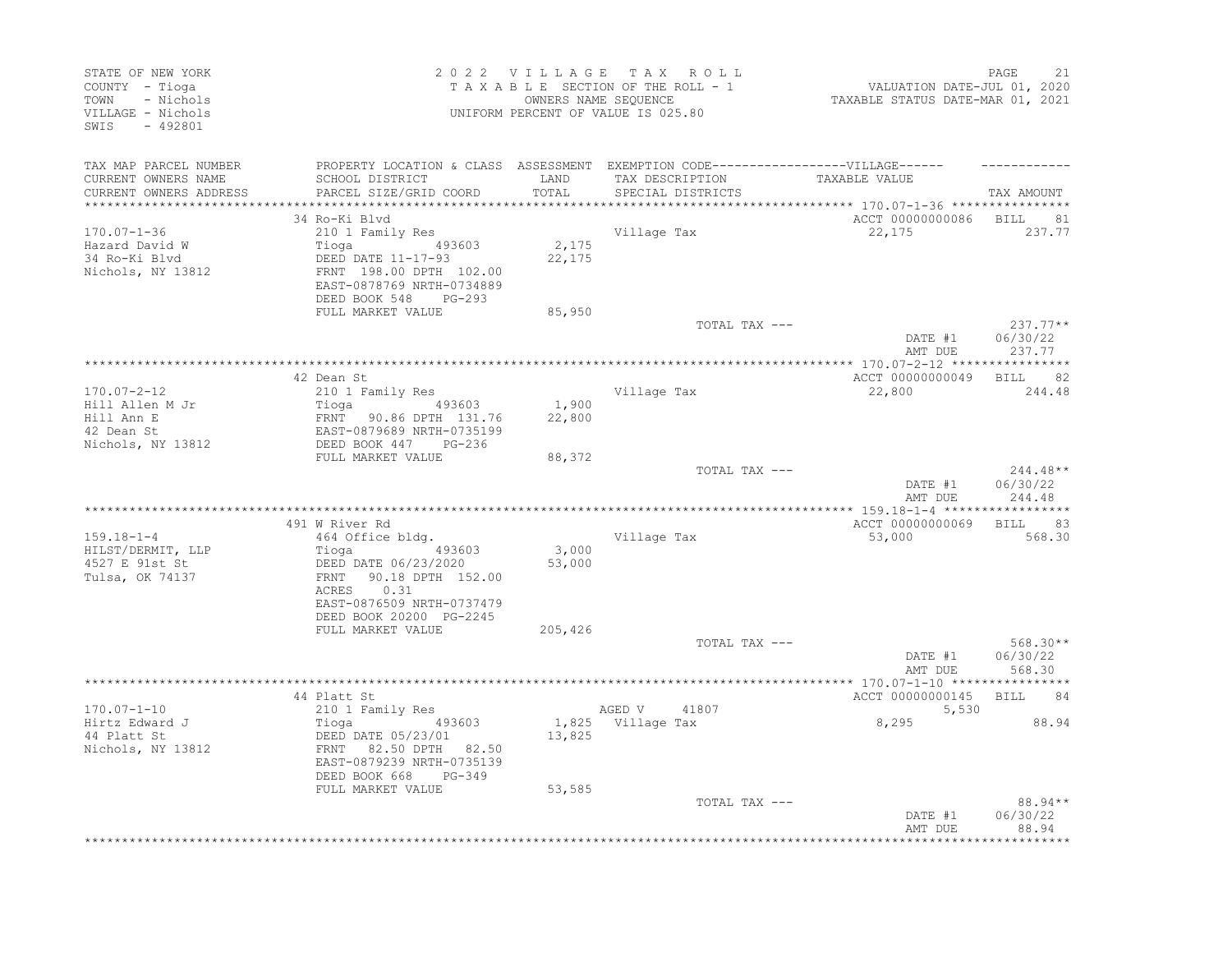| STATE OF NEW YORK<br>COUNTY - Tioga<br>TOWN<br>- Nichols<br>VILLAGE - Nichols<br>SWIS<br>$-492801$ |                                                                                                                                                                            |                     | 2022 VILLAGE TAX ROLL<br>TAXABLE SECTION OF THE ROLL - 1<br>OWNERS NAME SEQUENCE<br>UNIFORM PERCENT OF VALUE IS 025.80 | VALUATION DATE-JUL 01, 2020<br>TAXABLE STATUS DATE-MAR 01, 2021 | PAGE<br>22                       |
|----------------------------------------------------------------------------------------------------|----------------------------------------------------------------------------------------------------------------------------------------------------------------------------|---------------------|------------------------------------------------------------------------------------------------------------------------|-----------------------------------------------------------------|----------------------------------|
| TAX MAP PARCEL NUMBER<br>CURRENT OWNERS NAME                                                       | SCHOOL DISTRICT                                                                                                                                                            | LAND                | PROPERTY LOCATION & CLASS ASSESSMENT EXEMPTION CODE-----------------VILLAGE------<br>TAX DESCRIPTION                   | TAXABLE VALUE                                                   |                                  |
| CURRENT OWNERS ADDRESS<br>*******************                                                      | PARCEL SIZE/GRID COORD                                                                                                                                                     | TOTAL<br>********** | SPECIAL DISTRICTS                                                                                                      | *************************** 159.19-3-9 ****************         | TAX AMOUNT                       |
|                                                                                                    | 60 Cady Ave                                                                                                                                                                |                     |                                                                                                                        | ACCT 00000000012                                                | <b>BILL</b><br>85                |
| $159.19 - 3 - 9$<br>Hoffman Heather M<br>60 Cady Ave<br>Nichols, NY 13812                          | 210 1 Family Res<br>493603<br>Tioga<br>Deed Date 10/13/2020<br>FRNT<br>92.50 DPTH 223.00<br>0.48 BANK 191<br>ACRES<br>EAST-0879559 NRTH-0736339<br>DEED BOOK 20200 PG-3999 | 2,000<br>24,000     | Village Tax                                                                                                            | 24,000                                                          | 257.34                           |
|                                                                                                    | FULL MARKET VALUE                                                                                                                                                          | 93,023              |                                                                                                                        |                                                                 |                                  |
|                                                                                                    |                                                                                                                                                                            |                     | TOTAL TAX ---                                                                                                          | DATE #1<br>AMT DUE                                              | $257.34**$<br>06/30/22<br>257.34 |
|                                                                                                    |                                                                                                                                                                            |                     |                                                                                                                        |                                                                 |                                  |
| $159.18 - 2 - 19$                                                                                  | 218 W River Rd<br>210 1 Family Res                                                                                                                                         |                     | Village Tax                                                                                                            | ACCT 00000000199<br>24,912                                      | 86<br><b>BILL</b><br>267.12      |
| Hoffman Timothy P<br>Hoffman Wendy J<br>218 W River Rd<br>Nichols, NY 13812                        | Tioga<br>493603<br>DEED DATE 04/12/2019<br>1.57 BANK<br>77<br>ACRES<br>EAST-0877737 NRTH-0736677<br>DEED BOOK 20190 PG-1438                                                | 3,000<br>24,912     |                                                                                                                        |                                                                 |                                  |
|                                                                                                    | FULL MARKET VALUE                                                                                                                                                          | 96,558              |                                                                                                                        |                                                                 |                                  |
|                                                                                                    |                                                                                                                                                                            |                     | TOTAL TAX ---                                                                                                          | DATE #1<br>AMT DUE                                              | $267.12**$<br>06/30/22<br>267.12 |
|                                                                                                    | 74 Walnut St                                                                                                                                                               |                     |                                                                                                                        | ACCT 00000000186                                                | 87<br><b>BILL</b>                |
| $170.07 - 1 - 39$<br>Hoose Michael B<br>Hoose Sandra S<br>74 Walnut St<br>Nichols, NY 13812        | 210 1 Family Res<br>Tioga<br>493603<br>DEED DATE 01-12-94<br>FRNT 167.98 DPTH 131.06<br>EAST-0878789 NRTH-0735369                                                          | 2,675<br>23,663     | Village Tax                                                                                                            | 23,663                                                          | 253.73                           |
|                                                                                                    | DEED BOOK 552<br>$PG-48$<br>FULL MARKET VALUE                                                                                                                              | 91,717              |                                                                                                                        |                                                                 |                                  |
|                                                                                                    |                                                                                                                                                                            |                     | TOTAL TAX ---                                                                                                          | DATE #1<br>AMT DUE                                              | 253.73**<br>06/30/22<br>253.73   |
|                                                                                                    |                                                                                                                                                                            |                     |                                                                                                                        | ACCT 00000000018                                                | **********<br><b>BILL</b><br>88  |
| $159.19 - 2 - 31$<br>Houseknecht Earl B<br>76 Kirby St<br>Nichols, NY 13812                        | 76 Kirby St<br>210 1 Family Res<br>493603<br>Tioga<br>DEED DATE 10/07/02<br>66.00 DPTH 213.84<br>FRNT<br>EAST-0878599 NRTH-0736129                                         | 1,800<br>13,200     | Village Tax                                                                                                            | 13,200                                                          | 141.54                           |
|                                                                                                    | DEED BOOK 713<br>PG-150<br>FULL MARKET VALUE                                                                                                                               | 51,163              | TOTAL TAX ---                                                                                                          | DATE #1<br>AMT DUE                                              | $141.54**$<br>06/30/22<br>141.54 |
|                                                                                                    |                                                                                                                                                                            |                     |                                                                                                                        |                                                                 |                                  |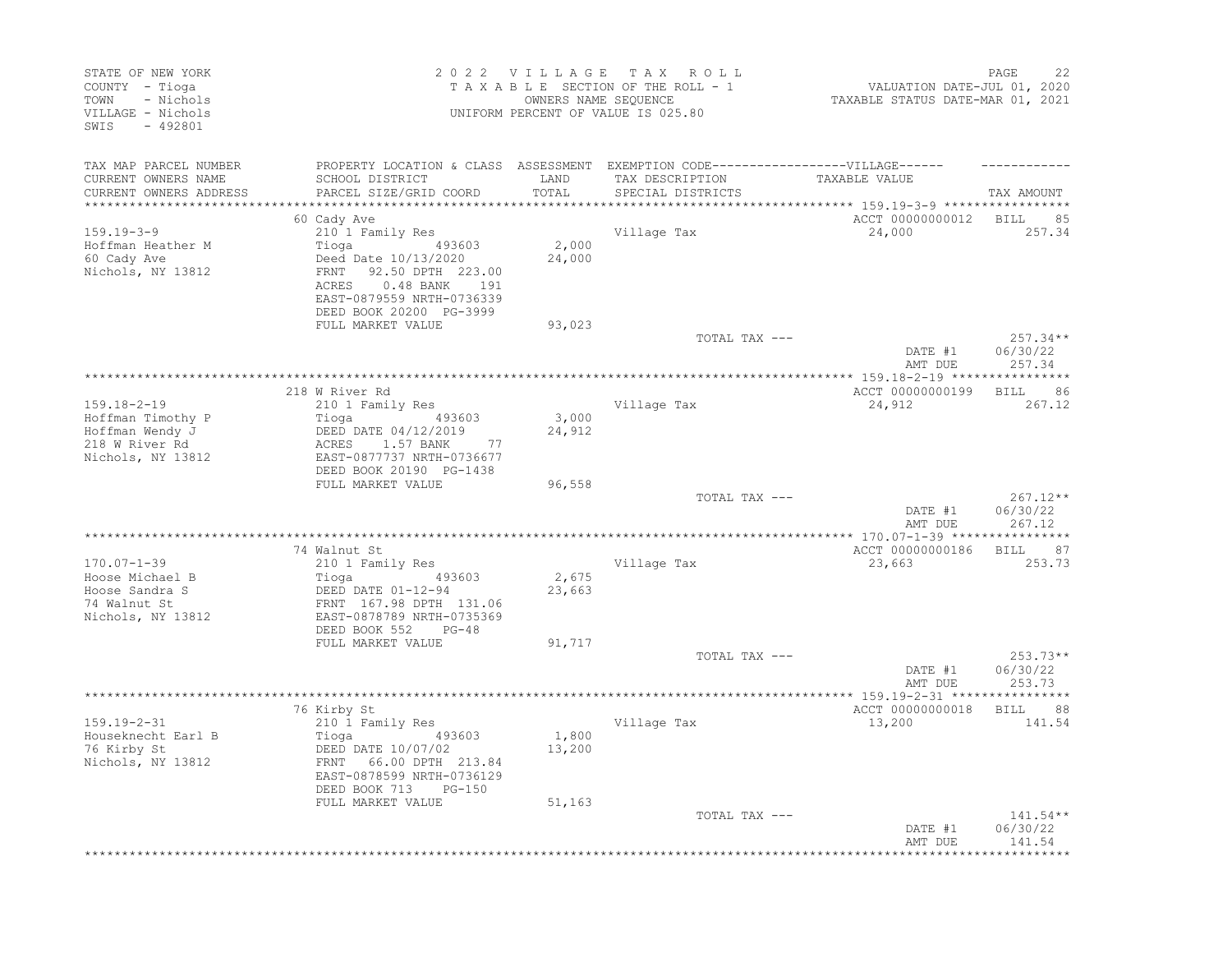| STATE OF NEW YORK<br>COUNTY - Tioga<br>- Nichols<br>TOWN<br>VILLAGE - Nichols<br>$-492801$<br>SWIS |                                                                                   | 2022 VILLAGE TAX<br>OWNERS NAME SEQUENCE | R O L L<br>TAXABLE SECTION OF THE ROLL - 1<br>UNIFORM PERCENT OF VALUE IS 025.80 | VALUATION DATE-JUL 01, 2020<br>TAXABLE STATUS DATE-MAR 01, 2021 | PAGE<br>23                  |
|----------------------------------------------------------------------------------------------------|-----------------------------------------------------------------------------------|------------------------------------------|----------------------------------------------------------------------------------|-----------------------------------------------------------------|-----------------------------|
| TAX MAP PARCEL NUMBER                                                                              | PROPERTY LOCATION & CLASS ASSESSMENT EXEMPTION CODE-----------------VILLAGE------ |                                          |                                                                                  |                                                                 |                             |
| CURRENT OWNERS NAME                                                                                | SCHOOL DISTRICT                                                                   | LAND                                     | TAX DESCRIPTION                                                                  | TAXABLE VALUE                                                   |                             |
| CURRENT OWNERS ADDRESS                                                                             | PARCEL SIZE/GRID COORD                                                            | TOTAL                                    | SPECIAL DISTRICTS                                                                |                                                                 | TAX AMOUNT                  |
| **********************                                                                             |                                                                                   |                                          |                                                                                  |                                                                 |                             |
| $159.19 - 3 - 6$                                                                                   | 24 Cady Ave<br>210 1 Family Res                                                   |                                          |                                                                                  | ACCT 00000000128<br>27,000                                      | <b>BILL</b><br>89<br>289.51 |
| Hunt Jefferson Jay                                                                                 | Tioga<br>493603                                                                   | 1,650                                    | Village Tax                                                                      |                                                                 |                             |
| Hunt Jennifer Renee                                                                                | DEED DATE 12/13/02                                                                | 27,000                                   |                                                                                  |                                                                 |                             |
| 24 Cady Ave                                                                                        | FRNT 140.00 DPTH 142.42                                                           |                                          |                                                                                  |                                                                 |                             |
| Nichols, NY 13812                                                                                  | BANK<br>500                                                                       |                                          |                                                                                  |                                                                 |                             |
|                                                                                                    | EAST-0879479 NRTH-0736519                                                         |                                          |                                                                                  |                                                                 |                             |
|                                                                                                    | DEED BOOK 709<br>PG-326                                                           |                                          |                                                                                  |                                                                 |                             |
|                                                                                                    | FULL MARKET VALUE                                                                 | 104,651                                  |                                                                                  |                                                                 |                             |
|                                                                                                    |                                                                                   |                                          | TOTAL TAX ---                                                                    |                                                                 | $289.51**$                  |
|                                                                                                    |                                                                                   |                                          |                                                                                  | DATE #1<br>AMT DUE                                              | 06/30/22<br>289.51          |
|                                                                                                    |                                                                                   |                                          |                                                                                  |                                                                 |                             |
|                                                                                                    | 92 N Main St                                                                      |                                          |                                                                                  | ACCT 00000001365                                                | 90<br>BILL                  |
| $159.19 - 1 - 3.40$                                                                                | 210 1 Family Res                                                                  |                                          | Village Tax                                                                      | 10,250                                                          | 109.91                      |
| Jacobson Kenneth                                                                                   | Tioga<br>493603                                                                   | 450                                      |                                                                                  |                                                                 |                             |
| Jacobson David                                                                                     | DEED DATE 06/24/99                                                                | 10,250                                   |                                                                                  |                                                                 |                             |
| 355 State Route 34                                                                                 | 98.00 DPTH 77.00<br>FRNT<br>EAST-0878959 NRTH-0737239                             |                                          |                                                                                  |                                                                 |                             |
| Waverly, NY 14892                                                                                  | DEED BOOK 13675 PG-9001                                                           |                                          |                                                                                  |                                                                 |                             |
|                                                                                                    | FULL MARKET VALUE                                                                 | 39,729                                   |                                                                                  |                                                                 |                             |
|                                                                                                    |                                                                                   |                                          | TOTAL TAX ---                                                                    |                                                                 | $109.91**$                  |
|                                                                                                    |                                                                                   |                                          |                                                                                  | DATE #1                                                         | 06/30/22                    |
|                                                                                                    |                                                                                   |                                          |                                                                                  | AMT DUE                                                         | 109.91                      |
|                                                                                                    | 280 W River Rd                                                                    |                                          |                                                                                  | ACCT 00000000002                                                | BILL<br>91                  |
| $159.18 - 2 - 17$                                                                                  | 210 1 Family Res                                                                  |                                          | Village Tax                                                                      | 12,575                                                          | 134.84                      |
| James Richard A                                                                                    | Tioga<br>493603                                                                   | 1,775                                    |                                                                                  |                                                                 |                             |
| 280 West River Rd                                                                                  | DEED DATE 08/11/00                                                                | 12,575                                   |                                                                                  |                                                                 |                             |
| Nichols, NY 13812                                                                                  | 64.00 DPTH 304.00<br>FRNT                                                         |                                          |                                                                                  |                                                                 |                             |
|                                                                                                    | EAST-0877479 NRTH-0736799                                                         |                                          |                                                                                  |                                                                 |                             |
|                                                                                                    | DEED BOOK 651<br>$PG-303$                                                         |                                          |                                                                                  |                                                                 |                             |
|                                                                                                    | FULL MARKET VALUE                                                                 | 48,740                                   | TOTAL TAX ---                                                                    |                                                                 | $134.84**$                  |
|                                                                                                    |                                                                                   |                                          |                                                                                  | DATE #1                                                         | 06/30/22                    |
|                                                                                                    |                                                                                   |                                          |                                                                                  | AMT DUE                                                         | 134.84                      |
|                                                                                                    |                                                                                   |                                          |                                                                                  | ** 159.18-1-7 ******                                            |                             |
|                                                                                                    | 431 W River Rd                                                                    |                                          |                                                                                  | ACCT 00000000166                                                | BILL<br>92                  |
| $159.18 - 1 - 7$                                                                                   | 210 1 Family Res                                                                  |                                          | Village Tax                                                                      | 26,000                                                          | 278.79                      |
| James Robin A<br>431 W River Rd                                                                    | 493603<br>Tioga<br>DEED DATE 04/04/03                                             | 2,650<br>26,000                          |                                                                                  |                                                                 |                             |
| Nichols, NY 13812                                                                                  | FRNT 165.00 DPTH 197.00                                                           |                                          |                                                                                  |                                                                 |                             |
|                                                                                                    | BANK 500                                                                          |                                          |                                                                                  |                                                                 |                             |
|                                                                                                    | EAST-0876819 NRTH-0737379                                                         |                                          |                                                                                  |                                                                 |                             |
|                                                                                                    | DEED BOOK 717 PG-40                                                               |                                          |                                                                                  |                                                                 |                             |
|                                                                                                    | FULL MARKET VALUE                                                                 | 100,775                                  |                                                                                  |                                                                 |                             |
|                                                                                                    |                                                                                   |                                          | TOTAL TAX ---                                                                    |                                                                 | $278.79**$                  |
|                                                                                                    |                                                                                   |                                          |                                                                                  | DATE #1<br>AMT DUE                                              | 06/30/22<br>278.79          |
|                                                                                                    |                                                                                   |                                          |                                                                                  |                                                                 |                             |
|                                                                                                    |                                                                                   |                                          |                                                                                  |                                                                 |                             |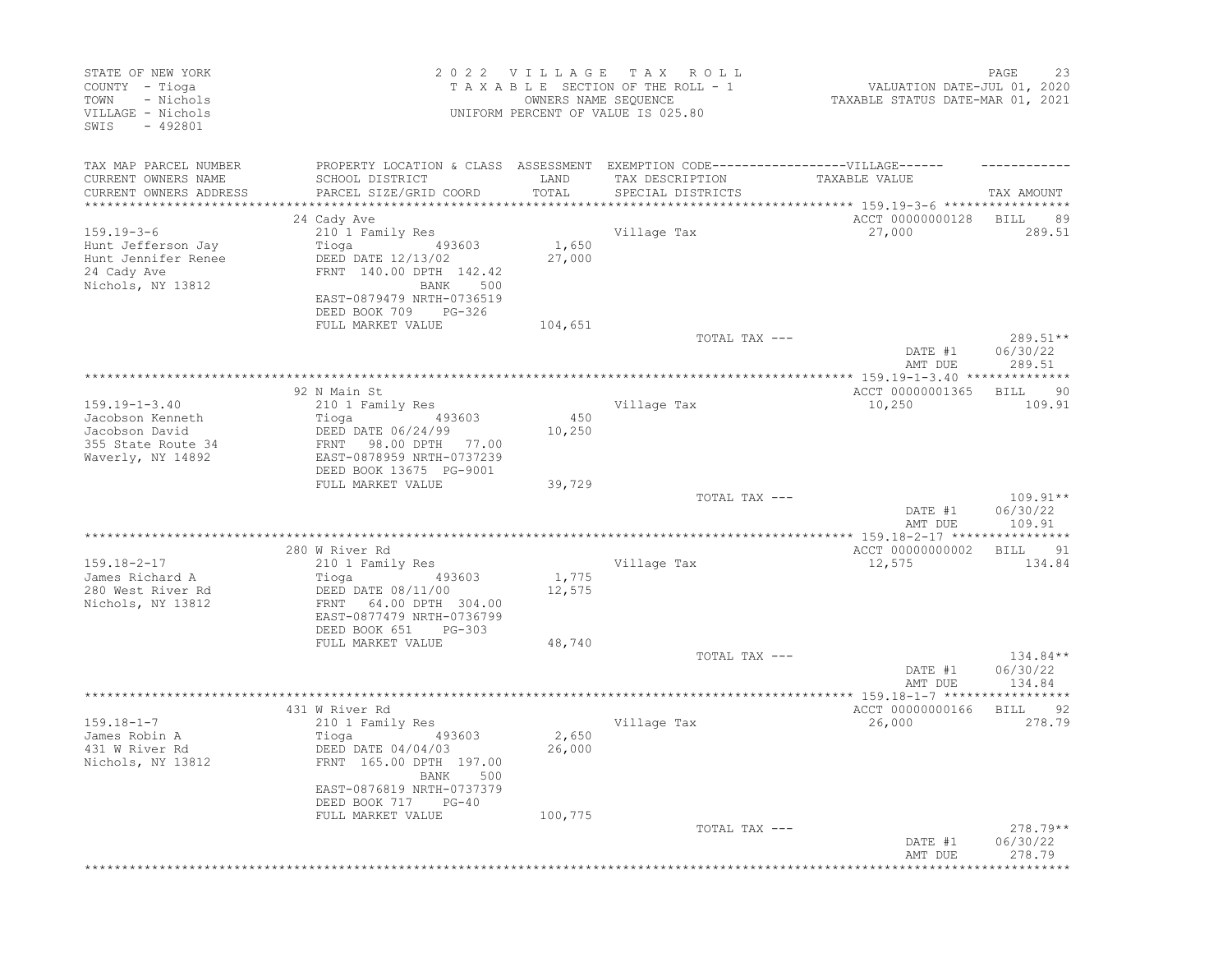| STATE OF NEW YORK<br>COUNTY - Tioga<br>- Nichols<br>TOWN<br>VILLAGE - Nichols<br>$-492801$<br>SWIS |                                                       | 2022 VILLAGE TAX<br>OWNERS NAME SEQUENCE | R O L L<br>TAXABLE SECTION OF THE ROLL - 1<br>UNIFORM PERCENT OF VALUE IS 025.80  | VALUATION DATE-JUL 01, 2020<br>TAXABLE STATUS DATE-MAR 01, 2021 | PAGE<br>24             |
|----------------------------------------------------------------------------------------------------|-------------------------------------------------------|------------------------------------------|-----------------------------------------------------------------------------------|-----------------------------------------------------------------|------------------------|
| TAX MAP PARCEL NUMBER                                                                              |                                                       |                                          | PROPERTY LOCATION & CLASS ASSESSMENT EXEMPTION CODE-----------------VILLAGE------ |                                                                 |                        |
| CURRENT OWNERS NAME                                                                                | SCHOOL DISTRICT                                       | LAND                                     | TAX DESCRIPTION                                                                   | TAXABLE VALUE                                                   |                        |
| CURRENT OWNERS ADDRESS                                                                             | PARCEL SIZE/GRID COORD                                | TOTAL                                    | SPECIAL DISTRICTS                                                                 |                                                                 | TAX AMOUNT             |
| **********************                                                                             | ****************************                          |                                          |                                                                                   |                                                                 |                        |
|                                                                                                    | 65 E River Rd                                         |                                          |                                                                                   | ACCT 00000000083                                                | BILL<br>93             |
| $159.19 - 3 - 5$                                                                                   | 452 Nbh shop ctr<br>493603                            | 2,175                                    | Village Tax                                                                       | 230,000                                                         | 2,466.21               |
| JMF River Rd Property, LLC<br>EMP River Rd Property, LLC                                           | Tioga<br>Deed Date 10/07/2020                         | 230,000                                  |                                                                                   |                                                                 |                        |
| 404 Yale Ave                                                                                       | FRNT<br>98.70 DPTH 240.00                             |                                          |                                                                                   |                                                                 |                        |
| Morton, PA 19070                                                                                   | 0.70<br>ACRES                                         |                                          |                                                                                   |                                                                 |                        |
|                                                                                                    | EAST-0879299 NRTH-0736479                             |                                          |                                                                                   |                                                                 |                        |
|                                                                                                    | DEED BOOK 20200 PG-3908                               |                                          |                                                                                   |                                                                 |                        |
|                                                                                                    | FULL MARKET VALUE                                     | 891,473                                  |                                                                                   |                                                                 |                        |
|                                                                                                    |                                                       |                                          | TOTAL TAX ---                                                                     |                                                                 | $2,466.21**$           |
|                                                                                                    |                                                       |                                          |                                                                                   | DATE #1                                                         | 06/30/22               |
|                                                                                                    |                                                       |                                          |                                                                                   | AMT DUE                                                         | 2,466.21               |
|                                                                                                    | 163 Bliven St                                         |                                          |                                                                                   | ACCT 00000000230                                                | 94<br>BILL             |
| $159.18 - 2 - 31$                                                                                  | 210 1 Family Res                                      |                                          | Village Tax                                                                       | 10,650                                                          | 114.20                 |
| Johnson Albert E                                                                                   | Tioga<br>493603                                       | 1,650                                    |                                                                                   |                                                                 |                        |
| 132 Ro-Ki Blvd                                                                                     | DEED DATE 03/17/2006                                  | 10,650                                   |                                                                                   |                                                                 |                        |
| Nichols, NY 13812                                                                                  | 66.00 DPTH 178.00<br>FRNT                             |                                          |                                                                                   |                                                                 |                        |
|                                                                                                    | EAST-0878077 NRTH-0735959                             |                                          |                                                                                   |                                                                 |                        |
|                                                                                                    | DEED BOOK 13031 PG-5001                               |                                          |                                                                                   |                                                                 |                        |
|                                                                                                    | FULL MARKET VALUE                                     | 41,279                                   | TOTAL TAX ---                                                                     |                                                                 |                        |
|                                                                                                    |                                                       |                                          |                                                                                   | DATE #1                                                         | $114.20**$<br>06/30/22 |
|                                                                                                    |                                                       |                                          |                                                                                   | AMT DUE                                                         | 114.20                 |
|                                                                                                    |                                                       |                                          |                                                                                   |                                                                 |                        |
|                                                                                                    | Ro-Ki Blvd                                            |                                          |                                                                                   | ACCT 00000001124                                                | 95<br>BILL             |
| $170.07 - 1 - 33$                                                                                  | 311 Res vac land                                      |                                          | Village Tax                                                                       | 200                                                             | 2.14                   |
| Johnson Albert E                                                                                   | Tioga<br>493603                                       | 200                                      |                                                                                   |                                                                 |                        |
| Kelsey Deborah L                                                                                   | DEED DATE 06-05-86                                    | 200                                      |                                                                                   |                                                                 |                        |
| 132 Ro-Ki Blvd                                                                                     | FRNT 40.00 DPTH 340.00                                |                                          |                                                                                   |                                                                 |                        |
| Nichols, NY 13812                                                                                  | EAST-0878779 NRTH-0734429<br>DEED BOOK 421<br>PG-0332 |                                          |                                                                                   |                                                                 |                        |
|                                                                                                    | FULL MARKET VALUE                                     | 775                                      |                                                                                   |                                                                 |                        |
|                                                                                                    |                                                       |                                          | TOTAL TAX ---                                                                     |                                                                 | $2.14**$               |
|                                                                                                    |                                                       |                                          |                                                                                   | DATE #1                                                         | 06/30/22               |
|                                                                                                    |                                                       |                                          |                                                                                   | AMT DUE                                                         | 2.14                   |
|                                                                                                    |                                                       |                                          | *********************                                                             | ** 170.07-1-17 *****                                            |                        |
|                                                                                                    | 218 S Main St                                         |                                          |                                                                                   | ACCT 00000000148                                                | 96<br>BILL             |
| $170.07 - 1 - 17$                                                                                  | 220 2 Family Res                                      |                                          | Village Tax                                                                       | 25,600                                                          | 274.50                 |
| JTWhitmore Properties, LLC<br>891 Straits Corners Rd                                               | Tioga<br>493603<br>DEED DATE 11/20/2019               | 1,600<br>25,600                          |                                                                                   |                                                                 |                        |
| Candor, NY 13743                                                                                   | FRNT 61.53 DPTH 198.00                                |                                          |                                                                                   |                                                                 |                        |
|                                                                                                    | ACRES 0.28 BANK<br>8                                  |                                          |                                                                                   |                                                                 |                        |
|                                                                                                    | EAST-0879154 NRTH-0735549                             |                                          |                                                                                   |                                                                 |                        |
|                                                                                                    | DEED BOOK 20190 PG-4721                               |                                          |                                                                                   |                                                                 |                        |
|                                                                                                    | FULL MARKET VALUE                                     | 99,225                                   |                                                                                   |                                                                 |                        |
|                                                                                                    |                                                       |                                          | TOTAL TAX ---                                                                     |                                                                 | $274.50**$             |
|                                                                                                    |                                                       |                                          |                                                                                   | DATE #1                                                         | 06/30/22               |
|                                                                                                    |                                                       |                                          |                                                                                   | AMT DUE                                                         | 274.50                 |
|                                                                                                    |                                                       |                                          |                                                                                   |                                                                 |                        |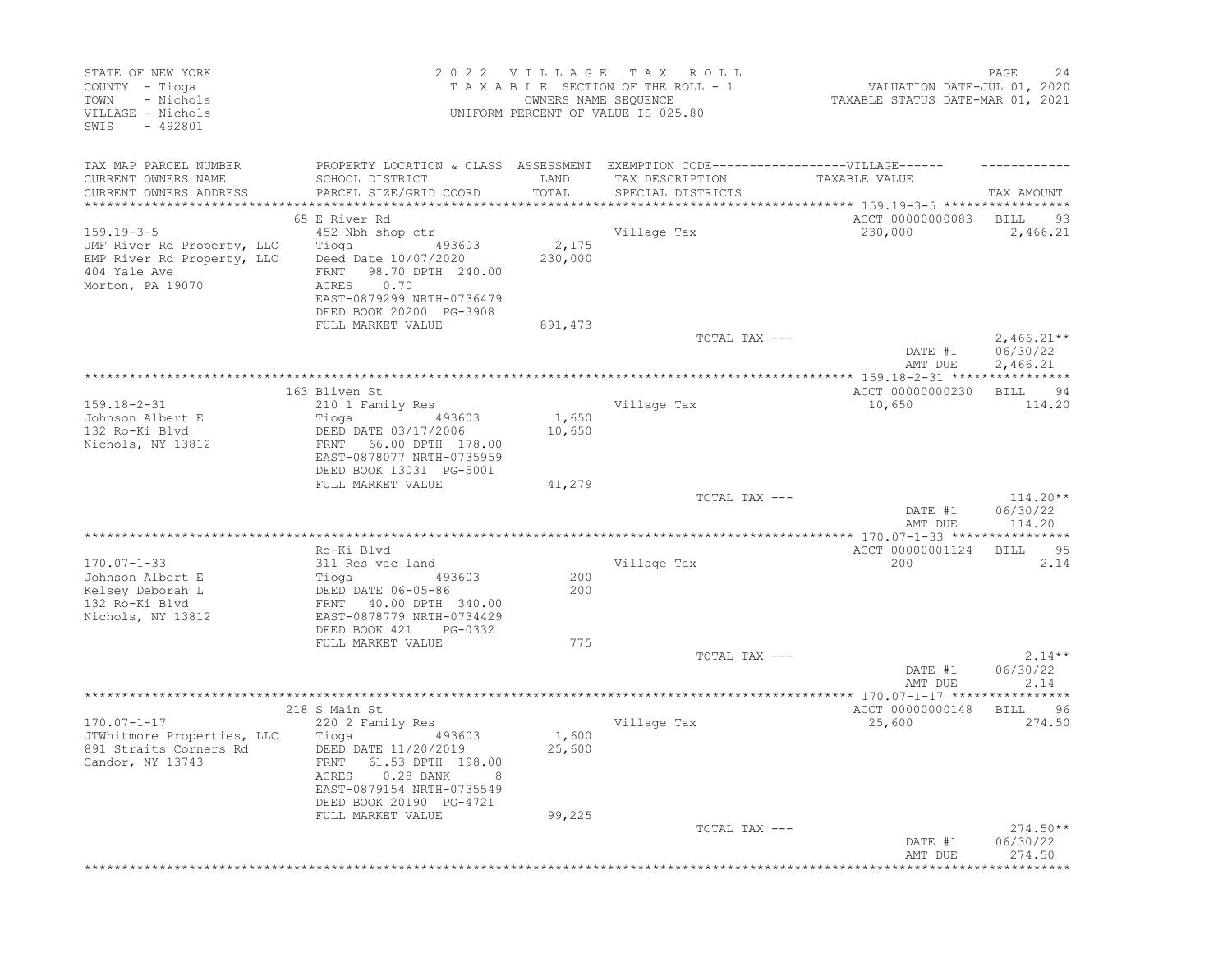| STATE OF NEW YORK<br>COUNTY - Tioga<br>- Nichols<br>TOWN<br>VILLAGE - Nichols<br>SWIS<br>$-492801$ |                                                                                   | OWNERS NAME SEQUENCE | 2022 VILLAGE TAX ROLL<br>TAXABLE SECTION OF THE ROLL - 1<br>UNIFORM PERCENT OF VALUE IS 025.80 | VALUATION DATE-JUL 01, 2020<br>TAXABLE STATUS DATE-MAR 01, 2021 | PAGE<br>25                     |
|----------------------------------------------------------------------------------------------------|-----------------------------------------------------------------------------------|----------------------|------------------------------------------------------------------------------------------------|-----------------------------------------------------------------|--------------------------------|
| TAX MAP PARCEL NUMBER                                                                              | PROPERTY LOCATION & CLASS ASSESSMENT EXEMPTION CODE-----------------VILLAGE------ |                      |                                                                                                |                                                                 |                                |
| CURRENT OWNERS NAME                                                                                | SCHOOL DISTRICT                                                                   | LAND                 | TAX DESCRIPTION                                                                                | TAXABLE VALUE                                                   |                                |
| CURRENT OWNERS ADDRESS                                                                             | PARCEL SIZE/GRID COORD                                                            | TOTAL                | SPECIAL DISTRICTS                                                                              |                                                                 | TAX AMOUNT                     |
| *********************                                                                              |                                                                                   |                      |                                                                                                |                                                                 |                                |
|                                                                                                    | 201 S Main St                                                                     |                      |                                                                                                | ACCT 00000000232                                                | <b>BILL</b><br>97              |
| $170.07 - 1 - 20$                                                                                  | 210 1 Family Res                                                                  |                      | Village Tax                                                                                    | 16,000                                                          | 171.56                         |
| Kelley Michael S                                                                                   | Tioga (193603)<br>DEED DATE 11/15/2019                                            | 1,900<br>16,000      |                                                                                                |                                                                 |                                |
| Kelley Kelly<br>PO Box 35                                                                          | FRNT 102.00 DPTH 136.00                                                           |                      |                                                                                                |                                                                 |                                |
| Rome, PA 18837                                                                                     | ACRES<br>0.30                                                                     |                      |                                                                                                |                                                                 |                                |
|                                                                                                    | EAST-0878919 NRTH-0735659                                                         |                      |                                                                                                |                                                                 |                                |
|                                                                                                    | DEED BOOK 20190 PG-4665                                                           |                      |                                                                                                |                                                                 |                                |
|                                                                                                    | FULL MARKET VALUE                                                                 | 62,016               |                                                                                                |                                                                 |                                |
|                                                                                                    |                                                                                   |                      | TOTAL TAX ---                                                                                  |                                                                 | $171.56**$                     |
|                                                                                                    |                                                                                   |                      |                                                                                                | DATE #1<br>AMT DUE                                              | 06/30/22<br>171.56             |
|                                                                                                    |                                                                                   |                      |                                                                                                |                                                                 |                                |
|                                                                                                    | 98 Howell St                                                                      |                      |                                                                                                | ACCT 00000000220                                                | <b>BILL</b><br>98              |
| $170.06 - 1 - 5$                                                                                   | 210 1 Family Res                                                                  |                      | Village Tax                                                                                    | 3,500                                                           | 37.53                          |
| Kelsey Deborah L                                                                                   | 493603<br>Tioga                                                                   | 1,725                |                                                                                                |                                                                 |                                |
| 132 Ro-Ki Blvd                                                                                     | DEED DATE 09/29/2006                                                              | 3,500                |                                                                                                |                                                                 |                                |
| Nichols, NY 13812                                                                                  | 73.50 DPTH 132.00<br>FRNT<br>EAST-0878459 NRTH-0735699                            |                      |                                                                                                |                                                                 |                                |
|                                                                                                    | DEED BOOK 13694 PG-8001                                                           |                      |                                                                                                |                                                                 |                                |
|                                                                                                    | FULL MARKET VALUE                                                                 | 13,566               |                                                                                                |                                                                 |                                |
|                                                                                                    |                                                                                   |                      | TOTAL TAX ---                                                                                  |                                                                 | $37.53**$                      |
|                                                                                                    |                                                                                   |                      |                                                                                                | DATE #1                                                         | 06/30/22                       |
|                                                                                                    |                                                                                   |                      |                                                                                                | AMT DUE                                                         | 37.53<br>* * * * * * * * * * * |
|                                                                                                    | 28 W River Rd                                                                     |                      |                                                                                                | ACCT 00000000167                                                | 99<br><b>BILL</b>              |
| $159.19 - 2 - 7$                                                                                   | 411 Apartment                                                                     |                      | Village Tax                                                                                    | 25,200                                                          | 270.21                         |
| Kelsey Henry S                                                                                     | Tioga<br>493603                                                                   | 2,200                |                                                                                                |                                                                 |                                |
| PO Box 68                                                                                          | FRNT 119.00 DPTH 196.00                                                           | 25,200               |                                                                                                |                                                                 |                                |
| Nichols, NY 13812                                                                                  | EAST-0878779 NRTH-0736609                                                         |                      |                                                                                                |                                                                 |                                |
|                                                                                                    | DEED BOOK 466<br>PG-0337                                                          |                      |                                                                                                |                                                                 |                                |
|                                                                                                    | FULL MARKET VALUE                                                                 | 97,674               |                                                                                                |                                                                 |                                |
|                                                                                                    |                                                                                   |                      | TOTAL TAX ---                                                                                  | DATE #1                                                         | $270.21**$<br>06/30/22         |
|                                                                                                    |                                                                                   |                      |                                                                                                | AMT DUE                                                         | 270.21                         |
|                                                                                                    |                                                                                   |                      |                                                                                                |                                                                 |                                |
|                                                                                                    | 27 Ro-Ki Blvd                                                                     |                      |                                                                                                | ACCT 00000000138                                                | BILL 100                       |
| $170.06 - 1 - 12$                                                                                  | 210 1 Family Res                                                                  |                      | Village Tax                                                                                    | 29,425                                                          | 315.51                         |
| Kie Ricky                                                                                          | 493603<br>Tioga                                                                   | 2,425                |                                                                                                |                                                                 |                                |
| Kie Jill<br>27 Ro-Ki Blvd                                                                          | DEED DATE 08/31/2018<br>74.06 DPTH 350.00<br>FRNT                                 | 29,425               |                                                                                                |                                                                 |                                |
| Nichols, NY 13812                                                                                  | 1.15<br>ACRES                                                                     |                      |                                                                                                |                                                                 |                                |
|                                                                                                    | EAST-0878509 NRTH-0735059                                                         |                      |                                                                                                |                                                                 |                                |
|                                                                                                    | DEED BOOK 20180 PG-3769                                                           |                      |                                                                                                |                                                                 |                                |
|                                                                                                    | FULL MARKET VALUE                                                                 | 114,050              |                                                                                                |                                                                 |                                |
|                                                                                                    |                                                                                   |                      | TOTAL TAX ---                                                                                  |                                                                 | $315.51**$                     |
|                                                                                                    |                                                                                   |                      |                                                                                                | DATE #1<br>AMT DUE                                              | 06/30/22<br>315.51             |
|                                                                                                    |                                                                                   |                      |                                                                                                |                                                                 |                                |
|                                                                                                    |                                                                                   |                      |                                                                                                |                                                                 |                                |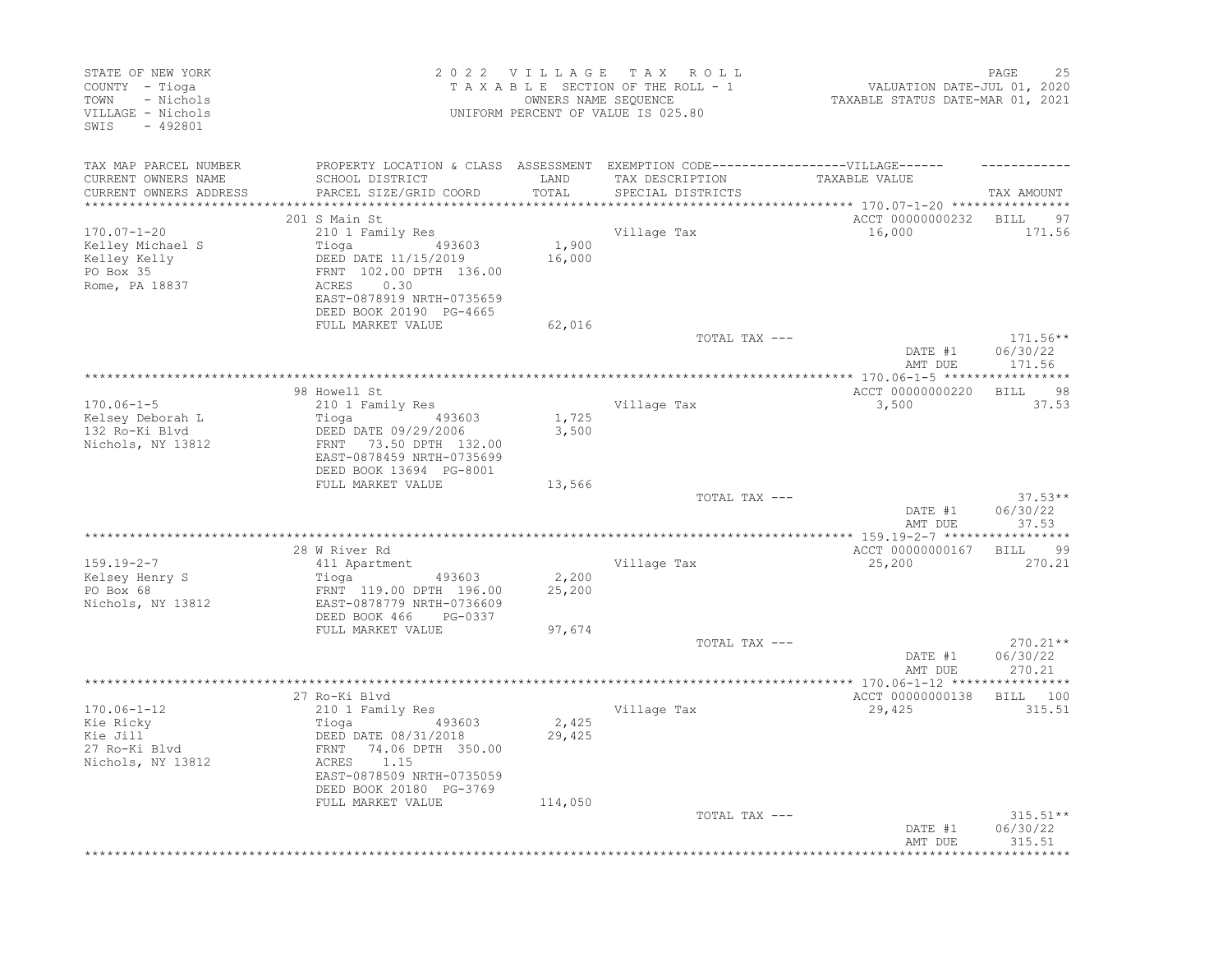| STATE OF NEW YORK<br>COUNTY - Tioga<br>- Nichols<br>TOWN<br>VILLAGE - Nichols<br>SWIS<br>$-492801$ |                                                                                                                                                                                                    | 2022 VILLAGE<br>OWNERS NAME SEQUENCE | T A X<br>R O L L<br>TAXABLE SECTION OF THE ROLL - 1<br>UNIFORM PERCENT OF VALUE IS 025.80 | VALUATION DATE-JUL 01, 2020<br>TAXABLE STATUS DATE-MAR 01, 2021              | PAGE<br>26                       |
|----------------------------------------------------------------------------------------------------|----------------------------------------------------------------------------------------------------------------------------------------------------------------------------------------------------|--------------------------------------|-------------------------------------------------------------------------------------------|------------------------------------------------------------------------------|----------------------------------|
| TAX MAP PARCEL NUMBER<br>CURRENT OWNERS NAME<br>CURRENT OWNERS ADDRESS                             | PROPERTY LOCATION & CLASS ASSESSMENT EXEMPTION CODE-----------------VILLAGE------<br>SCHOOL DISTRICT<br>PARCEL SIZE/GRID COORD<br>***************************                                      | LAND<br>TOTAL                        | TAX DESCRIPTION<br>SPECIAL DISTRICTS                                                      | TAXABLE VALUE                                                                | TAX AMOUNT                       |
| $170.07 - 2 - 11$<br>Kithcart Bryant M<br>284 Cady Ave<br>Nichols, NY 13812                        | 284 Cady Ave<br>220 2 Family Res<br>Tioga<br>493603<br>DEED DATE 10/27/2005<br>FRNT<br>66.00 DPTH 145.00<br>BANK<br>8<br>EAST-0879579 NRTH-0735149<br>DEED BOOK 20210 PG-2655<br>FULL MARKET VALUE | 1,750<br>23,400<br>90,698            | Village Tax                                                                               | ACCT 00000000120<br>23,400                                                   | BILL<br>101<br>250.91            |
|                                                                                                    |                                                                                                                                                                                                    |                                      | TOTAL TAX ---                                                                             | DATE #1<br>AMT DUE                                                           | $250.91**$<br>06/30/22<br>250.91 |
| $170.07 - 2 - 8$<br>Kithcart Kari<br>Caciola Donna<br>242 Cady Ave<br>Nichols, NY 13812            | 242 Cady Ave<br>210 1 Family Res<br>Tioga<br>493603<br>Deed Date 11/12/2020<br>82.50 DPTH 415.00<br>FRNT<br>0.79 BANK<br>ACRES<br>500<br>EAST-0879669 NRTH-0735369<br>DEED BOOK 20200 PG-4533      | 1,975<br>24,000                      | Village Tax                                                                               | ************** 170.07-2-8 ***********<br>ACCT 00000000133<br>24,000          | *****<br>102<br>BILL<br>257.34   |
|                                                                                                    | FULL MARKET VALUE                                                                                                                                                                                  | 93,023                               | TOTAL TAX ---                                                                             | DATE #1<br>AMT DUE                                                           | $257.34**$<br>06/30/22<br>257.34 |
| $159.19 - 3 - 24$<br>Knight Michael<br>Knight Shari<br>96 S Main St<br>Nichols, NY 13812           | 96 S Main St<br>210 1 Family Res<br>493603<br>Tioga<br>DEED DATE 08/23/04<br>67.58 DPTH 200.25<br>FRNT<br>BANK<br>500<br>EAST-0879119 NRTH-0736189                                                 | 1,675<br>27,770                      | Village Tax                                                                               | ACCT 00000000015<br>27,770                                                   | 103<br>BILL<br>297.77            |
|                                                                                                    | DEED BOOK 11244 PG-8001<br>FULL MARKET VALUE                                                                                                                                                       | 107,636                              | TOTAL TAX ---                                                                             | DATE #1<br>AMT DUE                                                           | $297.77**$<br>06/30/22<br>297.77 |
| $159.19 - 1 - 24.10$<br>Koehn John<br>Koehn Barbara<br>175 W River Rd<br>Nichols, NY 13812         | 155 W River Rd<br>484 1 use sm bld<br>493603<br>Tioga<br>DEED DATE 02/08/2006<br>02/03/06 128276-001 EASE<br>56.18 DPTH 244.04<br>FRNT<br>EAST-0878149 NRTH-0736967<br>DEED BOOK 12907 PG-9001     | 3,000<br>15,000                      | Village Tax                                                                               | ***************** 159.19-1-24.10 *************<br>ACCT 00000000090<br>15,000 | BILL<br>104<br>160.84            |
|                                                                                                    | FULL MARKET VALUE                                                                                                                                                                                  | 58,140                               | TOTAL TAX ---                                                                             | DATE #1<br>AMT DUE                                                           | 160.84**<br>06/30/22<br>160.84   |
|                                                                                                    |                                                                                                                                                                                                    |                                      |                                                                                           |                                                                              |                                  |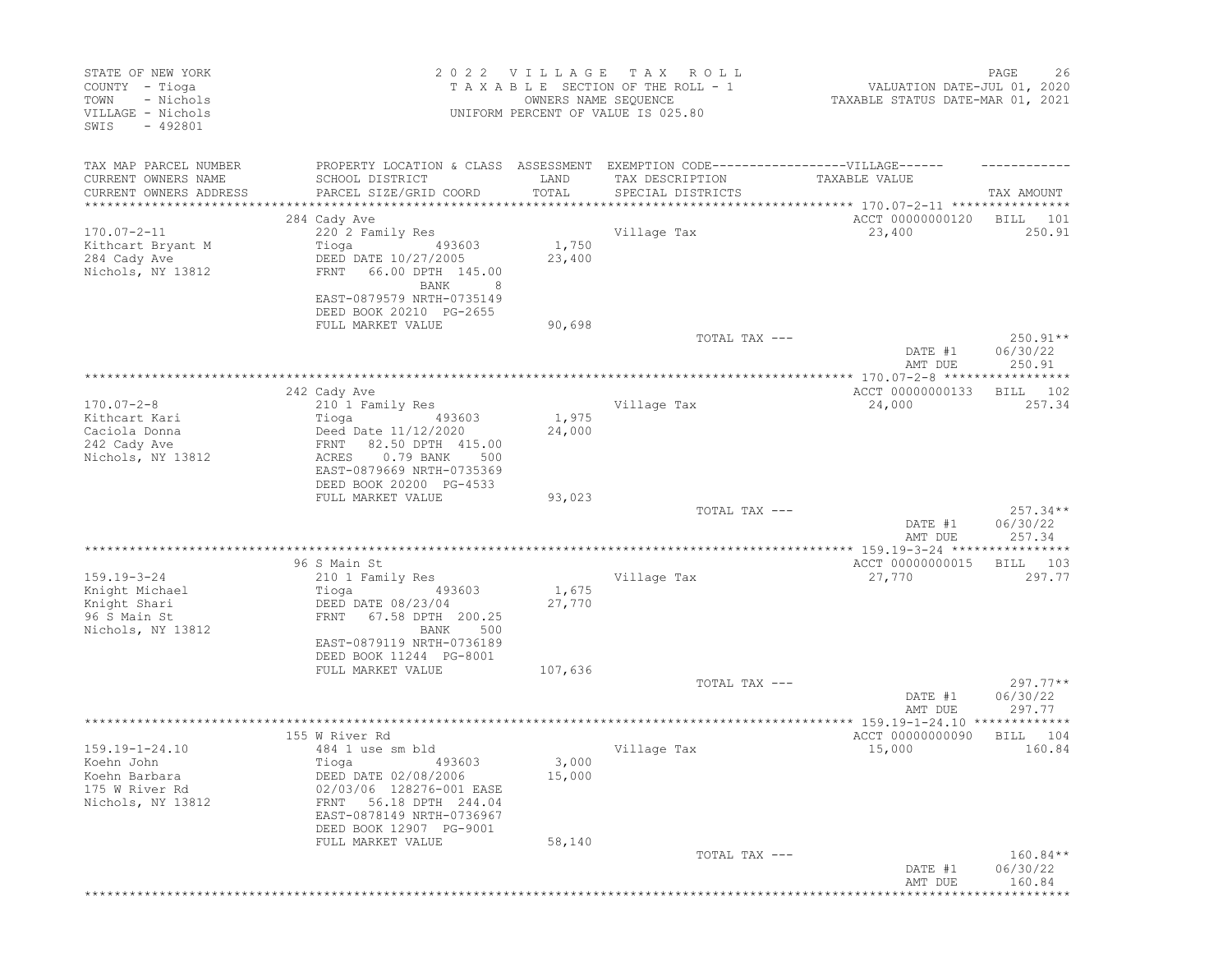| STATE OF NEW YORK<br>COUNTY - Tioga<br>- Nichols<br>TOWN<br>VILLAGE - Nichols<br>SWIS<br>$-492801$ |                                                                                                                                                                                     | 2022 VILLAGE TAX          | ROLL<br>TAXABLE SECTION OF THE ROLL - 1<br>OWNERS NAME SEQUENCE<br>UNIFORM PERCENT OF VALUE IS 025.80 | VALUATION DATE-JUL 01, 2020<br>TAXABLE STATUS DATE-MAR 01, 2021 | PAGE<br>27                                   |
|----------------------------------------------------------------------------------------------------|-------------------------------------------------------------------------------------------------------------------------------------------------------------------------------------|---------------------------|-------------------------------------------------------------------------------------------------------|-----------------------------------------------------------------|----------------------------------------------|
| TAX MAP PARCEL NUMBER<br>CURRENT OWNERS NAME<br>CURRENT OWNERS ADDRESS                             | PROPERTY LOCATION & CLASS ASSESSMENT EXEMPTION CODE-----------------VILLAGE------<br>SCHOOL DISTRICT<br>PARCEL SIZE/GRID COORD                                                      | LAND<br>TOTAL             | TAX DESCRIPTION<br>SPECIAL DISTRICTS                                                                  | TAXABLE VALUE                                                   | TAX AMOUNT                                   |
| **********************                                                                             | **************************                                                                                                                                                          |                           |                                                                                                       | ********************************* 159.19–1–3.20 **************  |                                              |
| $159.19 - 1 - 3.20$<br>Koehn John K<br>Koehn Barbara J<br>175 West River Rd<br>Nichols, NY 13812   | Main St<br>312 Vac w/imprv<br>Tioga<br>493603<br>DEED DATE 01/06/1994<br>FRNT 185.96 DPTH 51.18<br>EAST-0879130 NRTH-0737138<br>DEED BOOK 551<br>PG-305                             | 1,000<br>5,000            | Village Tax                                                                                           | ACCT 00000000530<br>5,000                                       | BILL<br>105<br>53.61                         |
|                                                                                                    | FULL MARKET VALUE                                                                                                                                                                   | 19,380                    |                                                                                                       |                                                                 |                                              |
|                                                                                                    |                                                                                                                                                                                     |                           | TOTAL TAX ---                                                                                         | DATE #1<br>AMT DUE                                              | $53.61**$<br>06/30/22<br>53.61               |
|                                                                                                    |                                                                                                                                                                                     |                           | ****************************                                                                          | *********** 159.19-1-3.30 ***************                       |                                              |
| $159.19 - 1 - 3.30$<br>Koehn John K<br>Koehn Barbara J<br>175 West River Rd<br>Nichols, NY 13812   | Main St<br>312 Vac w/imprv<br>Tioga<br>493603<br>DEED DATE 04/16/99<br>FRNT<br>50.00 DPTH 70.00<br>EAST-0879009 NRTH-0737139<br>DEED BOOK 623<br>PG-189                             | 500<br>1,000              | Village Tax                                                                                           | ACCT 00000001366<br>1,000                                       | BILL 106<br>10.72                            |
|                                                                                                    | FULL MARKET VALUE                                                                                                                                                                   | 3,876                     |                                                                                                       |                                                                 |                                              |
|                                                                                                    |                                                                                                                                                                                     |                           | TOTAL TAX ---                                                                                         | DATE #1<br>AMT DUE                                              | $10.72**$<br>06/30/22<br>10.72               |
|                                                                                                    |                                                                                                                                                                                     |                           |                                                                                                       |                                                                 |                                              |
|                                                                                                    | 175 W River Rd                                                                                                                                                                      |                           |                                                                                                       | ACCT 00000000100                                                | 107<br>BILL                                  |
| $159.19 - 1 - 25$<br>Koehn John K<br>Koehn Barbara J<br>175 West River Rd<br>Nichols, NY 13812     | 210 1 Family Res<br>493603<br>Tioga<br>DEED 08-19-93<br>FRNT 161.00 DPTH 246.79<br>EAST-0878029 NRTH-0736999<br>DEED BOOK 544<br>PG-331                                             | 2,925<br>46,525           | Village Tax                                                                                           | 46,525                                                          | 498.87                                       |
|                                                                                                    | FULL MARKET VALUE                                                                                                                                                                   | 180,329                   |                                                                                                       |                                                                 |                                              |
|                                                                                                    |                                                                                                                                                                                     |                           | TOTAL TAX ---                                                                                         | DATE #1<br>AMT DUE                                              | 498.87**<br>06/30/22<br>498.87               |
|                                                                                                    | *********************                                                                                                                                                               |                           | ***********************************                                                                   | ****************** 159.19-3-17 *****************                |                                              |
| $159.19 - 3 - 17$<br>Krapf Christopher H<br>145 Cady Ave<br>Nichols, NY 13812                      | 145 Cady Ave<br>210 1 Family Res<br>Tioga<br>493603<br>DEED DATE 05/10/2011<br>FRNT 118.00 DPTH 163.00<br>EAST-0879319 NRTH-0735869<br>DEED BOOK 18874 PG-1001<br>FULL MARKET VALUE | 2,275<br>25,000<br>96,899 | Village Tax                                                                                           | ACCT 00000000197<br>25,000                                      | BILL 108<br>268.07                           |
|                                                                                                    |                                                                                                                                                                                     |                           | TOTAL TAX ---                                                                                         | DATE #1<br>AMT DUE                                              | $268.07**$<br>06/30/22<br>268.07<br>******** |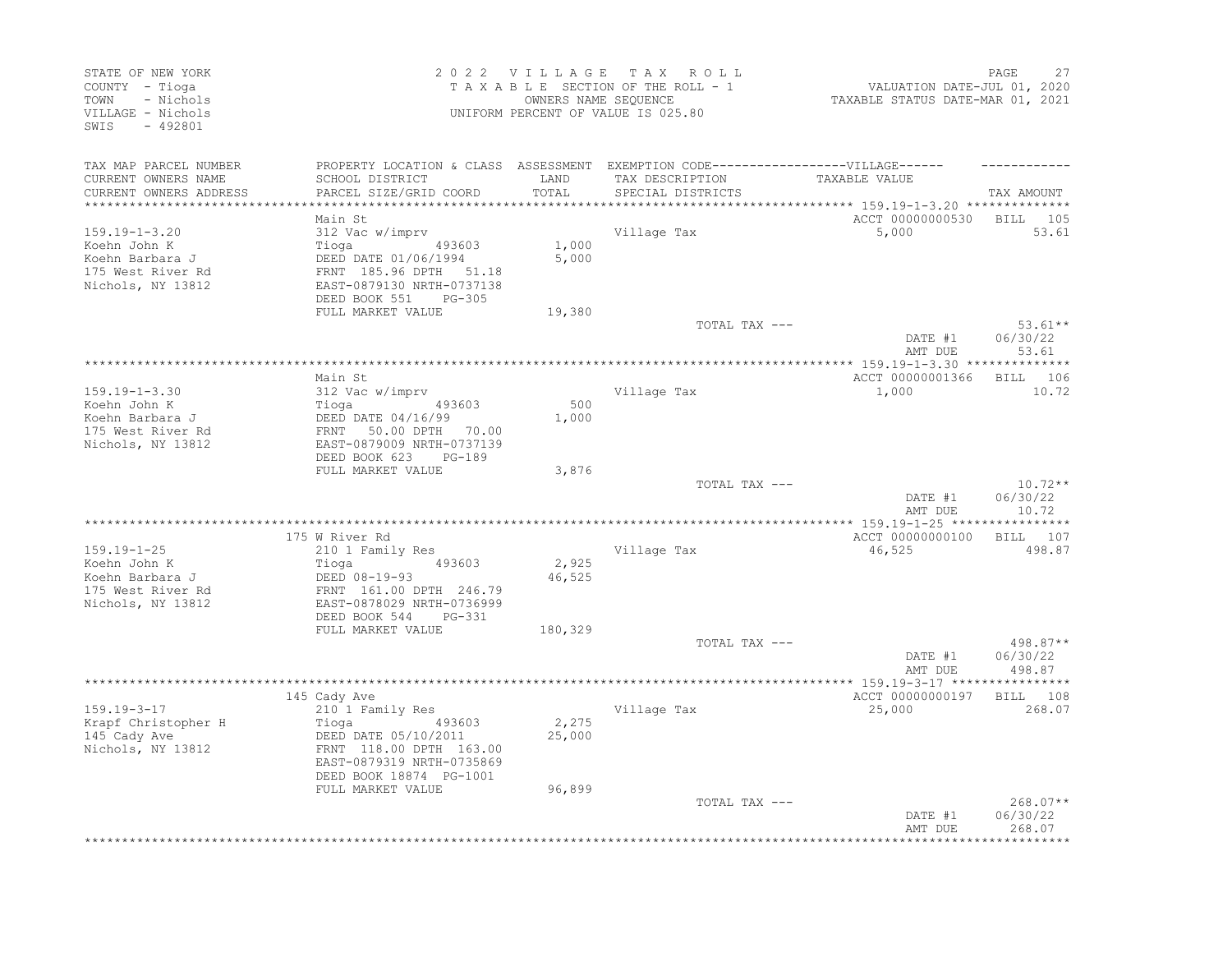| STATE OF NEW YORK<br>COUNTY - Tioga<br>- Nichols<br>TOWN<br>VILLAGE - Nichols<br>$-492801$<br>SWIS |                                                                                   | 2022 VILLAGE<br>OWNERS NAME SEQUENCE | T A X<br>R O L L<br>TAXABLE SECTION OF THE ROLL - 1<br>UNIFORM PERCENT OF VALUE IS 025.80 | VALUATION DATE-JUL 01, 2020<br>TAXABLE STATUS DATE-MAR 01, 2021 | PAGE<br>28             |
|----------------------------------------------------------------------------------------------------|-----------------------------------------------------------------------------------|--------------------------------------|-------------------------------------------------------------------------------------------|-----------------------------------------------------------------|------------------------|
| TAX MAP PARCEL NUMBER                                                                              | PROPERTY LOCATION & CLASS ASSESSMENT EXEMPTION CODE-----------------VILLAGE------ |                                      |                                                                                           |                                                                 |                        |
| CURRENT OWNERS NAME                                                                                | SCHOOL DISTRICT                                                                   | LAND                                 | TAX DESCRIPTION                                                                           | TAXABLE VALUE                                                   |                        |
| CURRENT OWNERS ADDRESS<br>**************************                                               | PARCEL SIZE/GRID COORD                                                            | TOTAL                                | SPECIAL DISTRICTS                                                                         |                                                                 | TAX AMOUNT             |
|                                                                                                    | S Main St                                                                         |                                      |                                                                                           | ACCT 00000000084                                                | 109<br>BILL            |
| $170.07 - 1 - 32$                                                                                  | 311 Res vac land                                                                  |                                      | Village Tax                                                                               | 800                                                             | 8.58                   |
| LaBarre Charles F                                                                                  | Tioga<br>493603                                                                   | 800                                  |                                                                                           |                                                                 |                        |
| 445 S Main St                                                                                      | DEED DATE 10/28/2010                                                              | 800                                  |                                                                                           |                                                                 |                        |
| Nichols, NY 13812                                                                                  | <b>FRNT</b><br>60.00 DPTH 137.00                                                  |                                      |                                                                                           |                                                                 |                        |
|                                                                                                    | BANK<br>500<br>EAST-0879229 NRTH-0734439                                          |                                      |                                                                                           |                                                                 |                        |
|                                                                                                    | DEED BOOK 18347 PG-5001                                                           |                                      |                                                                                           |                                                                 |                        |
|                                                                                                    | FULL MARKET VALUE                                                                 | 3,101                                |                                                                                           |                                                                 |                        |
|                                                                                                    |                                                                                   |                                      | TOTAL TAX ---                                                                             |                                                                 | $8.58**$               |
|                                                                                                    |                                                                                   |                                      |                                                                                           | DATE #1                                                         | 06/30/22               |
|                                                                                                    |                                                                                   |                                      |                                                                                           | AMT DUE                                                         | 8.58                   |
|                                                                                                    | 91 S Main St                                                                      |                                      |                                                                                           | ACCT 00000001189                                                | 110<br>BILL            |
| 159.19-2-14.20                                                                                     | 220 2 Family Res                                                                  |                                      | Village Tax                                                                               | 20,000                                                          | 214.45                 |
| Lane James P                                                                                       | Tioga<br>493603                                                                   | 1,825                                |                                                                                           |                                                                 |                        |
| 103 Bradford St                                                                                    | Deed Date 09/03/2009                                                              | 20,000                               |                                                                                           |                                                                 |                        |
| Sayre, PA 18840                                                                                    | 82.50 DPTH 150.00<br>FRNT<br>EAST-0878879 NRTH-0736199                            |                                      |                                                                                           |                                                                 |                        |
| PRIOR OWNER ON 3/01/2021                                                                           | DEED BOOK 20220 PG-724                                                            |                                      |                                                                                           |                                                                 |                        |
| Arkay Property Management LLC FULL MARKET VALUE                                                    |                                                                                   | 77,519                               |                                                                                           |                                                                 |                        |
|                                                                                                    |                                                                                   |                                      | TOTAL TAX ---                                                                             |                                                                 | $214.45**$             |
|                                                                                                    |                                                                                   |                                      |                                                                                           | DATE #1                                                         | 06/30/22<br>214.45     |
|                                                                                                    |                                                                                   |                                      |                                                                                           | AMT DUE                                                         |                        |
|                                                                                                    | 67 Cady Ave                                                                       |                                      |                                                                                           | ACCT 00000000119                                                | 111<br>BILL            |
| $159.19 - 3 - 12$                                                                                  | 210 1 Family Res                                                                  |                                      | Village Tax                                                                               | 16,500                                                          | 176.92                 |
| MacCoy John M                                                                                      | Tioga<br>493603                                                                   | 2,000                                |                                                                                           |                                                                 |                        |
| PO Box 24<br>Wellsburg, NY 14894                                                                   | DEED DATE 02-02-94<br>98.00 DPTH 159.00<br>FRNT                                   | 16,500                               |                                                                                           |                                                                 |                        |
|                                                                                                    | EAST-0879309 NRTH-0736279                                                         |                                      |                                                                                           |                                                                 |                        |
|                                                                                                    | DEED BOOK 552<br>PG-298                                                           |                                      |                                                                                           |                                                                 |                        |
|                                                                                                    | FULL MARKET VALUE                                                                 | 63,953                               |                                                                                           |                                                                 |                        |
|                                                                                                    |                                                                                   |                                      | TOTAL TAX ---                                                                             |                                                                 | $176.92**$             |
|                                                                                                    |                                                                                   |                                      |                                                                                           | DATE #1<br>AMT DUE                                              | 06/30/22<br>176.92     |
|                                                                                                    |                                                                                   |                                      |                                                                                           |                                                                 | ******                 |
|                                                                                                    | 115 Cady Ave                                                                      |                                      |                                                                                           | ACCT 00000000178                                                | 112<br>BILL            |
| $159.19 - 3 - 15$                                                                                  | 210 1 Family Res                                                                  |                                      | Village Tax                                                                               | 25,000                                                          | 268.07                 |
| MacDonald Evan C                                                                                   | Tioga<br>493603                                                                   | 1,750                                |                                                                                           |                                                                 |                        |
| 115 Cady Ave<br>Nichols, NY 13812                                                                  | DEED DATE 11/25/2013<br>FRNT 75.50 DPTH 162.00                                    | 25,000                               |                                                                                           |                                                                 |                        |
|                                                                                                    | BANK 500                                                                          |                                      |                                                                                           |                                                                 |                        |
|                                                                                                    | EAST-0879319 NRTH-0736029                                                         |                                      |                                                                                           |                                                                 |                        |
|                                                                                                    | DEED BOOK 21482 PG-2001                                                           |                                      |                                                                                           |                                                                 |                        |
|                                                                                                    | FULL MARKET VALUE                                                                 | 96,899                               |                                                                                           |                                                                 |                        |
|                                                                                                    |                                                                                   |                                      | TOTAL TAX ---                                                                             | DATE #1                                                         | $268.07**$<br>06/30/22 |
|                                                                                                    |                                                                                   |                                      |                                                                                           | AMT DUE                                                         | 268.07                 |
|                                                                                                    |                                                                                   |                                      |                                                                                           |                                                                 |                        |
|                                                                                                    |                                                                                   |                                      |                                                                                           |                                                                 |                        |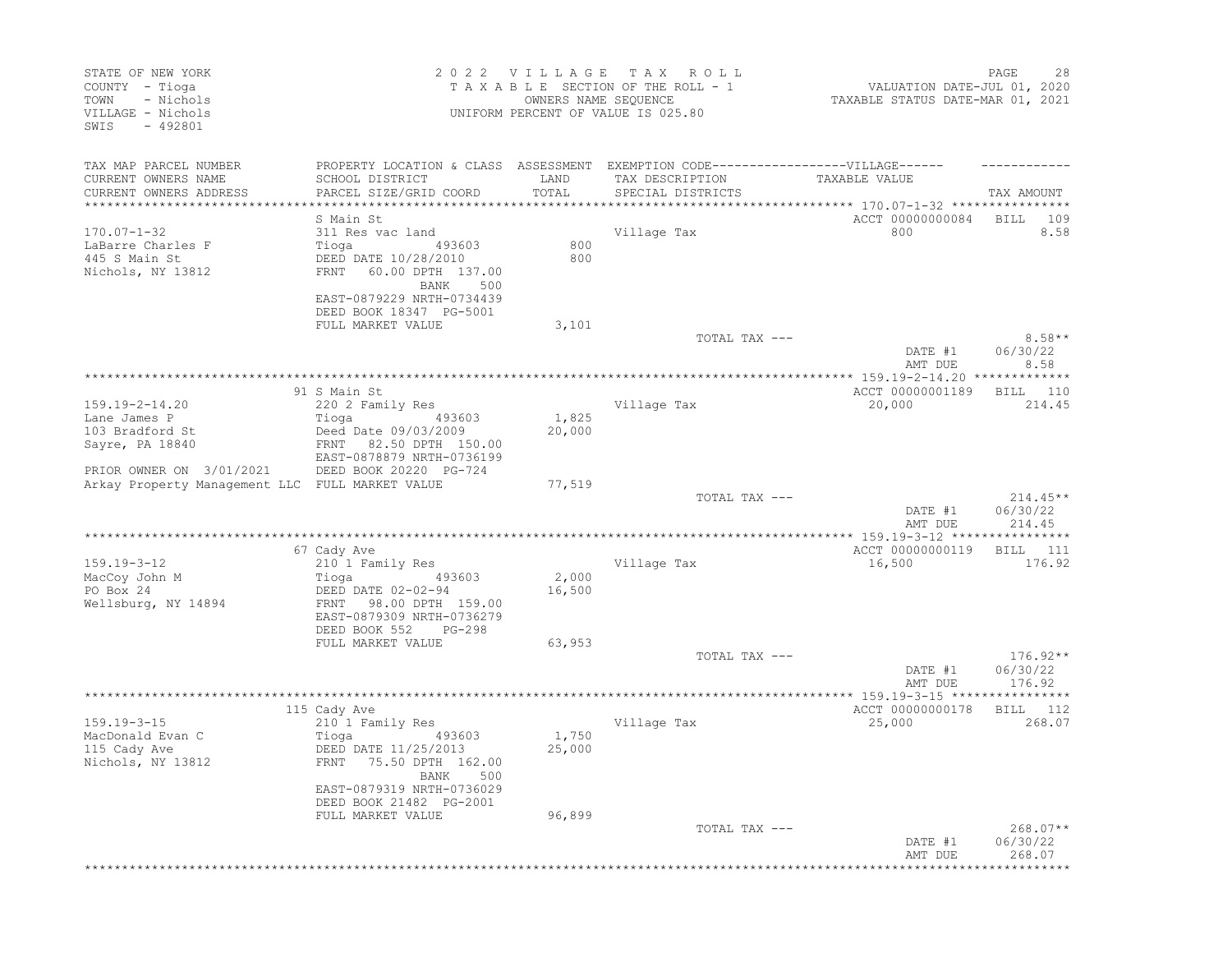| STATE OF NEW YORK<br>COUNTY - Tioga<br>TOWN<br>- Nichols<br>VILLAGE - Nichols<br>SWIS<br>$-492801$ |                                                                                                                                                                                |                           | 2022 VILLAGE TAX ROLL<br>TAXABLE SECTION OF THE ROLL - 1<br>OWNERS NAME SEQUENCE<br>UNIFORM PERCENT OF VALUE IS 025.80 | VALUATION DATE-JUL 01, 2020<br>TAXABLE STATUS DATE-MAR 01, 2021       | 29<br>PAGE                       |
|----------------------------------------------------------------------------------------------------|--------------------------------------------------------------------------------------------------------------------------------------------------------------------------------|---------------------------|------------------------------------------------------------------------------------------------------------------------|-----------------------------------------------------------------------|----------------------------------|
| TAX MAP PARCEL NUMBER<br>CURRENT OWNERS NAME<br>CURRENT OWNERS ADDRESS                             | PROPERTY LOCATION & CLASS ASSESSMENT EXEMPTION CODE-----------------VILLAGE------<br>SCHOOL DISTRICT<br>PARCEL SIZE/GRID COORD                                                 | LAND<br>TOTAL             | TAX DESCRIPTION<br>SPECIAL DISTRICTS                                                                                   | TAXABLE VALUE                                                         | TAX AMOUNT                       |
| $159.19 - 1 - 18$<br>MacDonald Richard C<br>127 Taylor Ave<br>Nichols, NY 13812                    | 14 N Main St<br>423 Snack bar<br>Tioga<br>493603<br>DEED DATE 05/07/04<br>FRNT 118.03 DPTH 135.00<br>EAST-0878889 NRTH-0736819<br>DEED BOOK 10900 PG-1001<br>FULL MARKET VALUE | 2,275<br>22,275<br>86,337 | Village Tax                                                                                                            | ********** 159.19-1-18 ****************<br>ACCT 00000000108<br>22,275 | BILL 113<br>238.85               |
|                                                                                                    |                                                                                                                                                                                |                           | TOTAL TAX ---                                                                                                          |                                                                       | 238.85**                         |
|                                                                                                    |                                                                                                                                                                                |                           |                                                                                                                        | DATE #1<br>AMT DUE                                                    | 06/30/22<br>238.85               |
|                                                                                                    | 82 N Main St                                                                                                                                                                   |                           |                                                                                                                        | *** 159.19-1-2 ******<br>ACCT 00000000062                             | BILL 114                         |
| $159.19 - 1 - 2$                                                                                   | 210 1 Family Res                                                                                                                                                               |                           | Village Tax                                                                                                            | 11,000                                                                | 117.95                           |
| Macumber Leon L<br>Macumber Dorothy L<br>82 N Main St<br>Nichols, NY 13812                         | 493603<br>Tioga<br>DEED DATE 06-05-90<br>FRNT 155.00 DPTH 80.54<br>EAST-0878577 NRTH-0737212<br>DEED BOOK 493<br>$PG-9$<br>FULL MARKET VALUE                                   | 1,500<br>11,000<br>42,636 |                                                                                                                        |                                                                       |                                  |
|                                                                                                    |                                                                                                                                                                                |                           | TOTAL TAX ---                                                                                                          | DATE #1<br>AMT DUE                                                    | $117.95**$<br>06/30/22<br>117.95 |
|                                                                                                    |                                                                                                                                                                                |                           |                                                                                                                        |                                                                       |                                  |
| $159.18 - 1 - 2$                                                                                   | 563 W River Rd<br>210 1 Family Res                                                                                                                                             |                           | Village Tax                                                                                                            | ACCT 00000000190<br>31,675                                            | BILL 115<br>339.64               |
| Marcotte Kimberly J<br>Callahan James E<br>563 W River Rd<br>Nichols, NY 13812                     | Tioga<br>493603<br>DEED DATE 01/11/2017<br>FRNT 68.00 DPTH 118.00<br>EAST-0876109 NRTH-0737599<br>DEED BOOK 20170 PG-153                                                       | 1,675<br>31,675           |                                                                                                                        |                                                                       |                                  |
|                                                                                                    | FULL MARKET VALUE                                                                                                                                                              | 122,771                   | TOTAL TAX ---                                                                                                          |                                                                       | $339.64**$                       |
|                                                                                                    |                                                                                                                                                                                |                           |                                                                                                                        | DATE #1<br>AMT DUE                                                    | 06/30/22<br>339.64               |
|                                                                                                    | Ro-Ki Blvd                                                                                                                                                                     |                           |                                                                                                                        | ACCT 00000000225                                                      | BILL 116                         |
| $170.06 - 1 - 14$<br>Martz Gordon A<br>Martz Gilbert A<br>63 Ro-Ki Blvd<br>Nichols, NY 13812       | 311 Res vac land<br>493603<br>Tioga<br>DEED DATE 03/20/2006<br>FRNT 33.00 DPTH 165.00<br>8<br>BANK<br>EAST-0878561 NRTH-0734852<br>DEED BOOK 13040 PG-8001                     | 1,000<br>1,000            | Village Tax                                                                                                            | 1,000                                                                 | 10.72                            |
|                                                                                                    | FULL MARKET VALUE                                                                                                                                                              | 3,876                     | TOTAL TAX ---                                                                                                          | DATE #1<br>AMT DUE                                                    | $10.72**$<br>06/30/22<br>10.72   |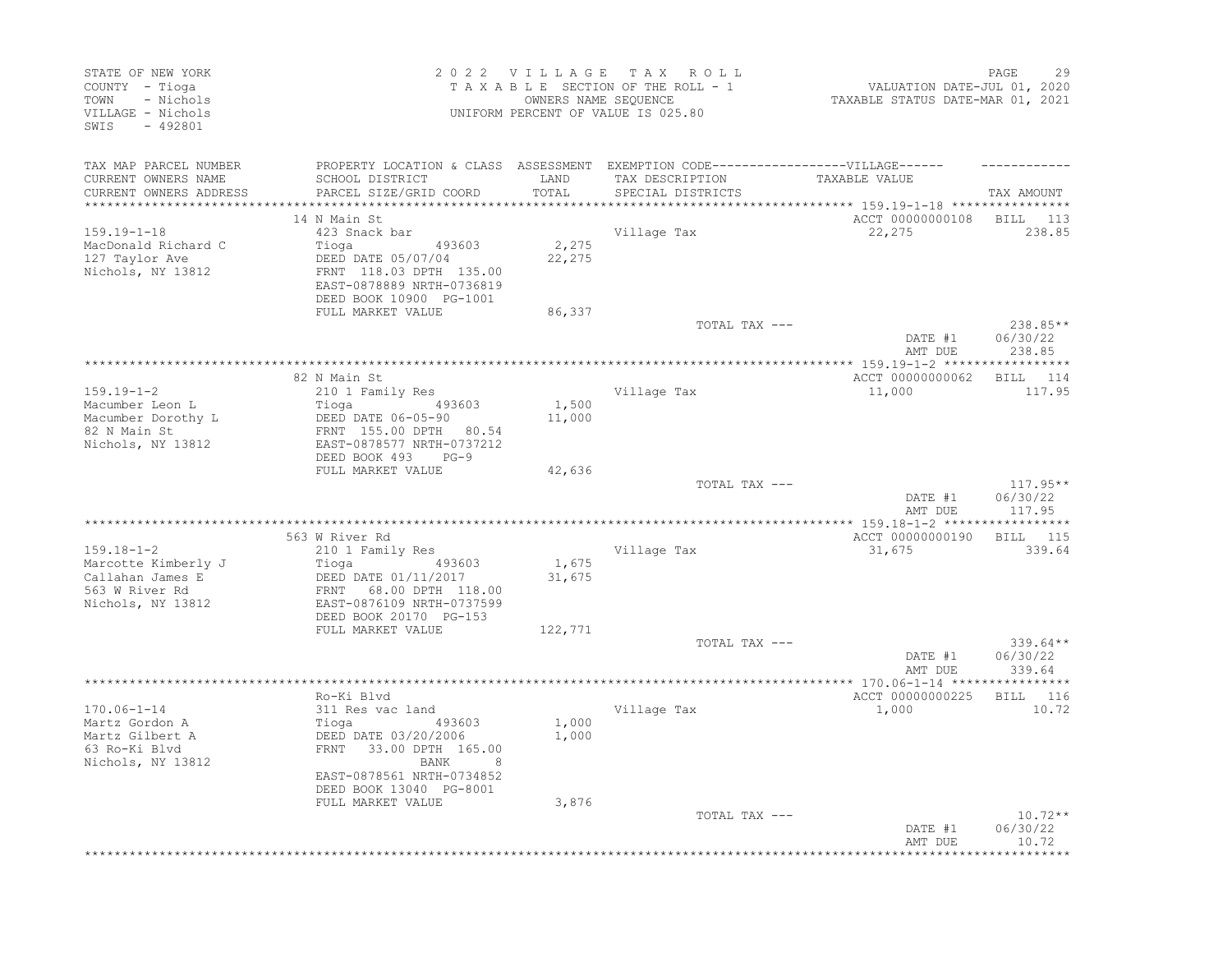| STATE OF NEW YORK<br>COUNTY - Tioga<br>- Nichols<br>TOWN<br>VILLAGE - Nichols<br>SWIS<br>$-492801$ |                                                                                                      | 2022 VILLAGE<br>OWNERS NAME SEQUENCE | T A X<br>ROLL<br>TAXABLE SECTION OF THE ROLL - 1<br>UNIFORM PERCENT OF VALUE IS 025.80 | VALUATION DATE-JUL 01, 2020<br>TAXABLE STATUS DATE-MAR 01, 2021 | PAGE<br>30                       |
|----------------------------------------------------------------------------------------------------|------------------------------------------------------------------------------------------------------|--------------------------------------|----------------------------------------------------------------------------------------|-----------------------------------------------------------------|----------------------------------|
| TAX MAP PARCEL NUMBER<br>CURRENT OWNERS NAME                                                       | PROPERTY LOCATION & CLASS ASSESSMENT EXEMPTION CODE-----------------VILLAGE------<br>SCHOOL DISTRICT | LAND                                 | TAX DESCRIPTION                                                                        | TAXABLE VALUE                                                   |                                  |
| CURRENT OWNERS ADDRESS<br>**********************                                                   | PARCEL SIZE/GRID COORD                                                                               | TOTAL                                | SPECIAL DISTRICTS                                                                      |                                                                 | TAX AMOUNT                       |
|                                                                                                    | 63 Ro-Ki Blvd                                                                                        |                                      |                                                                                        | ACCT 00000000226                                                | BILL<br>117                      |
| $170.06 - 1 - 15$                                                                                  | 210 1 Family Res                                                                                     |                                      | Village Tax                                                                            | 20,000                                                          | 214.45                           |
| Martz Gordon A<br>Martz Marilyn J<br>63 Ro-Ki Blvd<br>Nichols, NY 13812                            | Tioga<br>493603<br>DEED DATE 03/20/2006<br>FRNT 132.00 DPTH 165.00<br>BANK                           | 2,325<br>20,000                      |                                                                                        |                                                                 |                                  |
|                                                                                                    | EAST-0878531 NRTH-0734775<br>DEED BOOK 13040 PG-8001                                                 |                                      |                                                                                        |                                                                 |                                  |
|                                                                                                    | FULL MARKET VALUE                                                                                    | 77,519                               | TOTAL TAX ---                                                                          |                                                                 | $214.45**$                       |
|                                                                                                    |                                                                                                      |                                      |                                                                                        | DATE #1<br>AMT DUE                                              | 06/30/22<br>214.45               |
|                                                                                                    |                                                                                                      |                                      |                                                                                        |                                                                 |                                  |
|                                                                                                    | 51 Bliven St                                                                                         |                                      |                                                                                        | ACCT 00000000188                                                | 118<br>BILL                      |
| $159.18 - 2 - 24$<br>McCabe Paul                                                                   | 210 1 Family Res<br>Tioga<br>493603                                                                  | 2,000                                | Village Tax                                                                            | 12,000                                                          | 128.67                           |
| McCabe Lisa<br>51 Bliven St<br>Nichols, NY 13812                                                   | DEED DATE 09/05/03<br>FRNT 100.00 DPTH 181.50<br>BANK<br>-77                                         | 12,000                               |                                                                                        |                                                                 |                                  |
| PRIOR OWNER ON 3/01/2021                                                                           | EAST-0878049 NRTH-0736579<br>DEED BOOK 20210 PG-3460                                                 |                                      |                                                                                        |                                                                 |                                  |
| Girondo Marchelle                                                                                  | FULL MARKET VALUE                                                                                    | 46,512                               |                                                                                        |                                                                 |                                  |
|                                                                                                    |                                                                                                      |                                      | TOTAL TAX ---                                                                          | DATE #1<br>AMT DUE                                              | $128.67**$<br>06/30/22<br>128.67 |
|                                                                                                    |                                                                                                      |                                      |                                                                                        |                                                                 |                                  |
| $159.19 - 2 - 28$                                                                                  | 108 Kirby St<br>210 1 Family Res                                                                     |                                      | Village Tax                                                                            | ACCT 00000000118<br>16,650                                      | BILL 119<br>178.53               |
| McCoy Glenn C<br>371 Cole Hl<br>Nichols, NY 13812-1807                                             | Tioga<br>493603<br>DEED DATE 02/09/2009<br>66.00 DPTH 218.79<br>FRNT                                 | 1,650<br>16,650                      |                                                                                        |                                                                 |                                  |
|                                                                                                    | EAST-0878407 NRTH-0736119<br>DEED BOOK 16508 PG-2001                                                 |                                      |                                                                                        |                                                                 |                                  |
|                                                                                                    | FULL MARKET VALUE                                                                                    | 64,535                               | TOTAL TAX ---                                                                          | DATE #1                                                         | $178.53**$<br>06/30/22           |
|                                                                                                    |                                                                                                      |                                      |                                                                                        | AMT DUE                                                         | 178.53                           |
|                                                                                                    |                                                                                                      |                                      |                                                                                        |                                                                 |                                  |
| $159.18 - 2 - 27$<br>Medcalf Kenneth R Jr                                                          | 99 Bliven St<br>210 1 Family Res<br>Tioga<br>493603                                                  | 1,700                                | Village Tax                                                                            | ACCT 00000000009<br>18,000                                      | BILL<br>120<br>193.01            |
| 99 Bliven St<br>Nichols, NY 13812                                                                  | Deed Date 04/25/2014<br>70.00 DPTH 178.00<br>FRNT<br>BANK<br>191                                     | 18,000                               |                                                                                        |                                                                 |                                  |
|                                                                                                    | EAST-0878059 NRTH-0736319<br>DEED BOOK 14000 PG-1716                                                 |                                      |                                                                                        |                                                                 |                                  |
|                                                                                                    | FULL MARKET VALUE                                                                                    | 69,767                               | TOTAL TAX ---                                                                          | DATE #1<br>AMT DUE                                              | $193.01**$<br>06/30/22<br>193.01 |
|                                                                                                    |                                                                                                      |                                      |                                                                                        | *********************************                               |                                  |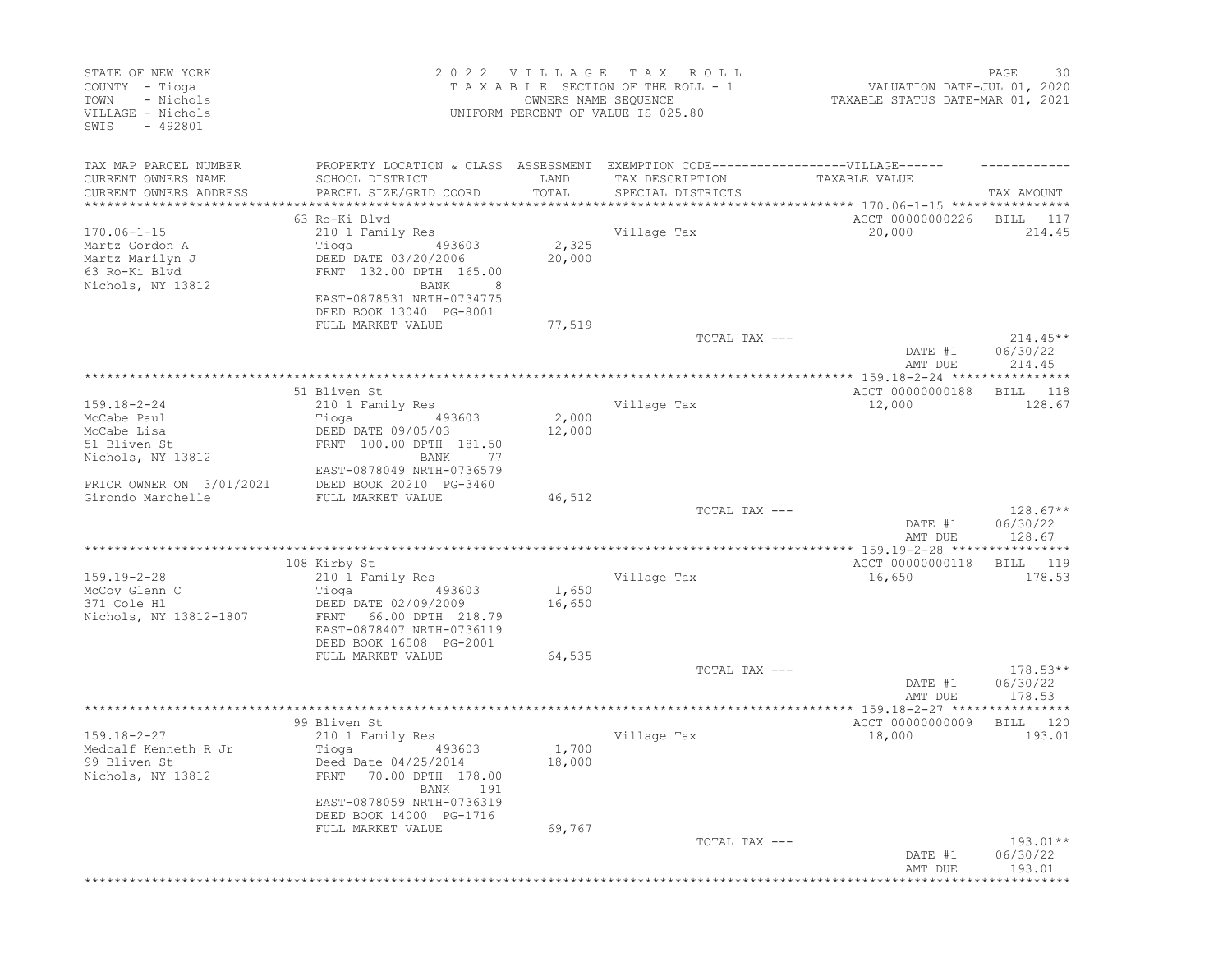| STATE OF NEW YORK<br>COUNTY - Tioga<br>- Nichols<br>TOWN<br>VILLAGE - Nichols<br>SWIS<br>$-492801$ |                                                                                                                                  |                 | 2022 VILLAGE TAX ROLL<br>TAXABLE SECTION OF THE ROLL - 1<br>OWNERS NAME SEQUENCE<br>UNIFORM PERCENT OF VALUE IS 025.80 | VALUATION DATE-JUL 01, 2020<br>TAXABLE STATUS DATE-MAR 01, 2021 | 31<br>PAGE                       |
|----------------------------------------------------------------------------------------------------|----------------------------------------------------------------------------------------------------------------------------------|-----------------|------------------------------------------------------------------------------------------------------------------------|-----------------------------------------------------------------|----------------------------------|
| TAX MAP PARCEL NUMBER<br>CURRENT OWNERS NAME<br>CURRENT OWNERS ADDRESS                             | PROPERTY LOCATION & CLASS ASSESSMENT EXEMPTION CODE-----------------VILLAGE------<br>SCHOOL DISTRICT<br>PARCEL SIZE/GRID COORD   | LAND<br>TOTAL   | TAX DESCRIPTION<br>SPECIAL DISTRICTS                                                                                   | TAXABLE VALUE                                                   | TAX AMOUNT                       |
|                                                                                                    |                                                                                                                                  | *********       |                                                                                                                        | *********** 159.19-3-23 ****************                        |                                  |
| $159.19 - 3 - 23$<br>Middleton Robert W<br>Middleton Sherry H<br>58 Walnut St<br>Nichols, NY 13812 | 108 S Main St<br>411 Apartment<br>Tioga<br>493603<br>Deed Date 12/07/2014<br>FRNT 41.00 DPTH 198.00<br>EAST-0879129 NRTH-0736139 | 1,400<br>31,650 | Village Tax                                                                                                            | ACCT 00000000169 BILL 121<br>31,650                             | 339.37                           |
|                                                                                                    | DEED BOOK 14000 PG-5450                                                                                                          |                 |                                                                                                                        |                                                                 |                                  |
|                                                                                                    | FULL MARKET VALUE                                                                                                                | 122,674         | TOTAL TAX ---                                                                                                          |                                                                 | $339.37**$                       |
|                                                                                                    |                                                                                                                                  |                 |                                                                                                                        | DATE #1<br>AMT DUE                                              | 06/30/22<br>339.37               |
|                                                                                                    |                                                                                                                                  |                 |                                                                                                                        |                                                                 |                                  |
| 159.19-3-26                                                                                        | 64 S Main St<br>220 2 Family Res                                                                                                 |                 | Village Tax                                                                                                            | ACCT 00000000208<br>15,210                                      | BILL 122<br>163.09               |
| Middleton Robert W<br>Middleton Sherry H<br>58 Walnut St                                           | 493603<br>Tioga<br>-<br>DEED DATE 03-03-95<br>FRNT 46.00 DPTH 200.00<br>EAST-0879119 NRTH-0736379                                | 1,450<br>15,210 |                                                                                                                        |                                                                 |                                  |
| Nichols, NY 13812                                                                                  | DEED BOOK 566<br>PG-325<br>FULL MARKET VALUE                                                                                     | 58,953          |                                                                                                                        |                                                                 |                                  |
|                                                                                                    |                                                                                                                                  |                 | TOTAL TAX ---                                                                                                          | DATE #1<br>AMT DUE                                              | $163.09**$<br>06/30/22<br>163.09 |
|                                                                                                    |                                                                                                                                  |                 |                                                                                                                        |                                                                 |                                  |
|                                                                                                    | 38 S Main St                                                                                                                     |                 |                                                                                                                        | ACCT 00000000073 BILL 123                                       |                                  |
| $159.19 - 3 - 30$<br>Middleton Robert W<br>Middleton Sherry H<br>58 Walnut St<br>Nichols, NY 13812 | 484 1 use sm bld<br>493603<br>Tioga<br>DEED DATE 06-15-90<br>DEED 622/51<br>FRNT 142.13 DPTH 200.18<br>EAST-0879082 NRTH-0736473 | 4,000<br>22,000 | Village Tax                                                                                                            | 22,000                                                          | 235.90                           |
|                                                                                                    | DEED BOOK 493<br>$PG-158$                                                                                                        |                 |                                                                                                                        |                                                                 |                                  |
|                                                                                                    | FULL MARKET VALUE                                                                                                                | 85,271          |                                                                                                                        |                                                                 |                                  |
|                                                                                                    |                                                                                                                                  |                 | TOTAL TAX ---                                                                                                          | DATE #1<br>AMT DUE                                              | 235.90**<br>06/30/22<br>235.90   |
|                                                                                                    |                                                                                                                                  |                 |                                                                                                                        |                                                                 | ***********                      |
| 159.19-3-32<br>Middleton Robert W<br>Middleton Sherry H<br>58 Walnut St<br>Nichols, NY 13812       | 30 S Main St<br>220 2 Family Res<br>493603<br>Tioga<br>DEED DATE 03-03-95<br>FRNT 25.00 DPTH 52.50<br>EAST-0879029 NRTH-0736559  | 1,250<br>9,200  | Village Tax                                                                                                            | ACCT 00000000041<br>9,200                                       | BILL 124<br>98.65                |
|                                                                                                    | DEED BOOK 566<br>PG-326<br>FULL MARKET VALUE                                                                                     | 35,659          |                                                                                                                        |                                                                 |                                  |
|                                                                                                    |                                                                                                                                  |                 | TOTAL TAX ---                                                                                                          | DATE #1<br>AMT DUE                                              | $98.65**$<br>06/30/22<br>98.65   |
|                                                                                                    |                                                                                                                                  |                 |                                                                                                                        |                                                                 | ***********                      |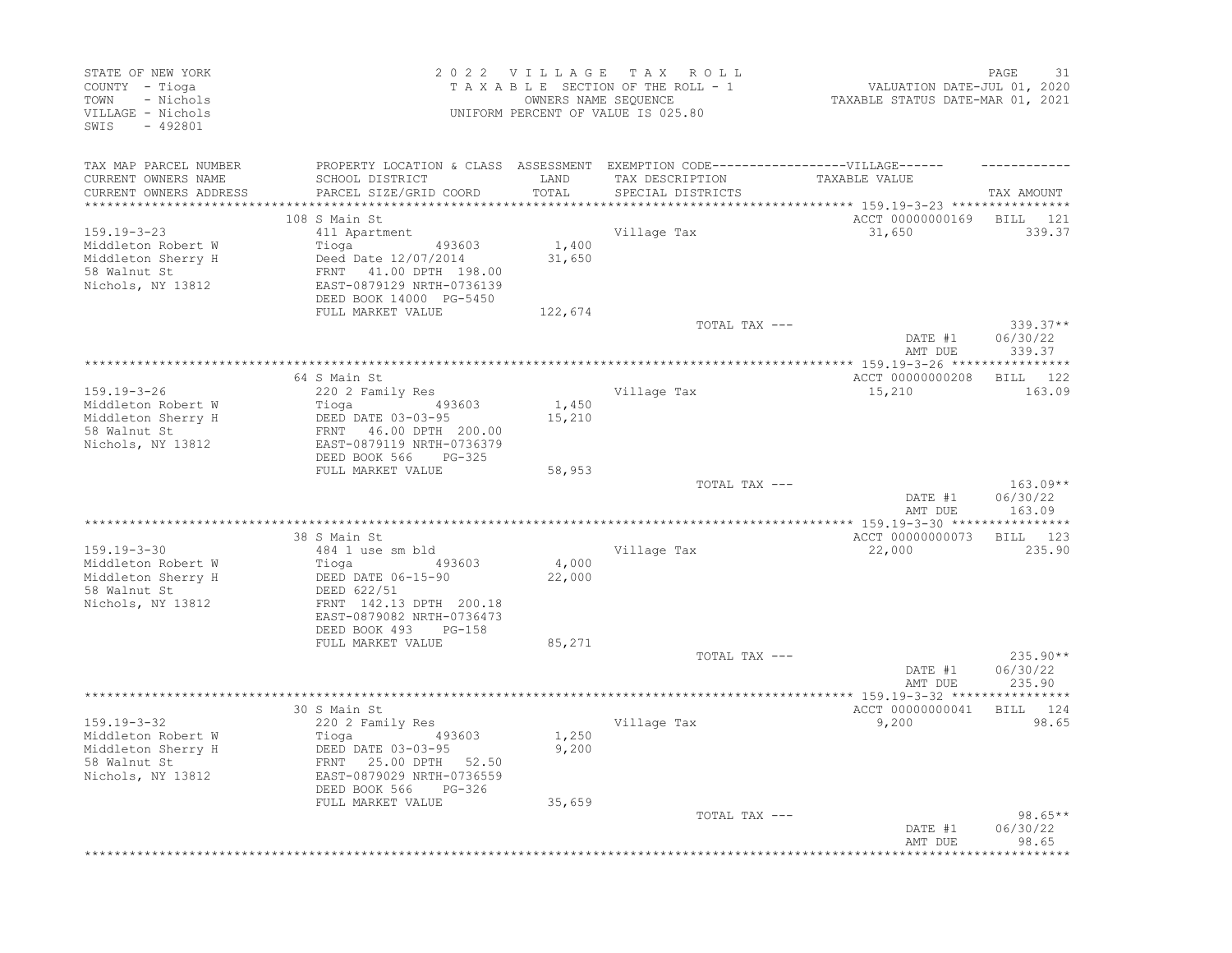| STATE OF NEW YORK<br>COUNTY - Tioga<br>- Nichols<br>TOWN<br>VILLAGE - Nichols<br>SWIS<br>$-492801$ |                                                                                                                                                          |                 | 2022 VILLAGE TAX ROLL<br>TAXABLE SECTION OF THE ROLL - 1<br>OWNERS NAME SEQUENCE<br>UNIFORM PERCENT OF VALUE IS 025.80 | VALUATION DATE-JUL 01, 2020<br>TAXABLE STATUS DATE-MAR 01, 2021  | PAGE<br>32                       |
|----------------------------------------------------------------------------------------------------|----------------------------------------------------------------------------------------------------------------------------------------------------------|-----------------|------------------------------------------------------------------------------------------------------------------------|------------------------------------------------------------------|----------------------------------|
| TAX MAP PARCEL NUMBER<br>CURRENT OWNERS NAME                                                       | PROPERTY LOCATION & CLASS ASSESSMENT EXEMPTION CODE-----------------VILLAGE------<br>SCHOOL DISTRICT                                                     | LAND            | TAX DESCRIPTION                                                                                                        | TAXABLE VALUE                                                    |                                  |
| CURRENT OWNERS ADDRESS<br>**********************                                                   | PARCEL SIZE/GRID COORD                                                                                                                                   | TOTAL           | SPECIAL DISTRICTS                                                                                                      | ********************************** 170.07-1-40 ***************** | TAX AMOUNT                       |
|                                                                                                    | 58 Walnut St                                                                                                                                             |                 |                                                                                                                        | ACCT 00000000031                                                 | BILL 125                         |
| $170.07 - 1 - 40$<br>Middleton Robert W<br>Middleton Sherry H<br>58 Walnut St<br>Nichols, NY 13812 | 210 1 Family Res<br>Tioga 493603<br>DEED DATE 02/13/01<br>DEED 609/347<br>FRNT 82.00 DPTH 130.00<br>EAST-0878789 NRTH-0735489<br>DEED BOOK 663<br>PG-155 | 1,825<br>23,600 | Village Tax                                                                                                            | 23,600                                                           | 253.05                           |
|                                                                                                    | FULL MARKET VALUE                                                                                                                                        | 91,473          |                                                                                                                        |                                                                  |                                  |
|                                                                                                    |                                                                                                                                                          |                 | TOTAL TAX ---                                                                                                          | DATE #1<br>AMT DUE                                               | 253.05**<br>06/30/22<br>253.05   |
|                                                                                                    |                                                                                                                                                          |                 |                                                                                                                        |                                                                  |                                  |
|                                                                                                    | 388 W River Rd                                                                                                                                           |                 |                                                                                                                        | ACCT 00000000125                                                 | <b>BILL</b><br>126               |
| $159.18 - 2 - 12$<br>Middleton Sheila                                                              | 210 1 Family Res<br>Tioga<br>493603                                                                                                                      | 1,575           | Village Tax                                                                                                            | 17,500                                                           | 187.65                           |
| Middleton Charles A<br>388 W River Rd<br>Nichols, NY 13812                                         | FRNT 50.00 DPTH 185.00<br>EAST-0876939 NRTH-0737059<br>DEED BOOK 316<br>PG-0808                                                                          | 17,500          |                                                                                                                        |                                                                  |                                  |
|                                                                                                    | FULL MARKET VALUE                                                                                                                                        | 67,829          |                                                                                                                        |                                                                  |                                  |
| PRIOR OWNER ON 3/01/2021<br>Middleton Charles A                                                    |                                                                                                                                                          |                 |                                                                                                                        |                                                                  |                                  |
|                                                                                                    |                                                                                                                                                          |                 | TOTAL TAX ---                                                                                                          | DATE #1<br>AMT DUE                                               | $187.65**$<br>06/30/22<br>187.65 |
|                                                                                                    |                                                                                                                                                          |                 |                                                                                                                        |                                                                  |                                  |
| $159.18 - 2 - 30$                                                                                  | 153 Bliven St                                                                                                                                            |                 | VET COM CT 41131                                                                                                       | ACCT 00000000129                                                 | BILL 127                         |
| Miller Dennis M                                                                                    | 210 1 Family Res<br>Tioga<br>493603                                                                                                                      |                 | 1,500 Village Tax                                                                                                      | 4,375<br>13,125                                                  | 140.73                           |
| 153 Bliven St<br>Nichols, NY 13812-2131                                                            | DEED DATE 02/18/99<br>50.00 DPTH 178.00<br>FRNT<br>EAST-0878089 NRTH-0736009<br>DEED BOOK 621<br>PG-97                                                   | 17,500          |                                                                                                                        |                                                                  |                                  |
|                                                                                                    | FULL MARKET VALUE                                                                                                                                        | 67,829          |                                                                                                                        |                                                                  |                                  |
|                                                                                                    |                                                                                                                                                          |                 | TOTAL TAX ---                                                                                                          | DATE #1<br>AMT DUE                                               | $140.73**$<br>06/30/22<br>140.73 |
|                                                                                                    |                                                                                                                                                          |                 |                                                                                                                        |                                                                  |                                  |
| $159.19 - 2 - 29$                                                                                  | 98 Kirby St<br>210 1 Family Res                                                                                                                          |                 | Village Tax                                                                                                            | ACCT 00000000130<br>17,556                                       | BILL 128<br>188.25               |
| Mills Timothy F<br>Mills Nancy G<br>98 Kirby St<br>Nichols, NY 13812-2133                          | Tioga<br>493603<br>FRNT 66.00 DPTH 216.81<br>EAST-0878469 NRTH-0736119<br>DEED BOOK 392<br>PG-0860                                                       | 1,800<br>17,556 |                                                                                                                        |                                                                  |                                  |
|                                                                                                    | FULL MARKET VALUE                                                                                                                                        | 68,047          | TOTAL TAX ---                                                                                                          |                                                                  | $188.25**$                       |
|                                                                                                    |                                                                                                                                                          |                 |                                                                                                                        | DATE #1<br>AMT DUE                                               | 06/30/22<br>188.25               |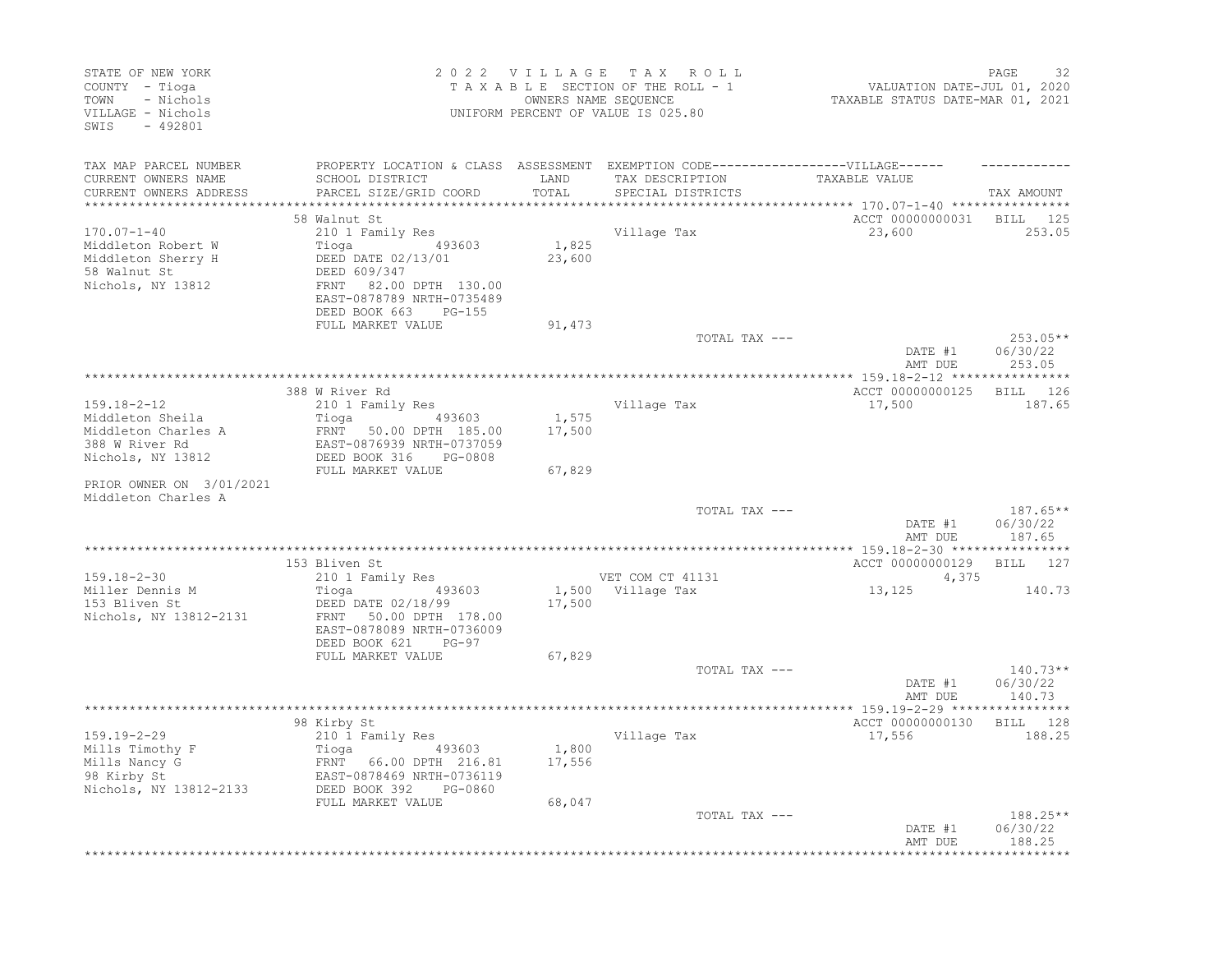| STATE OF NEW YORK<br>COUNTY - Tioga<br>- Nichols<br>TOWN<br>VILLAGE - Nichols<br>SWIS<br>$-492801$ |                                                                                                                                           | 2022 VILLAGE<br>OWNERS NAME SEQUENCE | T A X<br>R O L L<br>TAXABLE SECTION OF THE ROLL - 1<br>UNIFORM PERCENT OF VALUE IS 025.80 | VALUATION DATE-JUL 01, 2020<br>TAXABLE STATUS DATE-MAR 01, 2021 | 33<br>PAGE                       |
|----------------------------------------------------------------------------------------------------|-------------------------------------------------------------------------------------------------------------------------------------------|--------------------------------------|-------------------------------------------------------------------------------------------|-----------------------------------------------------------------|----------------------------------|
| TAX MAP PARCEL NUMBER<br>CURRENT OWNERS NAME                                                       | PROPERTY LOCATION & CLASS ASSESSMENT EXEMPTION CODE-----------------VILLAGE------<br>SCHOOL DISTRICT                                      | LAND                                 | TAX DESCRIPTION                                                                           | TAXABLE VALUE                                                   |                                  |
| CURRENT OWNERS ADDRESS<br>*********************                                                    | PARCEL SIZE/GRID COORD                                                                                                                    | TOTAL                                | SPECIAL DISTRICTS                                                                         |                                                                 | TAX AMOUNT                       |
|                                                                                                    | 346 W River Rd                                                                                                                            |                                      |                                                                                           | ACCT 00000000035                                                | BILL<br>129                      |
| $159.18 - 2 - 14$                                                                                  | 210 1 Family Res                                                                                                                          |                                      | Village Tax                                                                               | 21,450                                                          | 230.00                           |
| Morgan Tamara Marie<br>Stilwell Shane<br>346 West River Rd<br>Nichols, NY 13812                    | Tioga<br>493603<br>DEED DATE 08/25/03<br>FRNT 180.10 DPTH 297.90<br>BANK<br>132<br>EAST-0877139 NRTH-0736949<br>DEED BOOK 725<br>$PG-239$ | 3,225<br>21,450                      |                                                                                           |                                                                 |                                  |
|                                                                                                    | FULL MARKET VALUE                                                                                                                         | 83,140                               |                                                                                           |                                                                 |                                  |
|                                                                                                    |                                                                                                                                           |                                      | TOTAL TAX ---                                                                             | DATE #1                                                         | $230.00**$<br>06/30/22           |
|                                                                                                    |                                                                                                                                           |                                      |                                                                                           | AMT DUE                                                         | 230.00                           |
|                                                                                                    | 500 W River Rd                                                                                                                            |                                      |                                                                                           | ACCT 00000000179                                                | 130<br>BILL                      |
| $159.18 - 2 - 1.11$                                                                                | 210 1 Family Res                                                                                                                          |                                      | Village Tax                                                                               | 31,000                                                          | 332.40                           |
| Mosher Dirk L                                                                                      | Tioga<br>493603                                                                                                                           | 3,000                                |                                                                                           |                                                                 |                                  |
| Mosher Lisa K                                                                                      | DEED DATE 10/30/2006                                                                                                                      | 31,000                               |                                                                                           |                                                                 |                                  |
| 500 W River Rd<br>Nichols, NY 13812                                                                | FRNT 170.00 DPTH 170.00<br>ACRES<br>0.70 BANK<br>500<br>EAST-0876426 NRTH-0737288<br>DEED BOOK 13800 PG-4001                              |                                      |                                                                                           |                                                                 |                                  |
|                                                                                                    | FULL MARKET VALUE                                                                                                                         | 120,155                              |                                                                                           |                                                                 |                                  |
|                                                                                                    |                                                                                                                                           |                                      | TOTAL TAX ---                                                                             | DATE #1<br>AMT DUE                                              | $332.40**$<br>06/30/22<br>332.40 |
|                                                                                                    |                                                                                                                                           |                                      |                                                                                           |                                                                 |                                  |
|                                                                                                    | W River Rd                                                                                                                                |                                      |                                                                                           | ACCT 00000001329                                                | BILL<br>131                      |
| $159.18 - 2 - 1.12$                                                                                | 312 Vac w/imprv                                                                                                                           |                                      | Village Tax                                                                               | 6,000                                                           | 64.34                            |
| Mosher Lisa K                                                                                      | Tioga<br>493603                                                                                                                           | 1,000                                |                                                                                           |                                                                 |                                  |
| 500 W River Rd<br>Nichols, NY 13812                                                                | DEED DATE 03/07/2018<br>FRNT 100.00 DPTH 170.00<br>ACRES<br>0.31<br>EAST-0876209 NRTH-0736099                                             | 6,000                                |                                                                                           |                                                                 |                                  |
|                                                                                                    | DEED BOOK 20180 PG-939                                                                                                                    |                                      |                                                                                           |                                                                 |                                  |
|                                                                                                    | FULL MARKET VALUE                                                                                                                         | 23,256                               | TOTAL TAX ---                                                                             |                                                                 | 64.34**                          |
|                                                                                                    |                                                                                                                                           |                                      |                                                                                           | DATE #1<br>AMT DUE                                              | 06/30/22<br>64.34                |
|                                                                                                    |                                                                                                                                           |                                      |                                                                                           |                                                                 |                                  |
|                                                                                                    | 42 W River Rd                                                                                                                             |                                      |                                                                                           | ACCT 00000000194                                                | BILL<br>132                      |
| $159.19 - 2 - 6$<br>Murphy Patrick K                                                               | 210 1 Family Res                                                                                                                          |                                      | Village Tax                                                                               | 14,000                                                          | 150.12                           |
| Murphy Gail F                                                                                      | Tioga 493603<br>DEED DATE 04/09/02                                                                                                        | 1,500<br>14,000                      |                                                                                           |                                                                 |                                  |
| 42 W River Rd                                                                                      | 50.00 DPTH 196.00<br>FRNT                                                                                                                 |                                      |                                                                                           |                                                                 |                                  |
| Nichols, NY 13812                                                                                  | EAST-0878709 NRTH-0736609<br>PG-162                                                                                                       |                                      |                                                                                           |                                                                 |                                  |
|                                                                                                    | DEED BOOK 692<br>FULL MARKET VALUE                                                                                                        | 54,264                               |                                                                                           |                                                                 |                                  |
|                                                                                                    |                                                                                                                                           |                                      | TOTAL TAX ---                                                                             |                                                                 | $150.12**$                       |
|                                                                                                    |                                                                                                                                           |                                      |                                                                                           | DATE #1<br>AMT DUE                                              | 06/30/22<br>150.12               |
|                                                                                                    |                                                                                                                                           |                                      |                                                                                           |                                                                 |                                  |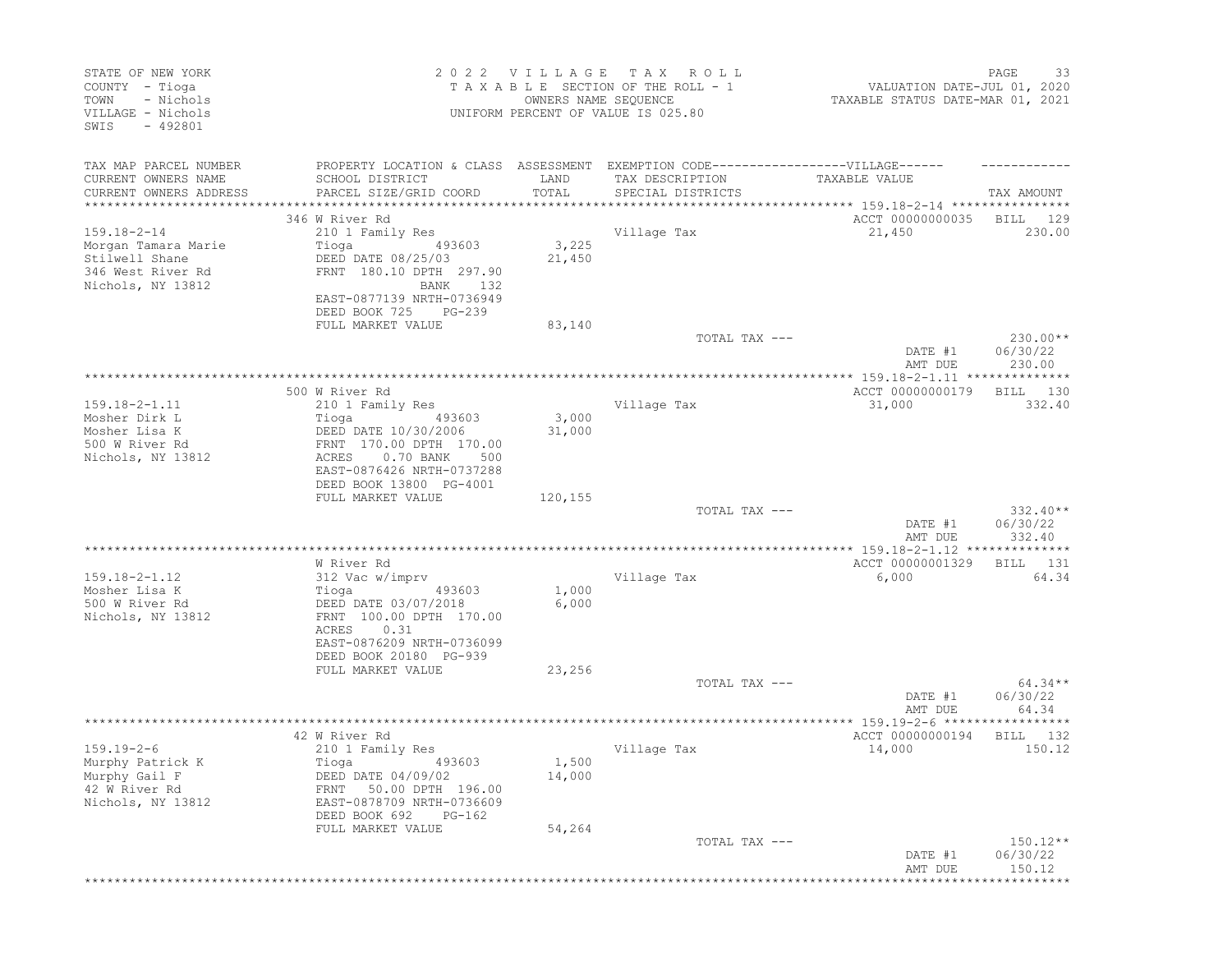| STATE OF NEW YORK<br>COUNTY - Tioga<br>- Nichols<br>TOWN<br>VILLAGE - Nichols<br>$-492801$<br>SWIS |                                                                                                                                                    | 2022 VILLAGE<br>OWNERS NAME SEQUENCE | T A X<br>ROLL<br>TAXABLE SECTION OF THE ROLL - 1<br>UNIFORM PERCENT OF VALUE IS 025.80 | VALUATION DATE-JUL 01, 2020<br>TAXABLE STATUS DATE-MAR 01, 2021       | PAGE<br>34                       |
|----------------------------------------------------------------------------------------------------|----------------------------------------------------------------------------------------------------------------------------------------------------|--------------------------------------|----------------------------------------------------------------------------------------|-----------------------------------------------------------------------|----------------------------------|
| TAX MAP PARCEL NUMBER                                                                              | PROPERTY LOCATION & CLASS ASSESSMENT EXEMPTION CODE-----------------VILLAGE------                                                                  |                                      |                                                                                        |                                                                       |                                  |
| CURRENT OWNERS NAME<br>CURRENT OWNERS ADDRESS<br>*****************                                 | SCHOOL DISTRICT<br>PARCEL SIZE/GRID COORD                                                                                                          | LAND<br>TOTAL                        | TAX DESCRIPTION<br>SPECIAL DISTRICTS                                                   | TAXABLE VALUE<br>***************************** 159.19-1-11 ********** | TAX AMOUNT                       |
|                                                                                                    | Edsall St                                                                                                                                          |                                      |                                                                                        | ACCT 00000000142                                                      | <b>BILL</b><br>133               |
| $159.19 - 1 - 11$<br>Mushock John<br>57 N Main St<br>Nichols, NY 13812                             | 330 Vacant comm<br>Tioga<br>493603<br>DEED DATE 06/24/2016<br>FRNT<br>80.00 DPTH<br>95.00<br>EAST-0879410 NRTH-0736990<br>DEED BOOK 20160 PG-2524  | 800<br>800                           | Village Tax                                                                            | 800                                                                   | 8.58                             |
|                                                                                                    | FULL MARKET VALUE                                                                                                                                  | 3,101                                |                                                                                        |                                                                       | $8.58**$                         |
|                                                                                                    |                                                                                                                                                    |                                      | TOTAL TAX ---                                                                          | DATE #1<br>AMT DUE                                                    | 06/30/22<br>8.58                 |
|                                                                                                    |                                                                                                                                                    |                                      |                                                                                        |                                                                       |                                  |
| $159.19 - 1 - 12.20$                                                                               | 57 N Main St<br>$425$ Bar                                                                                                                          |                                      | Village Tax                                                                            | ACCT 00000001362<br>52,500                                            | BILL 134<br>562.94               |
| Mushock John<br>57 N Main St                                                                       | Tioga<br>493603<br>DEED DATE 06/24/2016                                                                                                            | 1,000<br>52,500                      |                                                                                        |                                                                       |                                  |
| Nichols, NY 13812                                                                                  | 1.58<br>ACRES<br>EAST-0879210 NRTH-0737050<br>DEED BOOK 20160 PG-2524<br>FULL MARKET VALUE                                                         | 203,488                              |                                                                                        |                                                                       |                                  |
|                                                                                                    |                                                                                                                                                    |                                      | TOTAL TAX ---                                                                          |                                                                       | $562.94**$                       |
|                                                                                                    |                                                                                                                                                    |                                      |                                                                                        | DATE #1<br>AMT DUE                                                    | 06/30/22<br>562.94               |
|                                                                                                    |                                                                                                                                                    |                                      |                                                                                        |                                                                       |                                  |
| $170.07 - 2 - 27$                                                                                  | 15 Dean St<br>210 1 Family Res                                                                                                                     |                                      | Village Tax                                                                            | ACCT 00000000224<br>28,000                                            | <b>BILL</b><br>135<br>300.23     |
| Myers Bryant R                                                                                     | Tioga<br>493603                                                                                                                                    | 2,725                                |                                                                                        |                                                                       |                                  |
| Stephens Kimberly A<br>15 Dean St<br>Nichols, NY 13812                                             | Deed Date 08/04/2017<br>FRNT 143.00 DPTH 283.00<br><b>BANK</b><br>8<br>EAST-0879599 NRTH-0734939<br>DEED BOOK 20170 PG-3318                        | 28,000                               |                                                                                        |                                                                       |                                  |
|                                                                                                    | FULL MARKET VALUE                                                                                                                                  | 108,527                              |                                                                                        |                                                                       |                                  |
|                                                                                                    |                                                                                                                                                    |                                      | TOTAL TAX ---                                                                          | DATE #1<br>AMT DUE                                                    | $300.23**$<br>06/30/22<br>300.23 |
|                                                                                                    |                                                                                                                                                    |                                      |                                                                                        | **** 159.18-2-23 ****************                                     |                                  |
| $159.18 - 2 - 23$<br>Naik Brown<br>Naik Alice M<br>PO Box 511<br>New Berlin, NY 13411-0511         | 162 W River Rd<br>210 1 Family Res<br>Tioga<br>493603<br><b>FRNT</b><br>90.55 DPTH 181.22<br>EAST-0878079 NRTH-0736719<br>DEED BOOK 429<br>PG-0200 | 1,900<br>20,000                      | Village Tax                                                                            | ACCT 00000000026<br>20,000                                            | BILL 136<br>214.45               |
|                                                                                                    | FULL MARKET VALUE                                                                                                                                  | 77,519                               | TOTAL TAX ---                                                                          | DATE #1                                                               | $214.45**$<br>06/30/22           |
|                                                                                                    |                                                                                                                                                    |                                      |                                                                                        | AMT DUE                                                               | 214.45                           |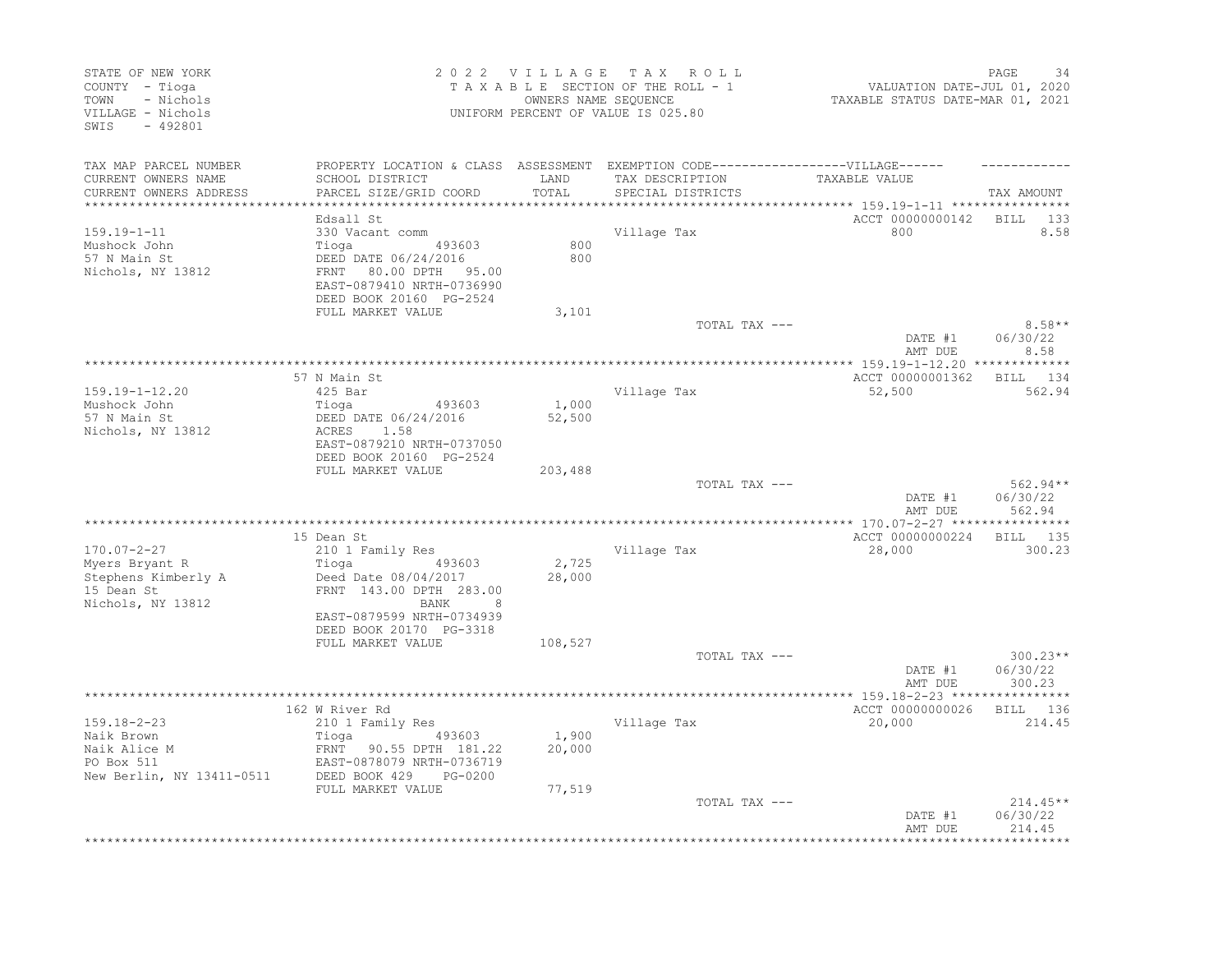| STATE OF NEW YORK<br>COUNTY - Tioga<br>- Nichols<br>TOWN<br>VILLAGE - Nichols<br>$-492801$<br>SWIS |                                                                                                                                | 2022 VILLAGE    | TAX ROLL<br>TAXABLE SECTION OF THE ROLL - 1<br>OWNERS NAME SEQUENCE<br>UNIFORM PERCENT OF VALUE IS 025.80 | VALUATION DATE-JUL 01, 2020<br>TAXABLE STATUS DATE-MAR 01, 2021 | PAGE<br>35                       |
|----------------------------------------------------------------------------------------------------|--------------------------------------------------------------------------------------------------------------------------------|-----------------|-----------------------------------------------------------------------------------------------------------|-----------------------------------------------------------------|----------------------------------|
| TAX MAP PARCEL NUMBER<br>CURRENT OWNERS NAME<br>CURRENT OWNERS ADDRESS                             | PROPERTY LOCATION & CLASS ASSESSMENT EXEMPTION CODE-----------------VILLAGE------<br>SCHOOL DISTRICT<br>PARCEL SIZE/GRID COORD | LAND<br>TOTAL   | TAX DESCRIPTION<br>SPECIAL DISTRICTS                                                                      | TAXABLE VALUE                                                   | TAX AMOUNT                       |
|                                                                                                    |                                                                                                                                |                 |                                                                                                           |                                                                 |                                  |
|                                                                                                    | 129 Cady Ave                                                                                                                   |                 |                                                                                                           | ACCT 00000000078                                                | BILL 137                         |
| $159.19 - 3 - 16$<br>Naik Brown<br>Naik Alice M<br>PO Box 511<br>New Berlin, NY 13411-0511         | 210 1 Family Res<br>493603<br>Tioga<br>FRNT 60.03 DPTH 163.76<br>EAST-0879319 NRTH-0735959<br>DEED BOOK 410<br>PG-0598         | 1,600<br>18,500 | Village Tax                                                                                               | 18,500                                                          | 198.37                           |
|                                                                                                    | FULL MARKET VALUE                                                                                                              | 71,705          |                                                                                                           |                                                                 |                                  |
|                                                                                                    |                                                                                                                                |                 | TOTAL TAX ---                                                                                             | DATE #1<br>AMT DUE                                              | $198.37**$<br>06/30/22<br>198.37 |
|                                                                                                    |                                                                                                                                |                 |                                                                                                           |                                                                 | * * * * * * * * * * *            |
| $170.07 - 1 - 3$                                                                                   | 186 S Main St<br>220 2 Family Res                                                                                              |                 | Village Tax                                                                                               | ACCT 00000000164<br>23,675                                      | BILL 138<br>253.86               |
| Nichols Boyd<br>186 S Main St                                                                      | 493603<br>Tioga<br>DEED DATE 02/09/06                                                                                          | 1,675<br>23,675 |                                                                                                           |                                                                 |                                  |
| Nichols, NY 13812                                                                                  | FRNT 56.76 DPTH 203.08<br>EAST-0879149 NRTH-0735726<br>DEED BOOK 12911 PG-1002                                                 |                 |                                                                                                           |                                                                 |                                  |
|                                                                                                    | FULL MARKET VALUE                                                                                                              | 91,764          |                                                                                                           |                                                                 |                                  |
|                                                                                                    |                                                                                                                                |                 | TOTAL TAX ---                                                                                             | DATE #1<br>AMT DUE                                              | 253.86**<br>06/30/22<br>253.86   |
|                                                                                                    |                                                                                                                                |                 |                                                                                                           |                                                                 |                                  |
| 159.18-2-22<br>Nichols Gregory L                                                                   | 178 W River Rd<br>210 1 Family Res<br>Tioga (193603)                                                                           | 2,075           | Village Tax                                                                                               | ACCT 00000000034<br>26,500                                      | BILL 139<br>284.15               |
| Nichols Patty<br>178 W River Rd                                                                    | FRNT<br>90.00 DPTH 206.50<br>BANK<br>500                                                                                       | 26,500          |                                                                                                           |                                                                 |                                  |
| Nichols, NY 13812                                                                                  | EAST-0877989 NRTH-0736709<br>DEED BOOK 508<br>PG-102<br>FULL MARKET VALUE                                                      | 102,713         |                                                                                                           |                                                                 |                                  |
|                                                                                                    |                                                                                                                                |                 | TOTAL TAX ---                                                                                             | DATE #1<br>AMT DUE                                              | $284.15**$<br>06/30/22<br>284.15 |
|                                                                                                    |                                                                                                                                |                 |                                                                                                           |                                                                 |                                  |
| 159.19-3-10.20                                                                                     | 84 Cady Ave<br>633 Aged - home                                                                                                 |                 | Village Tax                                                                                               | ACCT 00000001340<br>60,000                                      | BILL 140<br>643.36               |
| Nichols Housing Develop<br>Fund Company, Inc<br>9 Sheldon Guile Blvd<br>Owego, NY 13827            | Tioga 493603<br>ACRES<br>1.00<br>EAST-0879609 NRTH-0736229<br>DEED BOOK 615<br>$PG-64$                                         | 5,000<br>60,000 |                                                                                                           |                                                                 |                                  |
|                                                                                                    | FULL MARKET VALUE                                                                                                              | 232,558         |                                                                                                           |                                                                 |                                  |
|                                                                                                    |                                                                                                                                |                 | TOTAL TAX ---                                                                                             | DATE #1<br>AMT DUE                                              | 643.36**<br>06/30/22<br>643.36   |
|                                                                                                    |                                                                                                                                |                 |                                                                                                           |                                                                 |                                  |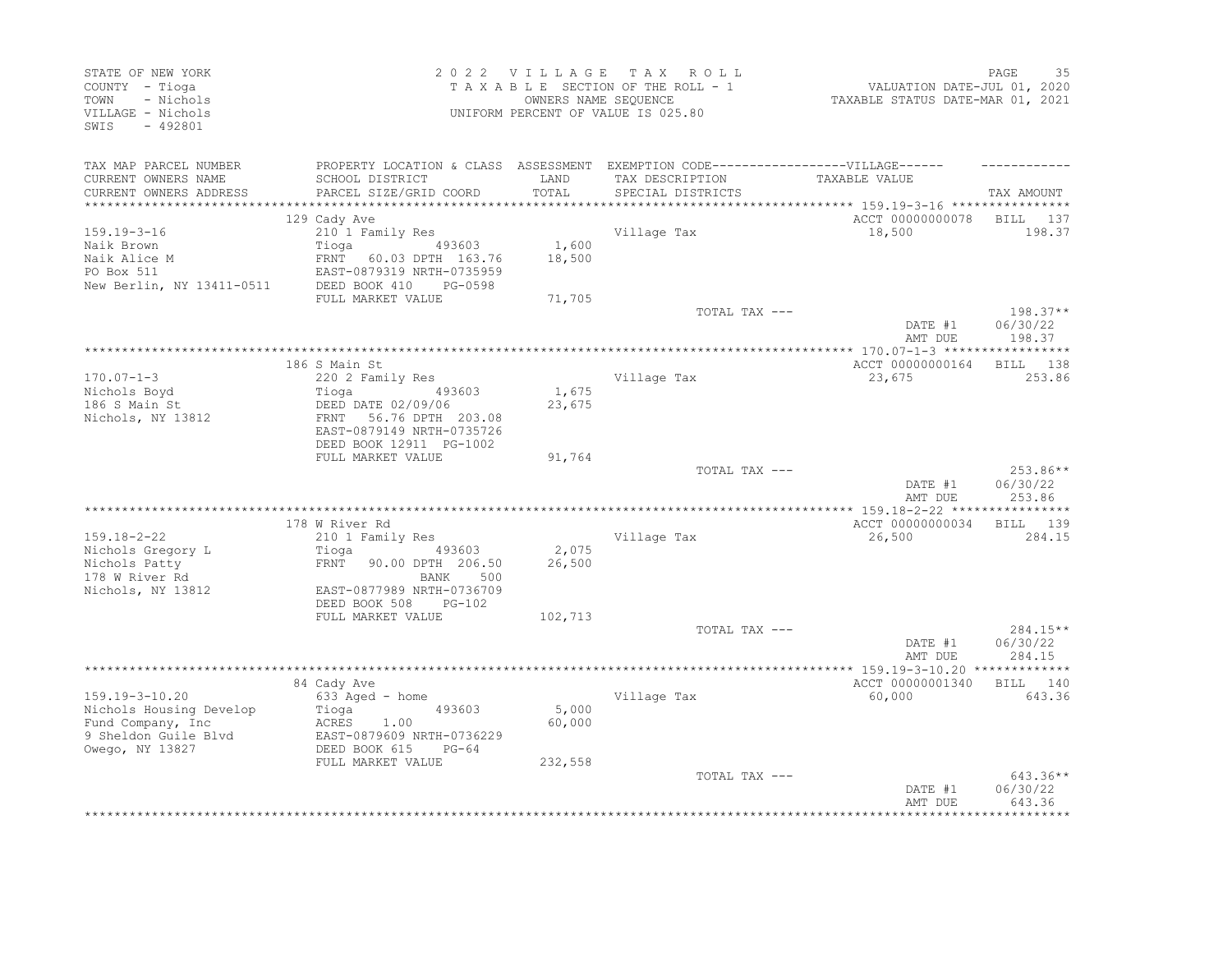| STATE OF NEW YORK<br>COUNTY - Tioga<br>- Nichols<br>TOWN<br>VILLAGE - Nichols<br>SWIS<br>$-492801$ |                                                                                                                                                                                                                       | 2022 VILLAGE TAX<br>OWNERS NAME SEQUENCE | R O L L<br>TAXABLE SECTION OF THE ROLL - 1<br>UNIFORM PERCENT OF VALUE IS 025.80 | VALUATION DATE-JUL 01, 2020<br>TAXABLE STATUS DATE-MAR 01, 2021 | PAGE<br>36                       |
|----------------------------------------------------------------------------------------------------|-----------------------------------------------------------------------------------------------------------------------------------------------------------------------------------------------------------------------|------------------------------------------|----------------------------------------------------------------------------------|-----------------------------------------------------------------|----------------------------------|
| TAX MAP PARCEL NUMBER<br>CURRENT OWNERS NAME<br>CURRENT OWNERS ADDRESS                             | PROPERTY LOCATION & CLASS ASSESSMENT EXEMPTION CODE-----------------VILLAGE------<br>SCHOOL DISTRICT<br>PARCEL SIZE/GRID COORD                                                                                        | LAND<br>TOTAL                            | TAX DESCRIPTION<br>SPECIAL DISTRICTS                                             | TAXABLE VALUE                                                   | TAX AMOUNT                       |
| ******************                                                                                 | ******************************                                                                                                                                                                                        |                                          |                                                                                  |                                                                 |                                  |
| $170.07 - 2 - 6$<br>Noe Jeffrey A<br>Noe Brandy N<br>212 Cady Ave<br>Nichols, NY 13812-2547        | 212 Cady Ave<br>210 1 Family Res<br>493603<br>Tioga<br>Deed Date 06/29/2015<br>FRNT<br>82.50 DPTH 280.50<br>BANK<br>191<br>EAST-0879639 NRTH-0735529<br>DEED BOOK 15000 PG-2423                                       | 2,000<br>24,627                          | Village Tax                                                                      | ACCT 00000000227<br>24,627                                      | BILL<br>141<br>264.07            |
|                                                                                                    | FULL MARKET VALUE                                                                                                                                                                                                     | 95,453                                   | TOTAL TAX ---                                                                    | DATE #1                                                         | $264.07**$<br>06/30/22           |
|                                                                                                    |                                                                                                                                                                                                                       |                                          |                                                                                  | AMT DUE                                                         | 264.07                           |
| $170.07 - 2 - 26$<br>O'Brien Kevin<br>O'Brien Suzanne K<br>43 Dean St<br>Nichols, NY 13812         | 43 Dean St<br>220 2 Family Res<br>493603<br>Tioga<br>DEED DATE 08/27/99<br>FRNT 136.00 DPTH 283.00<br>EAST-0879739 NRTH-0734949                                                                                       | 2,625<br>20,000                          | Village Tax                                                                      | ACCT 00000000140<br>20,000                                      | 142<br>BILL<br>214.45            |
|                                                                                                    | DEED BOOK 630<br>$PG-226$<br>FULL MARKET VALUE                                                                                                                                                                        | 77,519                                   | TOTAL TAX ---                                                                    | DATE #1<br>AMT DUE                                              | $214.45**$<br>06/30/22<br>214.45 |
|                                                                                                    |                                                                                                                                                                                                                       |                                          | ***********************************                                              | *************** 170.07-1-22 *****************                   |                                  |
| $170.07 - 1 - 22$<br>O'Toole Kevin P<br>O'Toole Nickol E<br>746 Douglas Dr<br>Waverly, NY 14892    | 227 S Main St<br>210 1 Family Res<br>Tioga<br>493603<br>Deed Date 12/15/2006<br>74.01 DPTH 132.65<br>FRNT<br>$0.22$ BANK<br>ACRES<br>500<br>EAST-0878929 NRTH-0735499<br>DEED BOOK 13953 PG-9001<br>FULL MARKET VALUE | 1,750<br>18,580<br>72,016                | Village Tax                                                                      | ACCT 00000000058<br>18,580                                      | BILL<br>143<br>199.23            |
|                                                                                                    |                                                                                                                                                                                                                       |                                          | TOTAL TAX ---                                                                    | DATE #1<br>AMT DUE                                              | $199.23**$<br>06/30/22<br>199.23 |
|                                                                                                    |                                                                                                                                                                                                                       |                                          |                                                                                  |                                                                 |                                  |
| $170.07 - 1 - 16$<br>Olive Edward J<br>Olive Jody E<br>238 S Main St<br>Nichols, NY 13812-2601     | 238 S Main St<br>210 1 Family Res<br>Tioga<br>493603<br>DEED DATE 12/06/95<br>FRNT 118.00 DPTH 198.00<br>EAST-0879159 NRTH-0735469<br>DEED BOOK 576<br>PG-318<br>FULL MARKET VALUE                                    | 2,175<br>26,000<br>100,775               | Village Tax                                                                      | ACCT 00000000001<br>26,000                                      | BILL<br>144<br>278.79            |
|                                                                                                    |                                                                                                                                                                                                                       |                                          | TOTAL TAX ---                                                                    | DATE #1<br>AMT DUE                                              | $278.79**$<br>06/30/22<br>278.79 |
|                                                                                                    |                                                                                                                                                                                                                       |                                          |                                                                                  |                                                                 | *********                        |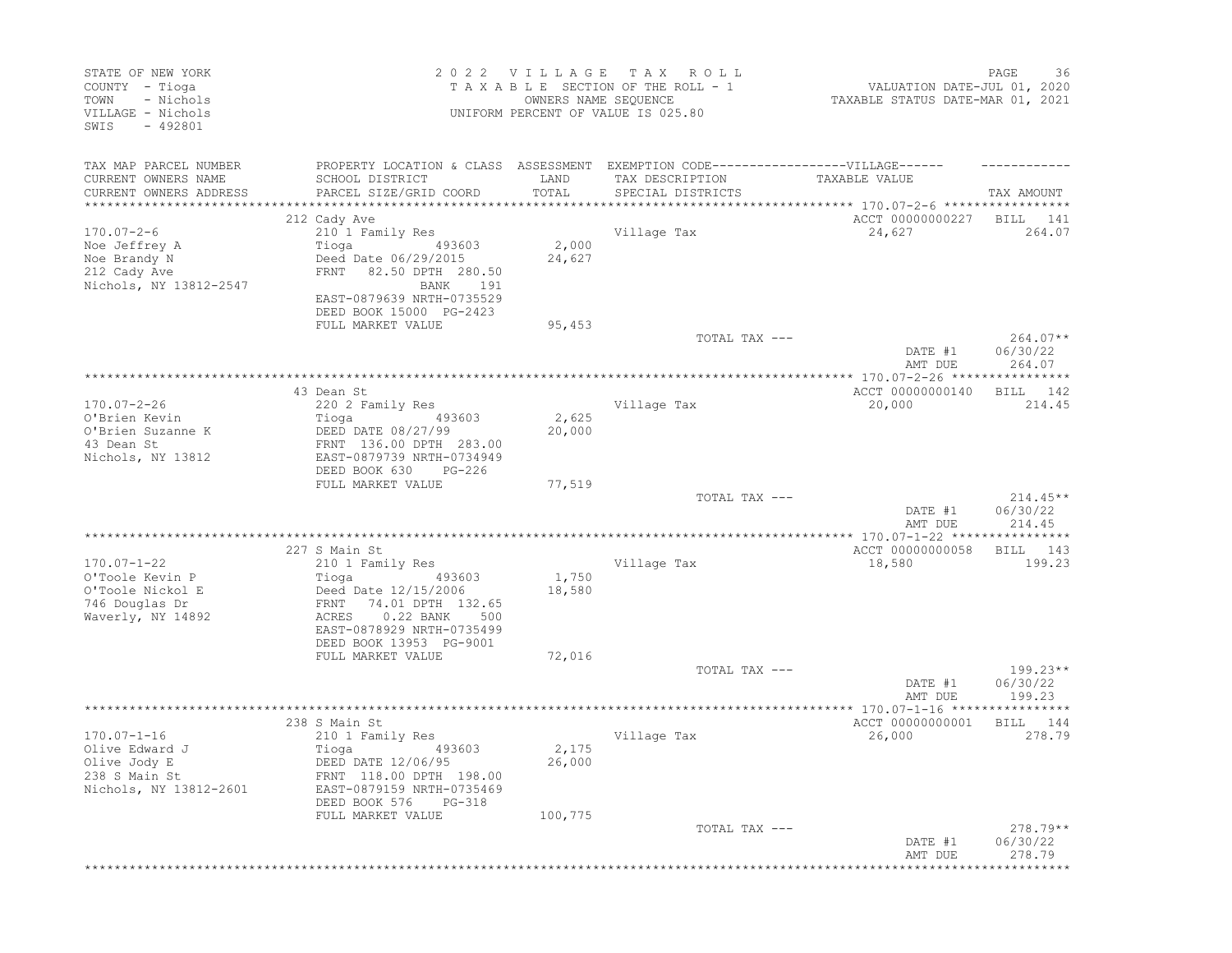| STATE OF NEW YORK<br>COUNTY - Tioga<br>TOWN<br>- Nichols<br>VILLAGE - Nichols<br>SWIS<br>$-492801$                              |                                                                                                                                                           |                             | 2022 VILLAGE TAX ROLL<br>TAXABLE SECTION OF THE ROLL - 1<br>OWNERS NAME SEQUENCE<br>UNIFORM PERCENT OF VALUE IS 025.80 | VALUATION DATE-JUL 01, 2020<br>TAXABLE STATUS DATE-MAR 01, 2021                           | PAGE<br>37                       |
|---------------------------------------------------------------------------------------------------------------------------------|-----------------------------------------------------------------------------------------------------------------------------------------------------------|-----------------------------|------------------------------------------------------------------------------------------------------------------------|-------------------------------------------------------------------------------------------|----------------------------------|
| TAX MAP PARCEL NUMBER<br>CURRENT OWNERS NAME<br>CURRENT OWNERS ADDRESS                                                          | PROPERTY LOCATION & CLASS ASSESSMENT EXEMPTION CODE-----------------VILLAGE------<br>SCHOOL DISTRICT<br>PARCEL SIZE/GRID COORD                            | LAND<br>TOTAL<br>********** | TAX DESCRIPTION<br>SPECIAL DISTRICTS                                                                                   | TAXABLE VALUE                                                                             | TAX AMOUNT                       |
| $159.19 - 3 - 22$<br>Orme Family Trust<br>Orme, Samuel & Ruth Trustees DEED DATE 02/28/01<br>118 S Main St<br>Nichols, NY 13812 | 118 S Main St<br>210 1 Family Res<br>Tioga 493603<br>FRNT 115.00 DPTH 198.00<br>EAST-0879119 NRTH-0736069<br>DEED BOOK 664<br>PG-281<br>FULL MARKET VALUE | 2,100<br>25,500<br>98,837   | Village Tax                                                                                                            | ********************* 159.19-3-22 ****************<br>ACCT 00000000216 BILL 145<br>25,500 | 273.43                           |
|                                                                                                                                 |                                                                                                                                                           |                             | TOTAL TAX ---                                                                                                          |                                                                                           | $273.43**$                       |
|                                                                                                                                 |                                                                                                                                                           |                             |                                                                                                                        | DATE #1<br>AMT DUE                                                                        | 06/30/22<br>273.43               |
|                                                                                                                                 | 101 Cady Ave                                                                                                                                              |                             |                                                                                                                        | ACCT 00000000032                                                                          | BILL 146                         |
| 159.19-3-14                                                                                                                     | 210 <sup>1</sup> Family Res                                                                                                                               |                             | Village Tax                                                                                                            | 28,900                                                                                    | 309.88                           |
| Pelotte Lesley<br>Fay Brenda J<br>101 Cady Ave<br>Nichols, NY 13812                                                             | 493603<br>Tioga<br>DEED DATE 01/18/00<br>FRNT 82.50 DPTH 160.38<br>BANK 500<br>EAST-0879309 NRTH-0736109<br>DEED BOOK 638<br>PG-208                       | 1,825<br>28,900             |                                                                                                                        |                                                                                           |                                  |
|                                                                                                                                 | FULL MARKET VALUE                                                                                                                                         | 112,016                     | TOTAL TAX ---                                                                                                          | DATE #1<br>AMT DUE                                                                        | 309.88**<br>06/30/22<br>309.88   |
| $159.18 - 2 - 7$<br>Pfeiffer James W<br>Pfeiffer Pamela<br>90 Johnson St<br>Nichols, NY 13812                                   | 90 Johnson St<br>210 1 Family Res<br>Deed Date 03/27/2017<br>AKA Pamela Rifanburg<br>FRNT 150.00 DPTH 122.00<br>EAST-0876779 NRTH-0736769                 | 2,500<br>17,200             | Village Tax                                                                                                            | ACCT 00000000219<br>17,200                                                                | BILL 147<br>184.43               |
|                                                                                                                                 | DEED BOOK 20170 PG-1273<br>FULL MARKET VALUE                                                                                                              | 66,667                      | TOTAL TAX ---                                                                                                          | DATE #1<br>AMT DUE                                                                        | $184.43**$<br>06/30/22<br>184.43 |
|                                                                                                                                 |                                                                                                                                                           |                             |                                                                                                                        |                                                                                           |                                  |
| $159.19 - 2 - 36$<br>Pierson James E<br>Pierson Marcia<br>99 Kirby St<br>Nichols, NY 13812                                      | 99 Kirby St<br>210 1 Family Res<br>FRNT 132.00 DPTH 201.96<br>EAST-0878499 NRTH-0736369<br>DEED BOOK 391<br>PG-0730                                       | 2,325<br>30,000             | Village Tax                                                                                                            | ACCT 00000000079 BILL 148<br>30,000                                                       | 321.68                           |
|                                                                                                                                 | FULL MARKET VALUE                                                                                                                                         | 116,279                     | TOTAL TAX ---                                                                                                          | DATE #1<br>AMT DUE                                                                        | $321.68**$<br>06/30/22<br>321.68 |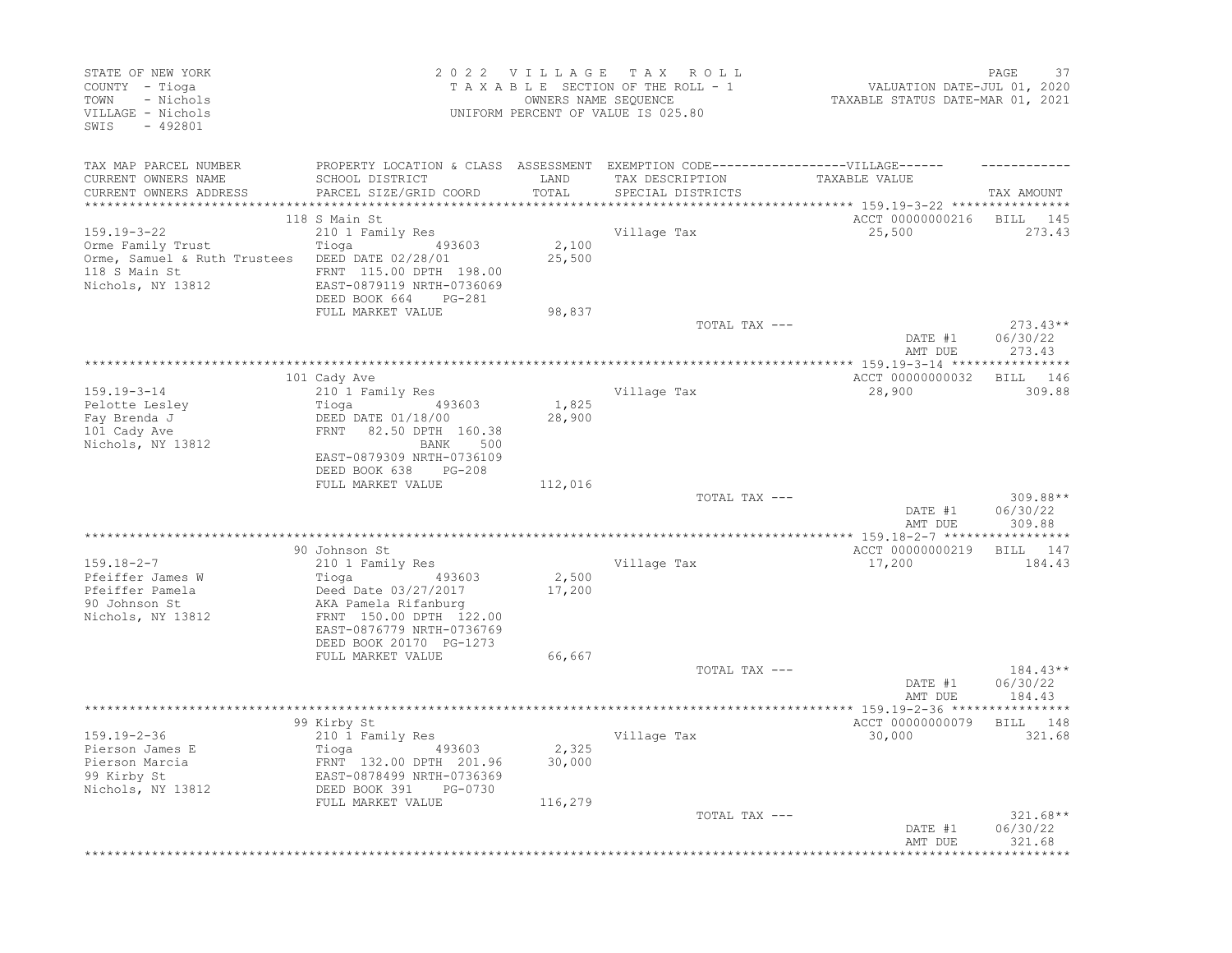| STATE OF NEW YORK<br>COUNTY - Tioga<br>- Nichols<br>TOWN<br>VILLAGE - Nichols<br>SWIS<br>$-492801$ |                                                                                                                                                            | 2022 VILLAGE<br>OWNERS NAME SEQUENCE | T A X<br>ROLL<br>TAXABLE SECTION OF THE ROLL - 1<br>UNIFORM PERCENT OF VALUE IS 025.80 | VALUATION DATE-JUL 01, 2020<br>TAXABLE STATUS DATE-MAR 01, 2021 | PAGE<br>38                       |
|----------------------------------------------------------------------------------------------------|------------------------------------------------------------------------------------------------------------------------------------------------------------|--------------------------------------|----------------------------------------------------------------------------------------|-----------------------------------------------------------------|----------------------------------|
| TAX MAP PARCEL NUMBER<br>CURRENT OWNERS NAME<br>CURRENT OWNERS ADDRESS                             | PROPERTY LOCATION & CLASS ASSESSMENT EXEMPTION CODE-----------------VILLAGE------<br>SCHOOL DISTRICT<br>PARCEL SIZE/GRID COORD                             | LAND<br>TOTAL                        | TAX DESCRIPTION<br>SPECIAL DISTRICTS                                                   | TAXABLE VALUE                                                   | TAX AMOUNT                       |
| ***************                                                                                    |                                                                                                                                                            |                                      | *************************                                                              | ******************** 170.07-2-13 ****************               |                                  |
|                                                                                                    | 58 Dean St                                                                                                                                                 |                                      |                                                                                        | ACCT 00000000037                                                | BILL<br>149                      |
| $170.07 - 2 - 13$                                                                                  | 210 1 Family Res                                                                                                                                           |                                      | Village Tax                                                                            | 16,500                                                          | 176.92                           |
| Pierson Jeffrey E<br>Pierson Marie A<br>58 Dean St<br>Nichols, NY 13812                            | Tioga<br>493603<br>DEED DATE 07/24/01<br>FRNT<br>66.00 DPTH 132.00<br>BANK<br>500                                                                          | 1,650<br>16,500                      |                                                                                        |                                                                 |                                  |
|                                                                                                    | EAST-0879759 NRTH-0735209<br>DEED BOOK 673<br>PG-327                                                                                                       |                                      |                                                                                        |                                                                 |                                  |
|                                                                                                    | FULL MARKET VALUE                                                                                                                                          | 63,953                               | TOTAL TAX ---                                                                          |                                                                 | $176.92**$                       |
|                                                                                                    |                                                                                                                                                            |                                      |                                                                                        | DATE #1<br>AMT DUE                                              | 06/30/22<br>176.92               |
|                                                                                                    |                                                                                                                                                            |                                      |                                                                                        |                                                                 |                                  |
|                                                                                                    | 61 Platt St                                                                                                                                                |                                      |                                                                                        | ACCT 00000000122                                                | 150<br>BILL                      |
| $170.07 - 2 - 29.1$<br>PoloTraverso Jose A                                                         | 210 1 Family Res<br>Tioga<br>493603                                                                                                                        | 2,500                                | Village Tax                                                                            | 32,761                                                          | 351.28                           |
| PoloTraverso Caroline E<br>61 Platt St<br>Nichols, NY 13812                                        | DEED DATE 09/28/2006<br>FRNT 107.00 DPTH 274.00<br>0.90 BANK<br>ACRES<br>8<br>EAST-0879399 NRTH-0734909                                                    | 32,761                               |                                                                                        |                                                                 |                                  |
|                                                                                                    | DEED BOOK 13689 PG-3002<br>FULL MARKET VALUE                                                                                                               | 126,981                              |                                                                                        |                                                                 |                                  |
|                                                                                                    |                                                                                                                                                            |                                      | TOTAL TAX ---                                                                          | DATE #1                                                         | $351.28**$<br>06/30/22           |
|                                                                                                    |                                                                                                                                                            |                                      |                                                                                        | AMT DUE                                                         | 351.28                           |
|                                                                                                    | 24 S Main St                                                                                                                                               |                                      |                                                                                        | ACCT 00000000081                                                | BILL<br>151                      |
| $159.19 - 3 - 33$                                                                                  | 481 Att row bldg                                                                                                                                           |                                      | Village Tax                                                                            | 20,000                                                          | 214.45                           |
| Preshur Associates, Inc.<br>PO Box 167<br>Nichols, NY 13812                                        | 493603<br>Tioga<br>DEED DATE 12/22/82<br>AGREEMENT 622/53<br>24.67 DPTH<br>FRNT<br>91.50<br>EAST-0879089 NRTH-0736569<br>DEED BOOK 400<br>$PG-57$          | 1,250<br>20,000                      |                                                                                        |                                                                 |                                  |
|                                                                                                    | FULL MARKET VALUE                                                                                                                                          | 77,519                               |                                                                                        |                                                                 |                                  |
|                                                                                                    |                                                                                                                                                            |                                      | TOTAL TAX ---                                                                          | DATE #1<br>AMT DUE                                              | $214.45**$<br>06/30/22<br>214.45 |
|                                                                                                    |                                                                                                                                                            |                                      |                                                                                        |                                                                 |                                  |
| $159.19 - 3 - 34$<br>Preshur Associates, Inc.<br>PO Box 167<br>Nichols, NY 13812                   | 20 S Main St<br>481 Att row bldg<br>Tioga (193603)<br>DEED DATE 12/22/82<br>FRNT 16.42 DPTH 96.00<br>EAST-0879049 NRTH-0736605<br>DEED BOOK 400<br>$PG-59$ | 1,150<br>8,000                       | Village Tax                                                                            | ACCT 00000000158<br>8,000                                       | 152<br>BILL<br>85.78             |
|                                                                                                    | FULL MARKET VALUE                                                                                                                                          | 31,008                               |                                                                                        |                                                                 |                                  |
|                                                                                                    |                                                                                                                                                            |                                      | TOTAL TAX ---                                                                          | DATE #1<br>AMT DUE                                              | $85.78**$<br>06/30/22<br>85.78   |
|                                                                                                    |                                                                                                                                                            |                                      |                                                                                        | **************************                                      |                                  |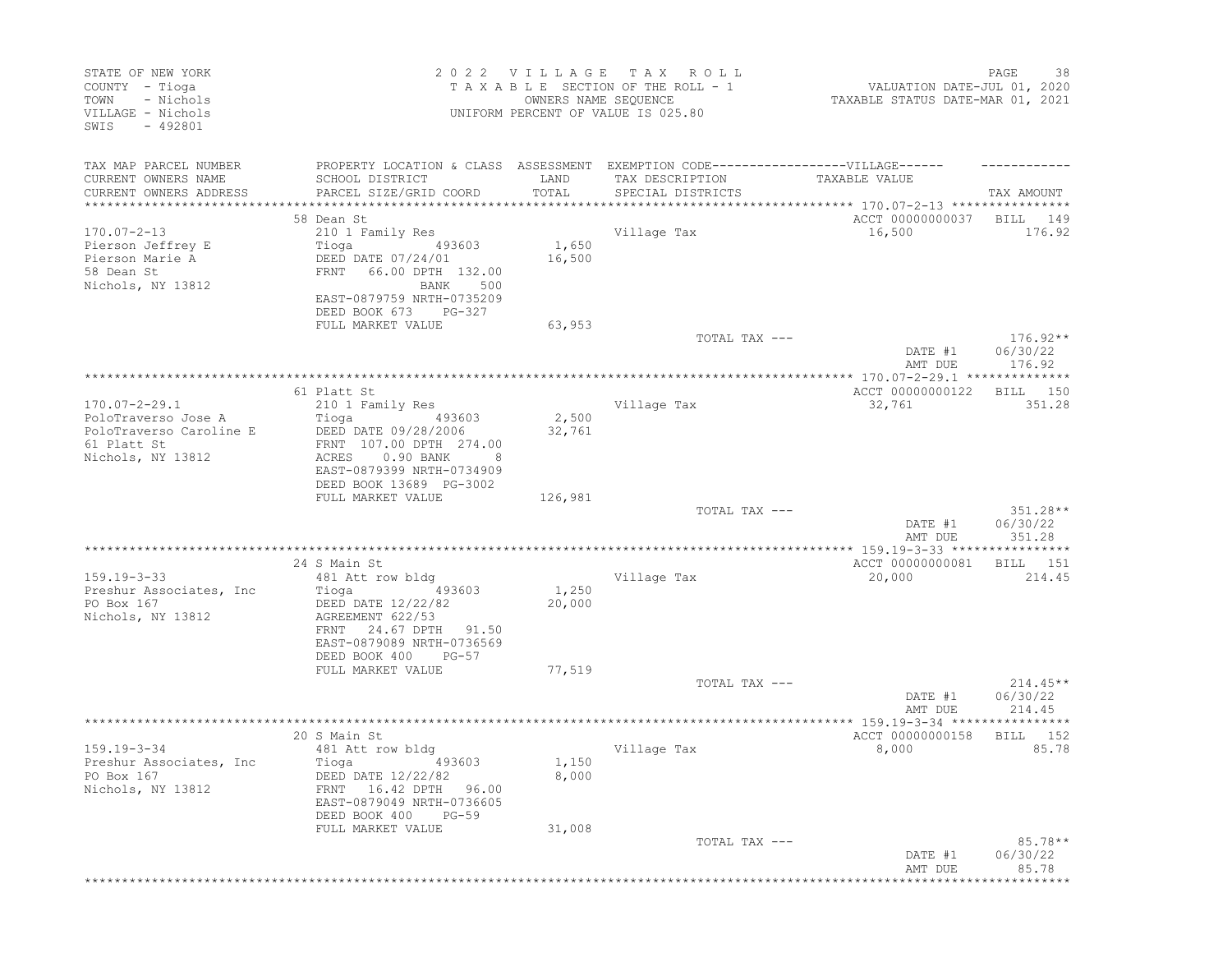| STATE OF NEW YORK<br>COUNTY - Tioga<br>TOWN<br>- Nichols<br>VILLAGE - Nichols<br>$-492801$<br>SWIS         |                                                                                                                                                                              | 2022 VILLAGE              | T A X<br>R O L L<br>TAXABLE SECTION OF THE ROLL - 1<br>OWNERS NAME SEQUENCE<br>UNIFORM PERCENT OF VALUE IS 025.80 | VALUATION DATE-JUL 01, 2020<br>TAXABLE STATUS DATE-MAR 01, 2021 | PAGE<br>39                       |
|------------------------------------------------------------------------------------------------------------|------------------------------------------------------------------------------------------------------------------------------------------------------------------------------|---------------------------|-------------------------------------------------------------------------------------------------------------------|-----------------------------------------------------------------|----------------------------------|
| TAX MAP PARCEL NUMBER<br>CURRENT OWNERS NAME<br>CURRENT OWNERS ADDRESS                                     | PROPERTY LOCATION & CLASS ASSESSMENT EXEMPTION CODE----------------VILLAGE------<br>SCHOOL DISTRICT<br>PARCEL SIZE/GRID COORD                                                | LAND<br>TOTAL             | TAX DESCRIPTION<br>SPECIAL DISTRICTS                                                                              | TAXABLE VALUE                                                   | TAX AMOUNT                       |
| *************************                                                                                  |                                                                                                                                                                              |                           |                                                                                                                   |                                                                 |                                  |
| $170.07 - 1 - 31$<br>Pruitt William R<br>401 S Main St<br>PO Box 317<br>Nichols, NY 13812                  | 401 S Main St<br>210 1 Family Res<br>Tioga<br>493603<br>Deed Date 11/03/2010<br>ACRES<br>1.49 BANK<br>191<br>EAST-0879049 NRTH-0734569<br>DEED BOOK 18363 PG-5001            | 3,500<br>38,000           | Village Tax                                                                                                       | ACCT 00000000116<br>38,000                                      | 153<br>BILL<br>407.46            |
|                                                                                                            | FULL MARKET VALUE                                                                                                                                                            | 147,287                   |                                                                                                                   |                                                                 |                                  |
|                                                                                                            |                                                                                                                                                                              |                           | TOTAL TAX ---                                                                                                     | DATE #1<br>AMT DUE                                              | $407.46**$<br>06/30/22<br>407.46 |
|                                                                                                            |                                                                                                                                                                              |                           |                                                                                                                   |                                                                 |                                  |
| $170.07 - 1 - 6$                                                                                           | 235 Cady Ave<br>210 1 Family Res                                                                                                                                             |                           | VET WAR CT 41121                                                                                                  | ACCT 00000000082<br>3,120                                       | <b>BILL</b><br>154               |
| Rankin Jonathan<br>Rankin Emily<br>235 Cady Ave<br>PO Box 339<br>Nichols, NY 13812-0339                    | 493603<br>Tioga<br>FRNT 134.00 DPTH 163.35<br>EAST-0879339 NRTH-0735439<br>DEED BOOK 388<br>PG-0226<br>FULL MARKET VALUE                                                     | 39,000<br>151,163         | 2,350 Village Tax                                                                                                 | 35,880                                                          | 384.73                           |
|                                                                                                            |                                                                                                                                                                              |                           | TOTAL TAX ---                                                                                                     | DATE #1<br>AMT DUE                                              | $384.73**$<br>06/30/22<br>384.73 |
|                                                                                                            |                                                                                                                                                                              |                           |                                                                                                                   | *** 159.19-2-4 ***                                              |                                  |
| $159.19 - 2 - 4$<br>Relyea LeRoy<br>Relyea Susan A<br>64 W River Rd<br>PO Box 268<br>Nichols, NY 13812     | 64 W River Rd<br>220 2 Family Res<br>Tioga<br>493603<br>DEED DATE 09/16/2010<br>AKA Reylea<br>FRNT 83.00 DPTH 264.00<br>EAST-0878589 NRTH-0736599<br>DEED BOOK 18228 PG-6001 | 2,000<br>16,000           | Village Tax                                                                                                       | ACCT 00000000231<br>16,000                                      | <b>BILL</b><br>155<br>171.56     |
|                                                                                                            | FULL MARKET VALUE                                                                                                                                                            | 62,016                    |                                                                                                                   |                                                                 |                                  |
|                                                                                                            |                                                                                                                                                                              |                           | TOTAL TAX ---                                                                                                     | DATE #1<br>AMT DUE                                              | $171.56**$<br>06/30/22<br>171.56 |
|                                                                                                            | 107 Howell St                                                                                                                                                                |                           |                                                                                                                   | **** 159.19-2-22 *****************<br>ACCT 00000000162          | BILL 156                         |
| $159.19 - 2 - 22$<br>Reynolds Donald<br>Reynolds Betty<br>107 Howell St<br>PO Box 163<br>Nichols, NY 13812 | 210 1 Family Res<br>Tioga<br>493603<br>FRNT 77.00 DPTH 140.00<br>EAST-0878419 NRTH-0735879<br>DEED BOOK 303<br>PG-0104<br>FULL MARKET VALUE                                  | 1,775<br>14,000<br>54,264 | Village Tax                                                                                                       | 14,000                                                          | 150.12                           |
|                                                                                                            |                                                                                                                                                                              |                           | TOTAL TAX ---                                                                                                     | DATE #1<br>AMT DUE                                              | 150.12**<br>06/30/22<br>150.12   |
|                                                                                                            |                                                                                                                                                                              |                           |                                                                                                                   |                                                                 |                                  |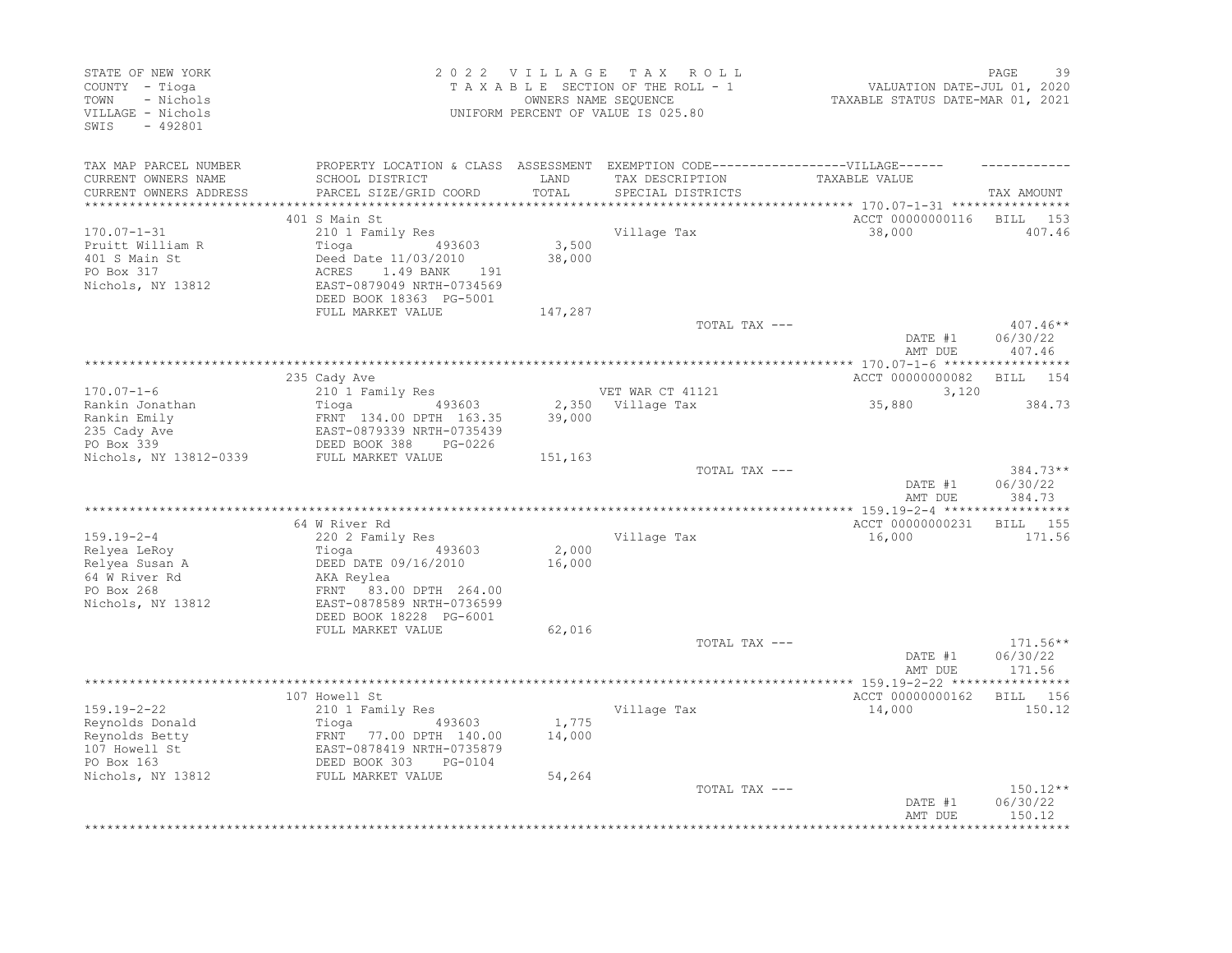| STATE OF NEW YORK<br>COUNTY - Tioga<br>- Nichols<br>TOWN<br>VILLAGE - Nichols<br>SWIS - 492801   |                                                                                                                                                                                  |                                        | 2022 VILLAGE TAX ROLL<br>TAXABLE SECTION OF THE ROLL - 1<br>OWNERS NAME SEQUENCE<br>UNIFORM PERCENT OF VALUE IS 025.80 | 40<br>2020, VALUATION DATE-JUL<br>2021, TAXABLE STATUS DATE-MAR | PAGE<br>40                       |
|--------------------------------------------------------------------------------------------------|----------------------------------------------------------------------------------------------------------------------------------------------------------------------------------|----------------------------------------|------------------------------------------------------------------------------------------------------------------------|-----------------------------------------------------------------|----------------------------------|
| TAX MAP PARCEL NUMBER<br>CURRENT OWNERS NAME<br>CURRENT OWNERS ADDRESS                           | PROPERTY LOCATION & CLASS ASSESSMENT EXEMPTION CODE----------------VILLAGE------<br>SCHOOL DISTRICT<br>PARCEL SIZE/GRID COORD                                                    | LAND<br>TOTAL<br>* * * * * * * * * * * | TAX DESCRIPTION<br>SPECIAL DISTRICTS                                                                                   | TAXABLE VALUE<br>************ 159.18-1-11 *****************     | TAX AMOUNT                       |
| $159.18 - 1 - 11$<br>Richter Dorothy K L<br>335 W River Rd<br>Nichols, NY 13812                  | 335 W River Rd<br>210 1 Family Res<br>Tioga 493603<br>DEED DATE 09/04/97<br>FRNT 105.00 DPTH 264.00<br>EAST-0877269 NRTH-0737209<br>DEED BOOK 601<br>PG-176<br>FULL MARKET VALUE | 3,150<br>18,018<br>69,837              | Village Tax                                                                                                            | ACCT 00000000101 BILL 157<br>18,018                             | 193.20                           |
|                                                                                                  |                                                                                                                                                                                  |                                        | TOTAL TAX ---                                                                                                          |                                                                 | $193.20**$                       |
|                                                                                                  |                                                                                                                                                                                  |                                        |                                                                                                                        | DATE #1<br>AMT DUE                                              | 06/30/22<br>193.20               |
|                                                                                                  | 39 Ro-Ki Blvd                                                                                                                                                                    |                                        |                                                                                                                        | ACCT 00000000048                                                | BILL 158                         |
| $170.06 - 1 - 13$                                                                                | 210 1 Family Res                                                                                                                                                                 |                                        | Village Tax                                                                                                            | 37,300                                                          | 399.96                           |
| Ricketson David L<br>Ricketson Michele K<br>39 Ro-Ki Blvd<br>Nichols, NY 13812                   | 493603<br>Tioga<br>DEED DATE 08/21/2007<br>FRNT 99.00 DPTH 170.00<br>BANK 191<br>EAST-0878581 NRTH-0734910<br>DEED BOOK 14787 PG-1002                                            | 2,000<br>37,300                        |                                                                                                                        |                                                                 |                                  |
|                                                                                                  | FULL MARKET VALUE                                                                                                                                                                | 144,574                                |                                                                                                                        |                                                                 |                                  |
|                                                                                                  |                                                                                                                                                                                  |                                        | TOTAL TAX ---                                                                                                          | DATE #1<br>AMT DUE                                              | $399.96**$<br>06/30/22<br>399.96 |
|                                                                                                  | 468 W River Rd                                                                                                                                                                   |                                        |                                                                                                                        | ACCT 00000000106 BILL 159                                       |                                  |
| $159.18 - 2 - 6$<br>Roberts Richard M<br>Roberts Pamela S<br>468 W River Rd<br>Nichols, NY 13812 | 210 1 Family Res<br>Tioga 193603<br>DEED DATE 10/24/96<br>ACRES 2.70<br>EAST-0876599 NRTH-0737009                                                                                | 18,500                                 | VET WAR CT 41121<br>3,325 Village Tax                                                                                  | 2,775<br>15,725                                                 | 168.61                           |
|                                                                                                  | DEED BOOK 589 PG-162<br>FULL MARKET VALUE                                                                                                                                        | 71,705                                 |                                                                                                                        |                                                                 |                                  |
|                                                                                                  |                                                                                                                                                                                  |                                        | TOTAL TAX ---                                                                                                          | DATE #1<br>AMT DUE                                              | $168.61**$<br>06/30/22<br>168.61 |
|                                                                                                  |                                                                                                                                                                                  |                                        |                                                                                                                        |                                                                 |                                  |
| $159.18 - 1 - 3.20$<br>Rogers Estelle M                                                          | 509 W River Rd<br>210 1 Family Res                                                                                                                                               |                                        | VET COM CT 41131<br>2,800 AGED ALL 41800                                                                               | ACCT 00000000175 BILL 160<br>4,650<br>6,975                     |                                  |
| 509 W River Rd<br>Nichols, NY 13812                                                              | Tioga 193603<br>Deed Date 11/17/2006<br>FRNT 180.00 DPTH 148.00<br>EAST-0876379 NRTH-0737509<br>DEED BOOK 13865 PG-1001                                                          |                                        | 18,600 Village Tax                                                                                                     | 6,975                                                           | 74.79                            |
|                                                                                                  | FULL MARKET VALUE                                                                                                                                                                | 72,093                                 | TOTAL TAX ---                                                                                                          | DATE #1<br>AMT DUE                                              | $74.79**$<br>06/30/22<br>74.79   |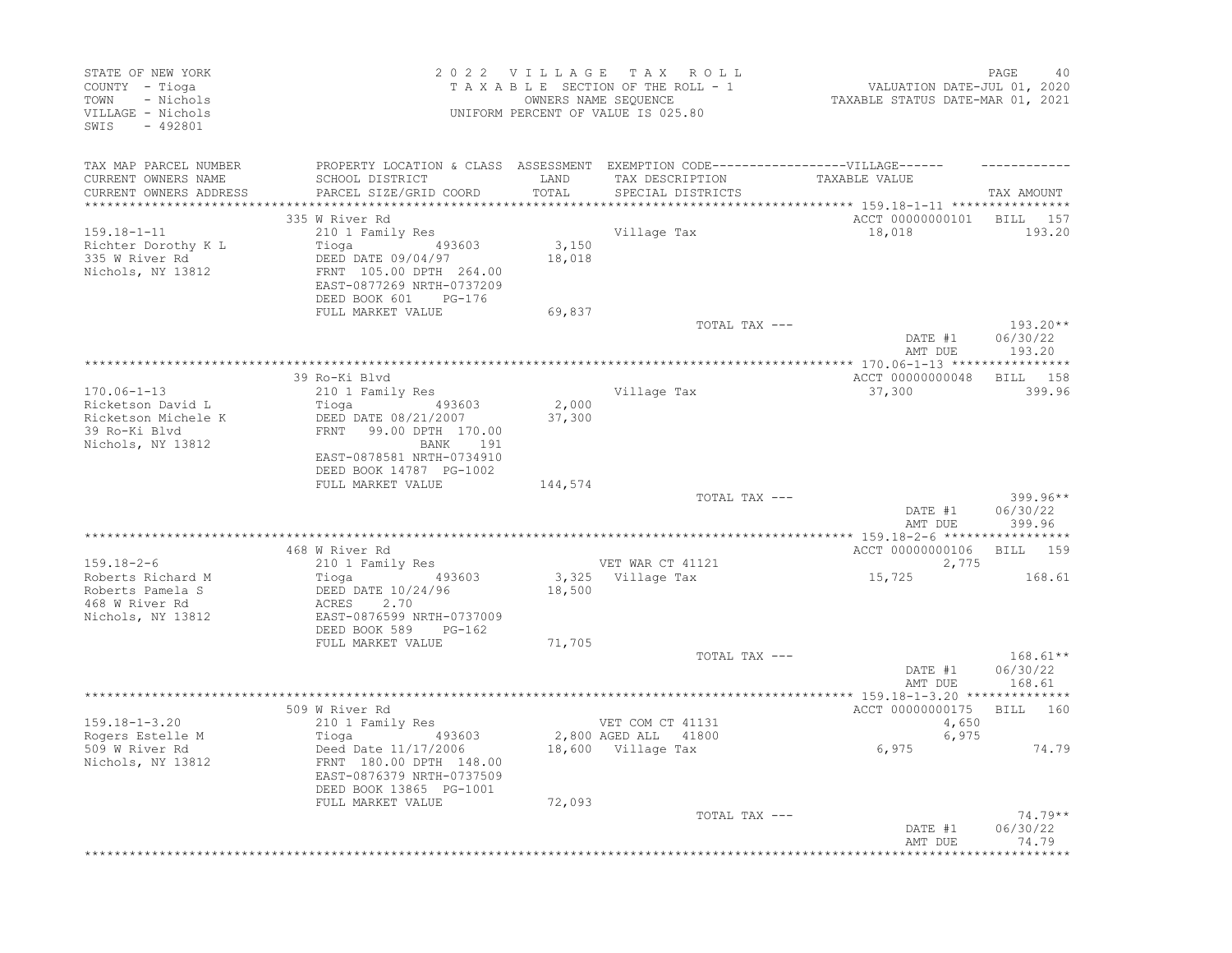| STATE OF NEW YORK<br>COUNTY - Tioga<br>- Nichols<br>TOWN<br>VILLAGE - Nichols<br>$-492801$<br>SWIS     |                                                                                                                                                                                    | 2022 VILLAGE<br>OWNERS NAME SEQUENCE | T A X<br>R O L L<br>TAXABLE SECTION OF THE ROLL - 1<br>UNIFORM PERCENT OF VALUE IS 025.80 | VALUATION DATE-JUL 01, 2020<br>TAXABLE STATUS DATE-MAR 01, 2021 | PAGE<br>41                       |
|--------------------------------------------------------------------------------------------------------|------------------------------------------------------------------------------------------------------------------------------------------------------------------------------------|--------------------------------------|-------------------------------------------------------------------------------------------|-----------------------------------------------------------------|----------------------------------|
| TAX MAP PARCEL NUMBER<br>CURRENT OWNERS NAME<br>CURRENT OWNERS ADDRESS<br>*********************        | PROPERTY LOCATION & CLASS ASSESSMENT<br>SCHOOL DISTRICT<br>PARCEL SIZE/GRID COORD                                                                                                  | LAND<br>TOTAL                        | EXEMPTION CODE-----------------VILLAGE------<br>TAX DESCRIPTION<br>SPECIAL DISTRICTS      | TAXABLE VALUE                                                   | TAX AMOUNT                       |
|                                                                                                        | 73 Kirby St                                                                                                                                                                        |                                      |                                                                                           | ACCT 00000000204                                                | BILL<br>161                      |
| $159.19 - 2 - 35$<br>Rogers Scott A<br>Rogers Shannon J<br>73 Kirby St<br>Nichols, NY 13812            | 210 1 Family Res<br>Tioga<br>493603<br>DEED DATE 06/16/2010<br>FRNT<br>66.00 DPTH 179.00<br>191<br>BANK<br>EAST-0878589 NRTH-0736379<br>DEED BOOK 17962 PG-7001                    | 1,650<br>20,000                      | Village Tax                                                                               | 20,000                                                          | 214.45                           |
|                                                                                                        | FULL MARKET VALUE                                                                                                                                                                  | 77,519                               | TOTAL TAX ---                                                                             |                                                                 | $214.45**$                       |
|                                                                                                        |                                                                                                                                                                                    |                                      |                                                                                           | DATE #1<br>AMT DUE                                              | 06/30/22<br>214.45               |
|                                                                                                        |                                                                                                                                                                                    |                                      |                                                                                           |                                                                 | $******$                         |
| $159.19 - 2 - 24$<br>Rowe Larry<br>Rowe Betty<br>178 Bliven St<br>Nichols, NY 13812                    | 178 Bliven St<br>210 1 Family Res<br>Tioga<br>493603<br>Deed Date 11/25/2019<br>FRNT 133.00 DPTH 235.00<br>0.56<br>ACRES<br>EAST-0878319 NRTH-0735939<br>DEED BOOK 20190 PG-4763   | 2,650<br>28,650                      | Village Tax                                                                               | ACCT 00000000191<br>28,650                                      | 162<br>BILL<br>307.20            |
|                                                                                                        | FULL MARKET VALUE                                                                                                                                                                  | 111,047                              | TOTAL TAX ---                                                                             | DATE #1<br>AMT DUE                                              | $307.20**$<br>06/30/22<br>307.20 |
|                                                                                                        |                                                                                                                                                                                    |                                      |                                                                                           |                                                                 |                                  |
| $159.18 - 1 - 10$<br>Salisbury Timothy R<br>Salisbury Jessie A<br>355 W River Rd<br>Nichols, NY 13812  | 355 W River Rd<br>210 1 Family Res<br>Tioga<br>493603<br>DEED DATE 08/04/2011<br>FRNT<br>70.00 DPTH 249.00<br>BANK<br>191<br>EAST-0877189 NRTH-0737259<br>DEED BOOK 19091 PG-9001  | 2,300<br>22,110                      | Village Tax                                                                               | ACCT 00000000102<br>22,110                                      | BILL<br>163<br>237.08            |
|                                                                                                        | FULL MARKET VALUE                                                                                                                                                                  | 85,698                               | TOTAL TAX ---                                                                             | DATE #1<br>AMT DUE                                              | $237.08**$<br>06/30/22<br>237.08 |
|                                                                                                        |                                                                                                                                                                                    |                                      |                                                                                           |                                                                 |                                  |
| $170.07 - 1 - 29$<br>Savacool Christopher C<br>Savacool Amanda A<br>363 S Main St<br>Nichols, NY 13812 | 363 S Main St<br>210 1 Family Res<br>Tioga<br>493603<br>DEED DATE 08/26/2010<br>82.00 DPTH 162.00<br>FRNT<br>ACRES<br>1.00<br>EAST-0878859 NRTH-0734779<br>DEED BOOK 18173 PG-3001 | 2,075<br>15,075                      | Village Tax                                                                               | ACCT 00000000094<br>15,075                                      | BILL<br>164<br>161.64            |
|                                                                                                        | FULL MARKET VALUE                                                                                                                                                                  | 58,430                               | TOTAL TAX ---                                                                             | DATE #1<br>AMT DUE                                              | $161.64**$<br>06/30/22<br>161.64 |
|                                                                                                        |                                                                                                                                                                                    |                                      |                                                                                           |                                                                 |                                  |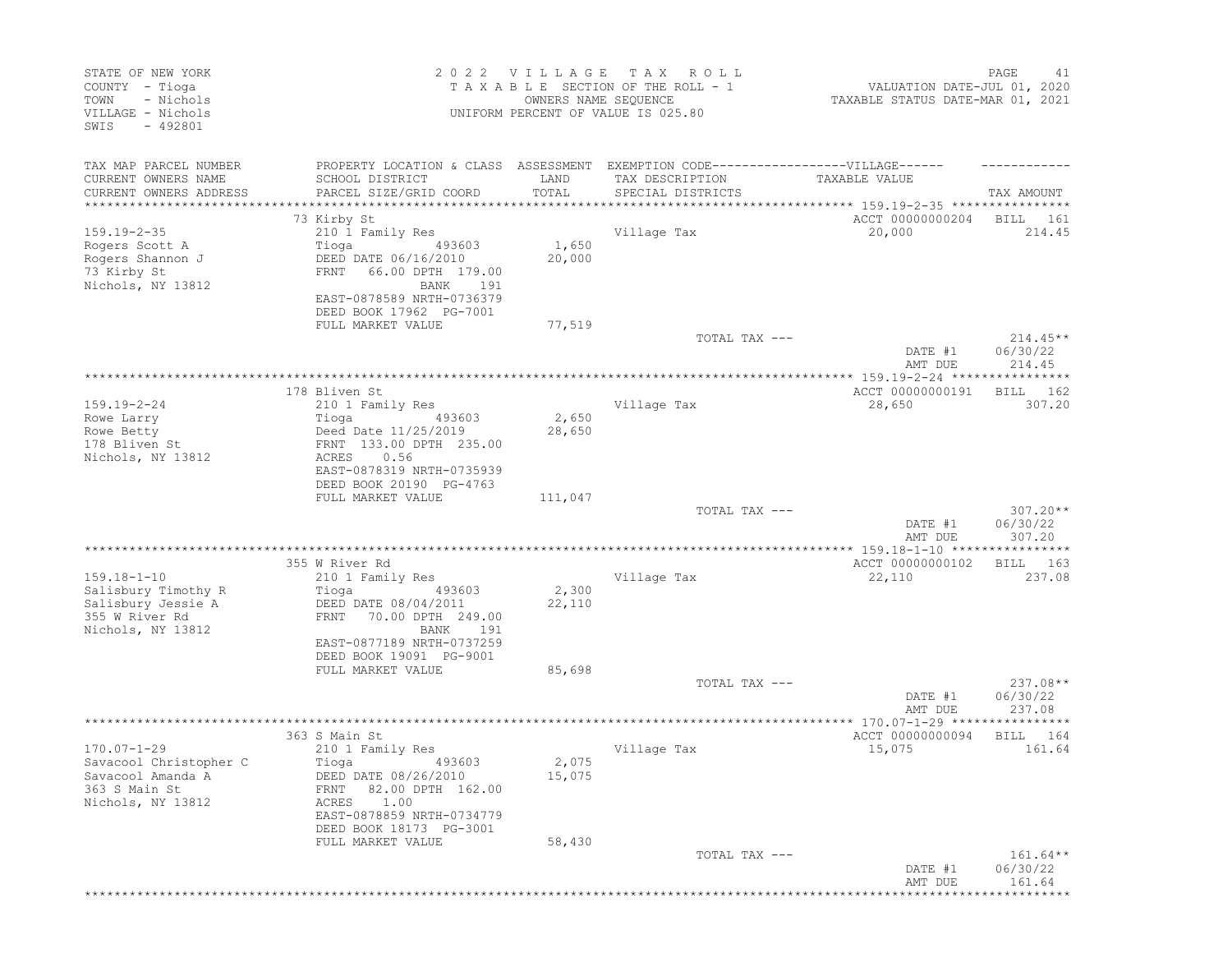| COUNTY - Tioga<br>- Nichols<br>TOWN<br>VILLAGE - Nichols<br>SWIS<br>$-492801$                                   |                                                                                                                                                                 | 2022 VILLAGE    | TAX ROLL<br>TAXABLE SECTION OF THE ROLL - 1<br>OWNERS NAME SEQUENCE<br>UNIFORM PERCENT OF VALUE IS 025.80                 | VALUATION DATE-JUL 01, 2020<br>TAXABLE STATUS DATE-MAR 01, 2021 | PAGE<br>42                       |
|-----------------------------------------------------------------------------------------------------------------|-----------------------------------------------------------------------------------------------------------------------------------------------------------------|-----------------|---------------------------------------------------------------------------------------------------------------------------|-----------------------------------------------------------------|----------------------------------|
| TAX MAP PARCEL NUMBER<br>CURRENT OWNERS NAME<br>CURRENT OWNERS ADDRESS<br>**************************            | SCHOOL DISTRICT<br>PARCEL SIZE/GRID COORD                                                                                                                       | LAND<br>TOTAL   | PROPERTY LOCATION & CLASS ASSESSMENT EXEMPTION CODE-----------------VILLAGE------<br>TAX DESCRIPTION<br>SPECIAL DISTRICTS | TAXABLE VALUE                                                   | TAX AMOUNT                       |
| $159.19 - 3 - 11$<br>Scales Chris<br>55 Cady Ave<br>Nichols, NY 13812<br>PRIOR OWNER ON 3/01/2021               | 55 Cady Ave<br>210 1 Family Res<br>Tioga<br>493603<br>DEED DATE 03/27/2012<br><b>FRNT</b><br>50.00 DPTH 159.00<br>BANK<br>500<br>EAST-0879299 NRTH-0736349      | 1,500<br>18,500 | Village Tax                                                                                                               | ACCT 00000000060<br>18,500                                      | BILL<br>165<br>198.37            |
| Morris Jonathon D                                                                                               | DEED BOOK 20210 PG-4520<br>FULL MARKET VALUE                                                                                                                    | 71,705          | TOTAL TAX ---                                                                                                             | DATE #1<br>AMT DUE                                              | 198.37**<br>06/30/22<br>198.37   |
|                                                                                                                 | 56 Bliven St                                                                                                                                                    |                 |                                                                                                                           | ACCT 00000000185                                                | 166<br>BILL                      |
| $159.19 - 2 - 40$<br>Schneider Thelma<br>Schneider Charles P<br>56 Bliven St<br>Nichols, NY 13812               | 210 1 Family Res<br>Tioga<br>493603<br>FRNT 55.00 DPTH 230.00<br>EAST-0878309 NRTH-0736529<br>DEED BOOK 290<br>PG-0113                                          | 16,700          | VET WAR CT 41121<br>1,650 Village Tax                                                                                     | 2,505<br>14,195                                                 | 152.21                           |
|                                                                                                                 | FULL MARKET VALUE                                                                                                                                               | 64,729          | TOTAL TAX ---                                                                                                             | DATE #1<br>AMT DUE                                              | 152.21**<br>06/30/22<br>152.21   |
| $159.18 - 2 - 28$<br>Schultheis William A II<br>Schultheis Annemarie<br>133 Bliven St<br>Nichols, NY 13812-0076 | 133 Bliven St<br>210 1 Family Res<br>Tioga<br>493603<br>Deed Date 05/16/2012<br>FRNT 141.50 DPTH 179.50<br>EAST-0878069 NRTH-0736159<br>DEED BOOK 19873 PG-2001 | 2,400<br>20,000 | Village Tax                                                                                                               | ACCT 00000000076<br>20,000                                      | BILL 167<br>214.45               |
|                                                                                                                 | FULL MARKET VALUE                                                                                                                                               | 77,519          | TOTAL TAX ---                                                                                                             | DATE #1<br>AMT DUE                                              | $214.45**$<br>06/30/22<br>214.45 |
|                                                                                                                 | 317 W River Rd                                                                                                                                                  |                 |                                                                                                                           | *** 159.18-1-12 *******<br>ACCT 00000000174                     | 168<br>BILL                      |
| $159.18 - 1 - 12$<br>Sechrist Raymond<br>317 W River Rd<br>Nichols, NY 13812                                    | 210 1 Family Res<br>Tioga<br>493603<br>74.25 DPTH 273.00<br>FRNT<br>EAST-0877349 NRTH-0737209<br>DEED BOOK 444<br>PG-0227                                       | 1,900<br>16,255 | Village Tax                                                                                                               | 16,255                                                          | 174.30                           |
|                                                                                                                 | FULL MARKET VALUE                                                                                                                                               | 63,004          | TOTAL TAX ---                                                                                                             | DATE #1<br>AMT DUE                                              | $174.30**$<br>06/30/22<br>174.30 |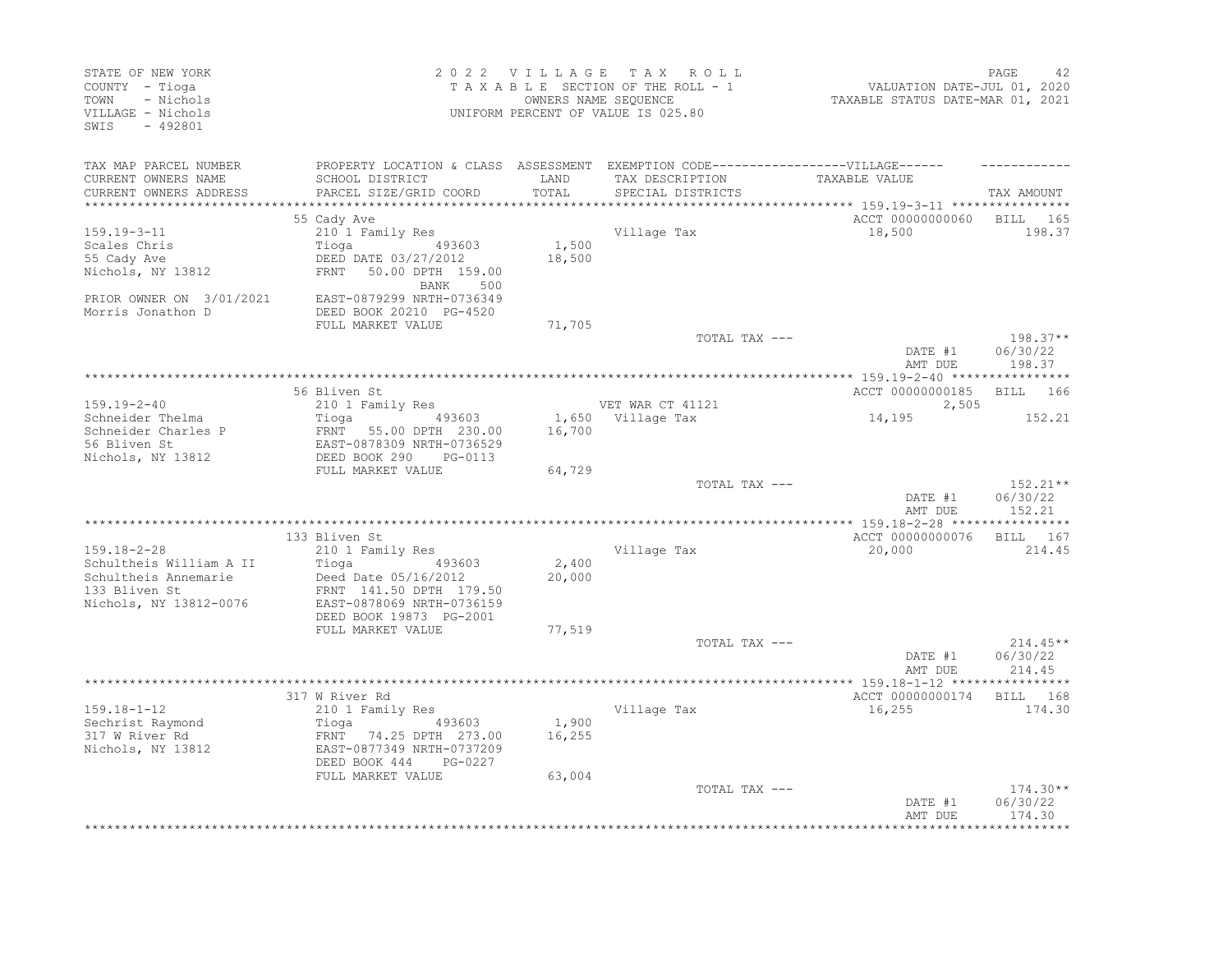| STATE OF NEW YORK<br>COUNTY - Tioga<br>- Nichols<br>TOWN<br>VILLAGE - Nichols<br>SWIS<br>$-492801$ |                                                                                                                            | 2022 VILLAGE<br>OWNERS NAME SEQUENCE | T A X<br>R O L L<br>TAXABLE SECTION OF THE ROLL - 1<br>UNIFORM PERCENT OF VALUE IS 025.80 | VALUATION DATE-JUL 01, 2020<br>TAXABLE STATUS DATE-MAR 01, 2021 | PAGE<br>43                       |
|----------------------------------------------------------------------------------------------------|----------------------------------------------------------------------------------------------------------------------------|--------------------------------------|-------------------------------------------------------------------------------------------|-----------------------------------------------------------------|----------------------------------|
| TAX MAP PARCEL NUMBER<br>CURRENT OWNERS NAME                                                       | PROPERTY LOCATION & CLASS ASSESSMENT EXEMPTION CODE-----------------VILLAGE------<br>SCHOOL DISTRICT                       | LAND                                 | TAX DESCRIPTION                                                                           | TAXABLE VALUE                                                   |                                  |
| CURRENT OWNERS ADDRESS<br>***********************                                                  | PARCEL SIZE/GRID COORD                                                                                                     | TOTAL                                | SPECIAL DISTRICTS                                                                         |                                                                 | TAX AMOUNT                       |
|                                                                                                    | 589 W River Rd                                                                                                             |                                      |                                                                                           | ACCT 00000000046                                                | BILL<br>- 169                    |
| $159.18 - 1 - 1$                                                                                   | 210 1 Family Res                                                                                                           |                                      | Village Tax                                                                               | 25,550                                                          | 273.96                           |
| Seeley James F<br>589 W River Rd<br>Nichols, NY 13812-2534                                         | Tioga<br>493603<br>DEED DATE 11/03/2006<br>FRNT 206.00 DPTH 103.00<br>EAST-0875989 NRTH-0737639<br>DEED BOOK 13815 PG-7001 | 3,050<br>25,550                      |                                                                                           |                                                                 |                                  |
|                                                                                                    | FULL MARKET VALUE                                                                                                          | 99,031                               |                                                                                           |                                                                 |                                  |
|                                                                                                    |                                                                                                                            |                                      | TOTAL TAX ---                                                                             | DATE #1<br>AMT DUE                                              | $273.96**$<br>06/30/22<br>273.96 |
|                                                                                                    |                                                                                                                            |                                      |                                                                                           |                                                                 |                                  |
| $170.07 - 2 - 25$                                                                                  | 69 Dean St<br>210 1 Family Res                                                                                             |                                      | Village Tax                                                                               | ACCT 00000000112<br>25,800                                      | 170<br>BILL<br>276.64            |
| Sessaman Timothy<br>Sessaman Jennifer                                                              | Tioga<br>493603                                                                                                            | 1,800                                |                                                                                           |                                                                 |                                  |
| 69 Dean St                                                                                         | Deed Date 05/29/2019<br>66.00 DPTH 292.00<br>FRNT                                                                          | 25,800                               |                                                                                           |                                                                 |                                  |
| Nichols, NY 13812                                                                                  | $0.40$ BANK<br>ACRES<br>500<br>EAST-0879851 NRTH-0734952                                                                   |                                      |                                                                                           |                                                                 |                                  |
| PRIOR OWNER ON 3/01/2021                                                                           | DEED BOOK 20220 PG-329                                                                                                     |                                      |                                                                                           |                                                                 |                                  |
| Crannell Barbara J                                                                                 | FULL MARKET VALUE                                                                                                          | 100,000                              |                                                                                           |                                                                 |                                  |
|                                                                                                    |                                                                                                                            |                                      | TOTAL TAX ---                                                                             | DATE #1<br>AMT DUE                                              | $276.64**$<br>06/30/22<br>276.64 |
|                                                                                                    |                                                                                                                            |                                      |                                                                                           | **************** 159.18-2-11 *****************                  |                                  |
|                                                                                                    | 404 W River Rd                                                                                                             |                                      |                                                                                           | ACCT 00000000189                                                | 171<br>BILL                      |
| $159.18 - 2 - 11$                                                                                  | 210 1 Family Res                                                                                                           |                                      | Village Tax                                                                               | 26,367                                                          | 282.72                           |
| Shanahan Thomas<br>Shanahan Lorri                                                                  | Tioga<br>493603<br>DEED DATE 10/23/01                                                                                      | 1,975<br>26,367                      |                                                                                           |                                                                 |                                  |
| 404 West River Rd                                                                                  | 96.00 DPTH 162.16<br>FRNT                                                                                                  |                                      |                                                                                           |                                                                 |                                  |
| Nichols, NY 13812                                                                                  | 500<br>BANK                                                                                                                |                                      |                                                                                           |                                                                 |                                  |
|                                                                                                    | EAST-0876869 NRTH-0737119<br>DEED BOOK 681<br>$PG-37$                                                                      |                                      |                                                                                           |                                                                 |                                  |
|                                                                                                    | FULL MARKET VALUE                                                                                                          | 102,198                              |                                                                                           |                                                                 |                                  |
|                                                                                                    |                                                                                                                            |                                      | TOTAL TAX ---                                                                             | DATE #1<br>AMT DUE                                              | 282.72**<br>06/30/22<br>282.72   |
|                                                                                                    |                                                                                                                            |                                      |                                                                                           |                                                                 |                                  |
|                                                                                                    | 60 Johnson St                                                                                                              |                                      |                                                                                           | ACCT 00000000127                                                | BILL<br>172                      |
| $159.18 - 2 - 9$                                                                                   | 210 1 Family Res                                                                                                           |                                      | Village Tax                                                                               | 18,000                                                          | 193.01                           |
| Shay Eric<br>Shay Elizabeth                                                                        | Tioga<br>493603<br>DEED DATE 02/12/2018                                                                                    | 2,050<br>18,000                      |                                                                                           |                                                                 |                                  |
| 60 Johnson St<br>Nichols, NY 13812                                                                 | FRNT 87.99 DPTH 229.75<br>500<br>BANK                                                                                      |                                      |                                                                                           |                                                                 |                                  |
|                                                                                                    | EAST-0876839 NRTH-0736959<br>DEED BOOK 20180 PG-724                                                                        |                                      |                                                                                           |                                                                 |                                  |
|                                                                                                    | FULL MARKET VALUE                                                                                                          | 69,767                               |                                                                                           |                                                                 |                                  |
|                                                                                                    |                                                                                                                            |                                      | TOTAL TAX ---                                                                             | DATE #1<br>AMT DUE                                              | $193.01**$<br>06/30/22<br>193.01 |
|                                                                                                    |                                                                                                                            |                                      |                                                                                           |                                                                 |                                  |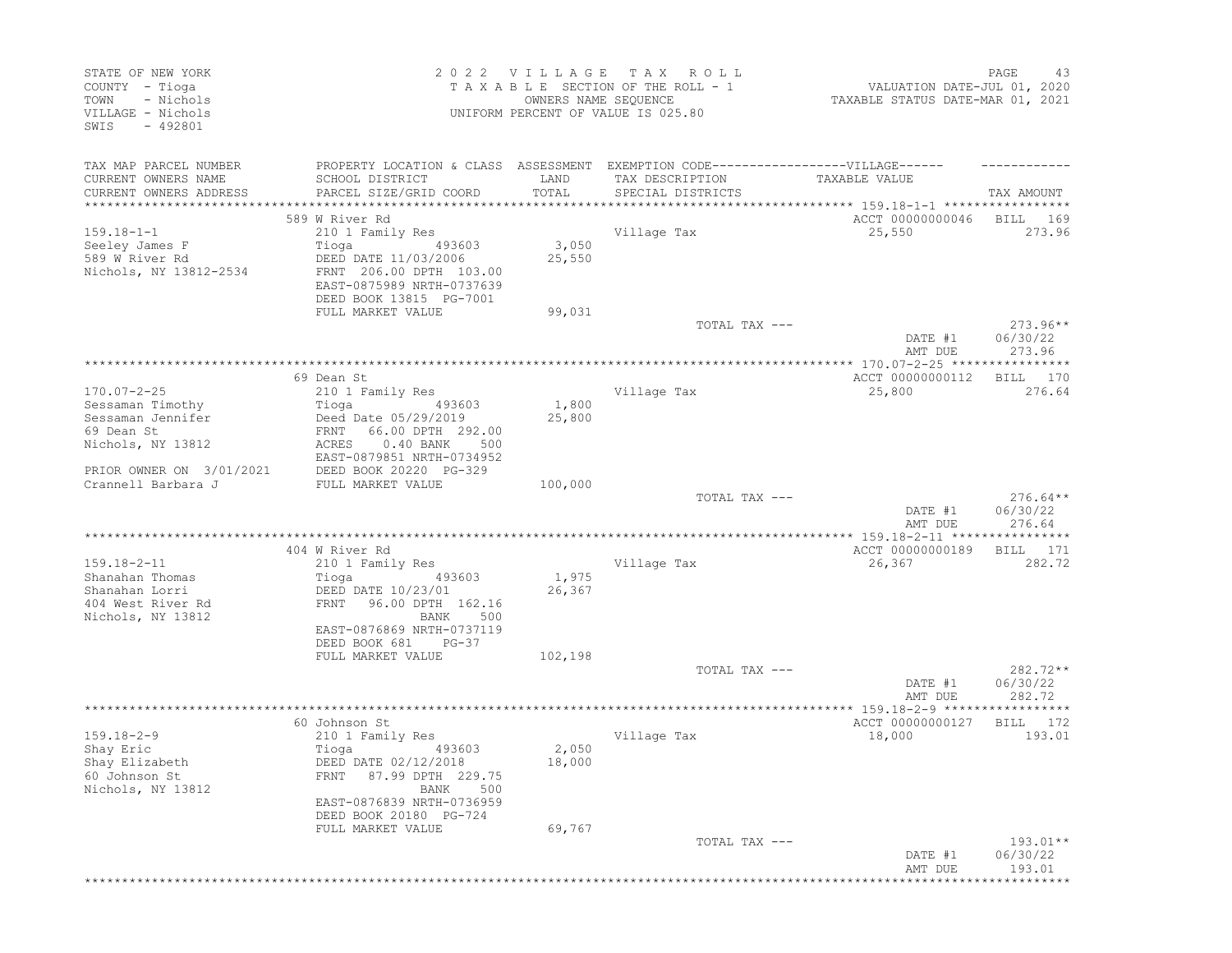| STATE OF NEW YORK<br>COUNTY - Tioga<br>- Nichols<br>TOWN<br>VILLAGE - Nichols<br>SWIS<br>$-492801$ |                                                                                                                                  | 2022 VILLAGE<br>OWNERS NAME SEQUENCE | T A X<br>R O L L<br>TAXABLE SECTION OF THE ROLL - 1<br>UNIFORM PERCENT OF VALUE IS 025.80 | VALUATION DATE-JUL 01, 2020<br>TAXABLE STATUS DATE-MAR 01, 2021 | PAGE<br>44                       |
|----------------------------------------------------------------------------------------------------|----------------------------------------------------------------------------------------------------------------------------------|--------------------------------------|-------------------------------------------------------------------------------------------|-----------------------------------------------------------------|----------------------------------|
| TAX MAP PARCEL NUMBER<br>CURRENT OWNERS NAME<br>CURRENT OWNERS ADDRESS                             | PROPERTY LOCATION & CLASS ASSESSMENT EXEMPTION CODE-----------------VILLAGE------<br>SCHOOL DISTRICT<br>PARCEL SIZE/GRID COORD   | LAND<br>TOTAL                        | TAX DESCRIPTION<br>SPECIAL DISTRICTS                                                      | TAXABLE VALUE                                                   | TAX AMOUNT                       |
| ***************                                                                                    |                                                                                                                                  | **************                       |                                                                                           | ******************** 170.06-1-7 *****************               |                                  |
|                                                                                                    | 49 Walnut St                                                                                                                     |                                      |                                                                                           | ACCT 00000000229                                                | BILL<br>173                      |
| $170.06 - 1 - 7$                                                                                   | 210 1 Family Res                                                                                                                 |                                      | Village Tax                                                                               | 22,600                                                          | 242.33                           |
| Shipman Matthew W<br>Shipman Kimberly D<br>49 Walnut St<br>Nichols, NY 13812                       | Tioga<br>493603<br>DEED DATE 10/25/2019<br>FRNT 162.50 DPTH 663.00<br>3.53<br>ACRES<br>EAST-0878369 NRTH-0735499                 | 3,000<br>22,600                      |                                                                                           |                                                                 |                                  |
|                                                                                                    | DEED BOOK 20190 PG-4297                                                                                                          |                                      |                                                                                           |                                                                 |                                  |
|                                                                                                    | FULL MARKET VALUE                                                                                                                | 87,597                               |                                                                                           |                                                                 |                                  |
|                                                                                                    |                                                                                                                                  |                                      | TOTAL TAX ---                                                                             | DATE #1<br>AMT DUE                                              | $242.33**$<br>06/30/22<br>242.33 |
|                                                                                                    |                                                                                                                                  |                                      |                                                                                           | *************** 170.07-2-14 *********                           | * * * * *                        |
|                                                                                                    | 70 Dean St                                                                                                                       |                                      |                                                                                           | ACCT 00000000055                                                | 174<br>BILL                      |
| $170.07 - 2 - 14$                                                                                  | 210 1 Family Res                                                                                                                 |                                      | Village Tax                                                                               | 23,650                                                          | 253.59                           |
| Short Elizabeth M<br>70 Dean St<br>Nichols, NY 13812-2553                                          | Tioga<br>493603<br>DEED DATE 09/18/2009<br>66.00 DPTH 132.00<br>FRNT                                                             | 1,650<br>23,650                      |                                                                                           |                                                                 |                                  |
|                                                                                                    | BANK<br>191<br>EAST-0879909 NRTH-0735319<br>DEED BOOK 17212 PG-6002<br>FULL MARKET VALUE                                         | 91,667                               |                                                                                           |                                                                 |                                  |
|                                                                                                    |                                                                                                                                  |                                      | TOTAL TAX ---                                                                             |                                                                 | $253.59**$                       |
|                                                                                                    |                                                                                                                                  |                                      |                                                                                           | DATE #1<br>AMT DUE                                              | 06/30/22<br>253.59               |
|                                                                                                    | 64 Platt St                                                                                                                      |                                      |                                                                                           | ACCT 00000000206                                                | BILL<br>175                      |
| $170.07 - 1 - 9$                                                                                   | 210 1 Family Res                                                                                                                 |                                      | Village Tax                                                                               | 18,000                                                          | 193.01                           |
| Shumin Caitlyn R<br>Shumin Lynn M<br>270 Ro-ki Blvd<br>Nichols, NY 13812                           | 493603<br>Tioga<br>DEED DATE 10/22/2019<br>FRNT 149.26 DPTH<br>83.00<br>$0.28$ BANK<br>ACRES<br>500<br>EAST-0879359 NRTH-0735139 | 1,825<br>18,000                      |                                                                                           |                                                                 |                                  |
|                                                                                                    | DEED BOOK 20190 PG-4224<br>FULL MARKET VALUE                                                                                     | 69,767                               |                                                                                           |                                                                 |                                  |
|                                                                                                    |                                                                                                                                  |                                      | TOTAL TAX ---                                                                             | DATE #1<br>AMT DUE                                              | $193.01**$<br>06/30/22<br>193.01 |
|                                                                                                    | ************************                                                                                                         |                                      | ***********************************                                                       | ***************** 170.07-2-32 ****************                  |                                  |
| $170.07 - 2 - 32$<br>Simmons Shelly L<br>Horton Michael T<br>886 S Main St                         | 17 Platt St<br>210 1 Family Res<br>Tioga 493603<br>Deed Date 10/02/2017<br>94.30 DPTH 282.00<br>FRNT                             | 1,675<br>18,500                      | Village Tax                                                                               | ACCT 00000000057<br>18,500                                      | BILL<br>176<br>198.37            |
| Nichols, NY 13812                                                                                  | EAST-0879139 NRTH-0734939<br>DEED BOOK 20170 PG-4208                                                                             |                                      |                                                                                           |                                                                 |                                  |
|                                                                                                    | FULL MARKET VALUE                                                                                                                | 71,705                               |                                                                                           |                                                                 |                                  |
|                                                                                                    |                                                                                                                                  |                                      | TOTAL TAX ---                                                                             | DATE #1<br>AMT DUE<br>*******************************           | $198.37**$<br>06/30/22<br>198.37 |
|                                                                                                    |                                                                                                                                  |                                      |                                                                                           |                                                                 |                                  |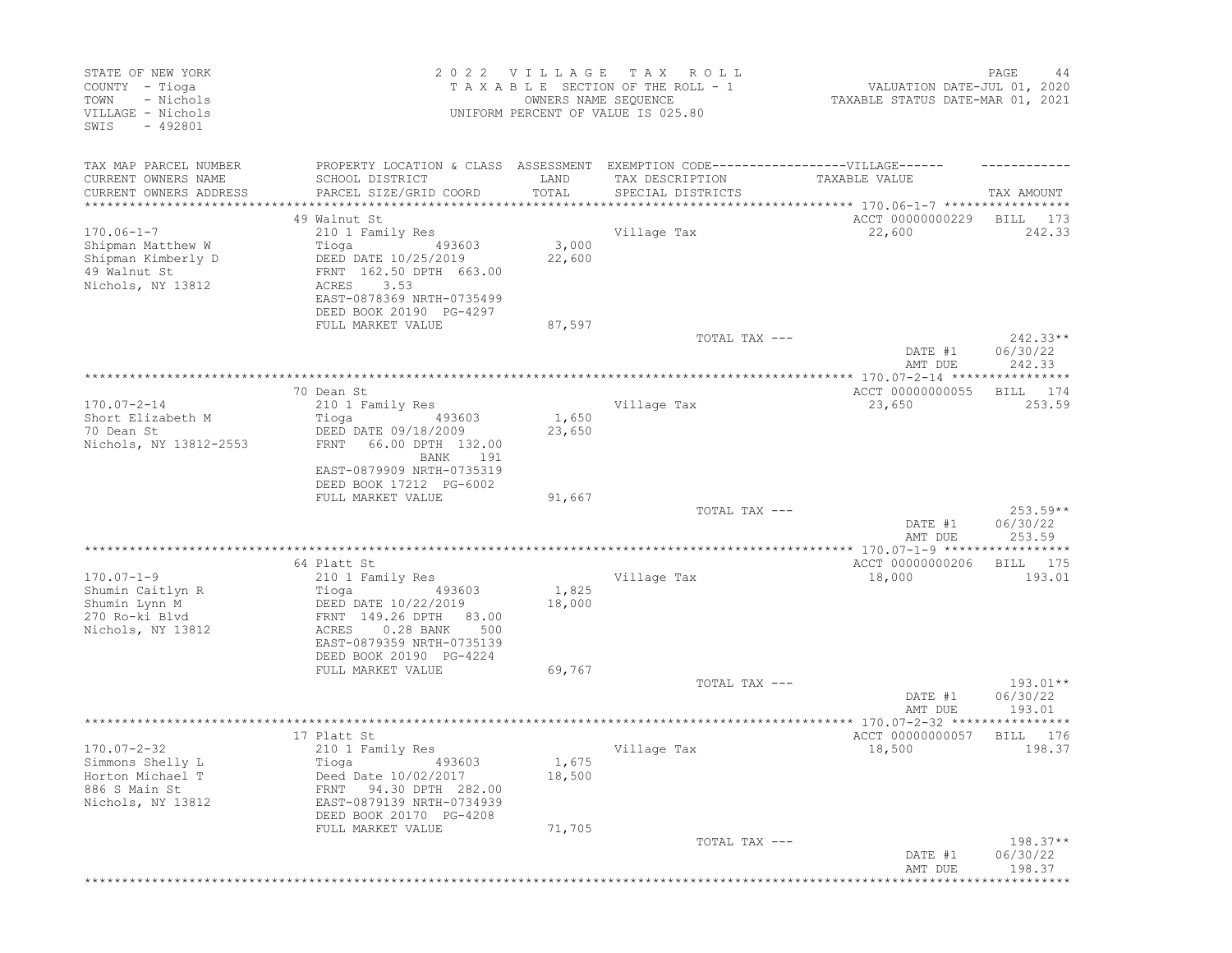| STATE OF NEW YORK<br>COUNTY - Tioga<br>- Nichols<br>TOWN<br>VILLAGE - Nichols<br>SWIS<br>- 492801                                                                     | 2022 VILLAGE TAX ROLL<br>UNIFORM PERCENT OF VALUE IS 025.80 | TAXABLE SECTION OF THE ROLL - 1<br>OWNERS NAME SEQUENCE                           | VALUATION DATE-JUL 01, 2020<br>TAXABLE STATUS DATE-MAR 01, 2021 | PAGE<br>45                       |
|-----------------------------------------------------------------------------------------------------------------------------------------------------------------------|-------------------------------------------------------------|-----------------------------------------------------------------------------------|-----------------------------------------------------------------|----------------------------------|
| TAX MAP PARCEL NUMBER                                                                                                                                                 |                                                             | PROPERTY LOCATION & CLASS ASSESSMENT EXEMPTION CODE-----------------VILLAGE------ |                                                                 |                                  |
| CURRENT OWNERS NAME<br>SCHOOL DISTRICT                                                                                                                                | LAND                                                        | TAX DESCRIPTION                                                                   | TAXABLE VALUE                                                   |                                  |
| PARCEL SIZE/GRID COORD<br>CURRENT OWNERS ADDRESS<br>**********************                                                                                            | TOTAL                                                       | SPECIAL DISTRICTS                                                                 |                                                                 | TAX AMOUNT                       |
| 109 Walnut St                                                                                                                                                         |                                                             |                                                                                   | ACCT 00000000211                                                | BILL 177                         |
| $170.06 - 1 - 10$<br>210 1 Family Res                                                                                                                                 |                                                             | VET COM CT 41131                                                                  | 5,200                                                           |                                  |
| Slater William J<br>Tioga                                                                                                                                             | 493603                                                      | 2,575 VET DIS CT 41141                                                            | 10,400                                                          |                                  |
| 109 Walnut St<br>DEED DATE 12/31/2019<br>Nichols, NY 13812<br>FRNT 198.52 DPTH 200.00<br>$0.60$ BANK<br>ACRES<br>EAST-0878599 NRTH-0735219<br>DEED BOOK 20190 PG-5245 | -77                                                         | 30,000 Village Tax                                                                | 14,400                                                          | 154.41                           |
| FULL MARKET VALUE                                                                                                                                                     | 116,279                                                     | TOTAL TAX ---                                                                     |                                                                 | $154.41**$                       |
|                                                                                                                                                                       |                                                             |                                                                                   | DATE #1<br>AMT DUE                                              | 06/30/22<br>154.41               |
|                                                                                                                                                                       |                                                             |                                                                                   |                                                                 |                                  |
| 62 Kirby St<br>$159.19 - 2 - 32$                                                                                                                                      |                                                             | Village Tax                                                                       | ACCT 00000000132<br>19,600                                      | BILL 178<br>210.16               |
| 411 Apartment<br>Smith Matthew A<br>Tioga                                                                                                                             | 1,800<br>493603                                             |                                                                                   |                                                                 |                                  |
| 292 Orwell Hill Rd<br>Deed Date 01/26/2015<br>Rome, PA 18837<br>FRNT 66.00 DPTH 211.86<br>EAST-0878669 NRTH-0736139<br>DEED BOOK 15000 PG-317                         | 19,600                                                      |                                                                                   |                                                                 |                                  |
| FULL MARKET VALUE                                                                                                                                                     | 75,969                                                      |                                                                                   |                                                                 |                                  |
|                                                                                                                                                                       |                                                             | TOTAL TAX ---                                                                     | DATE #1<br>AMT DUE                                              | $210.16**$<br>06/30/22<br>210.16 |
| 106 Cady Ave                                                                                                                                                          |                                                             |                                                                                   | ACCT 00000000080                                                | BILL 179                         |
| 159.19-3-10.11<br>210 1 Family Res                                                                                                                                    |                                                             | Village Tax                                                                       | 26,796                                                          | 287.32                           |
| Stack Dale II<br>Tioga<br>DEED DATE 08/01/2017<br>106 Cady Ave<br>Nichols, NY 13812<br>FRNT 114.28 DPTH 337.60<br>EAST-0879789 NRTH-0736119                           | 1,000<br>493603<br>26,796<br>BANK<br>500                    |                                                                                   |                                                                 |                                  |
| DEED BOOK 20170 PG-3249                                                                                                                                               |                                                             |                                                                                   |                                                                 |                                  |
| FULL MARKET VALUE                                                                                                                                                     | 103,860                                                     |                                                                                   |                                                                 |                                  |
|                                                                                                                                                                       |                                                             | TOTAL TAX ---                                                                     | DATE #1<br>AMT DUE                                              | $287.32**$<br>06/30/22<br>287.32 |
|                                                                                                                                                                       |                                                             |                                                                                   |                                                                 |                                  |
| 399 W River Rd<br>$159.18 - 1 - 8$<br>210 1 Family Res                                                                                                                |                                                             | Village Tax                                                                       | ACCT 00000000005<br>28,900                                      | BILL 180<br>309.88               |
| Stack Douglas<br>Tioga<br>Noldy Alexandra N<br>DEED DATE 10/09/2020<br>171 Sharon Ave<br>FRNT 242.00 DPTH 214.00<br>Sayre, PA 18810<br>1.10 BANK<br>ACRES             | 3,900<br>493603<br>28,900<br>500                            |                                                                                   |                                                                 |                                  |
| EAST-0876999 NRTH-0737299<br>DEED BOOK 20200 PG-3984                                                                                                                  |                                                             |                                                                                   |                                                                 |                                  |
| FULL MARKET VALUE                                                                                                                                                     | 112,016                                                     |                                                                                   |                                                                 |                                  |
|                                                                                                                                                                       |                                                             | TOTAL TAX ---                                                                     |                                                                 | $309.88**$                       |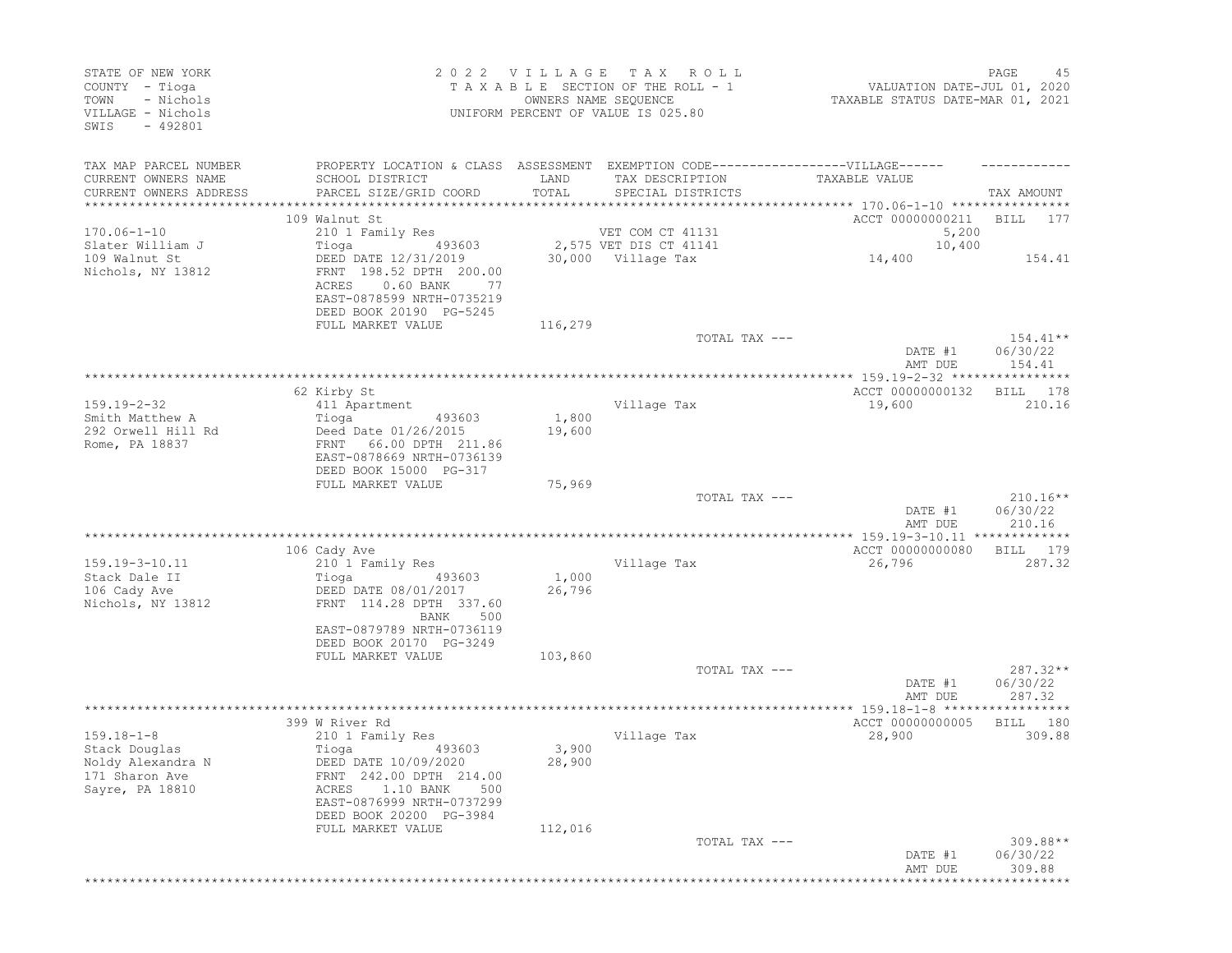| STATE OF NEW YORK<br>COUNTY - Tioga<br>- Nichols<br>TOWN<br>VILLAGE - Nichols<br>SWIS - 492801 |                                                                                                                                                                                 |                           | 2022 VILLAGE TAX ROLL<br>TAXABLE SECTION OF THE ROLL - 1<br>OWNERS NAME SEQUENCE<br>UNIFORM PERCENT OF VALUE IS 025.80 | VALUATION DATE-JUL 01, 2020<br>TAXABLE STATUS DATE-MAR 01, 2021 | PAGE<br>46                     |
|------------------------------------------------------------------------------------------------|---------------------------------------------------------------------------------------------------------------------------------------------------------------------------------|---------------------------|------------------------------------------------------------------------------------------------------------------------|-----------------------------------------------------------------|--------------------------------|
| TAX MAP PARCEL NUMBER<br>CURRENT OWNERS NAME<br>CURRENT OWNERS ADDRESS                         | PROPERTY LOCATION & CLASS ASSESSMENT EXEMPTION CODE-----------------VILLAGE------<br>SCHOOL DISTRICT<br>PARCEL SIZE/GRID COORD                                                  | LAND<br>TOTAL<br>******** | TAX DESCRIPTION<br>SPECIAL DISTRICTS                                                                                   | TAXABLE VALUE<br>*********** 170.07-2-30 *****************      | TAX AMOUNT                     |
| $170.07 - 2 - 30$<br>Steele David<br>Steele Kara<br>43 Platt St<br>Nichols, NY 13812           | 43 Platt St<br>210 1 Family Res<br>Tioga 493603<br>DEED DATE 08/14/2009<br>FRNT 100.00 DPTH 270.60<br>EAST-0879292 NRTH-0734918<br>DEED BOOK 17111 PG-3001<br>FULL MARKET VALUE | 2,200<br>22,792<br>88,341 | Village Tax                                                                                                            | ACCT 00000000092 BILL 181<br>22,792                             | 244.39                         |
|                                                                                                |                                                                                                                                                                                 |                           | TOTAL TAX ---                                                                                                          |                                                                 | $244.39**$                     |
|                                                                                                |                                                                                                                                                                                 |                           |                                                                                                                        | DATE #1                                                         | 06/30/22                       |
|                                                                                                | 72 Bliven St                                                                                                                                                                    |                           |                                                                                                                        | AMT DUE<br>ACCT 00000000113                                     | 244.39<br>BILL 182             |
| 159.19-2-39<br>Steele Kenneth<br>Spiegel Jessica<br>PO Box 238<br>Nichols, NY 13812            | 210 1 Family Res<br>493603<br>Tioga<br>DEED DATE 06/18/99<br>FRNT 105.50 DPTH 226.79<br>BANK 77<br>EAST-0878309 NRTH-0736459<br>DEED BOOK 626<br>$PG-148$                       | 2,250<br>22,776           | Village Tax                                                                                                            | 22,776                                                          | 244.22                         |
|                                                                                                | FULL MARKET VALUE                                                                                                                                                               | 88,279                    | TOTAL TAX ---                                                                                                          | DATE #1<br>AMT DUE                                              | 244.22**<br>06/30/22<br>244.22 |
|                                                                                                | 29 Platt St                                                                                                                                                                     |                           |                                                                                                                        | ACCT 00000000111 BILL 183                                       |                                |
| $170.07 - 2 - 31$<br>Steele Sandra<br>29 Platt St<br>Nichols, NY 13812                         | 210 1 Family Res<br>DEED DATE 04/01/2010<br>FRNT 61.00 DPTH 265.00<br>EAST-0879209 NRTH-0734901<br>DEED BOOK 17742 PG-5001                                                      | 22,000                    | AGED V 41807<br>1,600 Village Tax                                                                                      | 9,900<br>12,100                                                 | 129.74                         |
|                                                                                                | FULL MARKET VALUE                                                                                                                                                               | 85,271                    | TOTAL TAX ---                                                                                                          |                                                                 | $129.74**$                     |
|                                                                                                |                                                                                                                                                                                 |                           |                                                                                                                        | DATE #1<br>AMT DUE                                              | 06/30/22<br>129.74             |
|                                                                                                | 150 S Main St                                                                                                                                                                   |                           |                                                                                                                        | ACCT 00000000066                                                | BILL 184                       |
| 159.19-3-20<br>Steval Deming, LLC<br>109 Taylor Ave<br>Nichols, NY 13812                       | 632 Benevolent<br>Tioga 49360.<br>Deed Date 12/05/2018<br>493603<br>FRNT 40.00 DPTH 90.00<br>EAST-0879079 NRTH-0735919<br>DEED BOOK 20180 PG-5176                               | 1,400<br>8,000            | Village Tax                                                                                                            | 8,000                                                           | 85.78                          |
|                                                                                                | FULL MARKET VALUE                                                                                                                                                               | 31,008                    | TOTAL TAX ---                                                                                                          | DATE #1<br>AMT DUE                                              | $85.78**$<br>06/30/22<br>85.78 |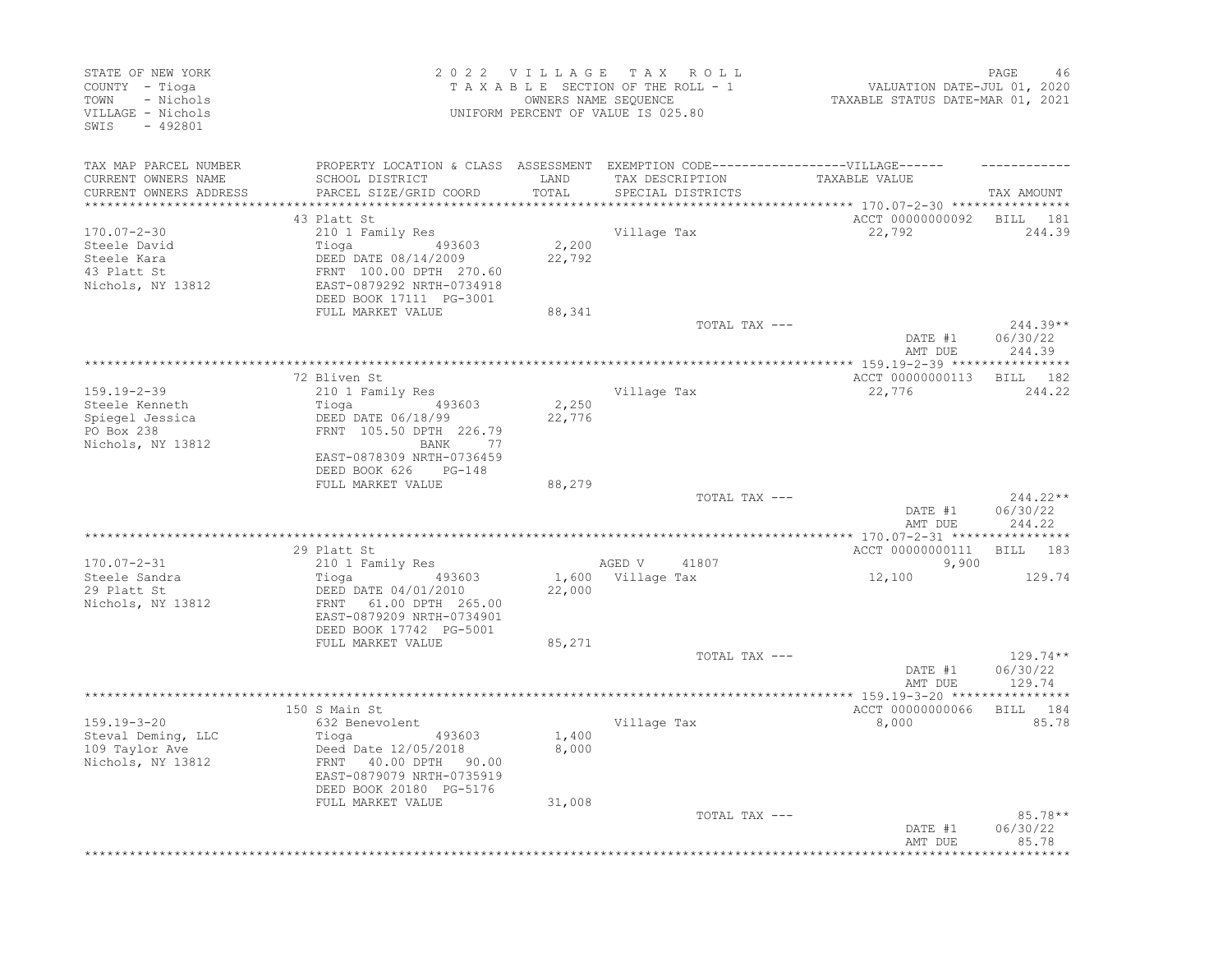| STATE OF NEW YORK<br>COUNTY - Tioga<br>- Nichols<br>TOWN<br>VILLAGE - Nichols<br>SWIS<br>$-492801$ |                                                                                   | 2022 VILLAGE<br>OWNERS NAME SEQUENCE | TAX ROLL<br>TAXABLE SECTION OF THE ROLL - 1<br>UNIFORM PERCENT OF VALUE IS 025.80 | VALUATION DATE-JUL 01, 2020<br>TAXABLE STATUS DATE-MAR 01, 2021 | PAGE<br>47                       |
|----------------------------------------------------------------------------------------------------|-----------------------------------------------------------------------------------|--------------------------------------|-----------------------------------------------------------------------------------|-----------------------------------------------------------------|----------------------------------|
| TAX MAP PARCEL NUMBER                                                                              | PROPERTY LOCATION & CLASS ASSESSMENT EXEMPTION CODE-----------------VILLAGE------ |                                      |                                                                                   |                                                                 |                                  |
| CURRENT OWNERS NAME                                                                                | SCHOOL DISTRICT                                                                   | LAND                                 | TAX DESCRIPTION                                                                   | TAXABLE VALUE                                                   |                                  |
| CURRENT OWNERS ADDRESS<br>*********************                                                    | PARCEL SIZE/GRID COORD                                                            | TOTAL                                | SPECIAL DISTRICTS                                                                 |                                                                 | TAX AMOUNT                       |
|                                                                                                    |                                                                                   |                                      |                                                                                   | *********************************159.19-1-10.10 **************  |                                  |
| $159.19 - 1 - 10.10$                                                                               | 76 E River Rd<br>210 1 Family Res                                                 |                                      | Village Tax                                                                       | ACCT 00000000064<br>25,000                                      | BILL 185<br>268.07               |
| Stevens Ralph J                                                                                    | 493603<br>Tioga                                                                   | 2,000                                |                                                                                   |                                                                 |                                  |
| Stevens Jo Anne                                                                                    | FRNT 82.00 DPTH 312.00                                                            | 25,000                               |                                                                                   |                                                                 |                                  |
| 76 E River Rd                                                                                      | EAST-0879359 NRTH-0736829                                                         |                                      |                                                                                   |                                                                 |                                  |
| PO Box 88                                                                                          | DEED BOOK 390<br>PG-0940                                                          |                                      |                                                                                   |                                                                 |                                  |
| Nichols, NY 13812                                                                                  | FULL MARKET VALUE                                                                 | 96,899                               |                                                                                   |                                                                 |                                  |
|                                                                                                    |                                                                                   |                                      | TOTAL TAX ---                                                                     | DATE #1<br>AMT DUE                                              | $268.07**$<br>06/30/22<br>268.07 |
|                                                                                                    |                                                                                   |                                      |                                                                                   |                                                                 |                                  |
|                                                                                                    | 299 W River Rd                                                                    |                                      |                                                                                   | ACCT 00000000008                                                | BILL 186                         |
| $159.18 - 1 - 14$<br>Stowell Jeremiah T                                                            | 210 1 Family Res<br>Tioga<br>493603                                               | 2,300                                | Village Tax                                                                       | 18,305                                                          | 196.28                           |
| 299 W River Rd                                                                                     | DEED DATE 06/03/2005                                                              | 18,305                               |                                                                                   |                                                                 |                                  |
| Nichols, NY 13812                                                                                  | FRNT 109.44 DPTH 307.00<br>BANK 191                                               |                                      |                                                                                   |                                                                 |                                  |
|                                                                                                    | EAST-0877459 NRTH-0737159<br>DEED BOOK 12111 PG-4001                              |                                      |                                                                                   |                                                                 |                                  |
|                                                                                                    | FULL MARKET VALUE                                                                 | 70,950                               |                                                                                   |                                                                 |                                  |
|                                                                                                    |                                                                                   |                                      | TOTAL TAX ---                                                                     |                                                                 | 196.28**                         |
|                                                                                                    |                                                                                   |                                      |                                                                                   | DATE #1<br>AMT DUE                                              | 06/30/22<br>196.28               |
|                                                                                                    |                                                                                   |                                      |                                                                                   |                                                                 |                                  |
|                                                                                                    | 256 S Main St                                                                     |                                      |                                                                                   | ACCT 00000000238                                                | BILL 187                         |
| $170.07 - 1 - 15$                                                                                  | 210 1 Family Res                                                                  |                                      | Village Tax                                                                       | 17,000                                                          | 182.29                           |
| Strong Philip                                                                                      | Tioga<br>493603                                                                   | 1,650                                |                                                                                   |                                                                 |                                  |
| 256 S Main St<br>Nichols, NY 13812                                                                 | DEED DATE 09/16/2016<br>64.00 DPTH 198.00<br>FRNT                                 | 17,000                               |                                                                                   |                                                                 |                                  |
|                                                                                                    | <b>BANK</b><br>8<br>EAST-0879159 NRTH-0735379<br>DEED BOOK 20160 PG-4274          |                                      |                                                                                   |                                                                 |                                  |
|                                                                                                    | FULL MARKET VALUE                                                                 | 65,891                               |                                                                                   |                                                                 |                                  |
|                                                                                                    |                                                                                   |                                      | TOTAL TAX ---                                                                     |                                                                 | 182.29**                         |
|                                                                                                    |                                                                                   |                                      |                                                                                   | DATE #1<br>AMT DUE                                              | 06/30/22<br>182.29               |
|                                                                                                    |                                                                                   |                                      |                                                                                   | **** 159.18-2-18 ***                                            |                                  |
|                                                                                                    | 270 W River Rd                                                                    |                                      |                                                                                   | ACCT 00000000053                                                | BILL 188                         |
| $159.18 - 2 - 18$                                                                                  | 210 1 Family Res                                                                  |                                      | Village Tax                                                                       | 18,724                                                          | 200.77                           |
| Swagler Angela J<br>22 Village Trl                                                                 | Tioga<br>493603<br>Deed Date 01/30/2017                                           | 2,950<br>18,724                      |                                                                                   |                                                                 |                                  |
| Honeoye Falls, NY 14472-1034 ACRES                                                                 | 1.00                                                                              |                                      |                                                                                   |                                                                 |                                  |
|                                                                                                    | EAST-0877599 NRTH-0736779<br>DEED BOOK 20170 PG-404                               |                                      |                                                                                   |                                                                 |                                  |
|                                                                                                    | FULL MARKET VALUE                                                                 | 72,574                               |                                                                                   |                                                                 |                                  |
|                                                                                                    |                                                                                   |                                      | TOTAL TAX ---                                                                     | DATE #1<br>AMT DUE                                              | $200.77**$<br>06/30/22<br>200.77 |
|                                                                                                    |                                                                                   |                                      |                                                                                   |                                                                 |                                  |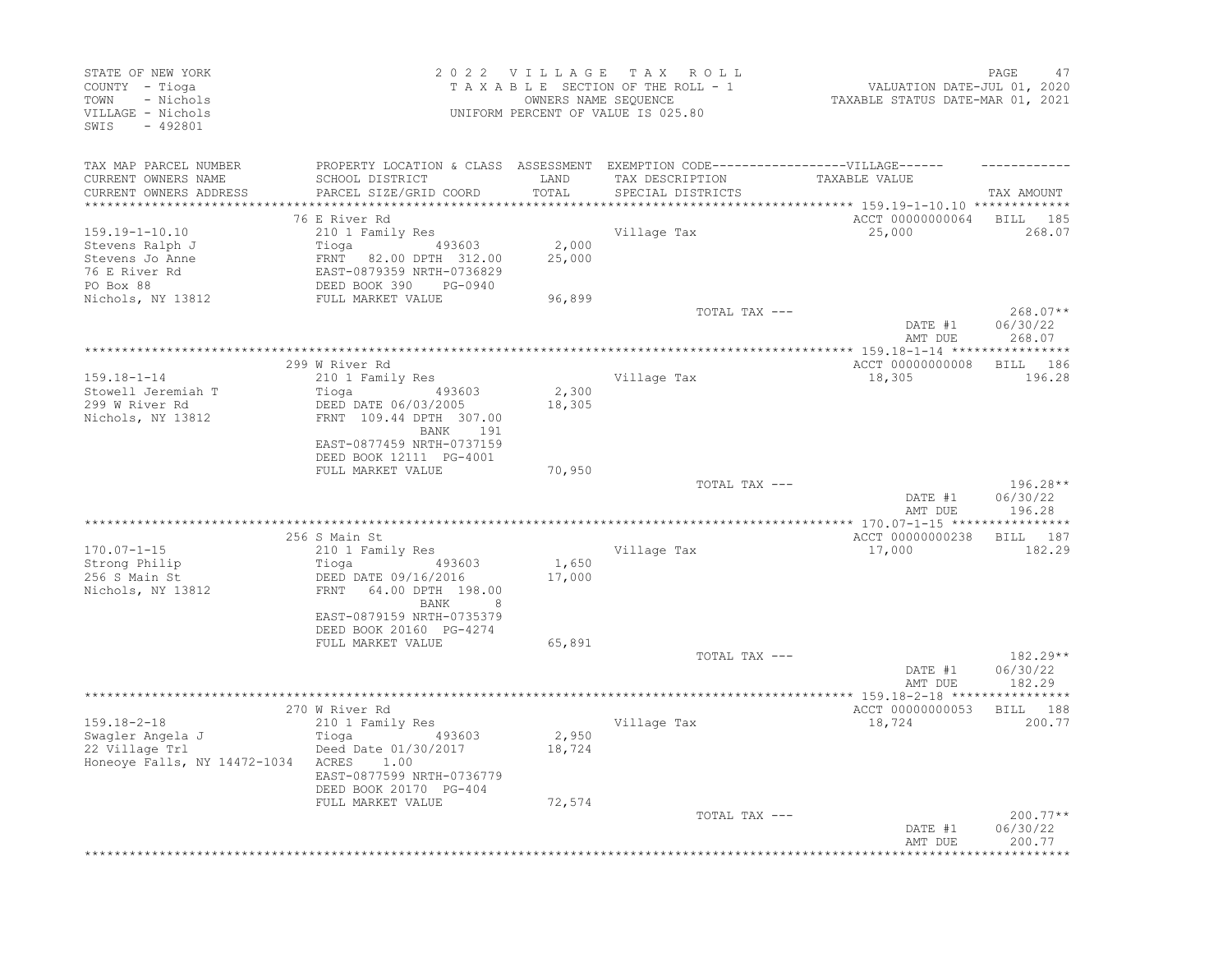| STATE OF NEW YORK<br>COUNTY - Tioga<br>- Nichols<br>TOWN<br>VILLAGE - Nichols<br>SWIS<br>$-492801$ |                                                                                                                         | 2022 VILLAGE<br>OWNERS NAME SEQUENCE | T A X<br>R O L L<br>TAXABLE SECTION OF THE ROLL - 1<br>UNIFORM PERCENT OF VALUE IS 025.80 | VALUATION DATE-JUL 01, 2020<br>TAXABLE STATUS DATE-MAR 01, 2021      | PAGE<br>48                       |
|----------------------------------------------------------------------------------------------------|-------------------------------------------------------------------------------------------------------------------------|--------------------------------------|-------------------------------------------------------------------------------------------|----------------------------------------------------------------------|----------------------------------|
| TAX MAP PARCEL NUMBER<br>CURRENT OWNERS NAME                                                       | PROPERTY LOCATION & CLASS ASSESSMENT EXEMPTION CODE-----------------VILLAGE------<br>SCHOOL DISTRICT                    | LAND                                 | TAX DESCRIPTION                                                                           | TAXABLE VALUE                                                        |                                  |
| CURRENT OWNERS ADDRESS<br>****************                                                         | PARCEL SIZE/GRID COORD                                                                                                  | TOTAL                                | SPECIAL DISTRICTS                                                                         |                                                                      | TAX AMOUNT                       |
|                                                                                                    | 177 Bliven St                                                                                                           |                                      |                                                                                           | ACCT 00000000044                                                     | BILL<br>189                      |
| $159.18 - 2 - 32$                                                                                  | 210 1 Family Res                                                                                                        |                                      | Village Tax                                                                               | 21,000                                                               | 225.18                           |
| Tappan Tina M<br>177 Bliven St<br>PO Box 53<br>Nichols, NY 13812                                   | 493603<br>Tioga<br>DEED DATE 01/07/00<br>66.00 DPTH 178.85<br>FRNT<br>BANK<br>500                                       | 1,650<br>21,000                      |                                                                                           |                                                                      |                                  |
|                                                                                                    | EAST-0878089 NRTH-0735899<br>DEED BOOK 638<br>$PG-49$                                                                   |                                      |                                                                                           |                                                                      |                                  |
|                                                                                                    | FULL MARKET VALUE                                                                                                       | 81,395                               | TOTAL TAX ---                                                                             |                                                                      | $225.18**$                       |
|                                                                                                    |                                                                                                                         |                                      |                                                                                           | DATE #1<br>AMT DUE                                                   | 06/30/22<br>225.18               |
|                                                                                                    |                                                                                                                         |                                      |                                                                                           |                                                                      | *****                            |
| $159.19 - 2 - 26$                                                                                  | 136 Bliven St                                                                                                           |                                      | Village Tax                                                                               | ACCT 00000000014<br>17,750                                           | 190<br>BILL                      |
| Thetga Lindsey L                                                                                   | 210 1 Family Res<br>Tioga<br>493603                                                                                     | 1,750                                |                                                                                           |                                                                      | 190.33                           |
| 136 Bliven St<br>Nichols, NY 13812                                                                 | DEED DATE 01/23/2012<br>75.00 DPTH 150.00<br>FRNT<br>BANK<br>77                                                         | 17,750                               |                                                                                           |                                                                      |                                  |
|                                                                                                    | EAST-0878289 NRTH-0736119<br>DEED BOOK 19540 PG-1001                                                                    |                                      |                                                                                           |                                                                      |                                  |
|                                                                                                    | FULL MARKET VALUE                                                                                                       | 68,798                               | TOTAL TAX ---                                                                             |                                                                      | $190.33**$                       |
|                                                                                                    |                                                                                                                         |                                      |                                                                                           | DATE #1<br>AMT DUE                                                   | 06/30/22<br>190.33               |
|                                                                                                    | 134 Howell St                                                                                                           |                                      |                                                                                           | ACCT 00000000233                                                     | BILL<br>191                      |
| $170.06 - 1 - 3$                                                                                   | 210 1 Family Res                                                                                                        |                                      | Village Tax                                                                               | 20,000                                                               | 214.45                           |
| Thetga Ray E Jr<br>Thetga Cindy L<br>134 Howell St<br>Nichols, NY 13812                            | Tioga<br>493603<br>Deed Date 08/13/2009<br>78.00 DPTH 132.00<br>FRNT<br>EAST-0878309 NRTH-0735689                       | 1,775<br>20,000                      |                                                                                           |                                                                      |                                  |
|                                                                                                    | DEED BOOK 17106 PG-5001                                                                                                 |                                      |                                                                                           |                                                                      |                                  |
|                                                                                                    | FULL MARKET VALUE                                                                                                       | 77,519                               | TOTAL TAX ---                                                                             |                                                                      | $214.45**$                       |
|                                                                                                    |                                                                                                                         |                                      |                                                                                           | DATE #1<br>AMT DUE                                                   | 06/30/22<br>214.45               |
|                                                                                                    | 418 W River Rd                                                                                                          |                                      |                                                                                           | ****************** 159.18-2-10 *****************<br>ACCT 00000000205 | BILL<br>192                      |
| $159.18 - 2 - 10$<br>Timchack Gary                                                                 | 210 1 Family Res<br>Tioga<br>493603                                                                                     | 2,350                                | Village Tax                                                                               | 26,000                                                               | 278.79                           |
| 304 W River Rd<br>Nichols, NY 13812                                                                | DEED DATE 01/10/2019<br>FRNT 113.00 DPTH 235.00<br>0.50<br>ACRES<br>EAST-0876779 NRTH-0737129<br>DEED BOOK 20190 PG-121 | 26,000                               |                                                                                           |                                                                      |                                  |
|                                                                                                    | FULL MARKET VALUE                                                                                                       | 100,775                              |                                                                                           |                                                                      |                                  |
|                                                                                                    |                                                                                                                         |                                      | TOTAL TAX ---                                                                             | DATE #1<br>AMT DUE                                                   | $278.79**$<br>06/30/22<br>278.79 |
|                                                                                                    |                                                                                                                         |                                      |                                                                                           | **********************************                                   |                                  |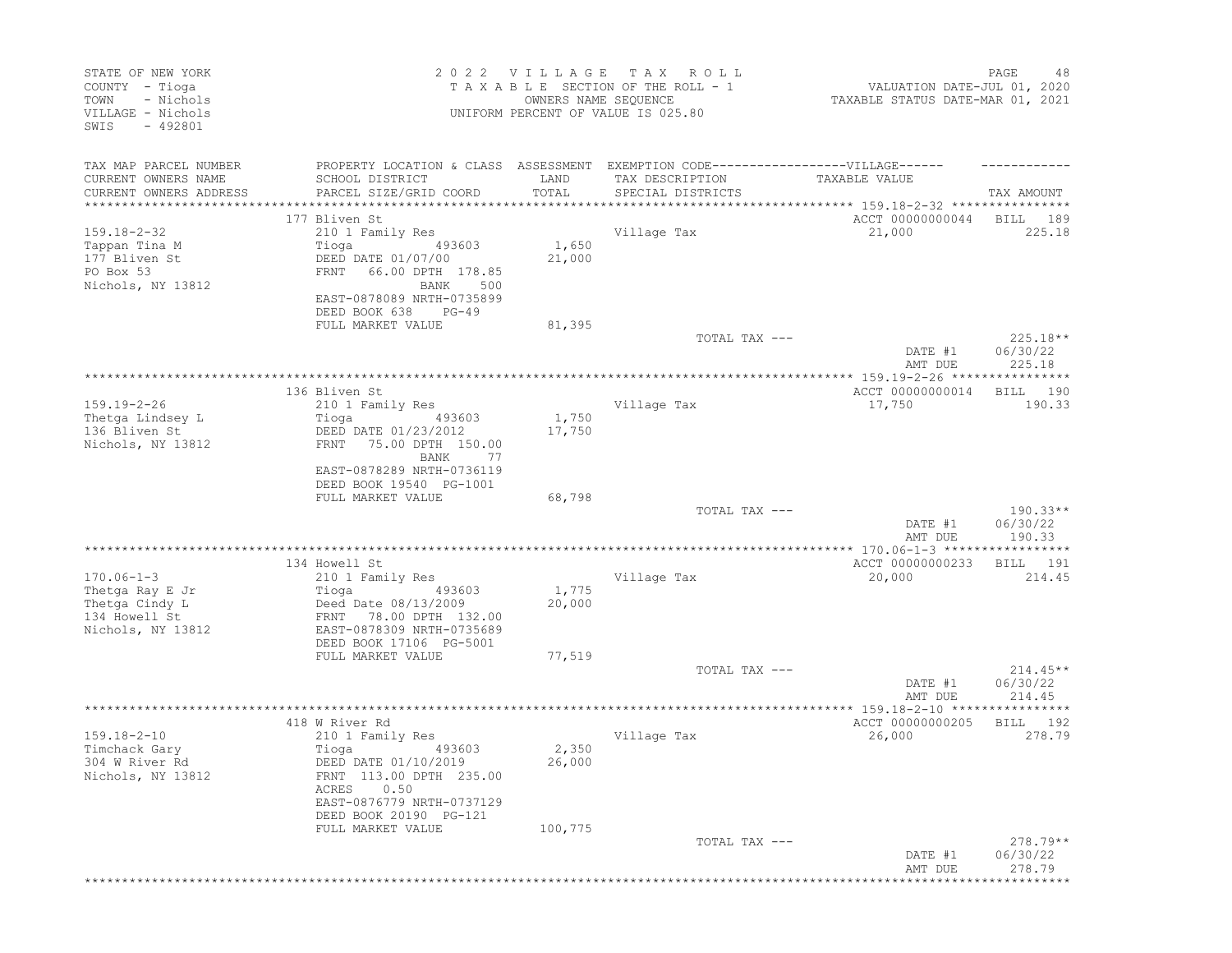| STATE OF NEW YORK<br>COUNTY - Tioga<br>TOWN<br>- Nichols<br>VILLAGE - Nichols<br>$-492801$<br>SWIS |                                                                                   | OWNERS NAME SEQUENCE | 2022 VILLAGE TAX ROLL<br>TAXABLE SECTION OF THE ROLL - 1<br>UNIFORM PERCENT OF VALUE IS 025.80 | VALUATION DATE-JUL 01, 2020<br>TAXABLE STATUS DATE-MAR 01, 2021    | PAGE<br>49                       |
|----------------------------------------------------------------------------------------------------|-----------------------------------------------------------------------------------|----------------------|------------------------------------------------------------------------------------------------|--------------------------------------------------------------------|----------------------------------|
| TAX MAP PARCEL NUMBER                                                                              | PROPERTY LOCATION & CLASS ASSESSMENT EXEMPTION CODE-----------------VILLAGE------ | LAND                 |                                                                                                | TAXABLE VALUE                                                      |                                  |
| CURRENT OWNERS NAME<br>CURRENT OWNERS ADDRESS                                                      | SCHOOL DISTRICT<br>PARCEL SIZE/GRID COORD                                         | TOTAL                | TAX DESCRIPTION<br>SPECIAL DISTRICTS                                                           |                                                                    | TAX AMOUNT                       |
|                                                                                                    | 35 W River Rd                                                                     |                      |                                                                                                | ACCT 00000000126                                                   | BILL<br>193                      |
| $159.19 - 1 - 19$                                                                                  | 210 1 Family Res                                                                  |                      | Village Tax                                                                                    | 50,000                                                             | 536.13                           |
| Timchack Gary<br>304 W River Rd                                                                    | 493603<br>Tioga                                                                   | 2,975<br>50,000      |                                                                                                |                                                                    |                                  |
| Nichols, NY 13812                                                                                  | Deed Date 09/26/2007<br>FRNT 165.00 DPTH 252.00<br>EAST-0878749 NRTH-0736889      |                      |                                                                                                |                                                                    |                                  |
|                                                                                                    | DEED BOOK 14914 PG-4002                                                           |                      |                                                                                                |                                                                    |                                  |
|                                                                                                    | FULL MARKET VALUE                                                                 | 193,798              | TOTAL TAX ---                                                                                  |                                                                    | $536.13**$                       |
|                                                                                                    |                                                                                   |                      |                                                                                                | DATE #1<br>AMT DUE                                                 | 06/30/22<br>536.13               |
|                                                                                                    |                                                                                   |                      |                                                                                                | ************ 159.19-2-1 ******************                         |                                  |
|                                                                                                    | 138 W River Rd                                                                    |                      |                                                                                                | ACCT 00000000236                                                   | BILL 194                         |
| $159.19 - 2 - 1$<br>Timchack Gary                                                                  | 230 3 Family Res<br>Tioga<br>493603                                               | 2,450                | Village Tax                                                                                    | 30,000                                                             | 321.68                           |
| 304 W River Rd                                                                                     | DEED DATE 12/09/2019                                                              | 30,000               |                                                                                                |                                                                    |                                  |
| Nichols, NY 13812                                                                                  | FRNT 144.95 DPTH 148.00<br>ACRES<br>0.50                                          |                      |                                                                                                |                                                                    |                                  |
|                                                                                                    | EAST-0878259 NRTH-0736699<br>DEED BOOK 20190 PG-4916                              |                      |                                                                                                |                                                                    |                                  |
|                                                                                                    | FULL MARKET VALUE                                                                 | 116,279              |                                                                                                |                                                                    |                                  |
|                                                                                                    |                                                                                   |                      | TOTAL TAX ---                                                                                  |                                                                    | $321.68**$                       |
|                                                                                                    |                                                                                   |                      | **********************************                                                             | DATE #1<br>AMT DUE<br>************** 159.18-2-16 ***************** | 06/30/22<br>321.68               |
|                                                                                                    | 304 W River Rd                                                                    |                      |                                                                                                | ACCT 00000000192                                                   | 195<br>BILL                      |
| $159.18 - 2 - 16$                                                                                  | 210 1 Family Res                                                                  |                      | Village Tax                                                                                    | 22,300                                                             | 239.12                           |
| Timchack Gary S                                                                                    | Tioga<br>493603                                                                   | 2,600                |                                                                                                |                                                                    |                                  |
| Vandervort Tammy L                                                                                 | DEED DATE 12/07/98                                                                | 22,300               |                                                                                                |                                                                    |                                  |
| 304 W River Rd<br>Nichols, NY 13812                                                                | FRNT 160.00 DPTH 198.16<br>EAST-0877379 NRTH-0736889                              |                      |                                                                                                |                                                                    |                                  |
|                                                                                                    | DEED BOOK 618<br>PG-114                                                           |                      |                                                                                                |                                                                    |                                  |
|                                                                                                    | FULL MARKET VALUE                                                                 | 86,434               |                                                                                                |                                                                    |                                  |
|                                                                                                    |                                                                                   |                      | TOTAL TAX ---                                                                                  | DATE #1<br>AMT DUE                                                 | $239.12**$<br>06/30/22<br>239.12 |
|                                                                                                    |                                                                                   |                      |                                                                                                | *********** 170.07-2-1 ******                                      |                                  |
|                                                                                                    | 128 Cady Ave                                                                      |                      |                                                                                                | ACCT 00000000096                                                   | BILL 196                         |
| $170.07 - 2 - 1$                                                                                   | 210 1 Family Res                                                                  |                      | Village Tax                                                                                    | 40,500                                                             | 434.27                           |
| Trivelpiece Chad<br>Sutton Alexa                                                                   | 493603<br>Tioga<br>Deed Date 01/07/2016                                           | 2,500<br>40,500      |                                                                                                |                                                                    |                                  |
| 128 Cady Ave                                                                                       | FRNT 107.25 DPTH 396.00                                                           |                      |                                                                                                |                                                                    |                                  |
| Nichols, NY 13812                                                                                  | <b>BANK</b><br>500                                                                |                      |                                                                                                |                                                                    |                                  |
|                                                                                                    | EAST-0879599 NRTH-0735999                                                         |                      |                                                                                                |                                                                    |                                  |
| PRIOR OWNER ON 3/01/2021<br>MacWhinnie Nicki C                                                     | DEED BOOK 20210 PG-3747<br>FULL MARKET VALUE                                      | 156,977              |                                                                                                |                                                                    |                                  |
|                                                                                                    |                                                                                   |                      | TOTAL TAX ---                                                                                  |                                                                    | 434.27**                         |
|                                                                                                    |                                                                                   |                      |                                                                                                | DATE #1<br>AMT DUE                                                 | 06/30/22<br>434.27               |
|                                                                                                    |                                                                                   |                      |                                                                                                |                                                                    |                                  |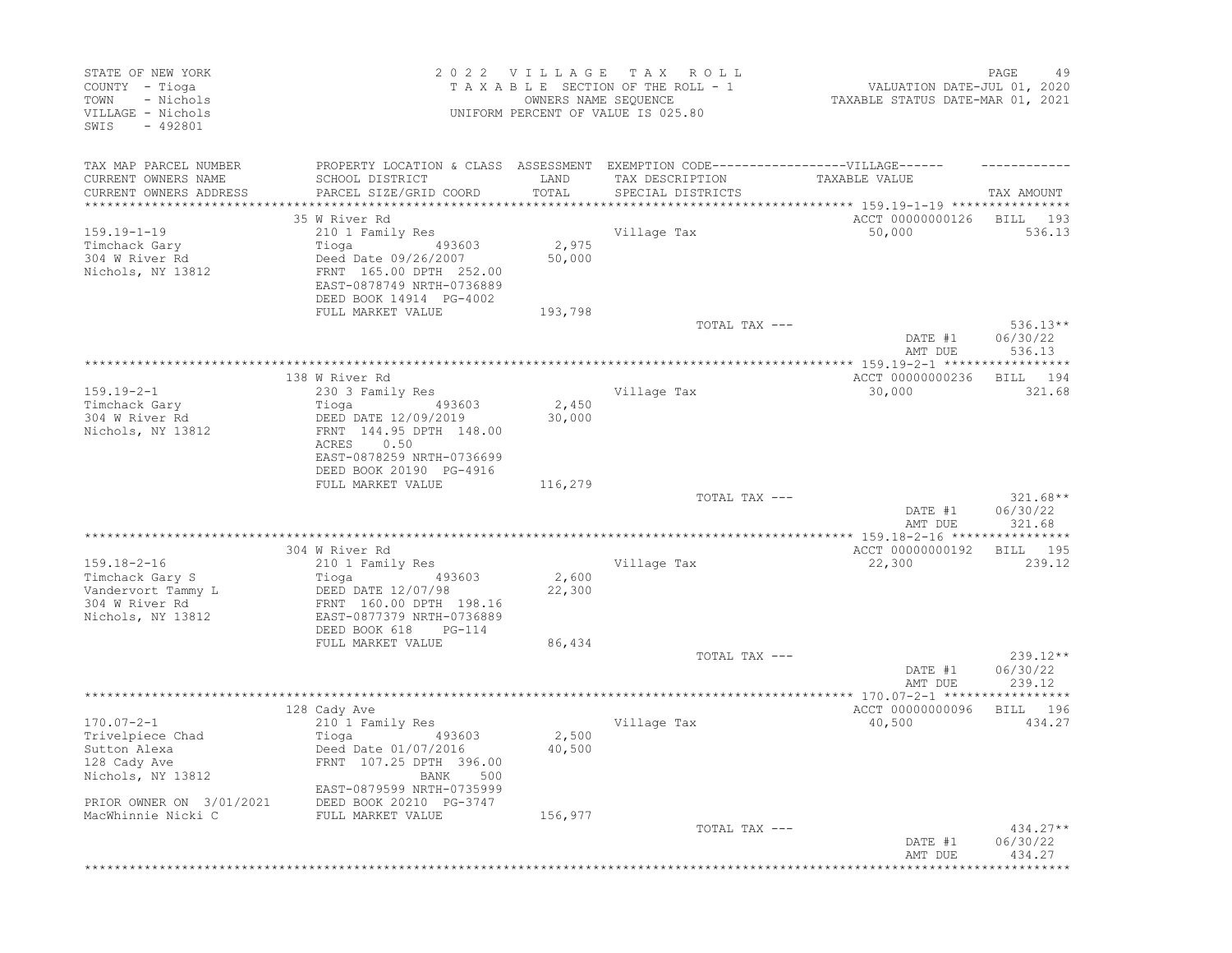| STATE OF NEW YORK<br>COUNTY - Tioga<br>TOWN<br>- Nichols<br>VILLAGE - Nichols<br>SWIS<br>$-492801$ |                                                                                                                                                 |                 | 2022 VILLAGE TAX ROLL<br>TAXABLE SECTION OF THE ROLL - 1<br>OWNERS NAME SEQUENCE<br>UNIFORM PERCENT OF VALUE IS 025.80 | VALUATION DATE-JUL 01, 2020<br>TAXABLE STATUS DATE-MAR 01, 2021 | 50<br>PAGE                       |
|----------------------------------------------------------------------------------------------------|-------------------------------------------------------------------------------------------------------------------------------------------------|-----------------|------------------------------------------------------------------------------------------------------------------------|-----------------------------------------------------------------|----------------------------------|
| TAX MAP PARCEL NUMBER<br>CURRENT OWNERS NAME<br>CURRENT OWNERS ADDRESS<br>***********************  | PROPERTY LOCATION & CLASS ASSESSMENT EXEMPTION CODE-----------------VILLAGE------<br>SCHOOL DISTRICT<br>PARCEL SIZE/GRID COORD                  | LAND<br>TOTAL   | TAX DESCRIPTION<br>SPECIAL DISTRICTS                                                                                   | TAXABLE VALUE                                                   | TAX AMOUNT                       |
|                                                                                                    | 23 S Main St                                                                                                                                    |                 |                                                                                                                        | ACCT 00000000042                                                | BILL 197                         |
| $159.19 - 2 - 9$<br>Uettwiller Sallie A<br>107 Acme Rd<br>Waverly, NY 14892                        | 482 Det row bldg<br>Tioga 493603<br>DEED DATE 05/04/2009<br>FRNT 35.00 DPTH 133.35<br>EAST-0878879 NRTH-0736579<br>DEED BOOK 16765 PG-2001      | 1,350<br>25,000 | Village Tax                                                                                                            | 25,000                                                          | 268.07                           |
|                                                                                                    | FULL MARKET VALUE                                                                                                                               | 96,899          | TOTAL TAX ---                                                                                                          |                                                                 | $268.07**$                       |
|                                                                                                    |                                                                                                                                                 |                 |                                                                                                                        | DATE #1<br>AMT DUE                                              | 06/30/22<br>268.07               |
|                                                                                                    | 31 S Main St                                                                                                                                    |                 |                                                                                                                        | ACCT 00000000043                                                | BILL 198                         |
| $159.19 - 2 - 10$<br>Uettwiller Sallie A<br>107 Acme Rd<br>Waverly, NY 14892                       | 482 Det row bldg<br>Tioga (193603)<br>DEED DATE 05/04/2009<br>FRNT 38.06 DPTH 133.10<br>EAST-0878873 NRTH-0736540<br>DEED BOOK 16765 PG-2001    | 1,375<br>10,000 | Village Tax                                                                                                            | 10,000                                                          | 107.23                           |
|                                                                                                    | FULL MARKET VALUE                                                                                                                               | 38,760          |                                                                                                                        |                                                                 |                                  |
|                                                                                                    |                                                                                                                                                 |                 | TOTAL TAX ---                                                                                                          | DATE #1<br>AMT DUE                                              | $107.23**$<br>06/30/22<br>107.23 |
|                                                                                                    |                                                                                                                                                 |                 |                                                                                                                        |                                                                 |                                  |
| $159.19 - 3 - 1$                                                                                   | 12 S Main St<br>330 Vacant comm                                                                                                                 |                 | Village Tax                                                                                                            | ACCT 00000000029<br>2,525                                       | BILL 199<br>27.07                |
| United Water Management Serv Tioga<br>% Altus Group US Inc<br>PO Box 71970<br>Phoenix, AZ 85050    | 493603<br>DEED DATE 12/07/2007<br>FRNT 51.11 DPTH 103.71<br>EAST-0879039 NRTH-0736629                                                           | 2,525<br>2,525  |                                                                                                                        |                                                                 |                                  |
|                                                                                                    | DEED BOOK 15157 PG-4001<br>FULL MARKET VALUE                                                                                                    | 9,787           |                                                                                                                        |                                                                 |                                  |
|                                                                                                    |                                                                                                                                                 |                 | TOTAL TAX ---                                                                                                          | DATE #1<br>AMT DUE                                              | $27.07**$<br>06/30/22<br>27.07   |
|                                                                                                    | 10 W River Rd                                                                                                                                   |                 |                                                                                                                        | ACCT 00000000193                                                | BILL 200                         |
| $159.19 - 2 - 8$<br>Upstate Fire & Safety LLC<br>16 S Main St<br>Nichols, NY 13812                 | 484 1 use sm bld<br>493603<br>Tioga<br>DEED DATE 06/16/2009<br>76.77 DPTH 76.10<br>FRNT<br>EAST-0878899 NRTH-0736629<br>DEED BOOK 16906 PG-6001 | 1,750<br>9,000  | Village Tax                                                                                                            | 9,000                                                           | 96.50                            |
|                                                                                                    | FULL MARKET VALUE                                                                                                                               | 34,884          | TOTAL TAX ---                                                                                                          | DATE #1<br>AMT DUE                                              | $96.50**$<br>06/30/22<br>96.50   |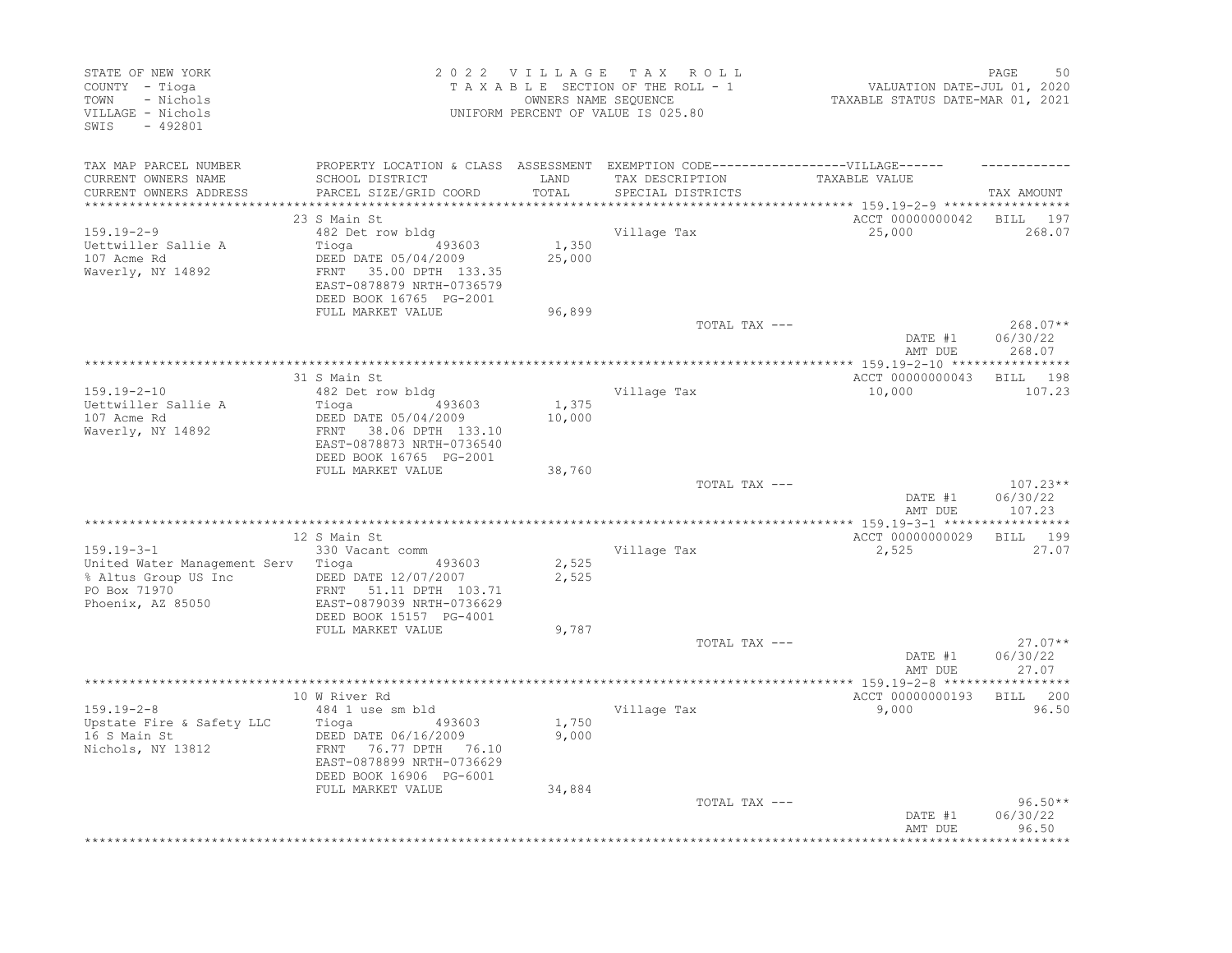| STATE OF NEW YORK<br>COUNTY - Tioga<br>TOWN<br>- Nichols<br>VILLAGE - Nichols<br>SWIS - 492801 |                                                                                                                                |                 | 2022 VILLAGE TAX ROLL<br>TAXABLE SECTION OF THE ROLL - 1<br>OWNERS NAME SEQUENCE<br>UNIFORM PERCENT OF VALUE IS 025.80 | VALUATION DATE-JUL 01, 2020<br>TAXABLE STATUS DATE-MAR 01, 2021 | 51<br>PAGE                       |
|------------------------------------------------------------------------------------------------|--------------------------------------------------------------------------------------------------------------------------------|-----------------|------------------------------------------------------------------------------------------------------------------------|-----------------------------------------------------------------|----------------------------------|
| TAX MAP PARCEL NUMBER<br>CURRENT OWNERS NAME<br>CURRENT OWNERS ADDRESS                         | PROPERTY LOCATION & CLASS ASSESSMENT EXEMPTION CODE-----------------VILLAGE------<br>SCHOOL DISTRICT<br>PARCEL SIZE/GRID COORD | LAND<br>TOTAL   | TAX DESCRIPTION<br>SPECIAL DISTRICTS                                                                                   | TAXABLE VALUE                                                   | TAX AMOUNT                       |
|                                                                                                |                                                                                                                                |                 |                                                                                                                        | ********************** 170.07-2-15 ****************             |                                  |
| $170.07 - 2 - 15$<br>Vanderpool Steven<br>Vanderpool Teri<br>84 Dean St                        | 84 Dean St<br>210 1 Family Res<br>Tioga (193603)<br>FRNT 66.00 DPTH 132.00<br>EAST-0879899 NRTH-0735219                        | 1,650<br>14,650 | Village Tax                                                                                                            | ACCT 00000000023 BILL 201<br>14,650                             | 157.09                           |
| Nichols, NY 13812                                                                              | DEED BOOK 420 PG-0176<br>FULL MARKET VALUE                                                                                     | 56,783          |                                                                                                                        |                                                                 |                                  |
|                                                                                                |                                                                                                                                |                 | TOTAL TAX ---                                                                                                          | DATE #1<br>AMT DUE                                              | $157.09**$<br>06/30/22<br>157.09 |
|                                                                                                |                                                                                                                                |                 |                                                                                                                        |                                                                 |                                  |
| 170.07-2-23.20<br>VanDusen Robert                                                              | 107 Dean St<br>210 1 Family Res                                                                                                | 1,800           | Village Tax                                                                                                            | ACCT 00000000956<br>28,431                                      | BILL 202<br>304.86               |
| VanDusen Lucille<br>107 Dean St<br>Nichols, NY 13812                                           | Deed Date 04/14/2009<br>FRNT 65.98 DPTH 302.52<br>BANK 500<br>EAST-0880049 NRTH-0734959<br>DEED BOOK 16703 PG-6001             | 28,431          |                                                                                                                        |                                                                 |                                  |
|                                                                                                | FULL MARKET VALUE                                                                                                              | 110,198         |                                                                                                                        |                                                                 |                                  |
|                                                                                                |                                                                                                                                |                 | TOTAL TAX ---                                                                                                          | DATE #1<br>AMT DUE                                              | $304.86**$<br>06/30/22<br>304.86 |
|                                                                                                |                                                                                                                                |                 |                                                                                                                        |                                                                 |                                  |
|                                                                                                | 15 Walnut St                                                                                                                   |                 |                                                                                                                        | ACCT 00000000187                                                | BILL 203                         |
| $170.06 - 1 - 6$                                                                               | 210 1 Family Res                                                                                                               |                 | VET COM CT 41131                                                                                                       | 5,200<br>25,300                                                 |                                  |
| Vestel William S<br>Vestel Carolyn<br>15 Walnut St <sup>1</sup><br>Nichols, NY 13812-2138      | Tioga 493603<br>FRNT 165.00 DPTH 132.00<br>EAST-0878589 NRTH-0735709<br>DEED BOOK 400<br>PG-1002                               | 30,500          | 2,325 Village Tax                                                                                                      |                                                                 | 271.28                           |
|                                                                                                | FULL MARKET VALUE                                                                                                              | 118,217         |                                                                                                                        |                                                                 |                                  |
|                                                                                                |                                                                                                                                |                 | TOTAL TAX ---                                                                                                          | DATE #1<br>AMT DUE                                              | $271.28**$<br>06/30/22<br>271.28 |
|                                                                                                |                                                                                                                                |                 |                                                                                                                        |                                                                 |                                  |
| $159.19 - 1 - 12.10$                                                                           | N Main St<br>449 Other Storaq                                                                                                  |                 | Village Tax                                                                                                            | ACCT 00000000141 BILL 204<br>3,500                              | 37.53                            |
| Visscher Howard<br>Strong Robert<br>1400 S Main St<br>Nichols, NY 13812                        | Tioga 49<br>AGREEMENT 636/335<br>493603<br>DEED DATE 11/28/00<br>FRNT 179.41 DPTH<br>ACRES 1.20<br>EAST-0878760 NRTH-0737140   | 1,000<br>3,500  |                                                                                                                        |                                                                 |                                  |
|                                                                                                | DEED BOOK 658<br>PG-191                                                                                                        |                 |                                                                                                                        |                                                                 |                                  |
|                                                                                                | FULL MARKET VALUE                                                                                                              | 13,566          | TOTAL TAX ---                                                                                                          | DATE #1                                                         | $37.53**$<br>06/30/22            |
|                                                                                                |                                                                                                                                |                 |                                                                                                                        | AMT DUE                                                         | 37.53                            |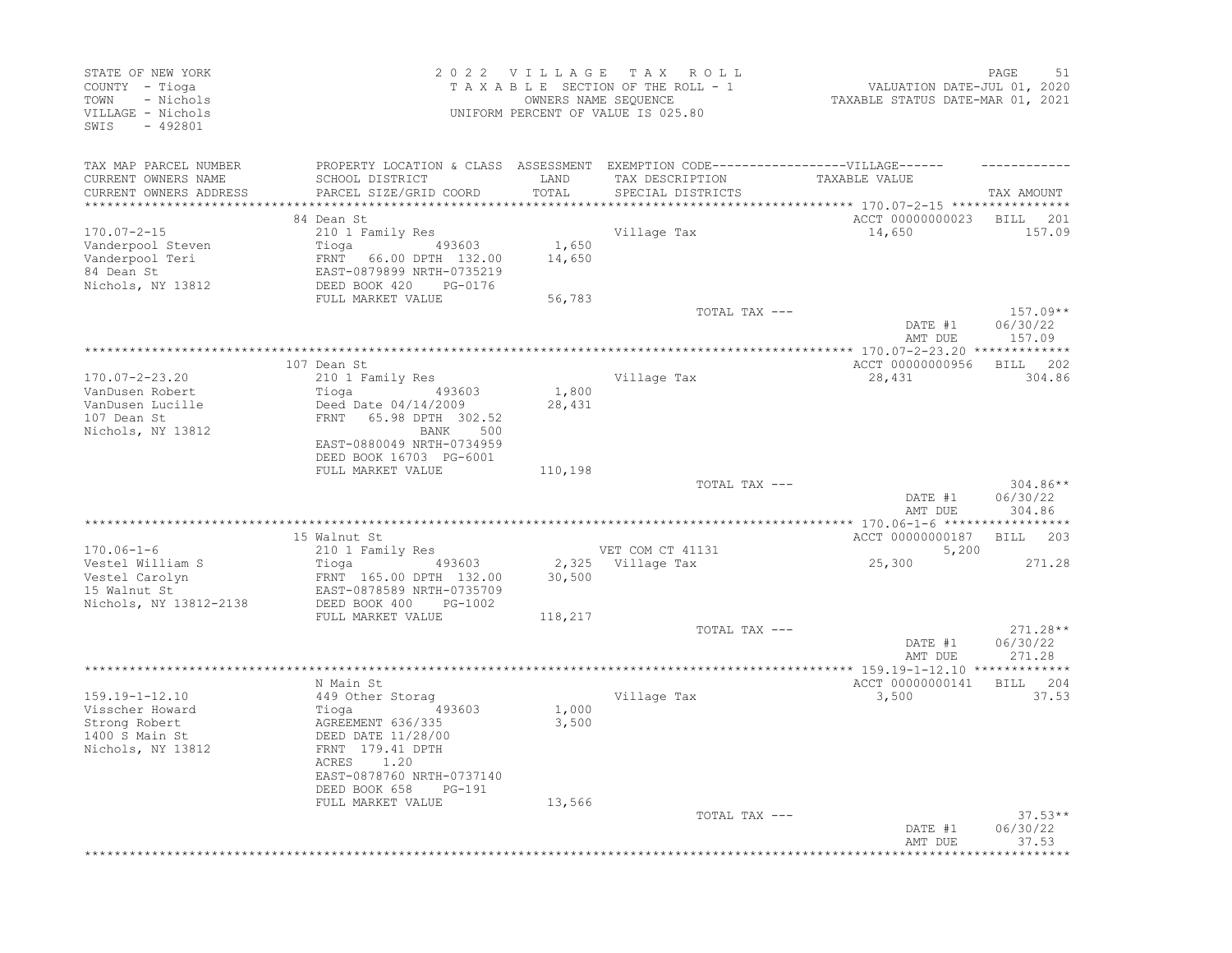| STATE OF NEW YORK<br>COUNTY - Tioga<br>- Nichols<br>TOWN<br>VILLAGE - Nichols<br>SWIS<br>$-492801$ |                                                                                                                                                              | 2022 VILLAGE TAX | ROLL<br>TAXABLE SECTION OF THE ROLL - 1<br>OWNERS NAME SEQUENCE<br>UNIFORM PERCENT OF VALUE IS 025.80 | VALUATION DATE-JUL 01, 2020<br>TAXABLE STATUS DATE-MAR 01, 2021 | PAGE<br>52                     |
|----------------------------------------------------------------------------------------------------|--------------------------------------------------------------------------------------------------------------------------------------------------------------|------------------|-------------------------------------------------------------------------------------------------------|-----------------------------------------------------------------|--------------------------------|
| TAX MAP PARCEL NUMBER<br>CURRENT OWNERS NAME<br>CURRENT OWNERS ADDRESS                             | PROPERTY LOCATION & CLASS ASSESSMENT EXEMPTION CODE-----------------VILLAGE------<br>SCHOOL DISTRICT<br>PARCEL SIZE/GRID COORD                               | LAND<br>TOTAL    | TAX DESCRIPTION<br>SPECIAL DISTRICTS                                                                  | TAXABLE VALUE                                                   | TAX AMOUNT                     |
| **********************                                                                             |                                                                                                                                                              |                  |                                                                                                       | ********************************* 159.19-1-16 ****************  |                                |
| $159.19 - 1 - 16$<br>Visscher Howard<br>Strong Robert<br>1400 S Main St<br>Nichols, NY 13812       | 58 N Main St<br>443 Feed sales<br>Tioga<br>493603<br>DEED DATE 11/28/00<br>50.00 DPTH 282.00<br>FRNT<br>EAST-0878796 NRTH-0737020<br>DEED BOOK 658<br>PG-191 | 500<br>5,500     | Village Tax                                                                                           | ACCT 00000000144<br>5,500                                       | <b>BILL</b><br>205<br>58.97    |
|                                                                                                    | FULL MARKET VALUE                                                                                                                                            | 21,318           |                                                                                                       |                                                                 |                                |
|                                                                                                    |                                                                                                                                                              |                  | TOTAL TAX ---                                                                                         | DATE #1<br>AMT DUE                                              | $58.97**$<br>06/30/22<br>58.97 |
|                                                                                                    |                                                                                                                                                              |                  | ********************                                                                                  | *** 159.19-1-17 ****                                            |                                |
| $159.19 - 1 - 17$<br>Visscher Howard<br>Strong Robert<br>1400 S Main St<br>Nichols, NY 13812       | 44 N Main St<br>443 Feed sales<br>493603<br>Tioga<br>DEED DATE 11/28/00<br>FRNT 104.00 DPTH 117.00<br>EAST-0878879 NRTH-0736930<br>DEED BOOK 658<br>PG-191   | 1,000<br>7,000   | Village Tax                                                                                           | ACCT 00000000143<br>7,000                                       | 206<br><b>BILL</b><br>75.06    |
|                                                                                                    | FULL MARKET VALUE                                                                                                                                            | 27,132           |                                                                                                       |                                                                 |                                |
|                                                                                                    |                                                                                                                                                              |                  | TOTAL TAX ---                                                                                         | DATE #1<br>AMT DUE                                              | $75.06**$<br>06/30/22<br>75.06 |
|                                                                                                    |                                                                                                                                                              |                  |                                                                                                       |                                                                 |                                |
|                                                                                                    | N Main St                                                                                                                                                    |                  |                                                                                                       | ACCT 00000001369                                                | 207<br>BILL                    |
| $159.19 - 1 - 26$                                                                                  | 330 Vacant comm                                                                                                                                              |                  | Village Tax                                                                                           | 200                                                             | 2.14                           |
| Visscher Howard<br>Strong Robert<br>1400 S Main St                                                 | Tioga<br>493603<br>EAST-0878875 NRTH-0737257<br>DEED BOOK 658<br>PG-191                                                                                      | 200<br>200       |                                                                                                       |                                                                 |                                |
| Nichols, NY 13812                                                                                  | FULL MARKET VALUE                                                                                                                                            | 775              |                                                                                                       |                                                                 |                                |
|                                                                                                    |                                                                                                                                                              |                  | TOTAL TAX ---                                                                                         | DATE #1<br>AMT DUE                                              | $2.14**$<br>06/30/22<br>2.14   |
|                                                                                                    |                                                                                                                                                              |                  | *****************************                                                                         | *************** 159.19-1-24.20 **************                   |                                |
| $159.19 - 1 - 24.20$<br>Weaver Shawn M<br>Weaver Cathy<br>145 West River Rd<br>Nichols, NY 13812   | 145 W River Rd<br>210 1 Family Res<br>Tioga<br>493603<br>DEED DATE 11/08/2004<br>EASEMENT 128276-0001 02/0<br>FRNT 235.97 DPTH 238.22<br>BANK<br>500         | 3,000<br>24,300  | Village Tax                                                                                           | ACCT 00000000951<br>24,300                                      | BILL 208<br>260.56             |
|                                                                                                    | EAST-0878270 NRTH-0736947<br>DEED BOOK 11485 PG-5001<br>FULL MARKET VALUE                                                                                    | 94,186           | TOTAL TAX ---                                                                                         | DATE #1                                                         | $260.56**$<br>06/30/22         |
|                                                                                                    |                                                                                                                                                              |                  |                                                                                                       | AMT DUE                                                         | 260.56                         |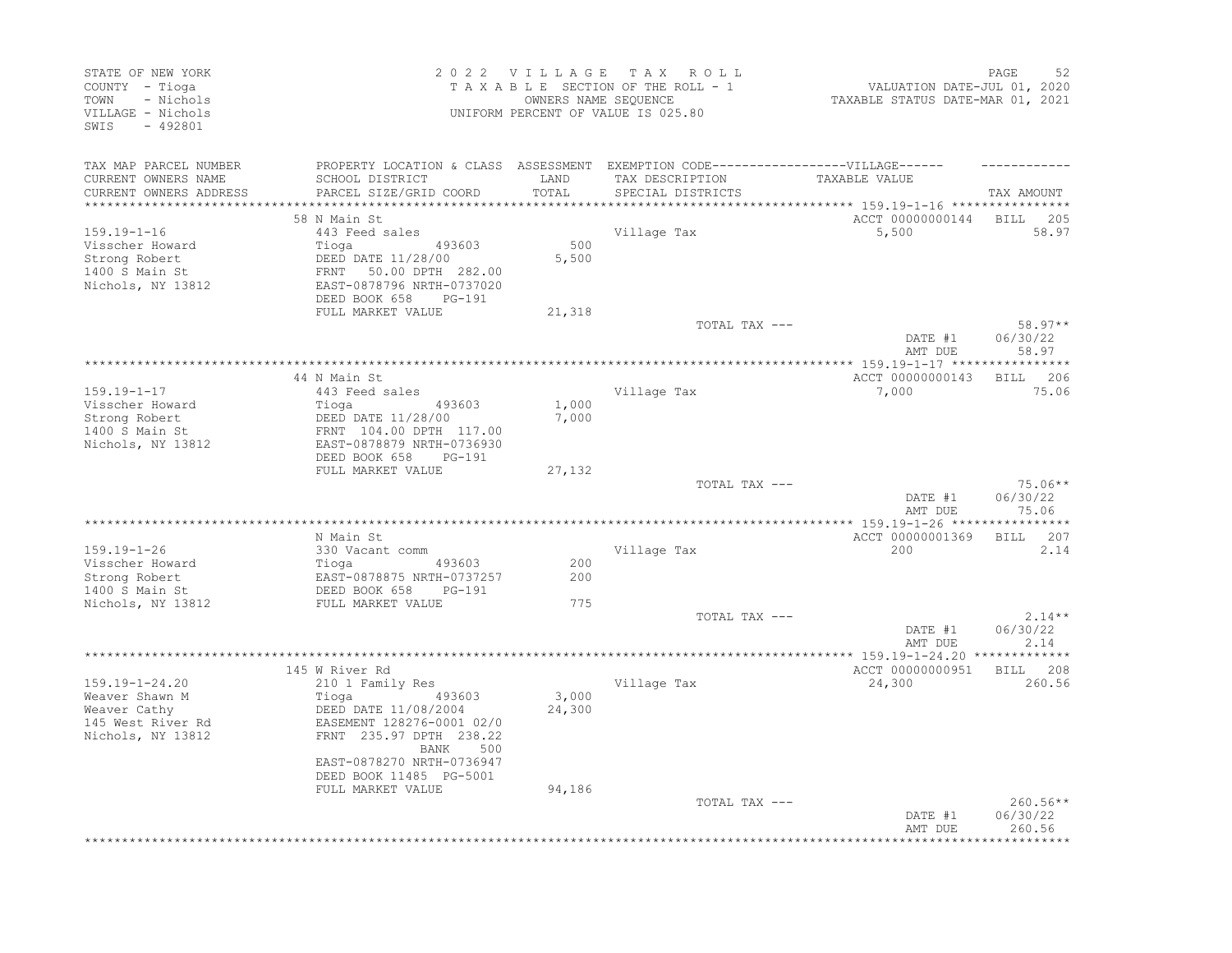| STATE OF NEW YORK<br>COUNTY - Tioga<br>- Nichols<br>TOWN<br>VILLAGE - Nichols<br>$-492801$<br>SWIS |                                                                                   | 2022 VILLAGE TAX | ROLL<br>TAXABLE SECTION OF THE ROLL - 1<br>OWNERS NAME SEQUENCE<br>UNIFORM PERCENT OF VALUE IS 025.80 | VALUATION DATE-JUL 01, 2020<br>TAXABLE STATUS DATE-MAR 01, 2021 | PAGE<br>53            |
|----------------------------------------------------------------------------------------------------|-----------------------------------------------------------------------------------|------------------|-------------------------------------------------------------------------------------------------------|-----------------------------------------------------------------|-----------------------|
| TAX MAP PARCEL NUMBER                                                                              | PROPERTY LOCATION & CLASS ASSESSMENT EXEMPTION CODE-----------------VILLAGE------ |                  |                                                                                                       |                                                                 |                       |
| CURRENT OWNERS NAME                                                                                | SCHOOL DISTRICT                                                                   | LAND             | TAX DESCRIPTION                                                                                       | TAXABLE VALUE                                                   |                       |
| CURRENT OWNERS ADDRESS                                                                             | PARCEL SIZE/GRID COORD                                                            | TOTAL            | SPECIAL DISTRICTS                                                                                     |                                                                 | TAX AMOUNT            |
|                                                                                                    | Main St                                                                           |                  |                                                                                                       | ACCT 00000001251                                                | BILL<br>209           |
| $159.19 - 2 - 17.20$                                                                               | 311 Res vac land                                                                  |                  | Village Tax                                                                                           | 1,000                                                           | 10.72                 |
| Wentworth Teresa R                                                                                 | Tioga<br>493603                                                                   | 1,000            |                                                                                                       |                                                                 |                       |
| 63 Howell St                                                                                       | DEED DATE 08/13/03                                                                | 1,000            |                                                                                                       |                                                                 |                       |
| Nichols, NY 13812                                                                                  | AKA Teresa Alberts                                                                |                  |                                                                                                       |                                                                 |                       |
|                                                                                                    | FRNT 112.33 DPTH 252.61                                                           |                  |                                                                                                       |                                                                 |                       |
|                                                                                                    | EAST-0878589 NRTH-0735959<br>DEED BOOK 725<br>$PG-41$                             |                  |                                                                                                       |                                                                 |                       |
|                                                                                                    | FULL MARKET VALUE                                                                 | 3,876            |                                                                                                       |                                                                 |                       |
|                                                                                                    |                                                                                   |                  | TOTAL TAX ---                                                                                         |                                                                 | $10.72**$             |
|                                                                                                    |                                                                                   |                  |                                                                                                       | DATE #1                                                         | 06/30/22              |
|                                                                                                    |                                                                                   |                  |                                                                                                       | AMT DUE                                                         | 10.72                 |
|                                                                                                    |                                                                                   |                  |                                                                                                       |                                                                 |                       |
| $159.19 - 2 - 21$                                                                                  | 63 Howell St                                                                      |                  |                                                                                                       | ACCT 00000000149<br>20,400                                      | 210<br>BILL<br>218.74 |
| Wentworth Teresa R                                                                                 | 210 1 Family Res<br>493603<br>Tioga                                               | 3,400            | Village Tax                                                                                           |                                                                 |                       |
| 63 Howell St                                                                                       | DEED DATE 08-18-95                                                                | 20,400           |                                                                                                       |                                                                 |                       |
| Nichols, NY 13812                                                                                  | AKA Teresa Alberts                                                                |                  |                                                                                                       |                                                                 |                       |
|                                                                                                    | FRNT 239.50 DPTH 90.75                                                            |                  |                                                                                                       |                                                                 |                       |
|                                                                                                    | EAST-0878579 NRTH-0735869                                                         |                  |                                                                                                       |                                                                 |                       |
|                                                                                                    | DEED BOOK 572<br>$PG-256$                                                         |                  |                                                                                                       |                                                                 |                       |
|                                                                                                    | FULL MARKET VALUE                                                                 | 79,070           | TOTAL TAX ---                                                                                         |                                                                 | $218.74**$            |
|                                                                                                    |                                                                                   |                  |                                                                                                       | DATE #1                                                         | 06/30/22              |
|                                                                                                    |                                                                                   |                  |                                                                                                       | AMT DUE                                                         | 218.74                |
|                                                                                                    |                                                                                   |                  |                                                                                                       |                                                                 |                       |
|                                                                                                    | 38 Taylor St                                                                      |                  |                                                                                                       | ACCT 00000000117                                                | BILL<br>211           |
| $170.07 - 1 - 37$                                                                                  | 210 1 Family Res                                                                  |                  | Village Tax                                                                                           | 20,565                                                          | 220.51                |
| Williams Richard E                                                                                 | 493603<br>Tioga                                                                   | 2,250            |                                                                                                       |                                                                 |                       |
| 38 Taylor St<br>Nichols, NY 13812                                                                  | DEED DATE 03-28-94<br>FRNT 150.00 DPTH 272.00                                     | 20,565           |                                                                                                       |                                                                 |                       |
|                                                                                                    | EAST-0878829 NRTH-0734979                                                         |                  |                                                                                                       |                                                                 |                       |
|                                                                                                    | DEED BOOK 554<br>$PG-130$                                                         |                  |                                                                                                       |                                                                 |                       |
|                                                                                                    | FULL MARKET VALUE                                                                 | 79,709           |                                                                                                       |                                                                 |                       |
|                                                                                                    |                                                                                   |                  | TOTAL TAX ---                                                                                         |                                                                 | $220.51**$            |
|                                                                                                    |                                                                                   |                  |                                                                                                       | DATE #1                                                         | 06/30/22              |
|                                                                                                    |                                                                                   |                  |                                                                                                       | AMT DUE                                                         | 220.51                |
|                                                                                                    | 10 E River Rd                                                                     |                  |                                                                                                       | ACCT 00000000115                                                | BILL<br>212           |
| $159.19 - 1 - 14$                                                                                  | 433 Auto body                                                                     |                  | Village Tax                                                                                           | 15,000                                                          | 160.84                |
| Witmer Craig T                                                                                     | Tioga<br>493603                                                                   | 1,950            |                                                                                                       |                                                                 |                       |
| Witmer Deborah A                                                                                   | Deed Date 10/02/2014                                                              | 15,000           |                                                                                                       |                                                                 |                       |
| 114 N Hopkins St                                                                                   | FRNT 96.00 DPTH 118.00                                                            |                  |                                                                                                       |                                                                 |                       |
| Sayre, PA 18840                                                                                    | EAST-0879029 NRTH-0736769                                                         |                  |                                                                                                       |                                                                 |                       |
|                                                                                                    | DEED BOOK 14000 PG-4340<br>FULL MARKET VALUE                                      | 58,140           |                                                                                                       |                                                                 |                       |
|                                                                                                    |                                                                                   |                  | TOTAL TAX ---                                                                                         |                                                                 | $160.84**$            |
|                                                                                                    |                                                                                   |                  |                                                                                                       | DATE #1                                                         | 06/30/22              |
|                                                                                                    |                                                                                   |                  |                                                                                                       | AMT DUE                                                         | 160.84                |
|                                                                                                    |                                                                                   |                  |                                                                                                       |                                                                 |                       |
|                                                                                                    |                                                                                   |                  |                                                                                                       |                                                                 |                       |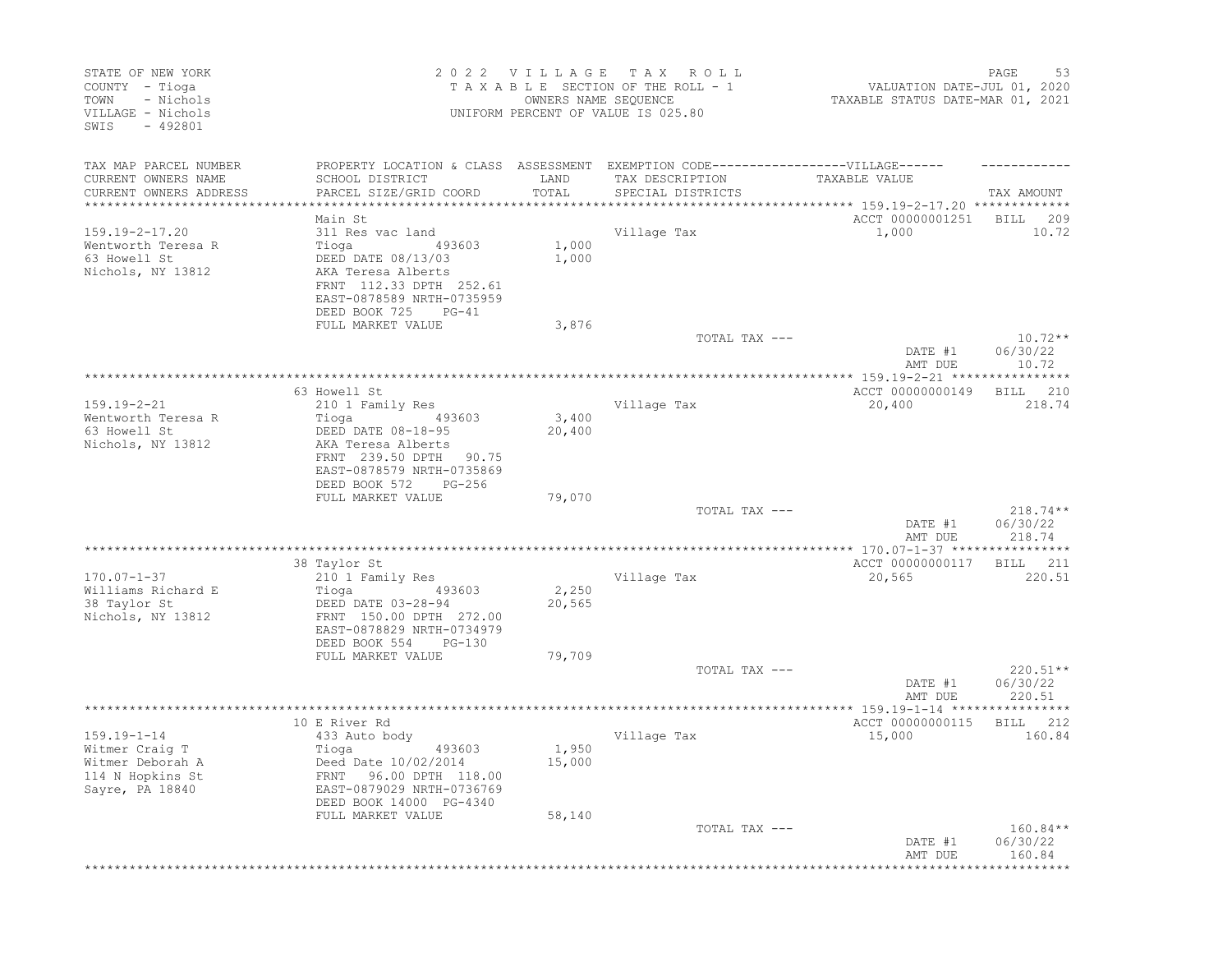| STATE OF NEW YORK<br>COUNTY - Tioga<br>- Nichols<br>TOWN<br>VILLAGE - Nichols<br>SWIS<br>$-492801$ |                                                                                                                                                 |                 | 2022 VILLAGE TAX ROLL<br>TAXABLE SECTION OF THE ROLL - 1<br>OWNERS NAME SEQUENCE<br>UNIFORM PERCENT OF VALUE IS 025.80 | VALUATION DATE-JUL 01, 2020<br>TAXABLE STATUS DATE-MAR 01, 2021      | PAGE<br>-54                      |
|----------------------------------------------------------------------------------------------------|-------------------------------------------------------------------------------------------------------------------------------------------------|-----------------|------------------------------------------------------------------------------------------------------------------------|----------------------------------------------------------------------|----------------------------------|
| TAX MAP PARCEL NUMBER<br>CURRENT OWNERS NAME<br>CURRENT OWNERS ADDRESS                             | PROPERTY LOCATION & CLASS ASSESSMENT EXEMPTION CODE-----------------VILLAGE------<br>SCHOOL DISTRICT<br>PARCEL SIZE/GRID COORD                  | LAND<br>TOTAL   | TAX DESCRIPTION<br>SPECIAL DISTRICTS                                                                                   | TAXABLE VALUE                                                        | TAX AMOUNT                       |
|                                                                                                    | 18 E River Rd                                                                                                                                   |                 |                                                                                                                        | ********** 159.19-1-15.10 *************<br>ACCT 00000000222 BILL 213 |                                  |
| $159.19 - 1 - 15.10$<br>Witmer Craig T<br>Witmer Deborah A<br>114 N Hopkins St<br>Sayre, PA 18840  | 220 2 Family Res<br>493603<br>Tioga<br>Deed Date 03/28/2014<br>39.67 DPTH 85.77<br>FRNT<br>EAST-0879071 NRTH-0736818<br>DEED BOOK 14000 PG-1236 | 1,500<br>30,000 | Village Tax                                                                                                            | 30,000                                                               | 321.68                           |
|                                                                                                    | FULL MARKET VALUE                                                                                                                               | 116,279         |                                                                                                                        |                                                                      |                                  |
|                                                                                                    |                                                                                                                                                 |                 | TOTAL TAX ---                                                                                                          | DATE #1<br>AMT DUE                                                   | $321.68**$<br>06/30/22<br>321.68 |
|                                                                                                    |                                                                                                                                                 |                 |                                                                                                                        |                                                                      |                                  |
| $170.06 - 1 - 11$                                                                                  | 15 Ro-Ki Blvd<br>210 1 Family Res                                                                                                               |                 | Village Tax                                                                                                            | ACCT 00000000036<br>12,925                                           | BILL 214<br>138.59               |
| Womer Thomas R                                                                                     | Tioga<br>493603                                                                                                                                 | 1,925           |                                                                                                                        |                                                                      |                                  |
| Teresa Randall<br>15 Ro-Ki Blvd<br>Nichols, NY 13812                                               | DEED DATE 10/17/01<br>FRNT 93.00 DPTH 180.00<br>EAST-0878632 NRTH-0735094<br>DEED BOOK 680<br>PG-194                                            | 12,925          |                                                                                                                        |                                                                      |                                  |
|                                                                                                    | FULL MARKET VALUE                                                                                                                               | 50,097          |                                                                                                                        |                                                                      |                                  |
|                                                                                                    |                                                                                                                                                 |                 | TOTAL TAX ---                                                                                                          | DATE #1<br>AMT DUE                                                   | 138.59**<br>06/30/22<br>138.59   |
|                                                                                                    |                                                                                                                                                 |                 |                                                                                                                        |                                                                      |                                  |
| $170.06 - 1 - 9$                                                                                   | 85 Walnut St<br>210 1 Family Res                                                                                                                |                 | Village Tax                                                                                                            | ACCT 00000000184<br>29,500                                           | <b>BILL</b><br>215<br>316.32     |
| Woodcock David<br>145 Emory Chapel Rd<br>Waverly, NY 14892                                         | 493603<br>Tioga<br>DEED DATE 02/01/2019<br>FRNT 114.00 DPTH 204.00<br>0.50<br>ACRES                                                             | 2,150<br>29,500 |                                                                                                                        |                                                                      |                                  |
|                                                                                                    | EAST-0878589 NRTH-0735339<br>DEED BOOK 20190 PG-438                                                                                             |                 |                                                                                                                        |                                                                      |                                  |
|                                                                                                    | FULL MARKET VALUE                                                                                                                               | 114,341         |                                                                                                                        |                                                                      |                                  |
|                                                                                                    |                                                                                                                                                 |                 | TOTAL TAX ---                                                                                                          | DATE #1<br>AMT DUE                                                   | $316.32**$<br>06/30/22<br>316.32 |
|                                                                                                    |                                                                                                                                                 |                 |                                                                                                                        |                                                                      |                                  |
| $170.06 - 1 - 1.10$                                                                                | 31 Bliven St                                                                                                                                    |                 |                                                                                                                        | ACCT 00000000013                                                     | BILL 216<br>24.39                |
| Woods Machine & Tool Llc<br>150 Howell St<br>Nichols, NY 13812                                     | 311 Res vac land<br>Tioga<br>493603<br>DEED DATE 08/10/00<br>FRNT 111.50 DPTH 178.95<br>EAST-0878082 NRTH-0735790<br>DEED BOOK 651<br>$PG-227$  | 2,275<br>2,275  | Village Tax                                                                                                            | 2,275                                                                |                                  |
|                                                                                                    | FULL MARKET VALUE                                                                                                                               | 8,818           | TOTAL TAX ---                                                                                                          | DATE #1<br>AMT DUE                                                   | $24.39**$<br>06/30/22<br>24.39   |
|                                                                                                    |                                                                                                                                                 |                 |                                                                                                                        |                                                                      | ***********                      |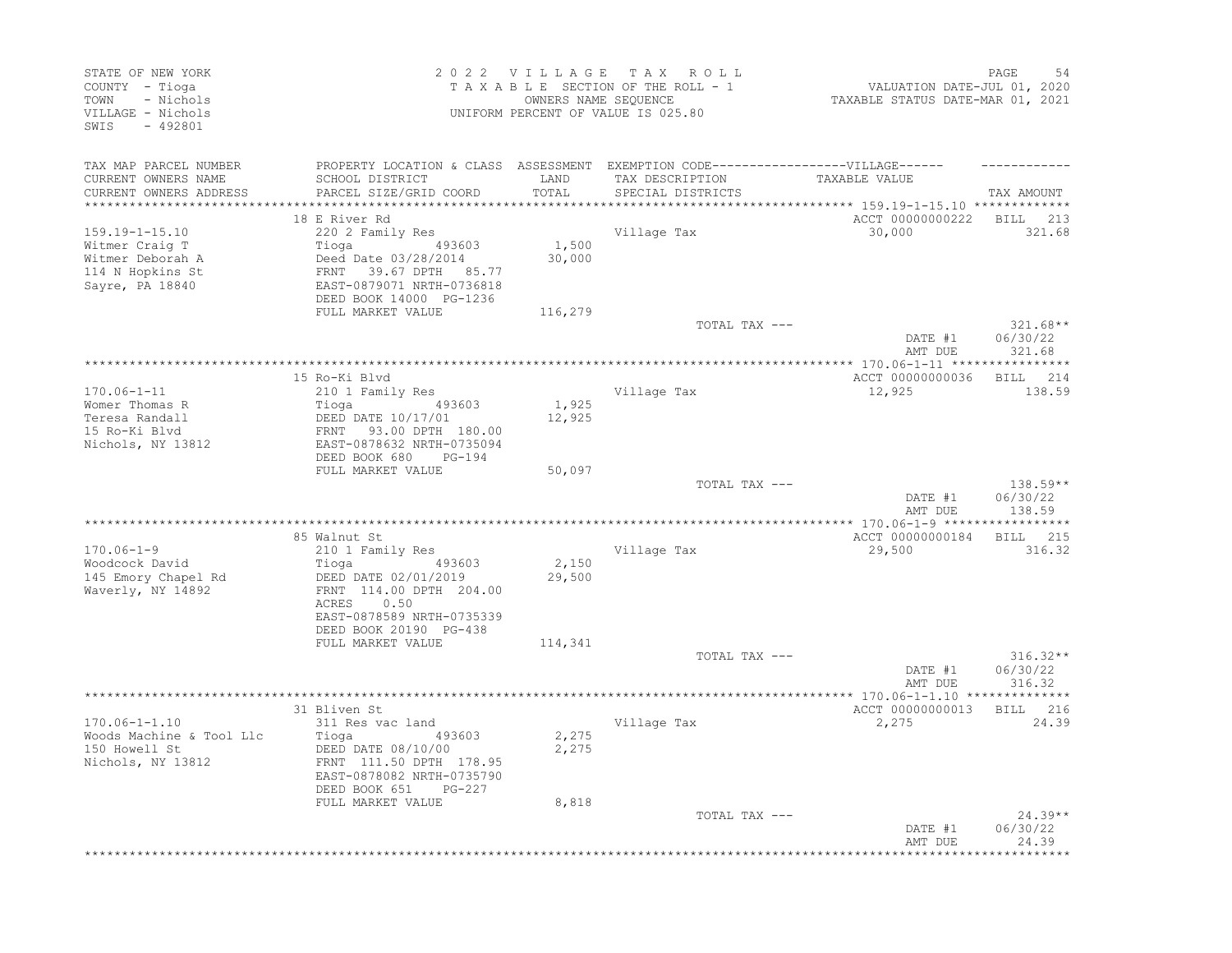| STATE OF NEW YORK<br>COUNTY - Tioga<br>- Nichols<br>TOWN<br>VILLAGE - Nichols<br>$-492801$<br>SWIS       |                                                                                                                                                                                       | 2022 VILLAGE<br>OWNERS NAME SEQUENCE | T A X<br>ROLL<br>TAXABLE SECTION OF THE ROLL - 1<br>UNIFORM PERCENT OF VALUE IS 025.80 | VALUATION DATE-JUL 01, 2020<br>TAXABLE STATUS DATE-MAR 01, 2021 | PAGE<br>55                       |
|----------------------------------------------------------------------------------------------------------|---------------------------------------------------------------------------------------------------------------------------------------------------------------------------------------|--------------------------------------|----------------------------------------------------------------------------------------|-----------------------------------------------------------------|----------------------------------|
| TAX MAP PARCEL NUMBER<br>CURRENT OWNERS NAME<br>CURRENT OWNERS ADDRESS                                   | PROPERTY LOCATION & CLASS ASSESSMENT EXEMPTION CODE-----------------VILLAGE------<br>SCHOOL DISTRICT<br>PARCEL SIZE/GRID COORD                                                        | LAND<br>TOTAL                        | TAX DESCRIPTION<br>SPECIAL DISTRICTS                                                   | TAXABLE VALUE                                                   | TAX AMOUNT                       |
| **************************                                                                               |                                                                                                                                                                                       |                                      |                                                                                        |                                                                 |                                  |
| $170.06 - 1 - 1.20$<br>Woods Machine & Tool Llc<br>Richard E Woods<br>150 Howell St<br>Nichols, NY 13812 | Howell St<br>311 Res vac land<br>Tioga<br>493603<br>DEED DATE 08/02/96<br>FRNT 132.00 DPTH 178.00<br>EAST-0878085 NRTH-0735667<br>DEED BOOK 585<br>PG-181                             | 1,500<br>1,500                       | Village Tax                                                                            | ACCT 00000000791<br>1,500                                       | 217<br>BILL<br>16.08             |
|                                                                                                          | FULL MARKET VALUE                                                                                                                                                                     | 5,814                                |                                                                                        |                                                                 |                                  |
|                                                                                                          |                                                                                                                                                                                       |                                      | TOTAL TAX ---                                                                          | DATE #1<br>AMT DUE                                              | $16.08**$<br>06/30/22<br>16.08   |
|                                                                                                          |                                                                                                                                                                                       |                                      |                                                                                        |                                                                 |                                  |
| $170.06 - 1 - 2$<br>Woods Machine & Tool LLC<br>150 Howell St<br>Nichols, NY 13812                       | 150 Howell St<br>483 Converted Re<br>Tioga<br>493603<br>Deed Date 06/11/2010<br><b>FRNT</b><br>92.00 DPTH 132.00<br>EAST-0878219 NRTH-0735689<br>DEED BOOK 17947 PG-9001              | 1,925<br>28,000                      | Village Tax                                                                            | ACCT 00000000105<br>28,000                                      | BILL<br>218<br>300.23            |
|                                                                                                          | FULL MARKET VALUE                                                                                                                                                                     | 108,527                              | TOTAL TAX ---                                                                          | DATE #1<br>AMT DUE                                              | $300.23**$<br>06/30/22<br>300.23 |
|                                                                                                          |                                                                                                                                                                                       |                                      |                                                                                        |                                                                 |                                  |
| $170.07 - 1 - 21$<br>Yost Jonathan L<br>Yost Carolyn J<br>211 S Main St<br>Nichols, NY 13812             | 211 S Main St<br>210 1 Family Res<br>493603<br>Tioga<br>FRNT<br>78.00 DPTH 131.90<br>EAST-0878919 NRTH-0735579<br>DEED BOOK 527<br>$PG-68$                                            | 1,775<br>21,450                      | Village Tax                                                                            | ACCT 00000000007<br>21,450                                      | 219<br>BILL<br>230.00            |
|                                                                                                          | FULL MARKET VALUE                                                                                                                                                                     | 83,140                               | TOTAL TAX ---                                                                          | DATE #1<br>AMT DUE                                              | 230.00**<br>06/30/22<br>230.00   |
|                                                                                                          |                                                                                                                                                                                       |                                      |                                                                                        | *** 170.07-2-9 ****                                             | ********                         |
| $170.07 - 2 - 9$<br>Zimmer Holly A<br>AKA Holly A Tuttle<br>375 Catatonk Creek Rd<br>Owego, NY 13827     | 258 Cady Ave<br>210 1 Family Res<br>Tioga<br>493603<br>DEED DATE 08/26/2008<br>66.00 DPTH 276.00<br>FRNT<br>EAST-0879629 NRTH-0735289<br>DEED BOOK 16027 PG-6001<br>FULL MARKET VALUE | 1,800<br>14,868<br>57,628            | Village Tax                                                                            | ACCT 00000000121<br>14,868                                      | BILL 220<br>159.42               |
|                                                                                                          |                                                                                                                                                                                       |                                      | TOTAL TAX ---                                                                          | DATE #1<br>AMT DUE                                              | $159.42**$<br>06/30/22<br>159.42 |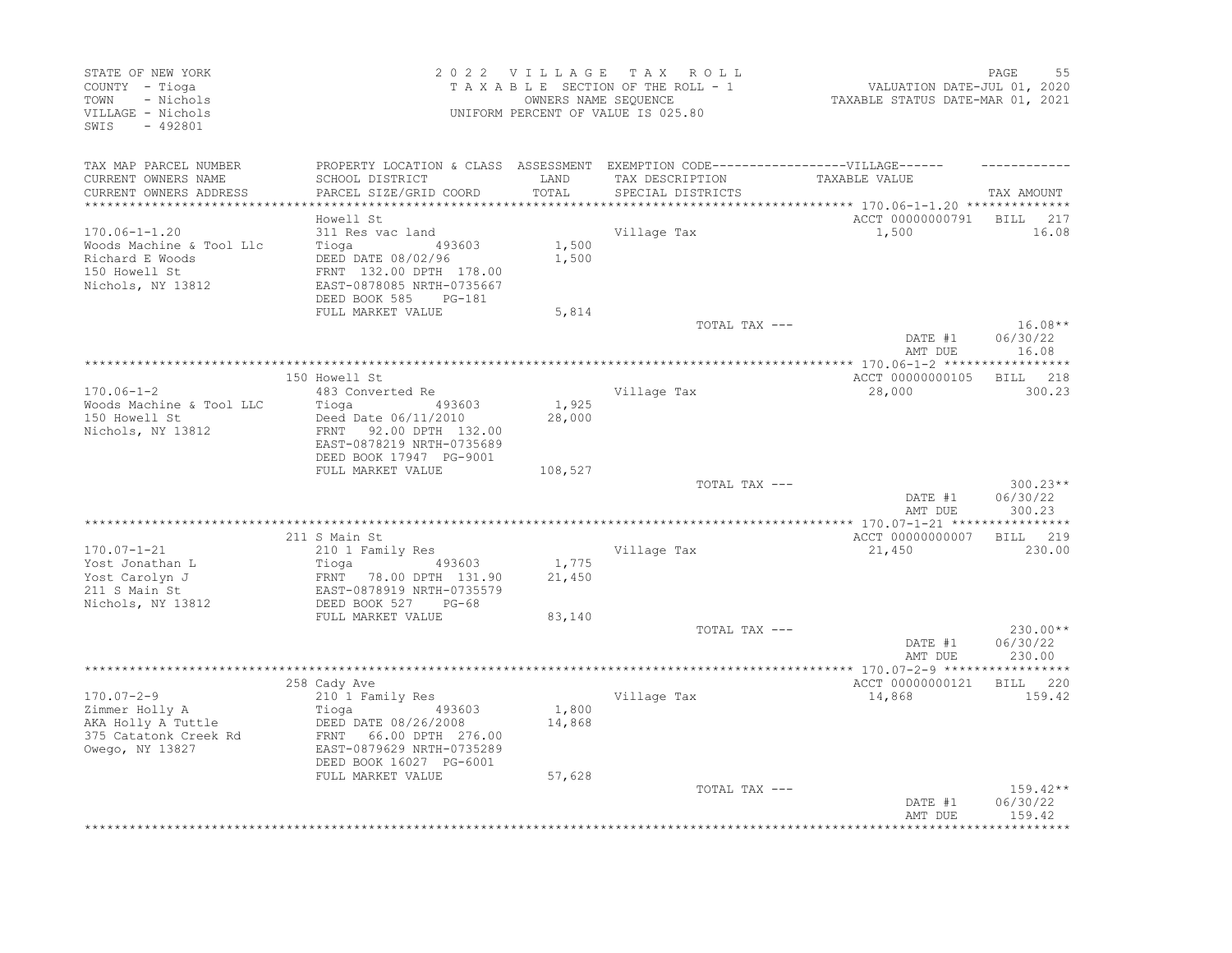| STATE OF NEW YORK | 2022 VILLAGE TAX ROLL                                          | PAGE                   | 56 |
|-------------------|----------------------------------------------------------------|------------------------|----|
| COUNTY - Tioga    | VALUATION DATE-JUL 01, 2020<br>TAXABLE SECTION OF THE ROLL - 1 |                        |    |
| TOWN - Nichols    | TAXABLE STATUS DATE-MAR 01, 2021                               |                        |    |
| VILLAGE - Nichols |                                                                | RPS155/V04/L015        |    |
| SWIS - 492801     |                                                                | CURRENT DATE 5/16/2022 |    |
|                   |                                                                |                        |    |

#### \*\*\* S P E C I A L D I S T R I C T S U M M A R Y \*\*\*

|             |       | $ -$<br>.<br>1 V 1 1 1 1 |         |           | 7FMP'<br>. |     | $m \wedge m \wedge n$<br>ாட<br><b>UILLI</b> |
|-------------|-------|--------------------------|---------|-----------|------------|-----|---------------------------------------------|
| 20T<br>◡◡◡ェ | ≀A MT | レハレ                      | - - - - | $- - - -$ |            | سدد | $\pi \pi \pi$<br>---                        |

#### NO SPECIAL DISTRICTS AT THIS LEVEL

### \*\*\* S C H O O L D I S T R I C T S U M M A R Y \*\*\*

| CODE   | DISTRICT NAME                    | TOTAL<br>PARCELS | ASSESSED<br>LAND | ASSESSED<br>TOTAL | EXEMPT<br>AMOUNT | TOTAL<br>TAXABLE |
|--------|----------------------------------|------------------|------------------|-------------------|------------------|------------------|
|        |                                  |                  |                  |                   | STAR AMOUNT      | STAR TAXABLE     |
|        | Tioga                            | 220              | 440,345          | 4694,685          | 35,921           | 4,658,764        |
| 493603 |                                  |                  |                  |                   | 889,424          | 3,769,340        |
|        | SUB-TOTAL                        | 220              | 440,345          | 4694,685          | 35,921           | 4,658,764        |
|        | $S \cup B - T \cup T A L (CONT)$ |                  |                  |                   | 889, 424         | 3,769,340        |
|        | TOTAL                            | 220              | 440,345          | 4694,685          | 35,921           | 4,658,764        |
|        | TO TAL (CONT)                    |                  |                  |                   | 889,424          | 3,769,340        |

### \*\*\* S Y S T E M C O D E S S U M M A R Y \*\*\*

#### NO SYSTEM EXEMPTIONS AT THIS LEVEL

| CODE                                      | DESCRIPTION                                                  | TOTAL<br>PARCELS | VILLAGE                                        |
|-------------------------------------------|--------------------------------------------------------------|------------------|------------------------------------------------|
| 41121<br>41131<br>41141<br>41800<br>41807 | VET WAR CT<br>VET COM CT<br>VET DIS CT<br>AGED ALL<br>AGED V | 5<br>4           | 14,241<br>19,425<br>10,400<br>16,375<br>15,430 |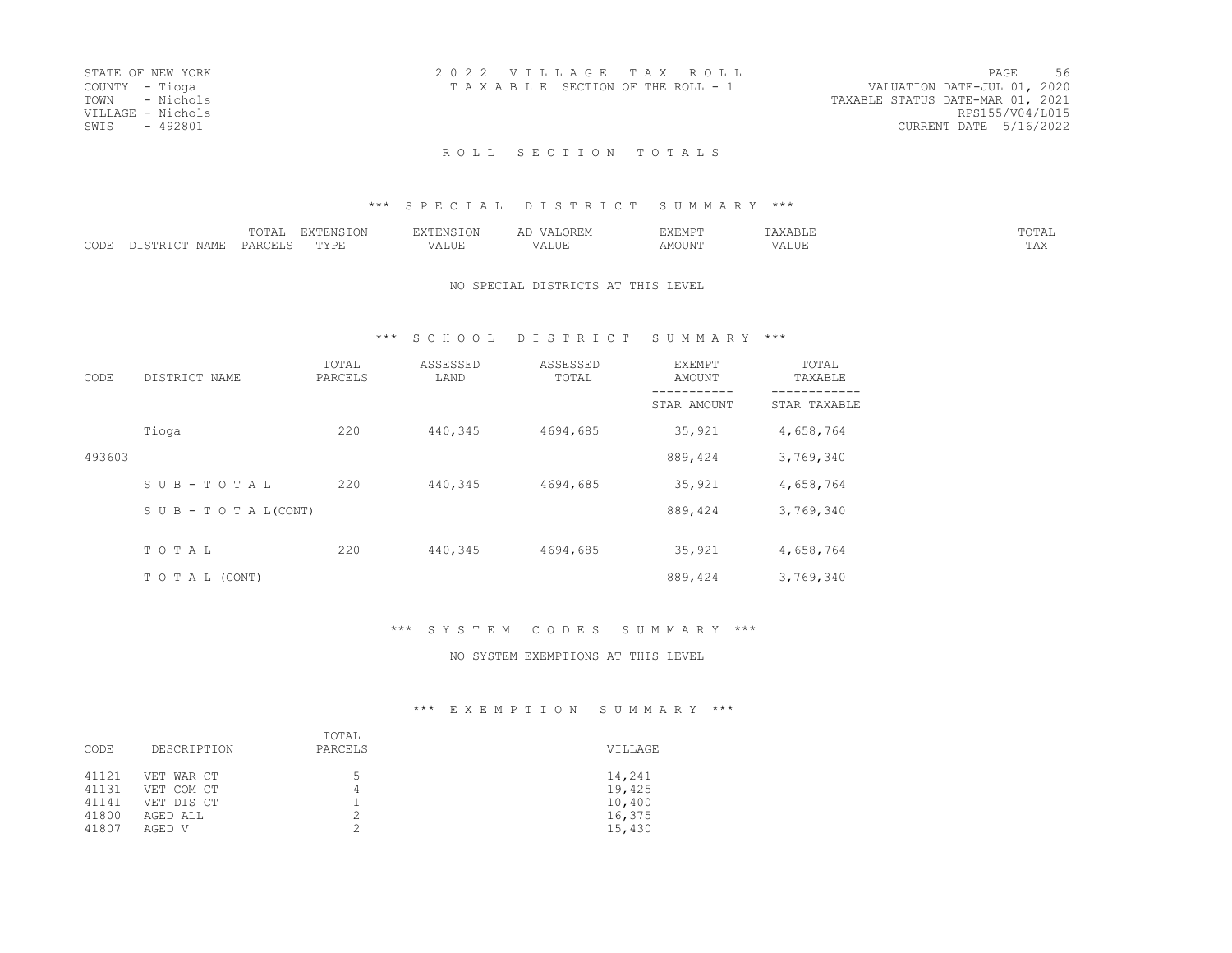| STATE OF NEW YORK<br>COUNTY - Tioga<br>TOWN - Nichols<br>VILLAGE - Nichols<br>SWIS<br>- 492801 | 2022 VILLAGE TAX ROLL<br>TAXABLE SECTION OF THE ROLL - 1 | PAGE 57<br>VALUATION DATE-JUL 01, 2020<br>TAXABLE STATUS DATE-MAR 01, 2021<br>RPS155/V04/L015<br>CURRENT DATE 5/16/2022 |
|------------------------------------------------------------------------------------------------|----------------------------------------------------------|-------------------------------------------------------------------------------------------------------------------------|
|                                                                                                | ROLL SECTION TOTALS                                      |                                                                                                                         |

# \*\*\* E X E M P T I O N S U M M A R Y \*\*\*

| CODE | DESCRIPTION | TOTAL<br>PARCELS | VILLAGE |
|------|-------------|------------------|---------|
|      | TOTAL       | 14               | 75,871  |

## \*\*\* G R A N D T O T A L S \*\*\*

| <b>ROLL</b><br><b>SEC</b> | DESCRIPTION                    | TOTAL<br>PARCELS | ASSESSED<br>LAND | ASSESSED<br>TOTAL | <b>EXEMPT</b><br>AMOUNT | TOTAL<br>TAXABLE | TOTAL<br>TAX |
|---------------------------|--------------------------------|------------------|------------------|-------------------|-------------------------|------------------|--------------|
|                           |                                |                  |                  |                   | STAR AMOUNT             | STAR TAXABLE     |              |
|                           | Village Tax<br>SPEC DIST TAXES |                  | 440,345          | 4694,685          | 75,871                  | 4,618,814        | 49,525.85    |
|                           | TAXABLE                        | 220              |                  |                   |                         |                  | 49,525.85    |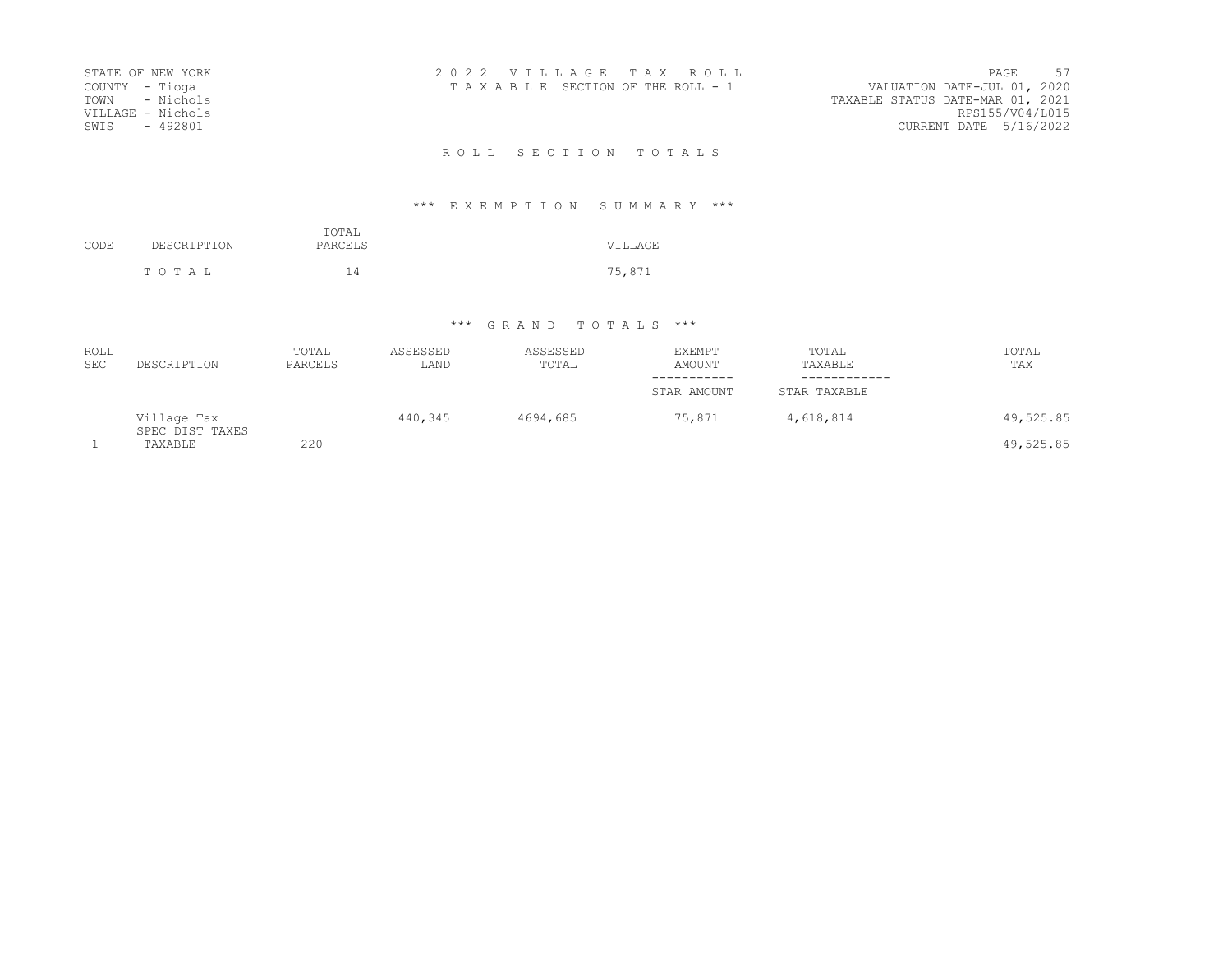| STATE OF NEW YORK<br>COUNTY - Tioga<br>- Nichols<br>TOWN<br>VILLAGE - Nichols<br>SWIS<br>$-492801$        |                                                                                                        | 2022 VILLAGE TAX ROLL<br>SPECIAL FRANCHISE SECTION OF THE ROLL - 5<br>OWNERS NAME SEQUENCE<br>UNIFORM PERCENT OF VALUE IS 025.80 | PAGE<br>VALUATION DATE-JUL 01, 2020<br>TAXABLE STATUS DATE-MAR 01, 2021                                                   |                                                                                   |                                      |
|-----------------------------------------------------------------------------------------------------------|--------------------------------------------------------------------------------------------------------|----------------------------------------------------------------------------------------------------------------------------------|---------------------------------------------------------------------------------------------------------------------------|-----------------------------------------------------------------------------------|--------------------------------------|
| TAX MAP PARCEL NUMBER<br>CURRENT OWNERS NAME<br>CURRENT OWNERS ADDRESS<br>*************************       | SCHOOL DISTRICT<br>PARCEL SIZE/GRID COORD                                                              | LAND<br>TOTAL                                                                                                                    | PROPERTY LOCATION & CLASS ASSESSMENT EXEMPTION CODE-----------------VILLAGE------<br>TAX DESCRIPTION<br>SPECIAL DISTRICTS | TAXABLE VALUE                                                                     | TAX AMOUNT                           |
| 444.00-967<br>NYSEG<br>% Avangrid Management Co<br>Local Tax<br>One City Ctr Fl 5th<br>Portland, ME 04101 | Special Franchise<br>861 Elec & gas<br>493603<br>Tioga<br>DEED BOOK 000 PG-0000<br>FULL MARKET VALUE   | $\overline{0}$<br>54,624<br>211,721                                                                                              | Village Tax                                                                                                               | ACCT 00000000967 BILL<br>54,624                                                   | 221<br>585.71                        |
|                                                                                                           |                                                                                                        |                                                                                                                                  | TOTAL TAX ---                                                                                                             | DATE #1<br>AMT DUE                                                                | 585.71**<br>06/30/22<br>585.71       |
| 444.00-1478<br>TVC Albany, Inc<br>41 State St Fl 10th<br>Albany, NY 12207                                 | Special Franchise<br>868 Pipeline<br>Tioga<br>493603<br>new for 2017<br>FULL MARKET VALUE              | $\overline{0}$<br>5,509<br>21,353                                                                                                | Village Tax<br>TOTAL TAX ---                                                                                              | ACCT 00000001478<br>5,509                                                         | BILL 222<br>59.07<br>$59.07**$       |
|                                                                                                           |                                                                                                        |                                                                                                                                  |                                                                                                                           | DATE #1<br>AMT DUE                                                                | 06/30/22<br>59.07                    |
| 444.00-1155<br>tw telecom<br>PO Box 7467<br>Charlotte, NC 28241-7467                                      | Special Franchise<br>869 Television<br>493603<br>Tioga<br>DEED BOOK 000 PG-0000<br>FULL MARKET VALUE   | 2,093<br>8,112                                                                                                                   | EX VIL TAX 33207<br>0 Village Tax                                                                                         | ACCT 00000001155<br>2,093<br>0.00                                                 | BILL 223<br>0.00                     |
|                                                                                                           |                                                                                                        |                                                                                                                                  | TOTAL TAX ---                                                                                                             |                                                                                   | $0.00**$                             |
| 444.00-966<br>United Water Management Serv<br>% Altus Group US Inc<br>PO Box 71970<br>Phoenix, AZ 85050   | Special Franchise<br>822 Water supply<br>Tioga<br>493603<br>DEED BOOK 000 PG-0000<br>FULL MARKET VALUE | $\circ$<br>227,044<br>880,016                                                                                                    | Village Tax                                                                                                               | *********** 444.00-966 ******************<br>ACCT 00000000966 BILL 224<br>227,044 | 2,434.51                             |
|                                                                                                           |                                                                                                        |                                                                                                                                  | TOTAL TAX ---                                                                                                             | DATE #1<br>AMT DUE                                                                | $2,434.51**$<br>06/30/22<br>2,434.51 |
| 444.00-965<br>Verizon New York Inc<br>% Duff & Phelps<br>PO Box 2749<br>Addison, TX 75001                 | Special Franchise<br>866 Telephone<br>Tioga<br>493603<br>DEED BOOK 000 PG-0000<br>FULL MARKET VALUE    | $\Omega$<br>13,806<br>53,512                                                                                                     | Village Tax                                                                                                               | ACCT 00000000965<br>13,806                                                        | BILL 225<br>148.04                   |
|                                                                                                           |                                                                                                        |                                                                                                                                  | TOTAL TAX ---                                                                                                             | DATE #1<br>AMT DUE                                                                | 148.04**<br>06/30/22<br>148.04       |
|                                                                                                           |                                                                                                        |                                                                                                                                  |                                                                                                                           |                                                                                   |                                      |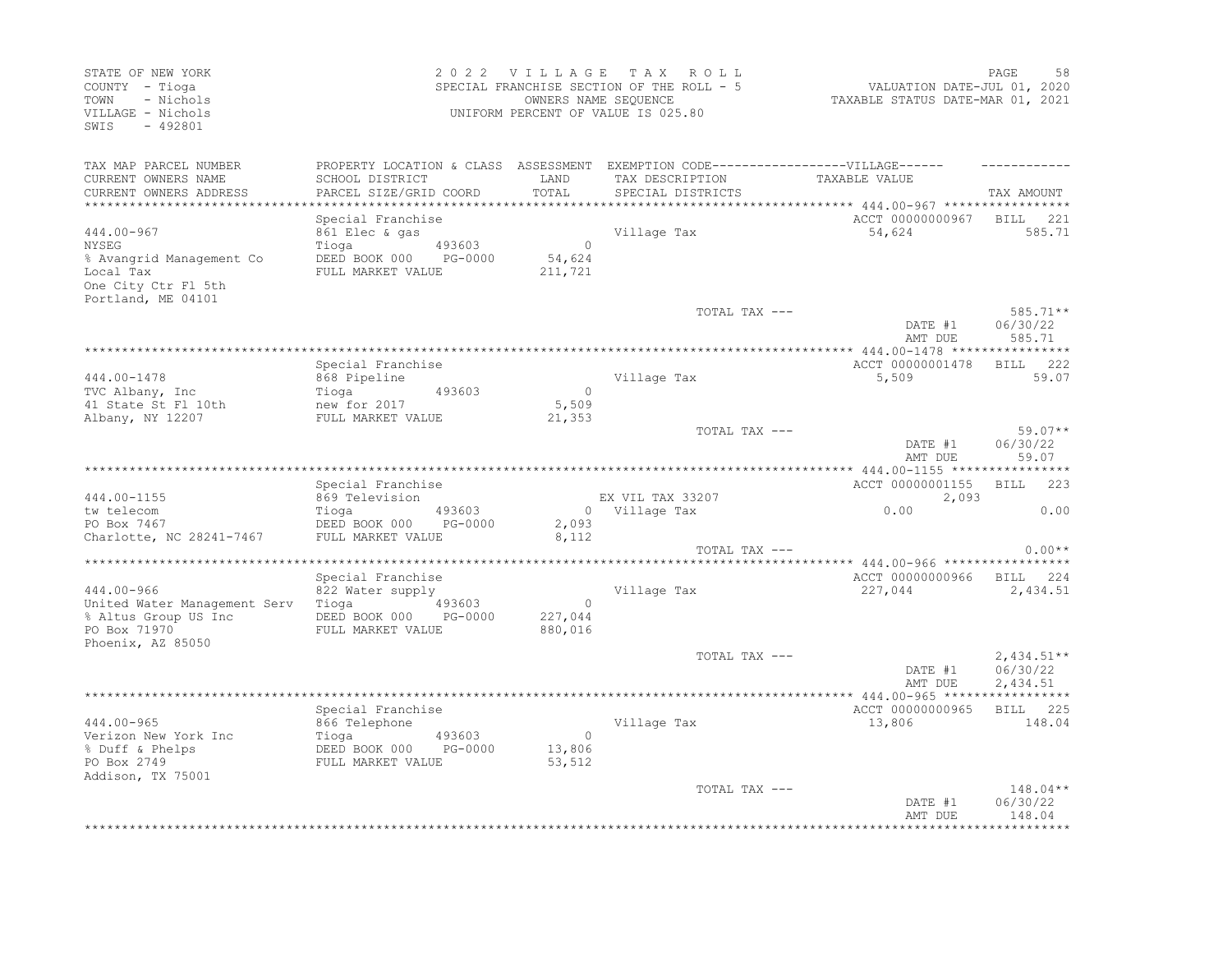| STATE OF NEW YORK | 2022 VILLAGE TAX ROLL                     | PAGE                        | 59 |
|-------------------|-------------------------------------------|-----------------------------|----|
| COUNTY - Tioga    | SPECIAL FRANCHISE SECTION OF THE ROLL - 5 | VALUATION DATE-JUL 01, 2020 |    |
| TOWN - Nichols    | TAXABLE STATUS DATE-MAR 01, 2021          |                             |    |
| VILLAGE - Nichols |                                           | RPS155/V04/L015             |    |
| SWTS - 492801     |                                           | CURRENT DATE 5/16/2022      |    |
|                   |                                           |                             |    |

### \*\*\* S P E C I A L D I S T R I C T S U M M A R Y \*\*\*

|                  |   | ----<br>. 77777                        | ' H' IVI<br>∸∨⊷ |                   | .                             | . .     |                   | $T \cap T \cap T$<br>.<br>. |
|------------------|---|----------------------------------------|-----------------|-------------------|-------------------------------|---------|-------------------|-----------------------------|
| $\cap$ DE:<br>ーー | ╌ | $ \wedge \wedge \neg \neg \neg$<br>ΡΔ⊨ | 757T1           | $- - - -$<br>ALUI | $- - - -$<br>$\cdots$<br>ALUI | MOTTNIA | д<br>۳۰۰ تا سند د | m n tr<br>11 12 1           |

#### NO SPECIAL DISTRICTS AT THIS LEVEL

### \*\*\* S C H O O L D I S T R I C T S U M M A R Y \*\*\*

| CODE   | DISTRICT NAME      | TOTAL<br>PARCELS | ASSESSED<br>LAND | ASSESSED<br>TOTAL | EXEMPT<br><b>AMOUNT</b> | TOTAL<br>TAXABLE |
|--------|--------------------|------------------|------------------|-------------------|-------------------------|------------------|
|        |                    |                  |                  |                   | STAR AMOUNT             | STAR TAXABLE     |
|        | Tioga              | 5                |                  | 303,076           |                         | 303,076          |
| 493603 |                    |                  |                  |                   |                         | 303,076          |
|        | SUB-TOTAL          | 5                |                  | 303,076           |                         | 303,076          |
|        | SUB - TO TAL(CONT) |                  |                  |                   |                         | 303,076          |
|        |                    |                  |                  |                   |                         |                  |
|        | TOTAL              | 5                |                  | 303,076           |                         | 303,076          |
|        | TO TAL (CONT)      |                  |                  |                   |                         | 303,076          |

### \*\*\* S Y S T E M C O D E S S U M M A R Y \*\*\*

#### NO SYSTEM EXEMPTIONS AT THIS LEVEL

| CODE  | DESCRIPTION         | TOTAL<br>PARCELS | VILLAGE        |
|-------|---------------------|------------------|----------------|
| 33207 | EX VIL TAX<br>TOTAL |                  | 2,093<br>2,093 |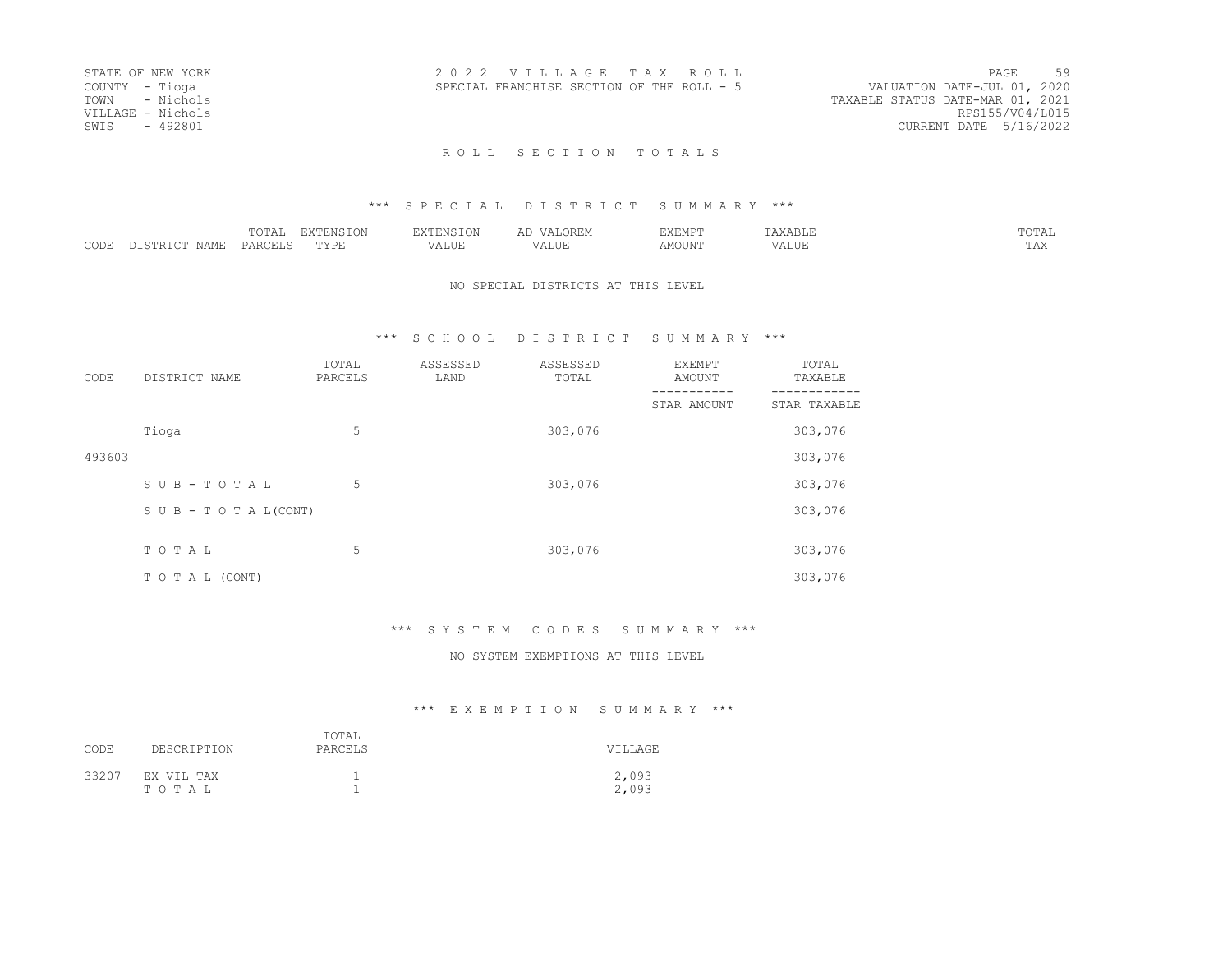| STATE OF NEW YORK | 2022 VILLAGE TAX ROLL                     | 60<br>PAGE                       |
|-------------------|-------------------------------------------|----------------------------------|
| COUNTY - Tioga    | SPECIAL FRANCHISE SECTION OF THE ROLL - 5 | VALUATION DATE-JUL 01, 2020      |
| TOWN - Nichols    |                                           | TAXABLE STATUS DATE-MAR 01, 2021 |
| VILLAGE - Nichols |                                           | RPS155/V04/L015                  |
| - 492801<br>SWIS  |                                           | CURRENT DATE 5/16/2022           |
|                   | ROLL SECTION TOTALS                       |                                  |

### \*\*\* G R A N D T O T A L S \*\*\*

| <b>ROLL</b><br><b>SEC</b> | DESCRIPTION                    | TOTAL<br>PARCELS | ASSESSED<br>LAND | ASSESSED<br>TOTAL | EXEMPT<br>AMOUNT<br>----------- | TOTAL<br>TAXABLE<br>----------- | TOTAL<br>TAX |
|---------------------------|--------------------------------|------------------|------------------|-------------------|---------------------------------|---------------------------------|--------------|
|                           |                                |                  |                  |                   | STAR AMOUNT                     | STAR TAXABLE                    |              |
|                           | Village Tax<br>SPEC DIST TAXES |                  |                  | 303,076           | 2,093                           | 300,983                         | 3,227.33     |
|                           | SPECIAL FRANCHISE              |                  |                  |                   |                                 |                                 | 3,227.33     |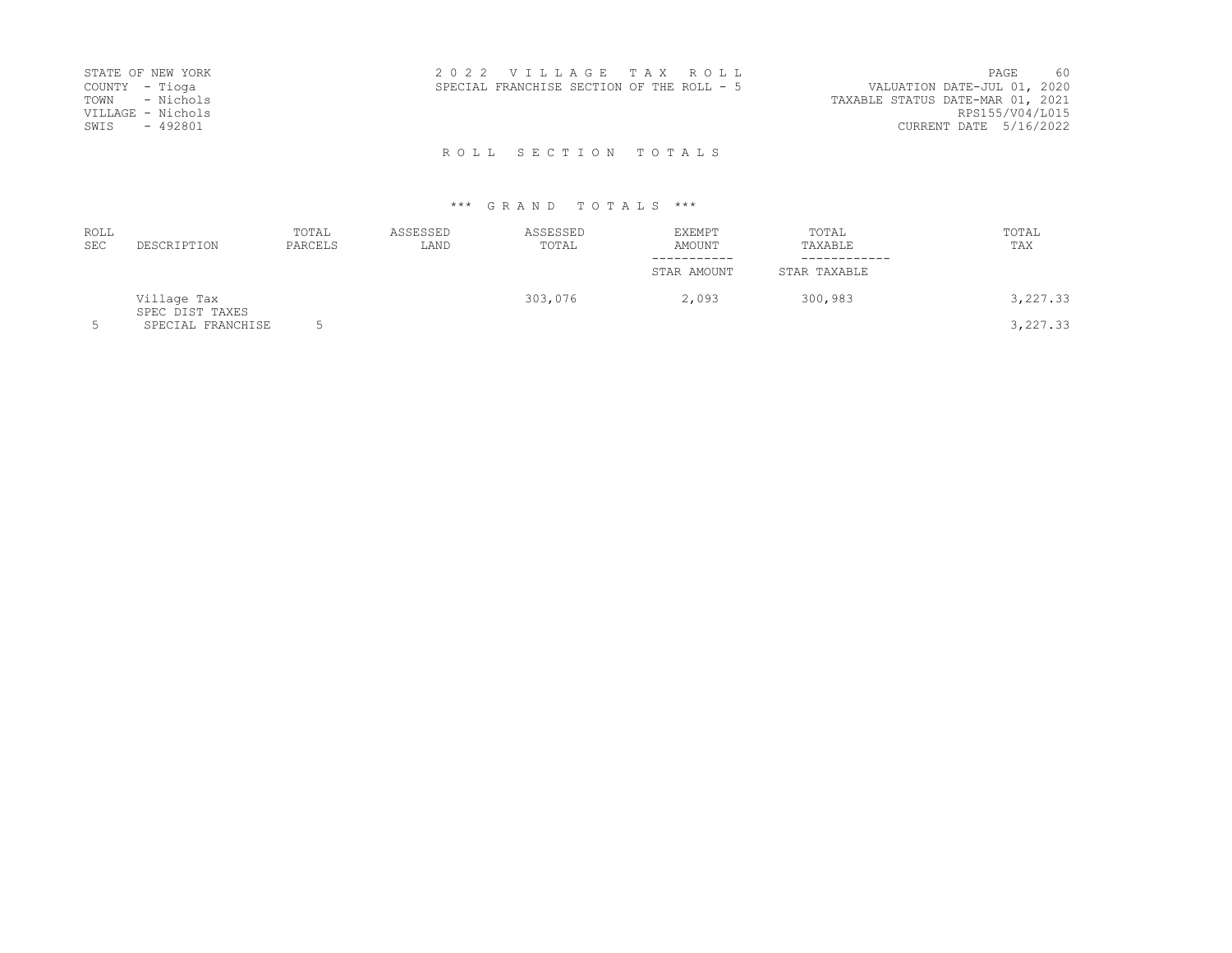| STATE OF NEW YORK<br>COUNTY - Tioga<br>- Nichols<br>TOWN<br>VILLAGE - Nichols<br>$-492801$<br>SWIS                         |                                                                                                                                                  |                             | 2022 VILLAGE TAX ROLL<br>UTILITY & R.R. SECTION OF THE ROLL - 6<br>OWNERS NAME SEQUENCE<br>UNIFORM PERCENT OF VALUE IS 025.80 | VALUATION DATE-JUL 01, 2020<br>TAXABLE STATUS DATE-MAR 01, 2021 | PAGE<br>61                        |
|----------------------------------------------------------------------------------------------------------------------------|--------------------------------------------------------------------------------------------------------------------------------------------------|-----------------------------|-------------------------------------------------------------------------------------------------------------------------------|-----------------------------------------------------------------|-----------------------------------|
| TAX MAP PARCEL NUMBER<br>CURRENT OWNERS NAME<br>CURRENT OWNERS ADDRESS<br>**********************                           | PROPERTY LOCATION & CLASS ASSESSMENT EXEMPTION CODE-----------------VILLAGE------<br>SCHOOL DISTRICT<br>PARCEL SIZE/GRID COORD                   | LAND<br>TOTAL               | TAX DESCRIPTION<br>SPECIAL DISTRICTS                                                                                          | TAXABLE VALUE                                                   | TAX AMOUNT                        |
| $222.00 - 957$<br>NYSEG<br>% Avangrid Management Co<br>Local Tax<br>One City Ctr Fl 5th<br>Portland, ME 04101              | Distribution Lines<br>882 Elec Trans Imp<br>Tioga<br>493603<br>DEED BOOK 000 PG-0000<br>FULL MARKET VALUE                                        | $\circ$<br>16,900<br>65,504 | Village Tax                                                                                                                   | ACCT 00000000957 BILL 226<br>16,900                             | 181.21                            |
|                                                                                                                            |                                                                                                                                                  |                             | TOTAL TAX ---                                                                                                                 | DATE #1<br>AMT DUE                                              | $181.21***$<br>06/30/22<br>181.21 |
|                                                                                                                            |                                                                                                                                                  |                             |                                                                                                                               |                                                                 | ***********<br>227<br>BILL        |
| $159.18 - 2 - 4$<br>United Water Management Serv Tioga<br>% Altus Group IS Inc<br>PO Box 71970<br>Phoenix, AZ 85050        | Johnson St<br>822 Water supply<br>493603<br>FRNT 20.00 DPTH 20.00<br>EAST-0876629 NRTH-0736629<br>DEED BOOK 194<br>PG-0139                       | 2,000<br>6,000              | Village Tax                                                                                                                   | ACCT 00000000962<br>6,000                                       | 64.34                             |
|                                                                                                                            | FULL MARKET VALUE                                                                                                                                | 23,256                      |                                                                                                                               |                                                                 |                                   |
|                                                                                                                            |                                                                                                                                                  |                             | TOTAL TAX ---<br>************************                                                                                     | DATE #1<br>AMT DUE                                              | $64.34**$<br>06/30/22<br>64.34    |
|                                                                                                                            | Johnson St                                                                                                                                       |                             |                                                                                                                               | ** 159.18-2-5 ******<br>ACCT 00000000963                        | BILL 228                          |
| $159.18 - 2 - 5$<br>United Water Management Serv Tioga 693603<br>% Altus Group US Inc<br>PO Box 71970<br>Phoenix, AZ 85050 | 822 Water supply<br>FRNT 20.00 DPTH 39.00<br>EAST-0876609 NRTH-0736639<br>DEED BOOK 350<br>PG-0763                                               | 1,000<br>1,000              | Village Tax                                                                                                                   | 1,000                                                           | 10.72                             |
|                                                                                                                            | FULL MARKET VALUE                                                                                                                                | 3,876                       | TOTAL TAX ---                                                                                                                 | DATE #1                                                         | $10.72**$<br>06/30/22             |
|                                                                                                                            |                                                                                                                                                  |                             |                                                                                                                               | AMT DUE                                                         | 10.72                             |
| $159.18 - 1 - 15.20$<br>United Water Management Serv. Tioga<br>% Altus Group US Inc<br>PO Box 71970<br>Phoenix, AZ 85050   | W River Rd<br>822 Water supply<br>493603<br>FRNT 25.00 DPTH 322.00<br>EAST-0877895 NRTH-0737070<br>DEED BOOK 392<br>PG-0637<br>FULL MARKET VALUE | 30,000<br>71,500<br>277,132 | Village Tax                                                                                                                   | ACCT 00000001109<br>71,500                                      | 229<br>BILL<br>766.67             |
|                                                                                                                            |                                                                                                                                                  |                             | TOTAL TAX ---                                                                                                                 | DATE #1<br>AMT DUE                                              | $766.67**$<br>06/30/22<br>766.67  |
|                                                                                                                            |                                                                                                                                                  |                             |                                                                                                                               |                                                                 |                                   |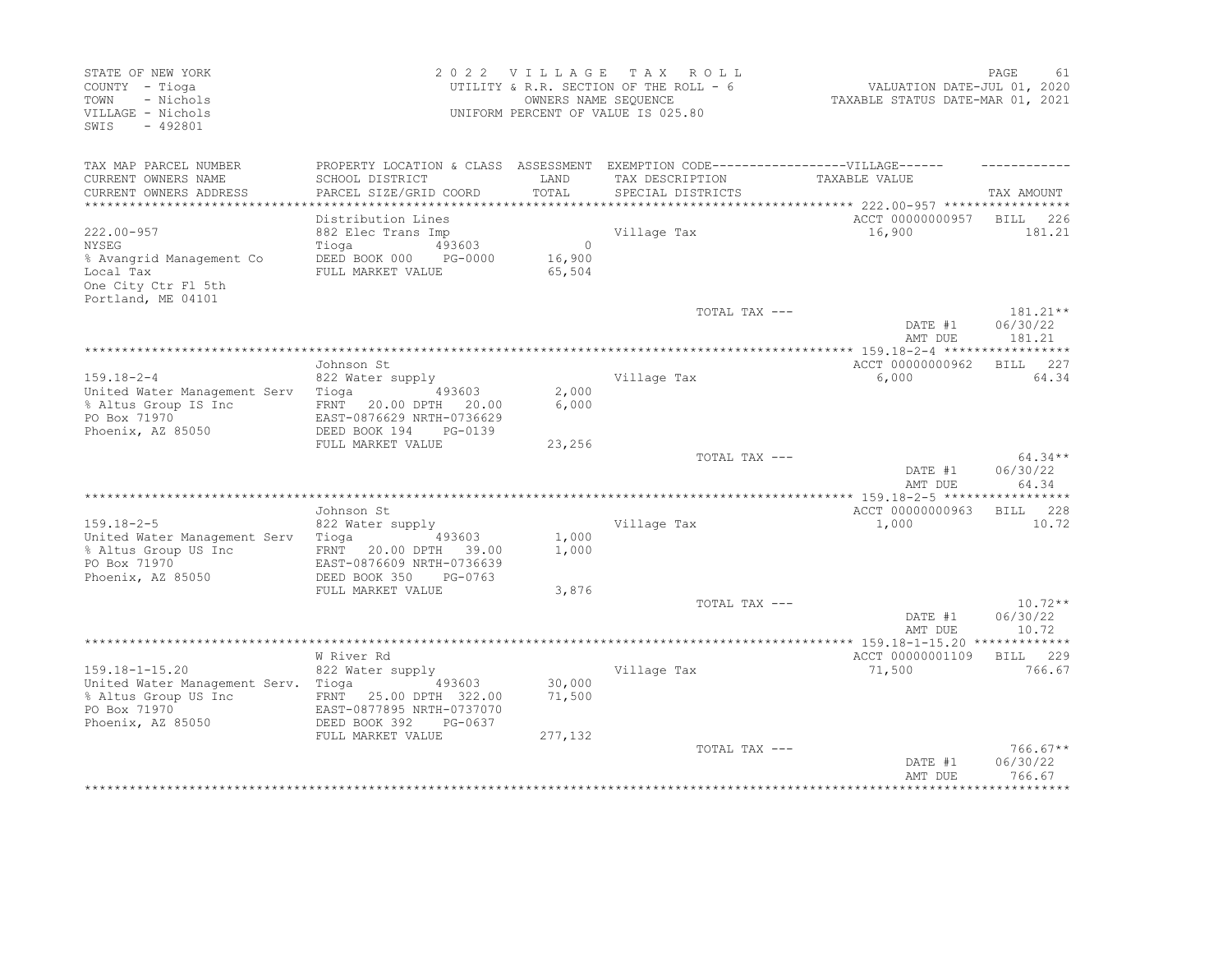| STATE OF NEW YORK<br>COUNTY - Tioga<br>TOWN<br>- Nichols<br>VILLAGE - Nichols<br>SWIS<br>$-492801$ |                                                                                    | OWNERS NAME SEQUENCE | 2022 VILLAGE TAX ROLL<br>UTILITY & R.R. SECTION OF THE ROLL - 6 VALUATION DATE-JUL 01, 2020<br>UNIFORM PERCENT OF VALUE IS 025.80 | TAXABLE STATUS DATE-MAR 01, 2021 | 62<br>PAGE |
|----------------------------------------------------------------------------------------------------|------------------------------------------------------------------------------------|----------------------|-----------------------------------------------------------------------------------------------------------------------------------|----------------------------------|------------|
| TAX MAP PARCEL NUMBER                                                                              | PROPERTY LOCATION & CLASS ASSESSMENT EXEMPTION CODE------------------VILLAGE------ |                      |                                                                                                                                   |                                  |            |
| CURRENT OWNERS NAME                                                                                | SCHOOL DISTRICT                                                                    | LAND                 | TAX DESCRIPTION                                                                                                                   | TAXABLE VALUE                    |            |
| CURRENT OWNERS ADDRESS                                                                             | PARCEL SIZE/GRID COORD                                                             | TOTAL                | SPECIAL DISTRICTS                                                                                                                 |                                  | TAX AMOUNT |
|                                                                                                    |                                                                                    |                      |                                                                                                                                   |                                  |            |
|                                                                                                    | 53 E River Rd                                                                      |                      |                                                                                                                                   | ACCT 00000000961 BILL 230        |            |
| $159.19 - 3 - 4$                                                                                   | 831 Tele Comm                                                                      |                      | Village Tax                                                                                                                       | 25,000                           | 268.07     |
| Verizon New York Inc                                                                               | Tioga (193603)                                                                     | 1,200                |                                                                                                                                   |                                  |            |
| % Duff & Phelps                                                                                    | FRNT 63.00 DPTH 130.00                                                             | 25,000               |                                                                                                                                   |                                  |            |
| PO Box 2749                                                                                        | EAST-0879229 NRTH-0736559                                                          |                      |                                                                                                                                   |                                  |            |
| Addison, TX 75001                                                                                  | DEED BOOK 261<br>PG-0269                                                           |                      |                                                                                                                                   |                                  |            |
|                                                                                                    | FULL MARKET VALUE                                                                  | 96,899               |                                                                                                                                   |                                  |            |
|                                                                                                    |                                                                                    |                      | TOTAL TAX ---                                                                                                                     |                                  | $268.07**$ |
|                                                                                                    |                                                                                    |                      |                                                                                                                                   | DATE #1                          | 06/30/22   |
|                                                                                                    |                                                                                    |                      |                                                                                                                                   | AMT DUE                          | 268.07     |
|                                                                                                    | Poles & Lines                                                                      |                      |                                                                                                                                   | ACCT 00000000958                 | BILL 231   |
| 628.001-0000-631.900-1881                                                                          | 831 Tele Comm                                                                      |                      | Village Tax                                                                                                                       | 1,465                            | 15.71      |
| Verizon New York Inc                                                                               | 493603<br>Tioga                                                                    | $\Omega$             |                                                                                                                                   |                                  |            |
| % Duff & Phelps                                                                                    | DEED BOOK 000<br>PG-0000                                                           | 1,465                |                                                                                                                                   |                                  |            |
| PO Box 2749                                                                                        | FULL MARKET VALUE                                                                  | 5,678                |                                                                                                                                   |                                  |            |
| Addison, TX 75001                                                                                  |                                                                                    |                      |                                                                                                                                   |                                  |            |
|                                                                                                    |                                                                                    |                      | TOTAL TAX ---                                                                                                                     |                                  | $15.71***$ |
|                                                                                                    |                                                                                    |                      |                                                                                                                                   | DATE #1                          | 06/30/22   |
|                                                                                                    |                                                                                    |                      |                                                                                                                                   | AMT DUE                          | 15.71      |
|                                                                                                    |                                                                                    |                      |                                                                                                                                   |                                  |            |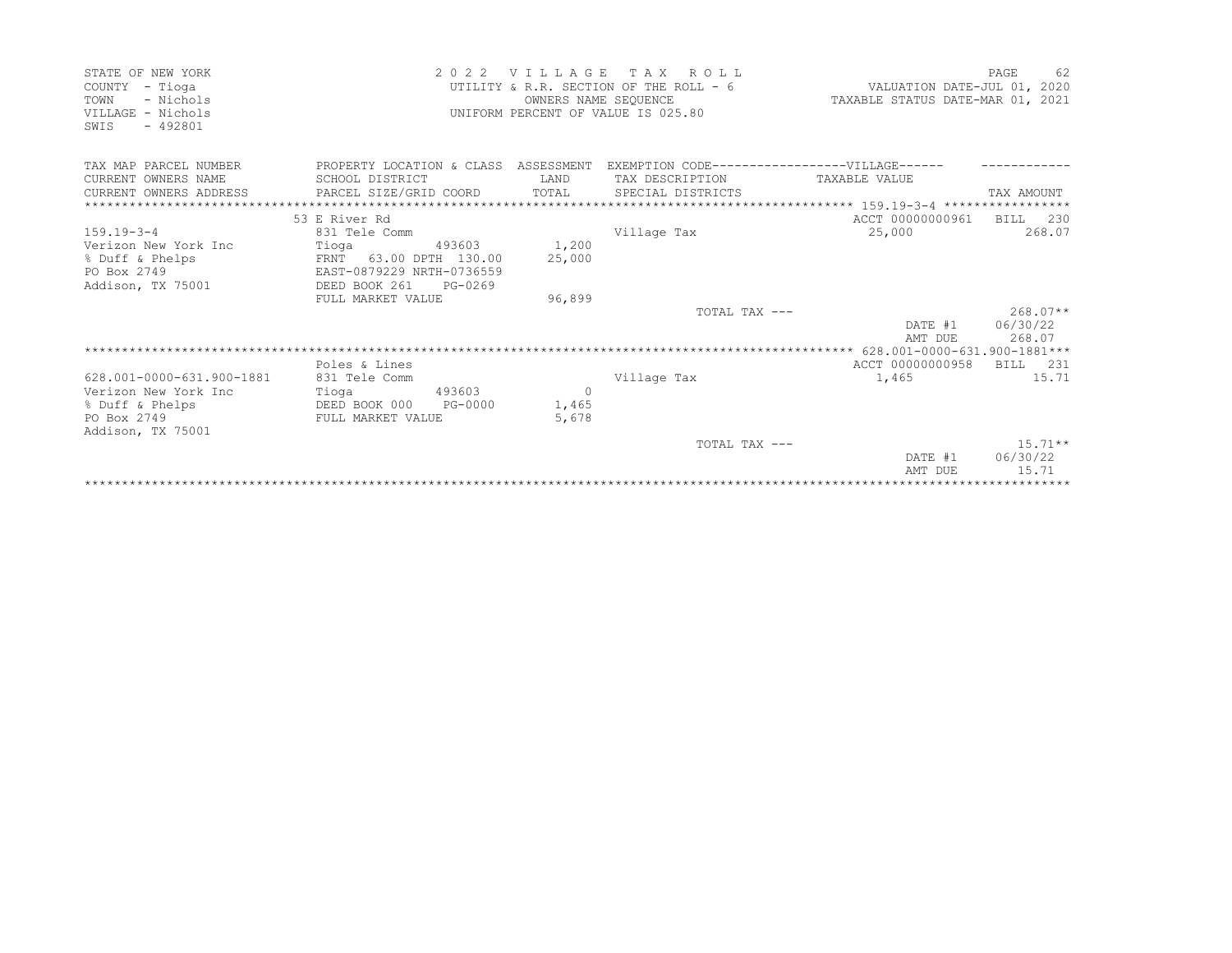| STATE OF NEW YORK | 2022 VILLAGE TAX ROLL                  |                                  | PAGE            | 63 |
|-------------------|----------------------------------------|----------------------------------|-----------------|----|
| COUNTY - Tioga    | UTILITY & R.R. SECTION OF THE ROLL - 6 | VALUATION DATE-JUL 01, 2020      |                 |    |
| TOWN - Nichols    |                                        | TAXABLE STATUS DATE-MAR 01, 2021 |                 |    |
| VILLAGE - Nichols | UNIFORM PERCENT OF VALUE IS 025.80     |                                  | RPS155/V04/L015 |    |
| - 492801<br>SWIS  |                                        | CURRENT DATE 5/16/2022           |                 |    |
|                   |                                        |                                  |                 |    |

#### \*\*\* SPECIAL DISTRICT SUMMARY \*\*\*

|      |                 | $\overline{a}$<br>. | $\Box$<br>- I ON                    | H'NV                            |        | EMP <sup>®</sup><br>------- |         | $m \wedge m \wedge \tau$<br>.<br>◡---- |
|------|-----------------|---------------------|-------------------------------------|---------------------------------|--------|-----------------------------|---------|----------------------------------------|
| CODE | I 2 M F<br>∟יוי | – <del>∟∆ ∟</del>   | $m \cdot r \cdot r$<br>∵V P.<br>--- | $- - - - - - -$<br>د ،<br>תחדרי | $   -$ | MOTIN'                      | .<br>Аш | 1 1 1 1                                |

#### NO SPECIAL DISTRICTS AT THIS LEVEL

### \*\*\* S C H O O L D I S T R I C T S U M M A R Y \*\*\*

| CODE   | DISTRICT NAME                    | TOTAL<br>PARCELS | ASSESSED<br>LAND | ASSESSED<br>TOTAL | <b>EXEMPT</b><br>AMOUNT | TOTAL<br>TAXABLE |
|--------|----------------------------------|------------------|------------------|-------------------|-------------------------|------------------|
|        |                                  |                  |                  |                   | STAR AMOUNT             | STAR TAXABLE     |
|        | Tioga                            | 6                | 34,200           | 121,865           |                         | 121,865          |
| 493603 |                                  |                  |                  |                   |                         | 121,865          |
|        | SUB-TOTAL                        | 6                | 34,200           | 121,865           |                         | 121,865          |
|        | $S \cup B - T \cup T A L (CONT)$ |                  |                  |                   |                         | 121,865          |
|        |                                  |                  |                  |                   |                         |                  |
|        | TOTAL                            | 6                | 34,200           | 121,865           |                         | 121,865          |
|        | TO TAL (CONT)                    |                  |                  |                   |                         | 121,865          |

\*\*\* S Y S T E M C O D E S S U M M A R Y \*\*\*

NO SYSTEM EXEMPTIONS AT THIS LEVEL

\*\*\* E X E M P T I O N S U M M A R Y \*\*\*

#### NO EXEMPTIONS AT THIS LEVEL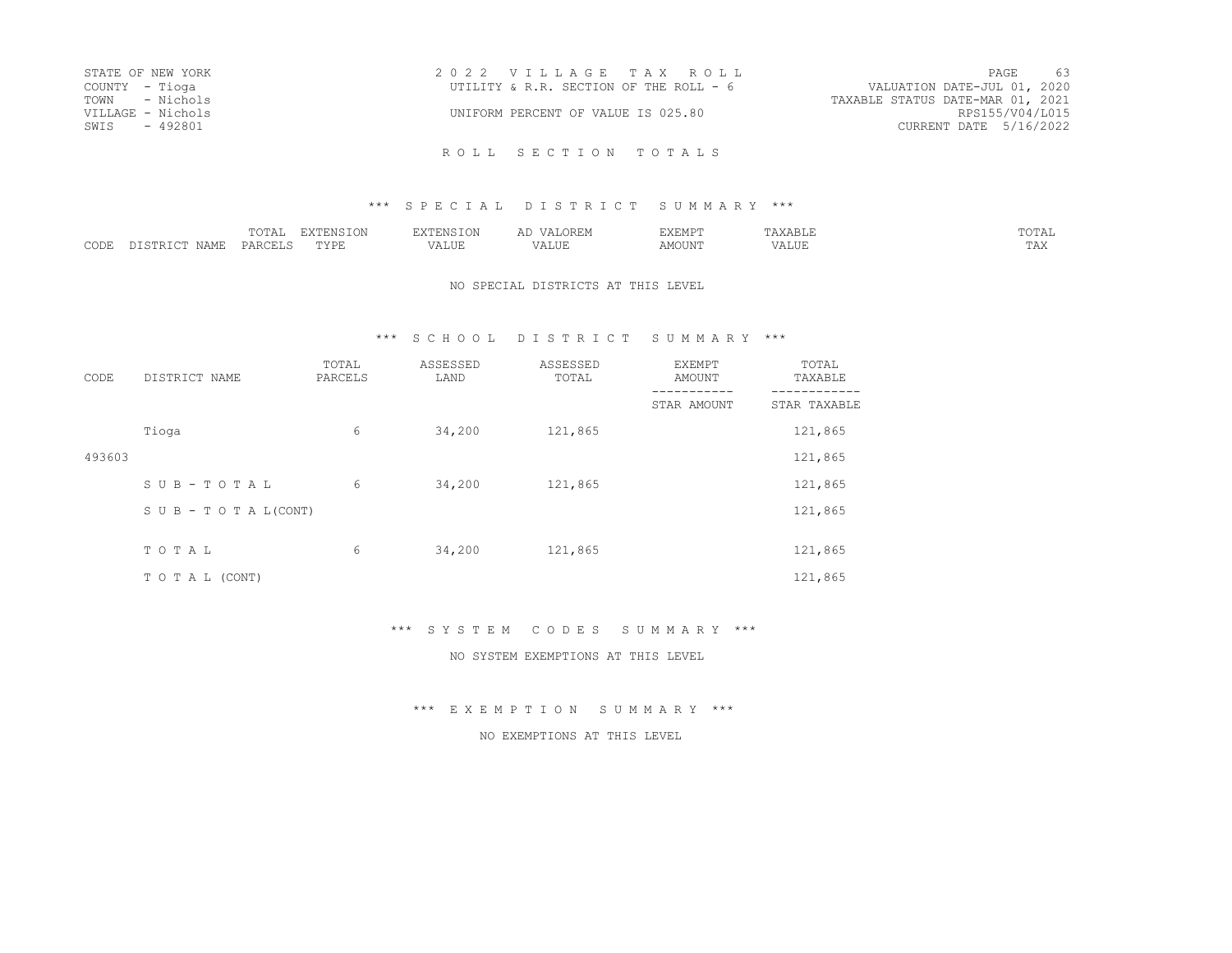| STATE OF NEW YORK | 2022 VILLAGE TAX ROLL                                                 |                        | PAGE | 64 |
|-------------------|-----------------------------------------------------------------------|------------------------|------|----|
| COUNTY – Tioga    | VALUATION DATE-JUL 01, 2020<br>UTILITY & R.R. SECTION OF THE ROLL - 6 |                        |      |    |
| TOWN - Nichols    | TAXABLE STATUS DATE-MAR 01, 2021                                      |                        |      |    |
| VILLAGE - Nichols | UNIFORM PERCENT OF VALUE IS 025.80                                    | RPS155/V04/L015        |      |    |
| SWIS - 492801     |                                                                       | CURRENT DATE 5/16/2022 |      |    |
|                   |                                                                       |                        |      |    |

R O L L S E C T I O N T O T A L S

# \*\*\* G R A N D T O T A L S \*\*\*

| <b>ROLL</b><br><b>SEC</b> | DESCRIPTION                    | TOTAL<br>PARCELS | ASSESSED<br>LAND | ASSESSED<br>TOTAL | <b>EXEMPT</b><br>AMOUNT | TOTAL<br>TAXABLE | TOTAL<br>TAX |
|---------------------------|--------------------------------|------------------|------------------|-------------------|-------------------------|------------------|--------------|
|                           |                                |                  |                  |                   | STAR AMOUNT             | STAR TAXABLE     |              |
|                           | Village Tax<br>SPEC DIST TAXES |                  | 34,200           | 121,865           |                         | 121,865          | 1,306.72     |
| 6                         | UTILITIES & N.C.               |                  |                  |                   |                         |                  | 1,306.72     |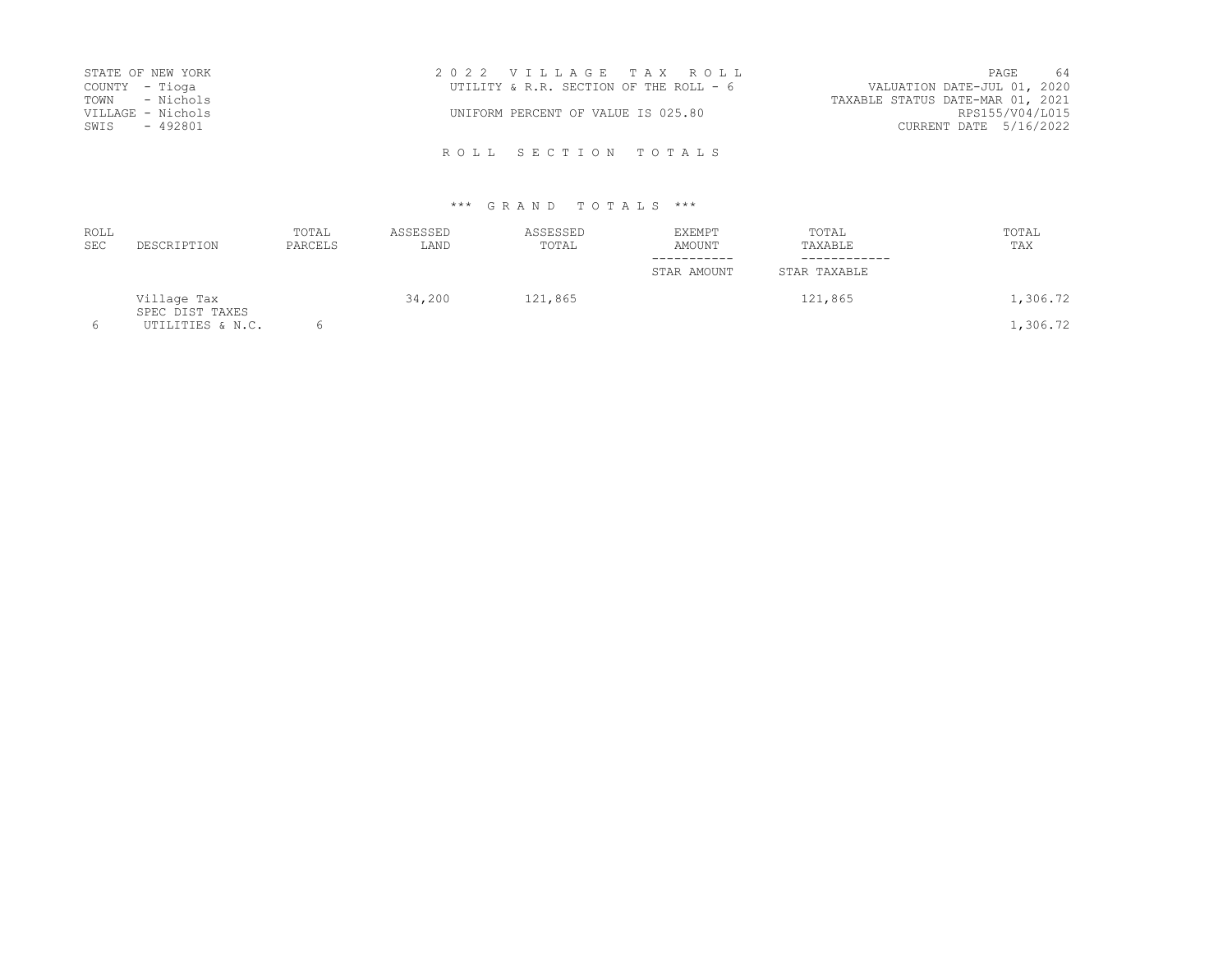| STATE OF NEW YORK<br>COUNTY - Tioga<br>- Nichols<br>TOWN<br>VILLAGE - Nichols<br>SWIS<br>$-492801$ |                                                                                                                                                                                      |         | 2022 VILLAGE TAX ROLL<br>WHOLLY EXEMPT SECTION OF THE ROLL - 8<br>OWNERS NAME SEQUENCE<br>UNIFORM PERCENT OF VALUE IS 025.80 | VALUATION DATE-JUL 01, 2020<br>TAXABLE STATUS DATE-MAR 01, 2021 | PAGE       | 65       |
|----------------------------------------------------------------------------------------------------|--------------------------------------------------------------------------------------------------------------------------------------------------------------------------------------|---------|------------------------------------------------------------------------------------------------------------------------------|-----------------------------------------------------------------|------------|----------|
| TAX MAP PARCEL NUMBER                                                                              | PROPERTY LOCATION & CLASS ASSESSMENT EXEMPTION CODE-----------------VILLAGE------                                                                                                    |         |                                                                                                                              |                                                                 |            |          |
| CURRENT OWNERS NAME<br>CURRENT OWNERS ADDRESS                                                      | SCHOOL DISTRICT LAND<br>PARCEL SIZE/GRID COORD                                                                                                                                       |         | TAX DESCRIPTION TAXABLE VALUE<br>TOTAL SPECIAL DISTRICTS                                                                     |                                                                 | TAX AMOUNT |          |
|                                                                                                    |                                                                                                                                                                                      |         |                                                                                                                              |                                                                 |            |          |
|                                                                                                    | 140 S Main St                                                                                                                                                                        |         |                                                                                                                              | ACCT 00000000998                                                |            |          |
| $159.19 - 3 - 18$                                                                                  |                                                                                                                                                                                      |         |                                                                                                                              | 500<br>0.00                                                     |            |          |
|                                                                                                    |                                                                                                                                                                                      |         |                                                                                                                              |                                                                 |            | 0.00     |
| First Presbyterian<br>140 S Main St<br>Nichols, NY 13812                                           | Tioga 193603 500<br>FRNT 15.00 DPTH 134.97 500<br>EAST-0879199 NRTH-0735919                                                                                                          |         |                                                                                                                              |                                                                 |            |          |
|                                                                                                    | DEED BOOK 314 PG-0482<br>FULL MARKET VALUE                                                                                                                                           | 1,938   |                                                                                                                              |                                                                 |            |          |
|                                                                                                    |                                                                                                                                                                                      |         | TOTAL TAX ---                                                                                                                |                                                                 |            | $0.00**$ |
|                                                                                                    |                                                                                                                                                                                      |         |                                                                                                                              |                                                                 |            |          |
|                                                                                                    | 119 Dean St                                                                                                                                                                          |         |                                                                                                                              | ACCT 00000000151                                                |            |          |
| $170.07 - 2 - 21$                                                                                  | 330 Vacant comm                                                                                                                                                                      |         | VETORG CTS 26100                                                                                                             | 3,000<br>0.00                                                   |            |          |
|                                                                                                    | Nichols American Legion<br>119 Dean St<br>PO Box 166<br>Nichols, NY 13812<br>2007 - Michols, NY 13812<br>2008 - DOOK 450<br>2008 - DOOK 450<br>PG-0306<br>2008 - DOOK 450<br>PG-0306 |         | 3,000 Village Tax                                                                                                            |                                                                 |            | 0.00     |
|                                                                                                    |                                                                                                                                                                                      | 3,000   |                                                                                                                              |                                                                 |            |          |
|                                                                                                    |                                                                                                                                                                                      |         |                                                                                                                              |                                                                 |            |          |
|                                                                                                    | FULL MARKET VALUE                                                                                                                                                                    | 11,628  |                                                                                                                              |                                                                 |            |          |
|                                                                                                    |                                                                                                                                                                                      |         | TOTAL TAX ---                                                                                                                |                                                                 |            | $0.00**$ |
|                                                                                                    |                                                                                                                                                                                      |         |                                                                                                                              |                                                                 |            |          |
|                                                                                                    | 119 Dean St                                                                                                                                                                          |         |                                                                                                                              | ACCT 00000000990                                                |            |          |
| $170.07 - 2 - 22$                                                                                  |                                                                                                                                                                                      |         |                                                                                                                              | 18,000                                                          |            |          |
|                                                                                                    |                                                                                                                                                                                      | 18,000  |                                                                                                                              |                                                                 |            | 0.00     |
|                                                                                                    |                                                                                                                                                                                      |         |                                                                                                                              |                                                                 |            |          |
|                                                                                                    | 1/0.0/-2-22<br>Nichols American Legion Tioga 493603<br>119 Dean St ACRES 1.00<br>PO Box 166 EAST-0880149 NRTH-0734979<br>Nichols, NY 13812 DEED BOOK 301 PG-0080                     |         |                                                                                                                              |                                                                 |            |          |
|                                                                                                    | FULL MARKET VALUE                                                                                                                                                                    | 69,767  |                                                                                                                              |                                                                 |            |          |
|                                                                                                    |                                                                                                                                                                                      |         | TOTAL TAX ---                                                                                                                |                                                                 |            | $0.00**$ |
|                                                                                                    |                                                                                                                                                                                      |         |                                                                                                                              |                                                                 |            |          |
| $170.07 - 1 - 34$                                                                                  | 90 Ro-Ki Blvd<br>620 Religious                                                                                                                                                       |         |                                                                                                                              | ACCT 00000000999                                                |            |          |
| Nichols Baptist Church                                                                             | Tioga <b>de la contrada de la contrada de la contrad</b>                                                                                                                             |         |                                                                                                                              | NP RELIGOU 25110 74,000<br>493603 4,000 Village Tax 0.00        |            | 0.00     |
| 90 Ro-Ki Blvd                                                                                      | ACRES 2.30                                                                                                                                                                           | 74,000  |                                                                                                                              |                                                                 |            |          |
| Nichols, NY 13812                                                                                  | EAST-0878769 NRTH-0734579                                                                                                                                                            |         |                                                                                                                              |                                                                 |            |          |
|                                                                                                    | DEED BOOK 317 PG-0139                                                                                                                                                                |         |                                                                                                                              |                                                                 |            |          |
|                                                                                                    | FULL MARKET VALUE                                                                                                                                                                    | 286,822 |                                                                                                                              |                                                                 |            |          |
|                                                                                                    |                                                                                                                                                                                      |         | TOTAL TAX ---                                                                                                                |                                                                 |            | $0.00**$ |
|                                                                                                    |                                                                                                                                                                                      |         |                                                                                                                              | ******************************** 159.19-2-3 *****************   |            |          |
| $159.19 - 2 - 3$                                                                                   | 86 W River Rd<br>312 Vac w/imprv                                                                                                                                                     |         | FR CO & DP 26400                                                                                                             | ACCT 00000000157<br>5,350                                       |            |          |
| Nichols Joint Fire Dist                                                                            |                                                                                                                                                                                      |         |                                                                                                                              | ER CO & DP 26400<br>2,350 Village Tax 0.00<br>5,350 0.00        |            | 0.00     |
| Chris Williams                                                                                     |                                                                                                                                                                                      | 5,350   |                                                                                                                              |                                                                 |            |          |
| 121 Debolder Rd                                                                                    |                                                                                                                                                                                      |         |                                                                                                                              |                                                                 |            |          |
| Nichols, NY 13812                                                                                  | Tioga 493603<br>DEED DATE 04/02/98<br>PEED DATE 04/02/98<br>FRNT 113.50 DPTH 276.85<br>EAST-0878489 NRTH-0736609<br>DEED ROOK 609 PG-60                                              |         |                                                                                                                              |                                                                 |            |          |
|                                                                                                    | DEED BOOK 609 PG-60                                                                                                                                                                  |         |                                                                                                                              |                                                                 |            |          |
|                                                                                                    | FULL MARKET VALUE                                                                                                                                                                    | 20,736  | TOTAL TAX ---                                                                                                                |                                                                 |            | $0.00**$ |
|                                                                                                    |                                                                                                                                                                                      |         |                                                                                                                              |                                                                 |            |          |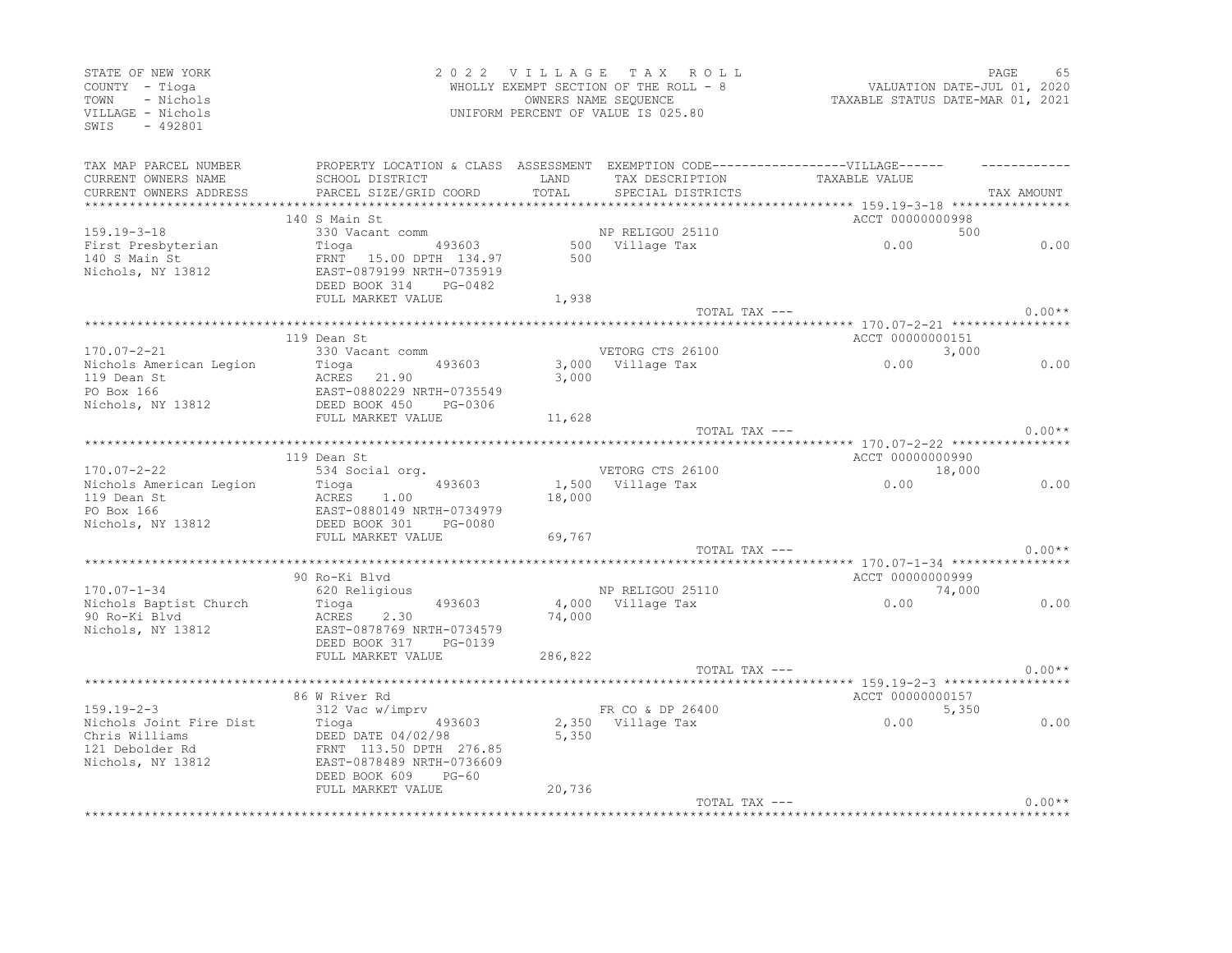| STATE OF NEW YORK<br>COUNTY - Tioga<br>- Nichols<br>TOWN<br>VILLAGE - Nichols<br>SWTS<br>$-492801$ |                                                                                                                                |                   | 2022 VILLAGE TAX ROLL<br>WHOLLY EXEMPT SECTION OF THE ROLL - 8<br>OWNERS NAME SEOUENCE<br>UNIFORM PERCENT OF VALUE IS 025.80 | VALUATION DATE-JUL 01, 2020<br>TAXABLE STATUS DATE-MAR 01, 2021                                       | PAGE   | 66         |
|----------------------------------------------------------------------------------------------------|--------------------------------------------------------------------------------------------------------------------------------|-------------------|------------------------------------------------------------------------------------------------------------------------------|-------------------------------------------------------------------------------------------------------|--------|------------|
| TAX MAP PARCEL NUMBER<br>CURRENT OWNERS NAME<br>CURRENT OWNERS ADDRESS                             | PROPERTY LOCATION & CLASS ASSESSMENT EXEMPTION CODE-----------------VILLAGE------<br>SCHOOL DISTRICT<br>PARCEL SIZE/GRID COORD | LAND<br>TOTAL     | TAX DESCRIPTION<br>SPECIAL DISTRICTS                                                                                         | TAXABLE VALUE                                                                                         |        | TAX AMOUNT |
|                                                                                                    | 106 W River Rd                                                                                                                 |                   |                                                                                                                              | ACCT 00000001001                                                                                      |        |            |
| $159.19 - 2 - 2$<br>Nichols Joint Fire Distr                                                       | 662 Police/fire                                                                                                                |                   | FR CO & DP 26400                                                                                                             | 0.00                                                                                                  | 70,000 | 0.00       |
| Chris Williams<br>121 Debolder Rd<br>Nichols, NY 13812                                             | 493603<br>Tioga<br>FRNT 106.55 DPTH 196.50<br>EAST-0878369 NRTH-0736629<br>DEED BOOK 344 PG-0303<br>FULL MARKET VALUE          | 70,000<br>271,318 | 4,000 Village Tax                                                                                                            |                                                                                                       |        |            |
|                                                                                                    |                                                                                                                                |                   |                                                                                                                              | TOTAL TAX ---                                                                                         |        | $0.00**$   |
|                                                                                                    |                                                                                                                                |                   |                                                                                                                              |                                                                                                       |        |            |
| $159.19 - 1 - 7$                                                                                   | E River Rd<br>591 Playground                                                                                                   |                   | NP ALL OTH 25300                                                                                                             | ACCT 00000001007                                                                                      | 6,500  |            |
| Nichols Kirby Park<br>61 Kirby St<br>Nichols, NY 13812                                             | Tioga<br>ACRES 11.90<br>493603<br>ACRES 11.90<br>EAST-0880089 NRTH-0736909                                                     | 6,500             | 4,000 Village Tax                                                                                                            | 0.00                                                                                                  |        | 0.00       |
|                                                                                                    | DEED BOOK 288 PG-0235<br>FULL MARKET VALUE                                                                                     | 25,194            |                                                                                                                              |                                                                                                       |        |            |
|                                                                                                    |                                                                                                                                |                   | TOTAL TAX ---                                                                                                                |                                                                                                       |        | $0.00**$   |
|                                                                                                    |                                                                                                                                |                   |                                                                                                                              |                                                                                                       |        |            |
| 159.19-3-21                                                                                        | 140 S Main St                                                                                                                  |                   | NP RELIGOU 25110                                                                                                             | ACCT 00000001005                                                                                      |        |            |
| Nichols Presbyterian Church Tioga 193603                                                           | 620 Religious                                                                                                                  |                   | 1,500 Village Tax                                                                                                            | 0.00                                                                                                  | 60,000 | 0.00       |
| 140 S Main St<br>Nichols, NY 13812                                                                 | FRNT 70.00 DPTH 200.00<br>EAST-0879129 NRTH-0735969<br>DEED BOOK 067<br>PG-0373                                                | 60,000            |                                                                                                                              |                                                                                                       |        |            |
|                                                                                                    | FULL MARKET VALUE                                                                                                              | 232,558           |                                                                                                                              |                                                                                                       |        |            |
|                                                                                                    |                                                                                                                                |                   | TOTAL TAX ---                                                                                                                | ******************************** 159.19-2-13 *****************                                        |        | $0.00**$   |
|                                                                                                    | 59 S Main St                                                                                                                   |                   |                                                                                                                              | ACCT 00000001004                                                                                      |        |            |
| $159.19 - 2 - 13$                                                                                  | 620 Religious                                                                                                                  |                   | NP RELIGOU 25110                                                                                                             |                                                                                                       |        |            |
| Nichols United Methodist Churc Tioga 193603<br>59 S Main St<br>Nichols, NY 13812                   | FRNT 217.00 DPTH 142.00<br>EAST-0878839 NRTH-0736359<br>DEED BOOK 204<br>PG-0288                                               | 120,000           | 2,500 Village Tax                                                                                                            | 120,000                                                                                               |        | 0.00       |
|                                                                                                    | FULL MARKET VALUE                                                                                                              | 465,116           |                                                                                                                              |                                                                                                       |        |            |
|                                                                                                    |                                                                                                                                |                   | TOTAL TAX ---                                                                                                                |                                                                                                       |        | $0.00**$   |
|                                                                                                    | Kirby St                                                                                                                       |                   |                                                                                                                              | *********************************159.19-2-14.10 *********************************<br>ACCT 00000000071 |        |            |
| 159.19-2-14.10                                                                                     | 438 Parking lot                                                                                                                |                   |                                                                                                                              |                                                                                                       | 2,050  |            |
| Nichols United Methodist Churc Tioga 493603                                                        | FRNT 106.08 DPTH 87.45<br>EAST-0878753 NRTH-0736197<br>DEED BOOK 16806 PG-4001                                                 | 2,050             |                                                                                                                              | NE RELIGOU 25110<br>2,050 Village Tax 0.00<br>2.050 0.00                                              |        | 0.00       |
|                                                                                                    | FULL MARKET VALUE                                                                                                              | 7,946             |                                                                                                                              |                                                                                                       |        |            |
|                                                                                                    |                                                                                                                                |                   | TOTAL TAX $---$                                                                                                              |                                                                                                       |        | $0.00**$   |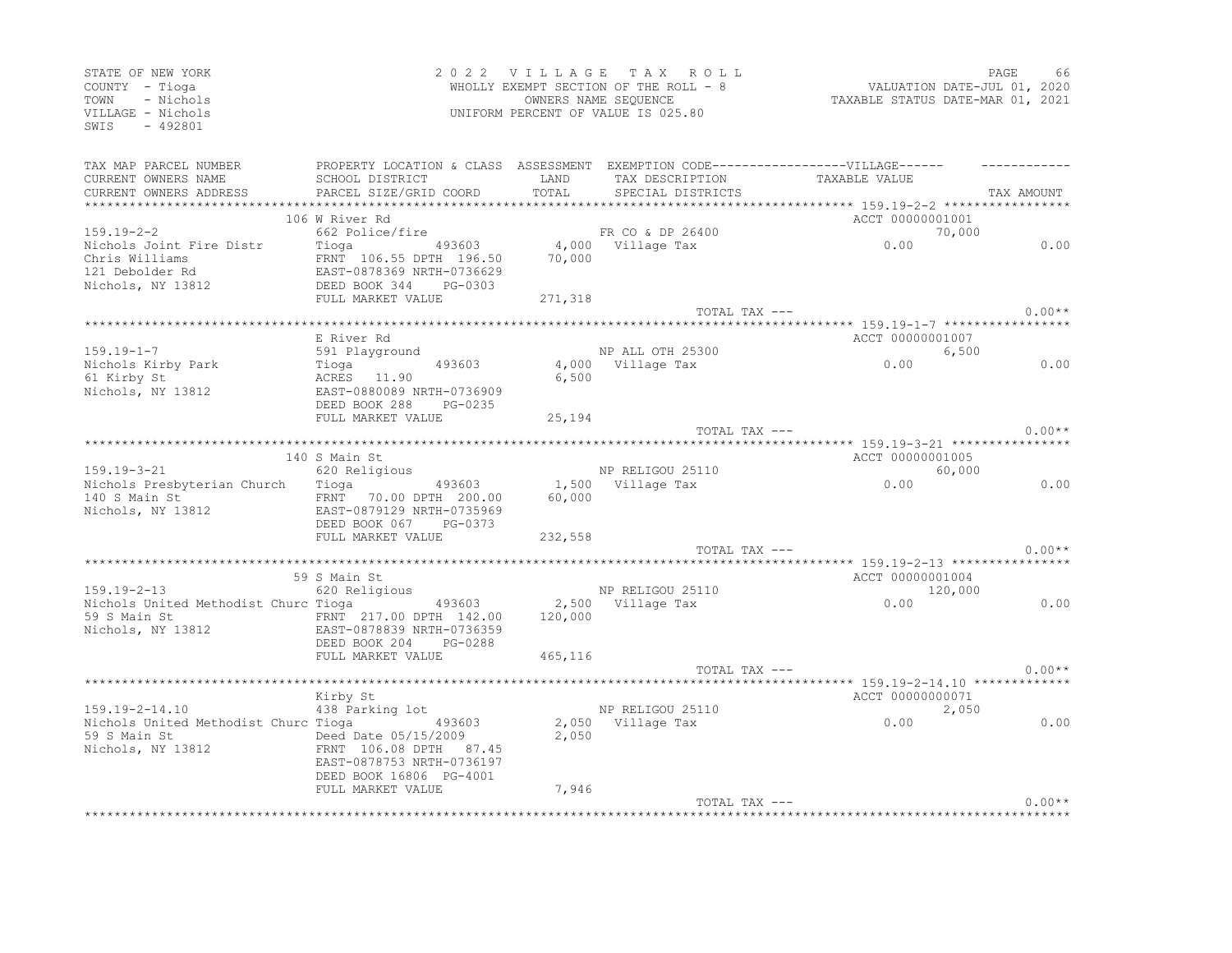| STATE OF NEW YORK<br>COUNTY - Tioga<br>- Nichols<br>TOWN<br>VILLAGE - Nichols<br>SWIS<br>$-492801$ |                                                                                                                   |                | 2022 VILLAGE TAX ROLL<br>WHOLLY EXEMPT SECTION OF THE ROLL - 8<br>OWNERS NAME SEOUENCE<br>UNIFORM PERCENT OF VALUE IS 025.80 | VALUATION DATE-JUL 01, 2020<br>TAXABLE STATUS DATE-MAR 01, 2021                                    | PAGE       | 67       |
|----------------------------------------------------------------------------------------------------|-------------------------------------------------------------------------------------------------------------------|----------------|------------------------------------------------------------------------------------------------------------------------------|----------------------------------------------------------------------------------------------------|------------|----------|
| TAX MAP PARCEL NUMBER<br>CURRENT OWNERS NAME<br>CURRENT OWNERS ADDRESS                             | SCHOOL DISTRICT<br>PARCEL SIZE/GRID COORD                                                                         | LAND<br>TOTAL  | TAX DESCRIPTION<br>SPECIAL DISTRICTS                                                                                         | PROPERTY LOCATION & CLASS ASSESSMENT EXEMPTION CODE-----------------VILLAGE------<br>TAXABLE VALUE | TAX AMOUNT |          |
|                                                                                                    | *****************                                                                                                 |                |                                                                                                                              | ************ 159.19-2-27 **********                                                                |            |          |
|                                                                                                    | 122 Bliven St                                                                                                     |                |                                                                                                                              | ACCT 00000000203                                                                                   |            |          |
| 159.19-2-27<br>Nichols United Methodist Churc Tioga 493603<br>59 S Main St<br>Nichols, NY 13812    | 210 1 Family Res<br>FRNT 75.00 DPTH 159.06<br>EAST-0878299 NRTH-0736189<br>DEED BOOK 409<br>PG-0929               | 22,000         | NP RELIGOU 25110<br>1,500 Village Tax                                                                                        | 0.00                                                                                               | 22,000     | 0.00     |
|                                                                                                    | FULL MARKET VALUE                                                                                                 | 85,271         |                                                                                                                              |                                                                                                    |            |          |
|                                                                                                    |                                                                                                                   |                |                                                                                                                              | TOTAL TAX ---                                                                                      |            | $0.00**$ |
|                                                                                                    | 46 Kirby St                                                                                                       |                |                                                                                                                              | ACCT 00000000131                                                                                   |            |          |
| 159.19-2-33<br>Nichols United Methodist Churc Tioga 493603<br>59 S Main St<br>Nichols, NY 13812    | 311 Res vac land<br>FRNT 38.00 DPTH 157.00<br>EAST-0878709 NRTH-0736419                                           | 1,875          | NP RELIGOU 25110<br>1,875 Village Tax                                                                                        | 0.00                                                                                               | 1,875      | 0.00     |
|                                                                                                    | DEED BOOK 459<br>PG-0014<br>FULL MARKET VALUE                                                                     | 7,267          |                                                                                                                              |                                                                                                    |            |          |
|                                                                                                    |                                                                                                                   |                |                                                                                                                              | TOTAL TAX ---                                                                                      |            | $0.00**$ |
|                                                                                                    | 61 Kirby St                                                                                                       |                |                                                                                                                              | ACCT 00000001010                                                                                   |            |          |
| $159.19 - 2 - 34$<br>Nichols Village Hall<br>61 Kirby St<br>Nichols, NY 13812                      | 652 Govt bldgs<br>Tioga 493603<br>FRNT 66.00 DPTH 167.47<br>EAST-0878659 NRTH-0736369<br>DEED BOOK 168<br>PG-0276 | 5,000          | VL IN CORP 13650<br>100 Village Tax                                                                                          | 0.00                                                                                               | 5,000      | 0.00     |
|                                                                                                    | FULL MARKET VALUE                                                                                                 | 19,380         |                                                                                                                              |                                                                                                    |            |          |
|                                                                                                    |                                                                                                                   |                |                                                                                                                              | TOTAL TAX ---                                                                                      |            | $0.00**$ |
|                                                                                                    |                                                                                                                   |                |                                                                                                                              |                                                                                                    |            |          |
| $159.19 - 1 - 1$<br>Nys Dec                                                                        | W River Rd<br>821 Flood contrl<br>493603<br>Tioga                                                                 |                | CNTY OWNED 13100<br>2,500 Village Tax                                                                                        | ACCT 00000001317<br>0.00                                                                           | 2,500      | 0.00     |
| Fisher Ave<br>Cortland, NY 13045                                                                   | ACRES 1.82<br>EAST-0878339 NRTH-0737149<br>FULL MARKET VALUE                                                      | 2,500<br>9,690 |                                                                                                                              |                                                                                                    |            |          |
|                                                                                                    |                                                                                                                   |                |                                                                                                                              | TOTAL TAX ---                                                                                      |            | $0.00**$ |
|                                                                                                    | W River Rd                                                                                                        |                |                                                                                                                              | ACCT 00000001318                                                                                   |            |          |
| $159.19 - 1 - 6$                                                                                   | 821 Flood contrl                                                                                                  |                | CNTY OWNED 13100                                                                                                             |                                                                                                    | 2,500      |          |
| Nys Dec<br>Fisher Ave<br>Cortland, NY 13045                                                        | Tioga<br>493603<br>ACRES 1.86<br>EAST-0879929 NRTH-0737139                                                        | 2,500          | 2,500 Village Tax                                                                                                            | 0.00                                                                                               |            | 0.00     |
|                                                                                                    | EAST-0072211<br>FULL MARKET VALUE                                                                                 | 9,690          |                                                                                                                              |                                                                                                    |            |          |
|                                                                                                    |                                                                                                                   |                |                                                                                                                              | TOTAL TAX ---                                                                                      |            | $0.00**$ |
|                                                                                                    |                                                                                                                   |                |                                                                                                                              |                                                                                                    |            |          |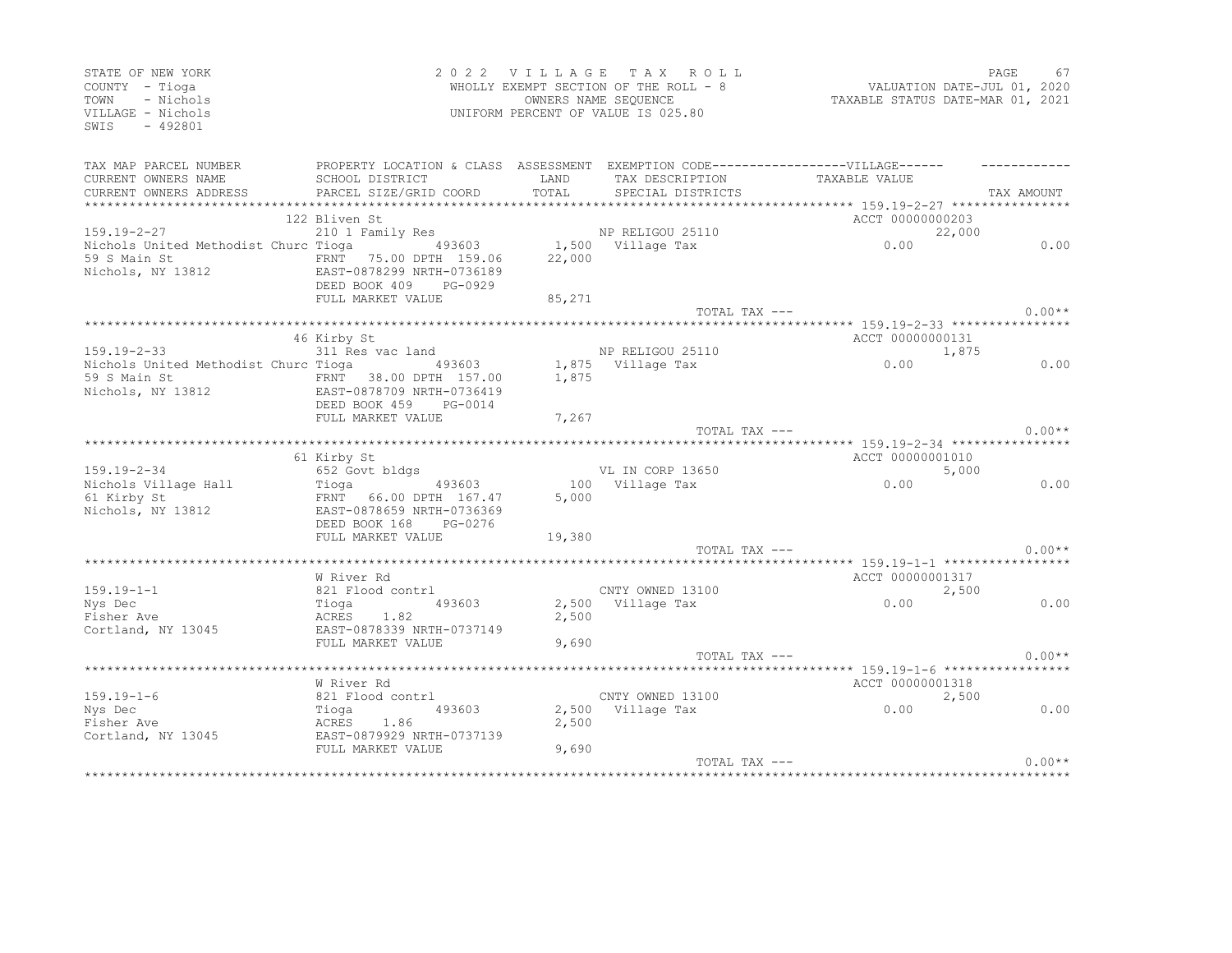| STATE OF NEW YORK<br>COUNTY - Tioga<br>TOWN<br>- Nichols<br>VILLAGE - Nichols<br>SWIS<br>$-492801$ |                                                                                   | 2022 VILLAGE TAX ROLL<br>WHOLLY EXEMPT SECTION OF THE ROLL - 8<br>OWNERS NAME SEQUENCE<br>UNIFORM PERCENT OF VALUE IS 025.80 | VALUATION DATE-JUL 01, 2020<br>TAXABLE STATUS DATE-MAR 01, 2021 | PAGE<br>68                                                     |            |  |
|----------------------------------------------------------------------------------------------------|-----------------------------------------------------------------------------------|------------------------------------------------------------------------------------------------------------------------------|-----------------------------------------------------------------|----------------------------------------------------------------|------------|--|
| TAX MAP PARCEL NUMBER                                                                              | PROPERTY LOCATION & CLASS ASSESSMENT EXEMPTION CODE-----------------VILLAGE------ |                                                                                                                              |                                                                 |                                                                |            |  |
| CURRENT OWNERS NAME                                                                                | SCHOOL DISTRICT                                                                   | <b>TAND</b>                                                                                                                  | TAX DESCRIPTION                                                 | TAXABLE VALUE                                                  |            |  |
| CURRENT OWNERS ADDRESS                                                                             | PARCEL SIZE/GRID COORD                                                            | TOTAL                                                                                                                        | SPECIAL DISTRICTS                                               |                                                                | TAX AMOUNT |  |
|                                                                                                    |                                                                                   |                                                                                                                              |                                                                 |                                                                |            |  |
|                                                                                                    | 151 Ro-Ki Blyd                                                                    |                                                                                                                              |                                                                 | ACCT 00000000207                                               |            |  |
| 159.18-2-2                                                                                         | 552 Golf course                                                                   |                                                                                                                              | IND DEV AG 18020                                                |                                                                | 980,000    |  |
| Tioga County IDA                                                                                   | 493603<br>Tioga                                                                   |                                                                                                                              | 16,000 Village Tax                                              | 0.00                                                           | 0.00       |  |
| Tioga Downs Golf Club                                                                              | Lease 03/23/2017                                                                  | 980,000                                                                                                                      |                                                                 |                                                                |            |  |
| 56 Main St                                                                                         | ACRES 79.60                                                                       |                                                                                                                              |                                                                 |                                                                |            |  |
| Owego, NY 13827                                                                                    | EAST-0877079 NRTH-0735939<br>DEED BOOK 323                                        |                                                                                                                              |                                                                 |                                                                |            |  |
|                                                                                                    | PG-0215<br>FULL MARKET VALUE                                                      | 3798,450                                                                                                                     |                                                                 |                                                                |            |  |
|                                                                                                    |                                                                                   |                                                                                                                              | TOTAL TAX ---                                                   |                                                                | $0.00**$   |  |
|                                                                                                    |                                                                                   |                                                                                                                              |                                                                 |                                                                |            |  |
|                                                                                                    | 42 E River Rd                                                                     |                                                                                                                              |                                                                 | ACCT 00000001002                                               |            |  |
| $159.19 - 1 - 13$                                                                                  | 611 Library                                                                       |                                                                                                                              | VL IN CORP 13650                                                |                                                                | 120,000    |  |
| Town Of Nichols                                                                                    | Tioga<br>493603                                                                   |                                                                                                                              | 5,000 Village Tax                                               | 0.00                                                           | 0.00       |  |
| 54 E River Rd                                                                                      | DEED DATE 02-26-41                                                                | 120,000                                                                                                                      |                                                                 |                                                                |            |  |
| PO Box 296                                                                                         | AGREEMENT 636/335 & 641/3                                                         |                                                                                                                              |                                                                 |                                                                |            |  |
| Nichols, NY 13812                                                                                  | ACRES<br>1.43                                                                     |                                                                                                                              |                                                                 |                                                                |            |  |
|                                                                                                    | EAST-0879214 NRTH-0736851                                                         |                                                                                                                              |                                                                 |                                                                |            |  |
|                                                                                                    | DEED BOOK 225<br>$PG-168$                                                         |                                                                                                                              |                                                                 |                                                                |            |  |
|                                                                                                    | FULL MARKET VALUE                                                                 | 465,116                                                                                                                      |                                                                 |                                                                |            |  |
|                                                                                                    |                                                                                   |                                                                                                                              | TOTAL TAX ---                                                   |                                                                | $0.00**$   |  |
|                                                                                                    | **********************                                                            |                                                                                                                              |                                                                 | *************** 159.19-3-2 *************                       |            |  |
|                                                                                                    | 29 E River Rd                                                                     |                                                                                                                              |                                                                 | ACCT 00000001003                                               |            |  |
| $159.19 - 3 - 2$                                                                                   | 311 Res vac land                                                                  |                                                                                                                              | VL IN CORP 13650                                                |                                                                | 1,225      |  |
| Town Of Nichols                                                                                    | Tioga 493603                                                                      |                                                                                                                              | 1,225 Village Tax                                               | 0.00                                                           | 0.00       |  |
| 54 E River Rd                                                                                      | FRNT 22.50 DPTH 60.00                                                             | 1,225                                                                                                                        |                                                                 |                                                                |            |  |
| PO Box 296                                                                                         | EAST-0879109 NRTH-0736619                                                         |                                                                                                                              |                                                                 |                                                                |            |  |
| Nichols, NY 13812                                                                                  | DEED BOOK 225<br>PG-0168                                                          |                                                                                                                              |                                                                 |                                                                |            |  |
|                                                                                                    | FULL MARKET VALUE                                                                 | 4,748                                                                                                                        |                                                                 |                                                                |            |  |
|                                                                                                    |                                                                                   |                                                                                                                              | TOTAL TAX ---                                                   |                                                                | $0.00**$   |  |
|                                                                                                    | 139 Ro-Ki Blvd                                                                    |                                                                                                                              |                                                                 | ********************************* 170.06-1-16 **************** |            |  |
| $170.06 - 1 - 16$                                                                                  | 612 School                                                                        |                                                                                                                              | TOWN OWNED 13500                                                | ACCT 00000001014                                               | 403,700    |  |
| Town of Nichols                                                                                    | 493603<br>Tioga                                                                   |                                                                                                                              | 5,000 Village Tax                                               | 0.00                                                           | 0.00       |  |
| 54 E River Rd                                                                                      | Deed Date 03/06/2018                                                              | 403,700                                                                                                                      |                                                                 |                                                                |            |  |
| PO Box 359                                                                                         | 9.90<br>ACRES                                                                     |                                                                                                                              |                                                                 |                                                                |            |  |
| Nichols, NY 13812                                                                                  | EAST-0878239 NRTH-0734829                                                         |                                                                                                                              |                                                                 |                                                                |            |  |
|                                                                                                    | DEED BOOK 20180 PG-920                                                            |                                                                                                                              |                                                                 |                                                                |            |  |
|                                                                                                    | FULL MARKET VALUE                                                                 | 1564,729                                                                                                                     |                                                                 |                                                                |            |  |
|                                                                                                    |                                                                                   |                                                                                                                              | $TOTAI, TAX ---$                                                |                                                                | $0.00**$   |  |
|                                                                                                    |                                                                                   |                                                                                                                              |                                                                 |                                                                |            |  |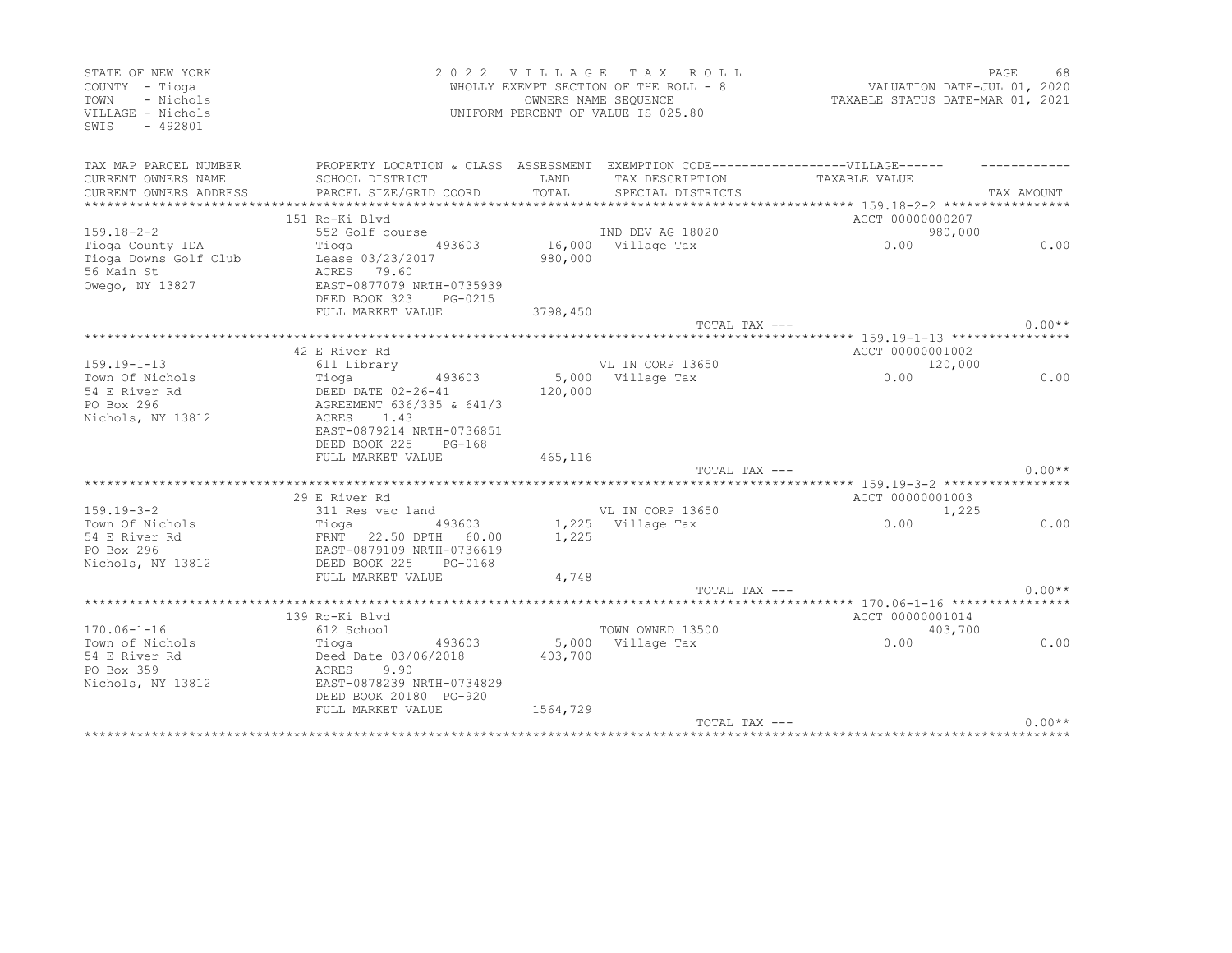| STATE OF NEW YORK<br>COUNTY - Tioga<br>- Nichols<br>TOWN<br>VILLAGE - Nichols<br>$-492801$<br>SWTS | 2 0 2 2                                                                                                                            |                | VILLAGE TAX ROLL<br>WHOLLY EXEMPT SECTION OF THE ROLL - 8<br>OWNERS NAME SEQUENCE<br>UNIFORM PERCENT OF VALUE IS 025.80 | VALUATION DATE-JUL 01, 2020<br>TAXABLE STATUS DATE-MAR 01, 2021 | PAGE       | 69       |
|----------------------------------------------------------------------------------------------------|------------------------------------------------------------------------------------------------------------------------------------|----------------|-------------------------------------------------------------------------------------------------------------------------|-----------------------------------------------------------------|------------|----------|
| TAX MAP PARCEL NUMBER<br>CURRENT OWNERS NAME<br>CURRENT OWNERS ADDRESS                             | PROPERTY LOCATION & CLASS ASSESSMENT<br>SCHOOL DISTRICT<br>PARCEL SIZE/GRID COORD                                                  | LAND<br>TOTAL  | TAX DESCRIPTION<br>SPECIAL DISTRICTS                                                                                    | EXEMPTION CODE------------------VILLAGE------<br>TAXABLE VALUE  | TAX AMOUNT |          |
| $159.19 - 1 - 5$                                                                                   | W River Rd<br>311 Res vac land                                                                                                     |                | VL IN CORP 13650                                                                                                        | ACCT 00000001015                                                | 2,500      |          |
| Village Of Nichols<br>61 Kirby St<br>PO Box 706<br>Nichols, NY 13812                               | Tioga<br>493603<br>1.86<br>ACRES<br>EAST-0879919 NRTH-0737229<br>DEED BOOK 362<br>PG-1013                                          | 2,500          | 2,500 Village Tax                                                                                                       | 0.00                                                            |            | 0.00     |
|                                                                                                    | FULL MARKET VALUE                                                                                                                  | 9,690          | $TOTAI$ , $TAX$ $---$                                                                                                   |                                                                 |            | $0.00**$ |
|                                                                                                    |                                                                                                                                    |                |                                                                                                                         |                                                                 |            |          |
|                                                                                                    | 56 W River Rd                                                                                                                      |                |                                                                                                                         | ACCT 00000000003                                                |            |          |
| $159.19 - 2 - 5$                                                                                   | 311 Res vac land                                                                                                                   |                | VL IN CORP 13650                                                                                                        |                                                                 | 1,625      |          |
| Village of Nichols<br>PO Box 706<br>Nichols, NY 13812                                              | Tioga (193603)<br>Deed Date 08/19/2015<br>FRNT 72.00 DPTH 203.00<br>EAST-0878659 NRTH-0736619<br>DEED BOOK 15000 PG-3190           | 1,625          | 1,625 Village Tax                                                                                                       | 0.00                                                            |            | 0.00     |
|                                                                                                    | FULL MARKET VALUE                                                                                                                  | 6,298          |                                                                                                                         |                                                                 |            | $0.00**$ |
|                                                                                                    |                                                                                                                                    |                | TOTAL TAX ---                                                                                                           |                                                                 |            |          |
| $159.19 - 3 - 10.12$                                                                               | E River Rd<br>330 Vacant comm                                                                                                      |                | VL IN CORP 13650                                                                                                        | ACCT 00000000533                                                | 1,500      |          |
| Village Of Nichols<br>PO Box 706<br>Nichols, NY 13812                                              | Tioga<br>493603<br>DEED DATE 10/04/02<br>ACRES 1.16<br>EAST-0879895 NRTH-0736180<br>DEED BOOK 705<br>$PG-109$<br>FULL MARKET VALUE | 1,500<br>5,814 | 1,500 Village Tax                                                                                                       | 0.00                                                            |            | 0.00     |
|                                                                                                    |                                                                                                                                    |                | $TOTAI. TAX --$                                                                                                         |                                                                 |            | $0.00**$ |
|                                                                                                    |                                                                                                                                    |                |                                                                                                                         |                                                                 |            |          |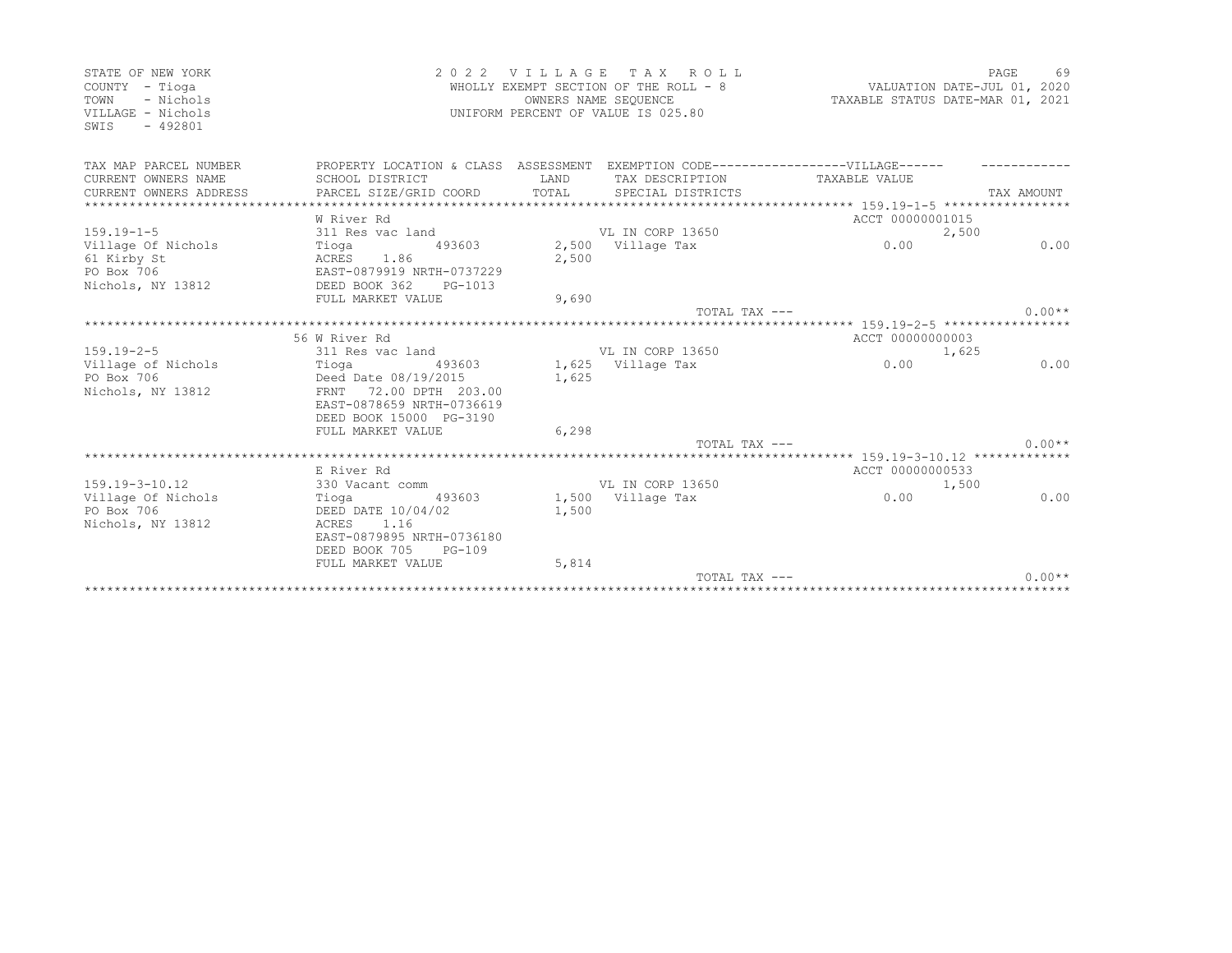|                | STATE OF NEW YORK | 2022 VILLAGE TAX ROLL                 |                                  | 70<br>PAGE      |
|----------------|-------------------|---------------------------------------|----------------------------------|-----------------|
| COUNTY – Tioga |                   | WHOLLY EXEMPT SECTION OF THE ROLL - 8 | VALUATION DATE-JUL 01, 2020      |                 |
|                | TOWN - Nichols    |                                       | TAXABLE STATUS DATE-MAR 01, 2021 |                 |
|                | VILLAGE - Nichols | UNIFORM PERCENT OF VALUE IS 025.80    |                                  | RPS155/V04/L015 |
| SWIS           | - 492801          |                                       | CURRENT DATE 5/16/2022           |                 |

#### \*\*\* S P E C I A L D I S T R I C T S U M M A R Y \*\*\*

|              | ---- |             | $- - - -$   |                  | ים 17 ים<br>ALMF. |                      | $m \wedge m \wedge$<br>.<br><u>U 111</u> |
|--------------|------|-------------|-------------|------------------|-------------------|----------------------|------------------------------------------|
| CODE<br>NAMF | PAR. | <br>- - - - | .<br>۰٬۱٬۱٬ | ----<br><br>ALUI | MOUN.             | $\Delta$ 1<br>ىلىد ، | $m \times r$<br>.                        |

#### NO SPECIAL DISTRICTS AT THIS LEVEL

### \*\*\* S C H O O L D I S T R I C T S U M M A R Y \*\*\*

| CODE   | DISTRICT NAME                    | TOTAL<br>PARCELS | ASSESSED<br>LAND | ASSESSED<br>TOTAL | EXEMPT<br>AMOUNT | TOTAL<br>TAXABLE |
|--------|----------------------------------|------------------|------------------|-------------------|------------------|------------------|
|        |                                  |                  |                  |                   | STAR AMOUNT      | STAR TAXABLE     |
|        | Tioga                            | 22               | 66,725           | 1903,825          | 1903,825         |                  |
| 493603 |                                  |                  |                  |                   |                  |                  |
|        | SUB-TOTAL                        | 22               | 66,725           | 1903,825          | 1903,825         |                  |
|        | $S \cup B - T \cup T A L (CONT)$ |                  |                  |                   |                  |                  |
|        | TOTAL                            | 22               | 66,725           | 1903,825          | 1903,825         |                  |
|        |                                  |                  |                  |                   |                  |                  |
|        | TO TAL (CONT)                    |                  |                  |                   |                  |                  |

### \*\*\* S Y S T E M C O D E S S U M M A R Y \*\*\*

#### NO SYSTEM EXEMPTIONS AT THIS LEVEL

| CODE                                      | DESCRIPTION                                                        | TOTAL<br>PARCELS | VILLAGE                                           |
|-------------------------------------------|--------------------------------------------------------------------|------------------|---------------------------------------------------|
| 13100<br>13500<br>13650<br>18020<br>25110 | CNTY OWNED<br>TOWN OWNED<br>VL IN CORP<br>IND DEV AG<br>NP RELIGOU | 2<br>6<br>⇁      | 5,000<br>403,700<br>131,850<br>980,000<br>280,425 |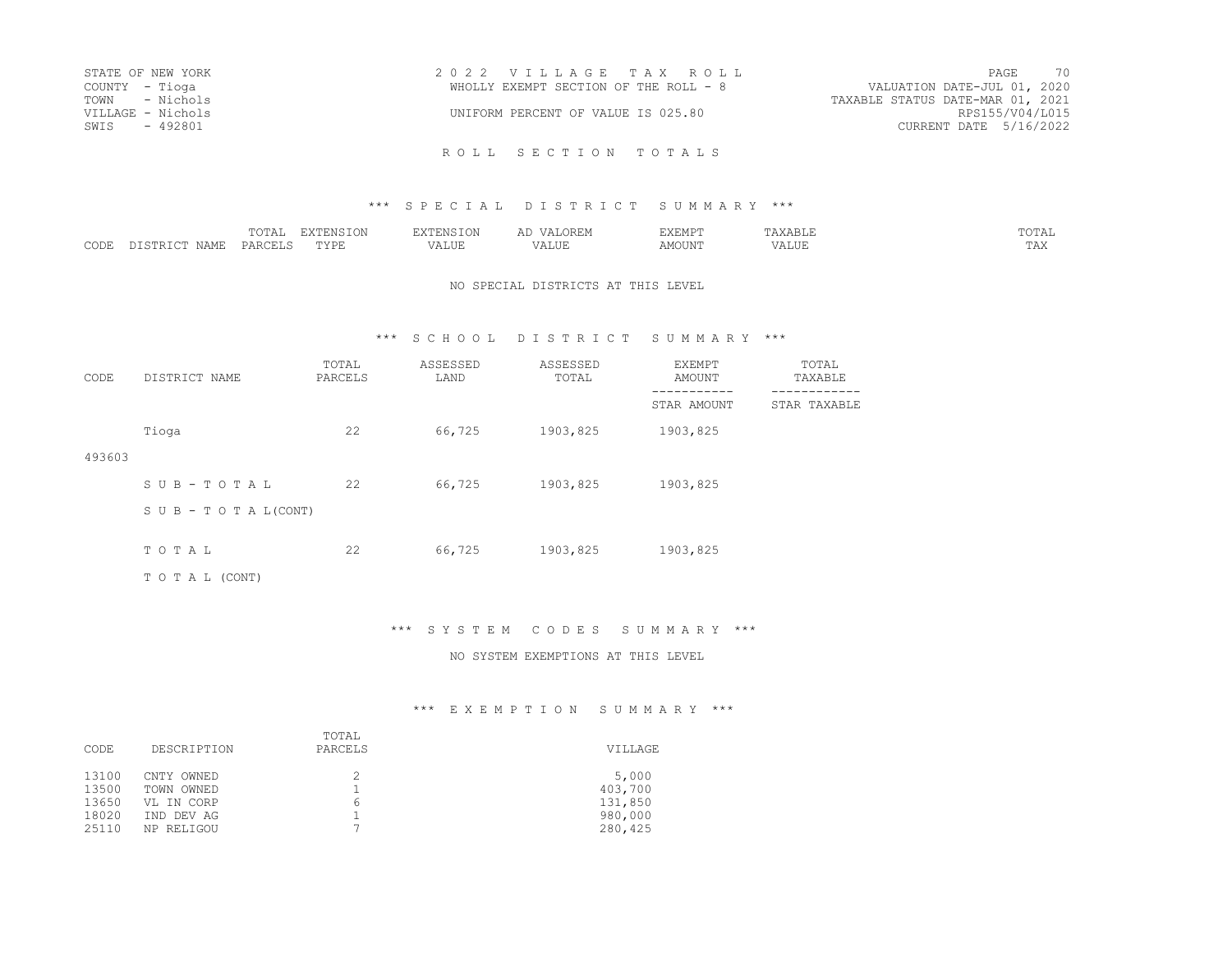| STATE OF NEW YORK |           | 2022 VILLAGE TAX ROLL                 |                                  | PAGE                   | 71 |
|-------------------|-----------|---------------------------------------|----------------------------------|------------------------|----|
| COUNTY – Tioga    |           | WHOLLY EXEMPT SECTION OF THE ROLL - 8 | VALUATION DATE-JUL 01, 2020      |                        |    |
| TOWN - Nichols    |           |                                       | TAXABLE STATUS DATE-MAR 01, 2021 |                        |    |
| VILLAGE - Nichols |           | UNIFORM PERCENT OF VALUE IS 025.80    |                                  | RPS155/V04/L015        |    |
| SWIS              | $-492801$ |                                       |                                  | CURRENT DATE 5/16/2022 |    |

R O L L S E C T I O N T O T A L S

## \*\*\* E X E M P T I O N S U M M A R Y \*\*\*

| CODE                    | DESCRIPTION                                     | TOTAL<br>PARCELS | VILLAGE                               |
|-------------------------|-------------------------------------------------|------------------|---------------------------------------|
| 25300<br>26100<br>26400 | NP ALL OTH<br>VETORG CTS<br>FR CO & DP<br>TOTAL | 22               | 6,500<br>21,000<br>75,350<br>1903,825 |

# \*\*\* G R A N D T O T A L S \*\*\*

| DESCRIPTION                   | TOTAL<br>PARCELS | ASSESSED<br>LAND | ASSESSED<br>TOTAL | EXEMPT<br>AMOUNT | TOTAL<br>TAXABLE | TOTAL<br>TAX |
|-------------------------------|------------------|------------------|-------------------|------------------|------------------|--------------|
|                               |                  |                  |                   | STAR AMOUNT      | STAR TAXABLE     |              |
| RS 8 TOTAL<br>SPEC DIST TAXES |                  | 66,725           | 1903,825          | 1,903,825        |                  |              |
|                               | MILOTIV EVEMBE   | っっ               |                   |                  |                  |              |

8 WHOLLY EXEMPT 22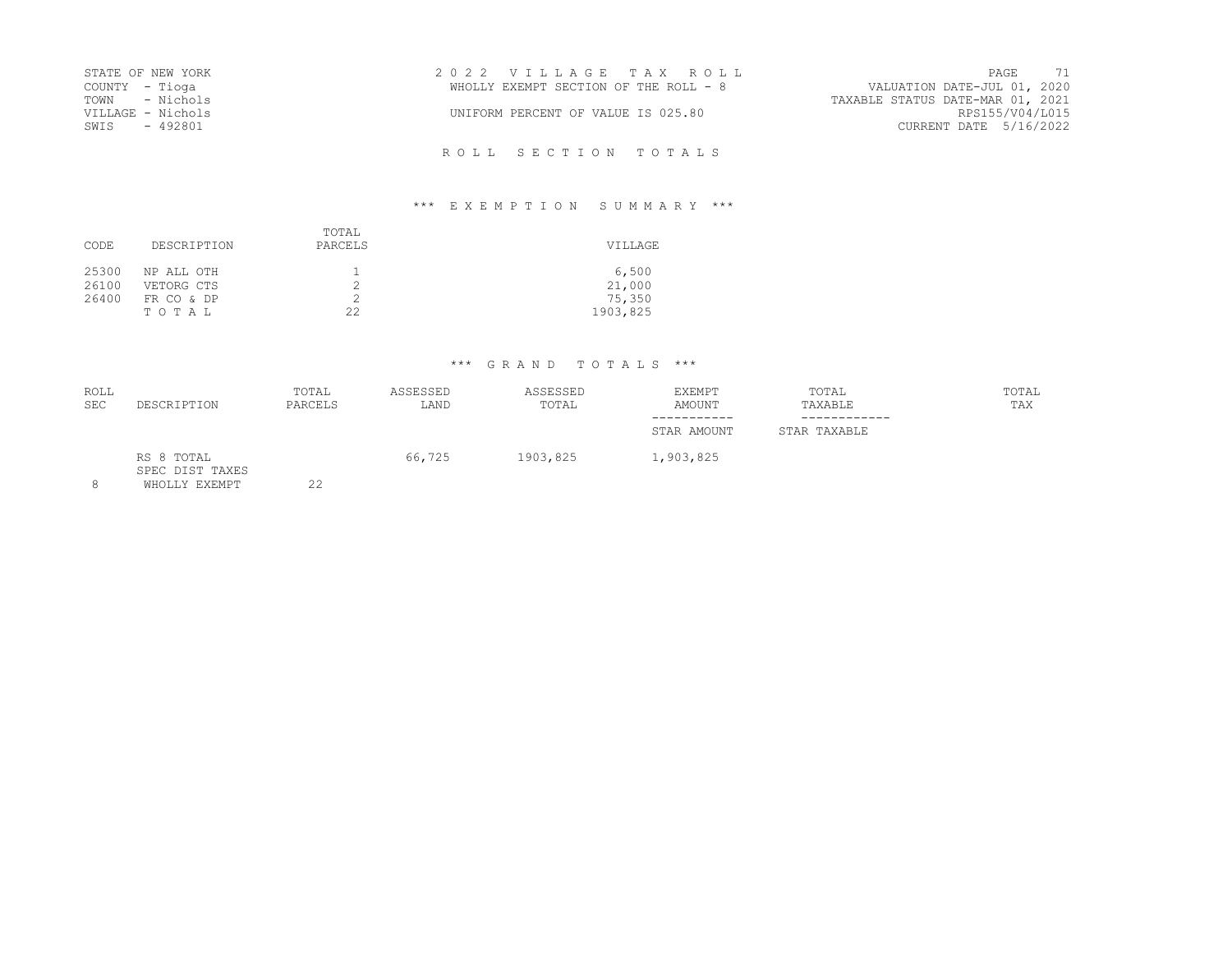| STATE OF NEW YORK | 2022 VILLAGE TAX ROLL |  |                                  | PAGE            | 72 |
|-------------------|-----------------------|--|----------------------------------|-----------------|----|
| COUNTY - Tioga    |                       |  | VALUATION DATE-JUL 01, 2020      |                 |    |
| TOWN - Nichols    | SWIS TOTALS           |  | TAXABLE STATUS DATE-MAR 01, 2021 |                 |    |
| VILLAGE - Nichols |                       |  |                                  | RPS155/V04/L015 |    |
| SWIS<br>- 492801  |                       |  | CURRENT DATE 5/16/2022           |                 |    |

### \*\*\* S P E C I A L D I S T R I C T S U M M A R Y \*\*\*

|                      |     | $m \wedge m$<br>. | $\blacksquare$<br>$ -$ | 'N S  |   |         | $\cdots$ | . .<br>----- | <u>UIII</u> |
|----------------------|-----|-------------------|------------------------|-------|---|---------|----------|--------------|-------------|
| $\sim$ $\sim$ $\sim$ | . . |                   | -----                  | <br>. | . | MOTTNTD |          |              | .           |

### NO SPECIAL DISTRICTS AT THIS LEVEL

### \*\*\* S C H O O L D I S T R I C T S U M M A R Y \*\*\*

| CODE   | DISTRICT NAME                    | TOTAL<br>PARCELS | ASSESSED<br>LAND | ASSESSED<br>TOTAL | EXEMPT<br>AMOUNT | TOTAL<br>TAXABLE |
|--------|----------------------------------|------------------|------------------|-------------------|------------------|------------------|
|        |                                  |                  |                  |                   | STAR AMOUNT      | STAR TAXABLE     |
|        | Tioga                            | 253              | 541,270          | 7023,451          | 1939,746         | 5,083,705        |
| 493603 |                                  |                  |                  |                   | 889,424          | 4,194,281        |
|        | SUB-TOTAL                        | 253              | 541,270          | 7023,451          | 1939,746         | 5,083,705        |
|        | $S \cup B - T \cup T A L (CONT)$ |                  |                  |                   | 889,424          | 4,194,281        |
|        | TO TAL                           | 253              | 541,270          | 7023,451          | 1939,746         | 5,083,705        |
|        | TO TAL (CONT)                    |                  |                  |                   | 889,424          | 4,194,281        |

## \*\*\* S Y S T E M C O D E S S U M M A R Y \*\*\*

#### NO SYSTEM EXEMPTIONS AT THIS LEVEL

| CODE   | DESCRIPTION | TOTAL<br>PARCELS | VILLAGE |
|--------|-------------|------------------|---------|
| 13100  | CNTY OWNED  | b                | 5,000   |
| 13500  | TOWN OWNED  |                  | 403,700 |
| 13650  | VL IN CORP  |                  | 131,850 |
| 18020  | IND DEV AG  |                  | 980,000 |
| 2.5110 | NP RELIGOU  |                  | 280,425 |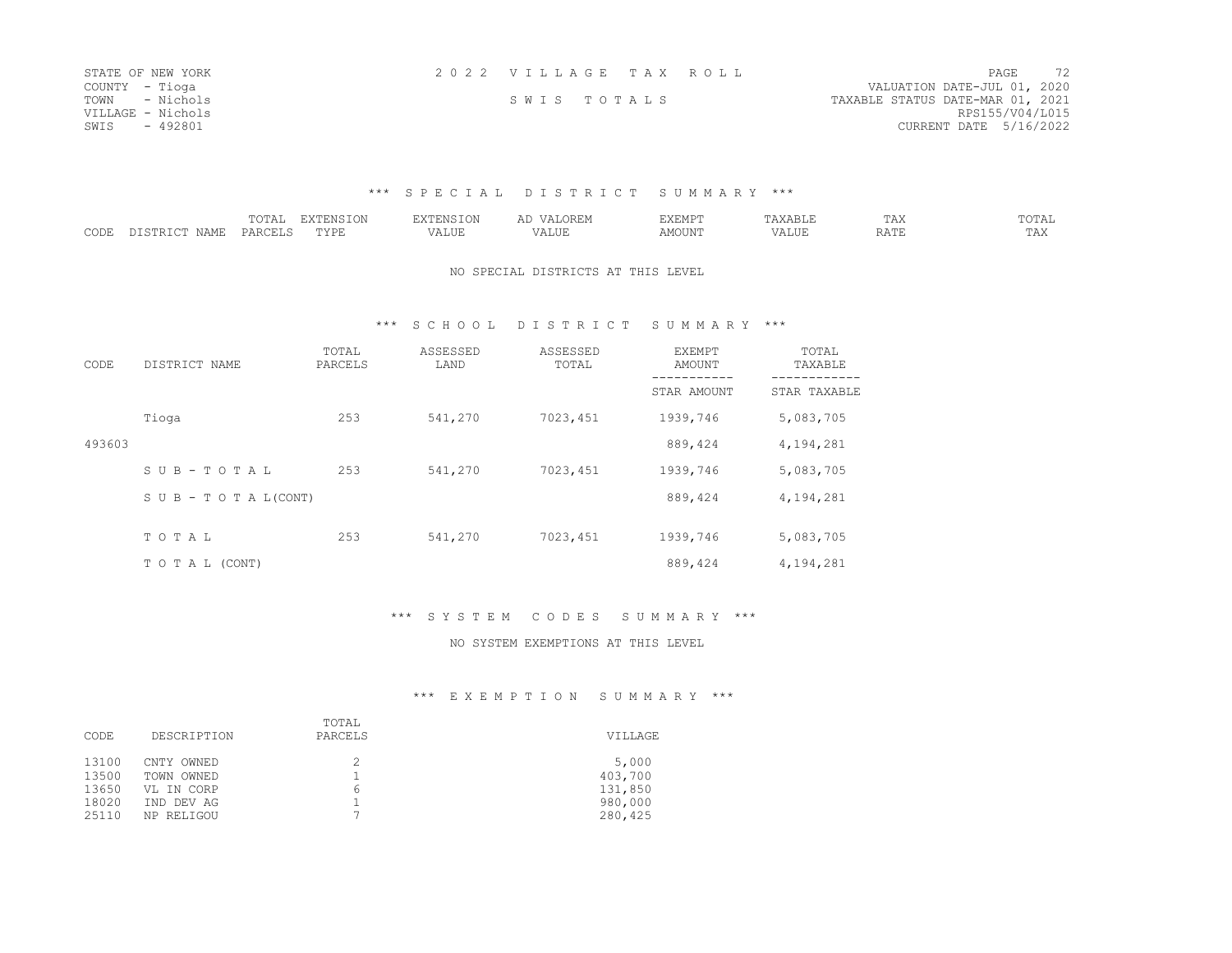| 2022 VILLAGE TAX ROLL |  |  |  |  |  |  |  |  |  |  |  |  |  |  |  |  |  |  |  |  |  |  |
|-----------------------|--|--|--|--|--|--|--|--|--|--|--|--|--|--|--|--|--|--|--|--|--|--|
|-----------------------|--|--|--|--|--|--|--|--|--|--|--|--|--|--|--|--|--|--|--|--|--|--|

| STATE OF NEW IORN |           |
|-------------------|-----------|
| <b>COUNTY</b>     | - Tioga   |
| TOWN              | - Nichols |
| VILLAGE - Nichols |           |
| SWIS              | $-492801$ |

STATE OF NEW YORK 2 0 2 2 V I L L A G E T A X R O L L PAGE 73 COUNTY - Tioga VALUATION DATE-JUL 01, 2020 TOWN - Nichols Sand States States States States States States States Date-Mar 01, 2021 SWIS TOTALS - TAXABLE STATUS DATE-MAR 01, 2021<br>RPS155/V04/L015 CURRENT DATE 5/16/2022

## \*\*\* E X E M P T I O N S U M M A R Y \*\*\*

| CODE  | DESCRIPTION | TOTAL<br>PARCELS | <b>VTLLAGE</b> |
|-------|-------------|------------------|----------------|
| 25300 | NP ALL OTH  |                  | 6,500          |
| 26100 | VETORG CTS  | 2                | 21,000         |
| 26400 | FR CO & DP  | 2                | 75,350         |
| 33207 | EX VII, TAX |                  | 2,093          |
| 41121 | VET WAR CT  | 5                | 14,241         |
| 41131 | VET COM CT  | 4                | 19,425         |
| 41141 | VET DIS CT  |                  | 10,400         |
| 41800 | AGED ALL    | 2                | 16,375         |
| 41807 | AGED V      | 2                | 15,430         |
|       | TO TAI      | 37               | 1981,789       |

## \*\*\* G R A N D T O T A L S \*\*\*

| <b>ROLL</b><br>SEC | DESCRIPTION                    | TOTAL<br>PARCELS | ASSESSED<br>LAND | ASSESSED<br>TOTAL | <b>EXEMPT</b><br>AMOUNT | TOTAL<br>TAXABLE |             |           |
|--------------------|--------------------------------|------------------|------------------|-------------------|-------------------------|------------------|-------------|-----------|
|                    |                                |                  |                  |                   | STAR AMOUNT             | STAR TAXABLE     | TAX<br>RATE |           |
|                    | Village Tax<br>SPEC DIST TAXES |                  | 440,345          | 4694,685          | 75,871                  | 4,618,814        | 10.722655   | 49,525.85 |
| $\mathbf{1}$       | TAXABLE                        | 220              |                  |                   |                         |                  |             | 49,525.85 |
|                    | Village Tax<br>SPEC DIST TAXES |                  |                  | 303,076           | 2,093                   | 300,983          | 10.722655   | 3,227.33  |
| 5                  | SPECIAL FRANCHISE              | 5                |                  |                   |                         |                  |             | 3,227.33  |
|                    | Village Tax<br>SPEC DIST TAXES |                  | 34,200           | 121,865           |                         | 121,865          | 10.722655   | 1,306.72  |
| 6                  | UTILITIES & N.C.               | 6                |                  |                   |                         |                  |             | 1,306.72  |
|                    | RS 8 TOTAL<br>SPEC DIST TAXES  |                  | 66,725           | 1903,825          | 1,903,825               |                  |             |           |
| 8                  | WHOLLY EXEMPT                  | 22               |                  |                   |                         |                  |             |           |
|                    | Village Tax                    |                  | 541,270          | 7023,451          | 1,981,789               | 5,041,662        | 10.722655   | 54,059.90 |